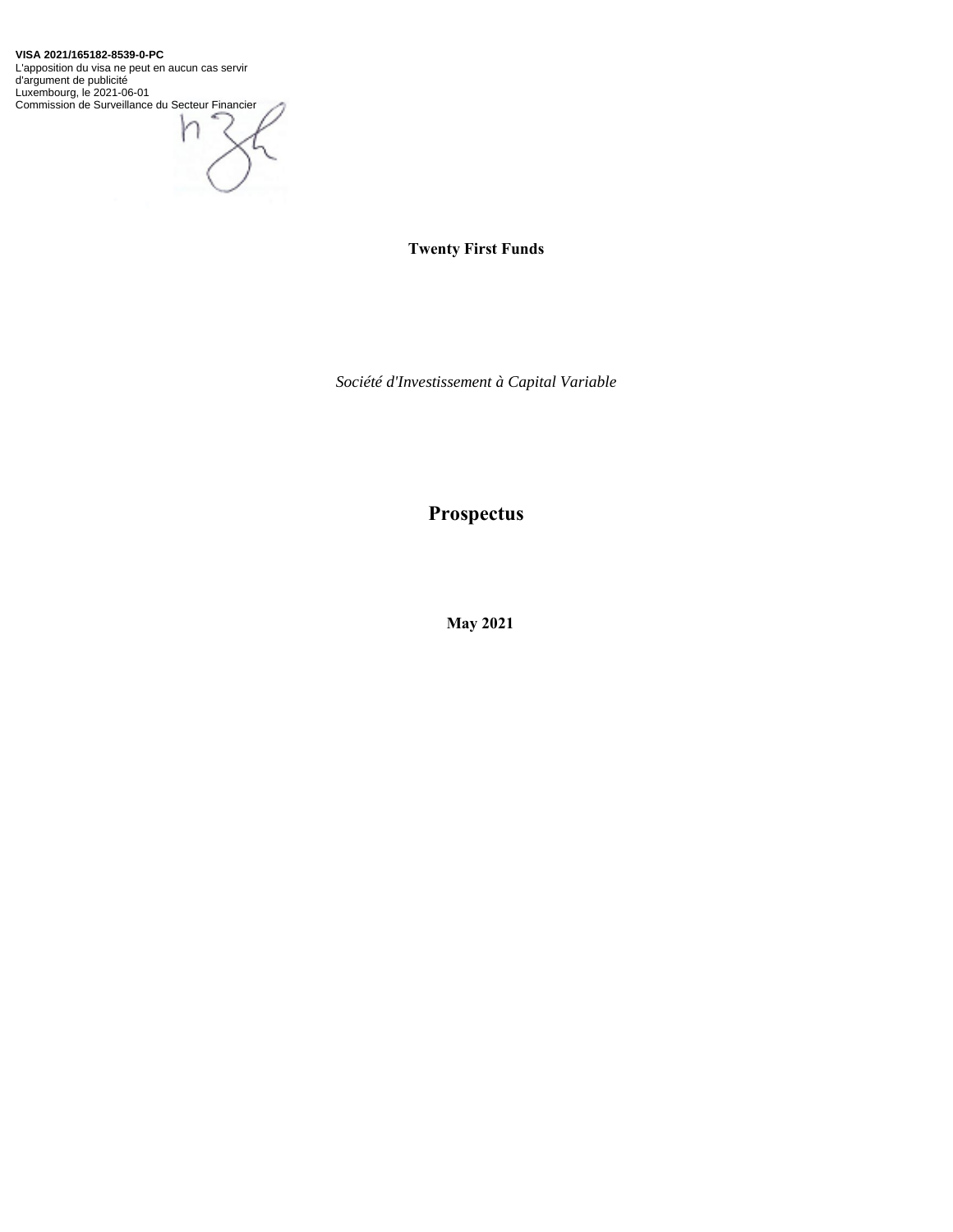The Company is registered under part I of the Law of 2010. The Company qualifies as a UCITS. The Company is managed by Twenty First Capital on the basis of freedom of services pursuant to chapter 15 of the Law of 2010.

The Shares (as such term is defined below) have not been registered under the United States Securities Act of 1933 and may not be offered directly or indirectly in the United States of America (including its territories and possessions) to nationals or residents thereof or to persons normally resident therein, or to any partnership or persons connected thereto unless pursuant to any applicable statute, rule or interpretation available under United States law.

The distribution of this prospectus (the "**Prospectus**") in other jurisdictions may also be restricted; persons into whose possession this Prospectus comes are required to inform themselves about and to observe any such restrictions. This document does not constitute an offer by anyone in any jurisdiction in which such offer is not authorised or to any person to whom it is unlawful to make such offer.

Any information or representation given or made by any person which is not contained herein or in any other document which may be available for inspection by the public should be regarded as unauthorised and should accordingly not be relied upon. Neither the delivery of this Prospectus nor the offer, issue or sale of Shares in the Company shall under any circumstances constitute a representation that the information given in this Prospectus is correct as at any time subsequent to the date of this Prospectus.

All references herein to times and hours are to Luxembourg local time.

Shareholders are informed that their personal data or information given in the subscription documents or otherwise in connection with an application to subscribe for Shares, as well as details of their shareholding, will be stored in digital form or otherwise, and processed by the Company, acting as data controller, in compliance with the provisions of the Data Protection Law (as defined under section 1 "Definition" of this Prospectus) and section "Data Protection" hereof.

This Prospectus contains forward-looking statements, which provide current expectations or forecasts of future events. Words such as "may", "expects", "future" and "intends", and similar expressions, may identify forward-looking statements, but the absence of these words does not mean that a statement is not forward-looking. Forward-looking statements include statements about the Company's plans, objectives, expectations and intentions and other statements that are not historical facts. Forwardlooking statements are subject to known and unknown risks and uncertainties and inaccurate assumptions that could cause actual results to differ materially from those expected or implied by the forward-looking statements. Prospective Shareholders should not unduly rely on these forward-looking statements, which apply only as of the date of this Prospectus.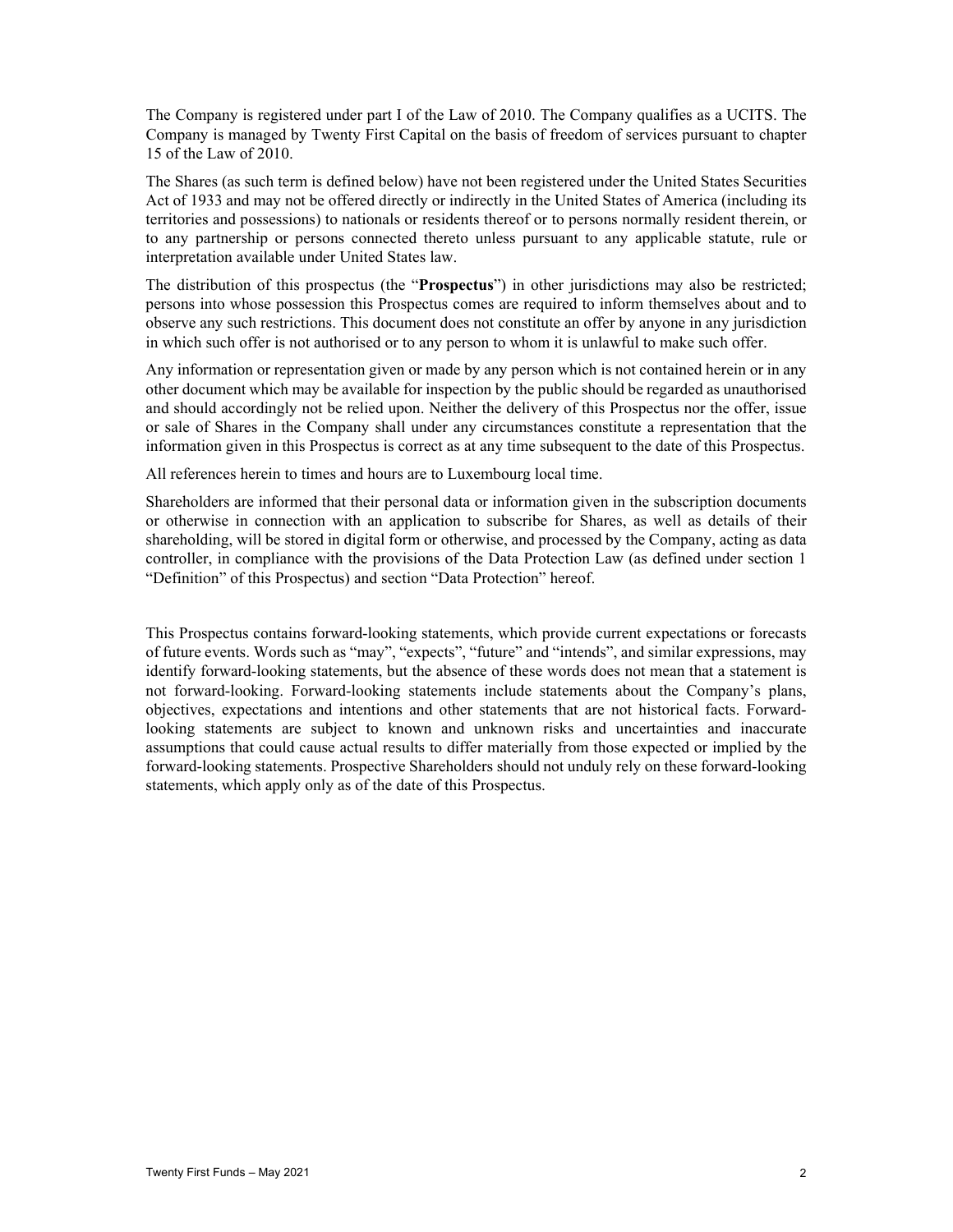## **DIRECTORY**

### **Twenty First Funds**

5, Allée Scheffer, L-2520 Luxembourg, Grand Duchy of Luxembourg

### **Board of Directors of the Company**

Stanislas Bernard, Founder and CEO of Twenty First Capital Kareen Wagner, Independent Director Bertrand Gibeau, Independent Director Vanessa Bernard-Nelidow, Representative of Twenty First Capital Luxembourg Branch

#### **Management Company**

Twenty First Capital, 160, Boulevard Haussmann – 75008 Paris, France

## **Management Board of the Management Company**

Stanislas Bernard, Founder and CEO of Twenty First Capital Chrysostomos Iliou, Managind Director and CCO of Twenty First Capital Benjamin Perray, Managing Director and CIO of Twenty First Capital

### **Supervisory Board of the Management Company**

Henri Danguy des Déserts, Chairman of the Supervisory Board Hervé Touchais, Development Director of La Compagnie Benjamin de Rothschild SA - Genève Marie-Astrid Auriol, Managing Director of LBO France Gestion LBO France Gestion, represented by Robert Daussun

## **Investment Manager**

For Twenty First Funds – Quant Fund: Keyquant, 20, rue Quentin-Bauchart - 75008 Paris, France

#### **Depositary**

CACEIS Bank, Luxembourg Branch, 5, Allée Scheffer, L-2520 Luxembourg, Grand Duchy of Luxembourg

### **Administration Agent**

CACEIS Bank, Luxembourg Branch, 5, Allée Scheffer, L-2520 Luxembourg, Grand Duchy of Luxembourg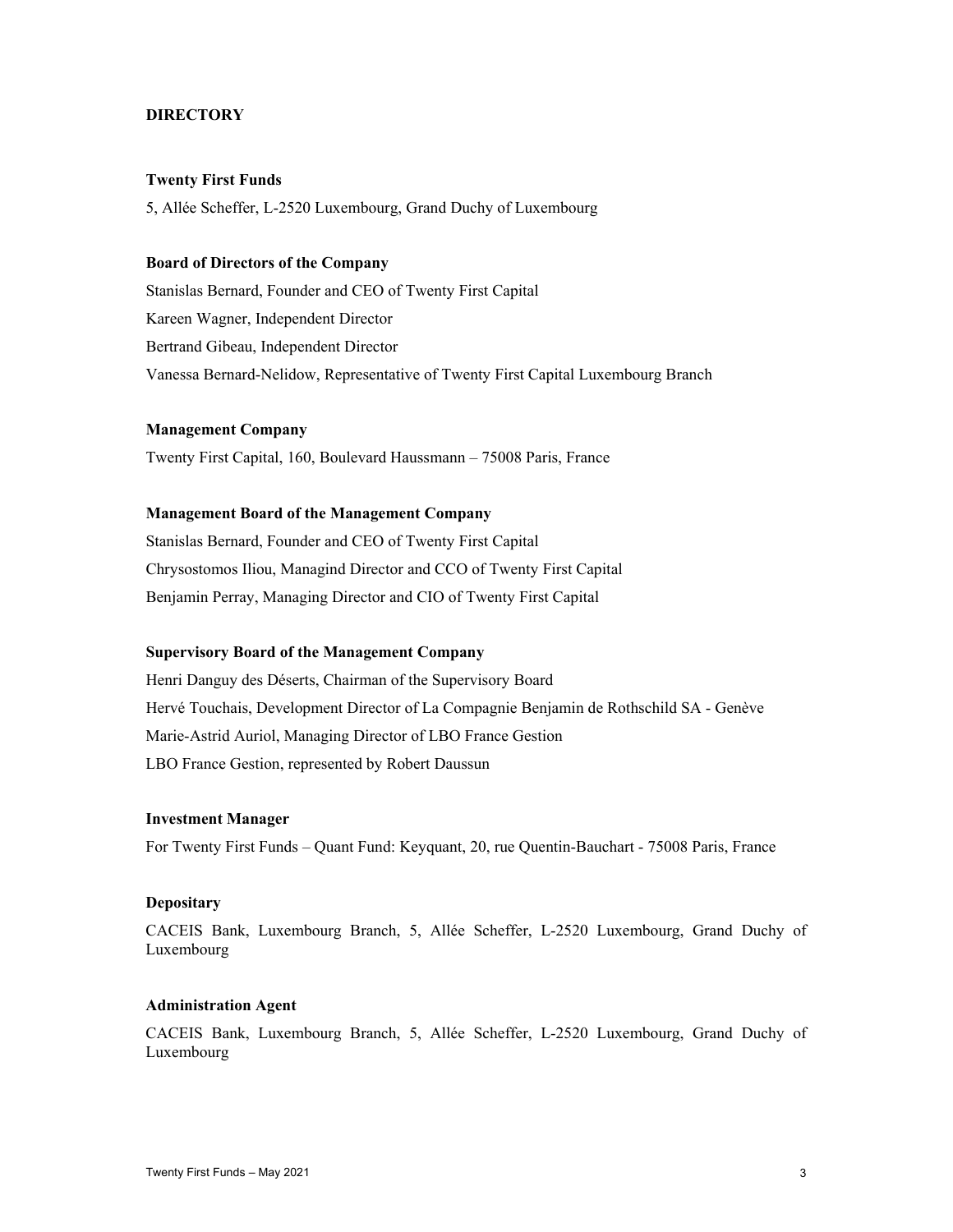## **Principal Placement Agent**

Twenty First Capital, 160, Boulevard Haussmann, F – 75008, France

## **Auditors**

Ernst & Young, 35E Avenue J.-F. Kennedy L-1855 Luxembourg, Grand Duchy of Luxembourg

## **Legal Advisors**

Arendt & Medernach S.A., 41A Avenue J.-F. Kennedy, L-1855Luxembourg, Grand Duchy of Luxembourg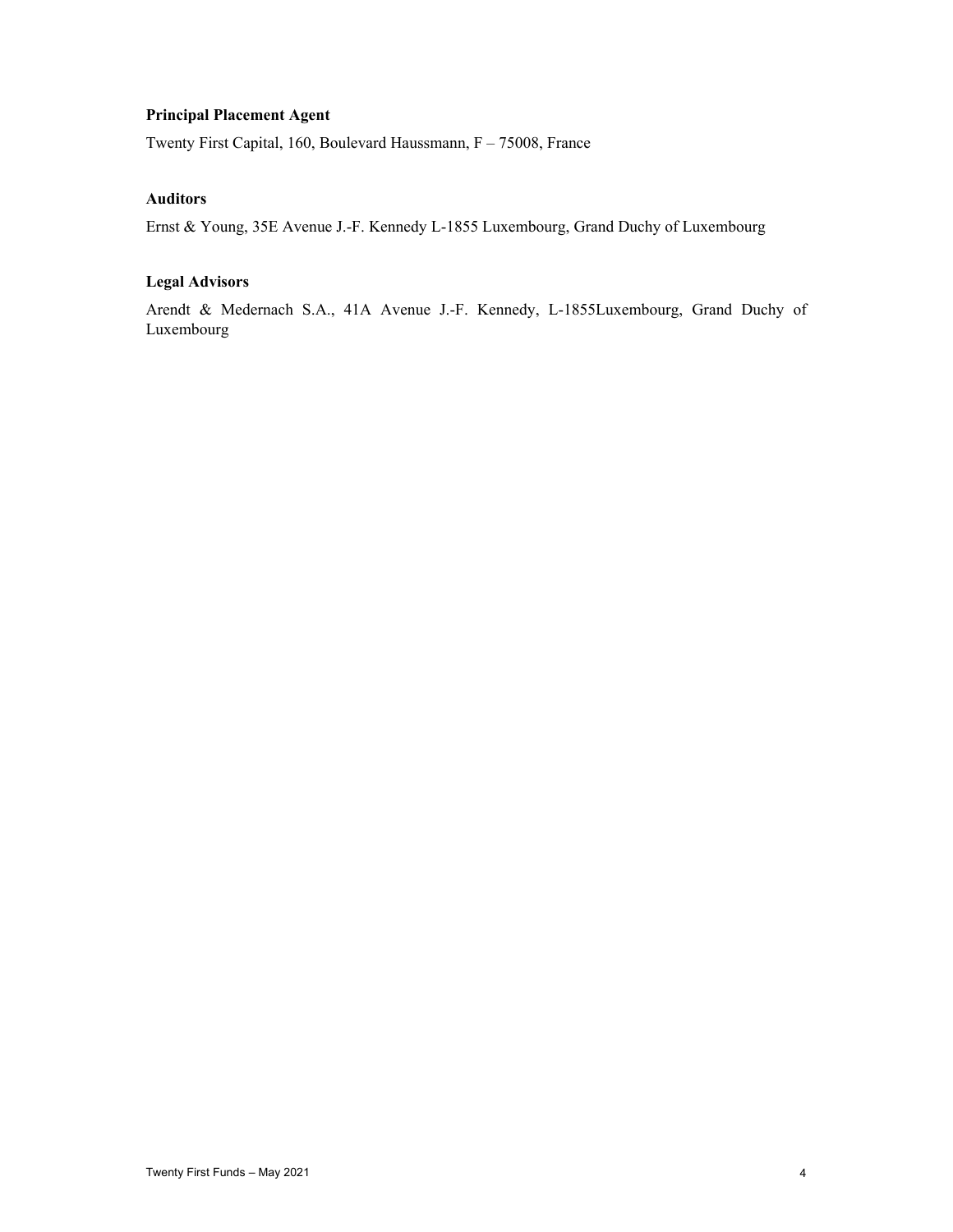# **CONTENTS**

| 1.               |     |                                                                           |  |
|------------------|-----|---------------------------------------------------------------------------|--|
| 2.               |     |                                                                           |  |
| 3.               |     |                                                                           |  |
|                  | 3.1 |                                                                           |  |
|                  | 3.2 |                                                                           |  |
|                  | 3.3 |                                                                           |  |
|                  | 3.4 |                                                                           |  |
|                  | 3.5 | SECURITIES FINANCING TRANSACTIONS AND TOTAL RETURN                        |  |
|                  | 3.6 | Use of Techniques and Instruments relating to Transferable Securities and |  |
|                  | 3.7 | Management of collateral for OTC Derivative transactions and efficient    |  |
|                  | 3.8 |                                                                           |  |
| $\overline{4}$ . |     |                                                                           |  |
| 5.               |     |                                                                           |  |
|                  | 5.1 |                                                                           |  |
|                  | 5.2 |                                                                           |  |
|                  | 5.3 |                                                                           |  |
|                  | 5.4 |                                                                           |  |
|                  | 5.5 |                                                                           |  |
|                  | 5.6 |                                                                           |  |
|                  | 5.7 |                                                                           |  |
| 6.               |     |                                                                           |  |
| 7.               |     |                                                                           |  |
|                  | 7.1 |                                                                           |  |
|                  | 7.2 |                                                                           |  |
|                  | 7.3 |                                                                           |  |
|                  | 7.4 |                                                                           |  |
|                  | 7.5 |                                                                           |  |
|                  | 7.6 |                                                                           |  |
|                  | 7.7 |                                                                           |  |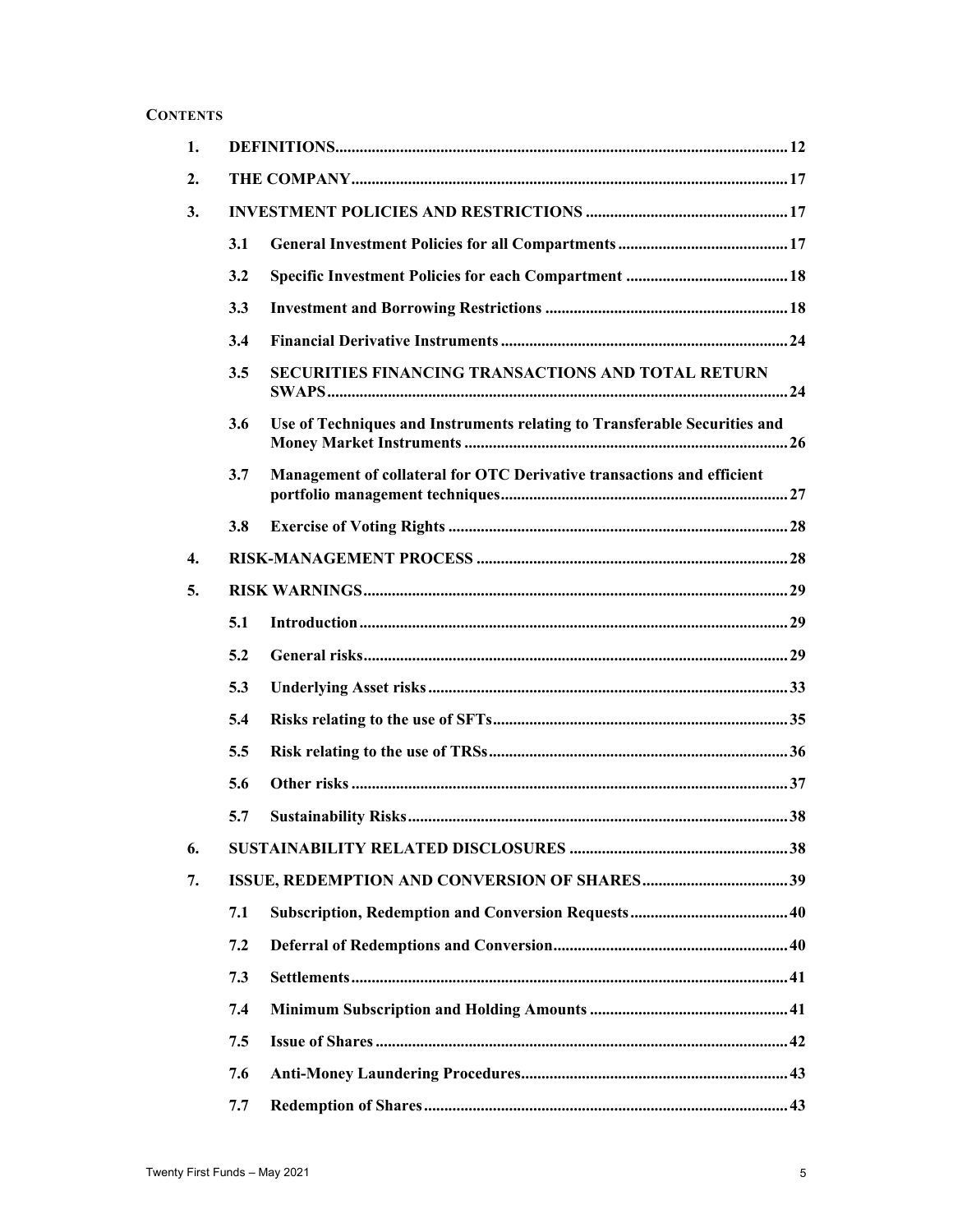|                  | 7.8                                                                |  |
|------------------|--------------------------------------------------------------------|--|
|                  | 7.9                                                                |  |
| 8.               |                                                                    |  |
| 9.               |                                                                    |  |
|                  | 9.1                                                                |  |
|                  | 9.2                                                                |  |
|                  | 9.3                                                                |  |
|                  | 9.4                                                                |  |
| 10.              |                                                                    |  |
| 11.              |                                                                    |  |
|                  | 11.1                                                               |  |
|                  | 11.2                                                               |  |
|                  |                                                                    |  |
| 12.              |                                                                    |  |
|                  | 12.1                                                               |  |
|                  | 12.2                                                               |  |
|                  | 12.3                                                               |  |
|                  | 12.4                                                               |  |
|                  | 12.5 Allocation of assets and liabilities among the Compartments56 |  |
|                  | 12.6                                                               |  |
|                  |                                                                    |  |
|                  |                                                                    |  |
|                  |                                                                    |  |
|                  |                                                                    |  |
|                  |                                                                    |  |
|                  |                                                                    |  |
|                  |                                                                    |  |
|                  |                                                                    |  |
| 1.               |                                                                    |  |
| $\overline{2}$ . |                                                                    |  |
| 3.               |                                                                    |  |
|                  | 3.1                                                                |  |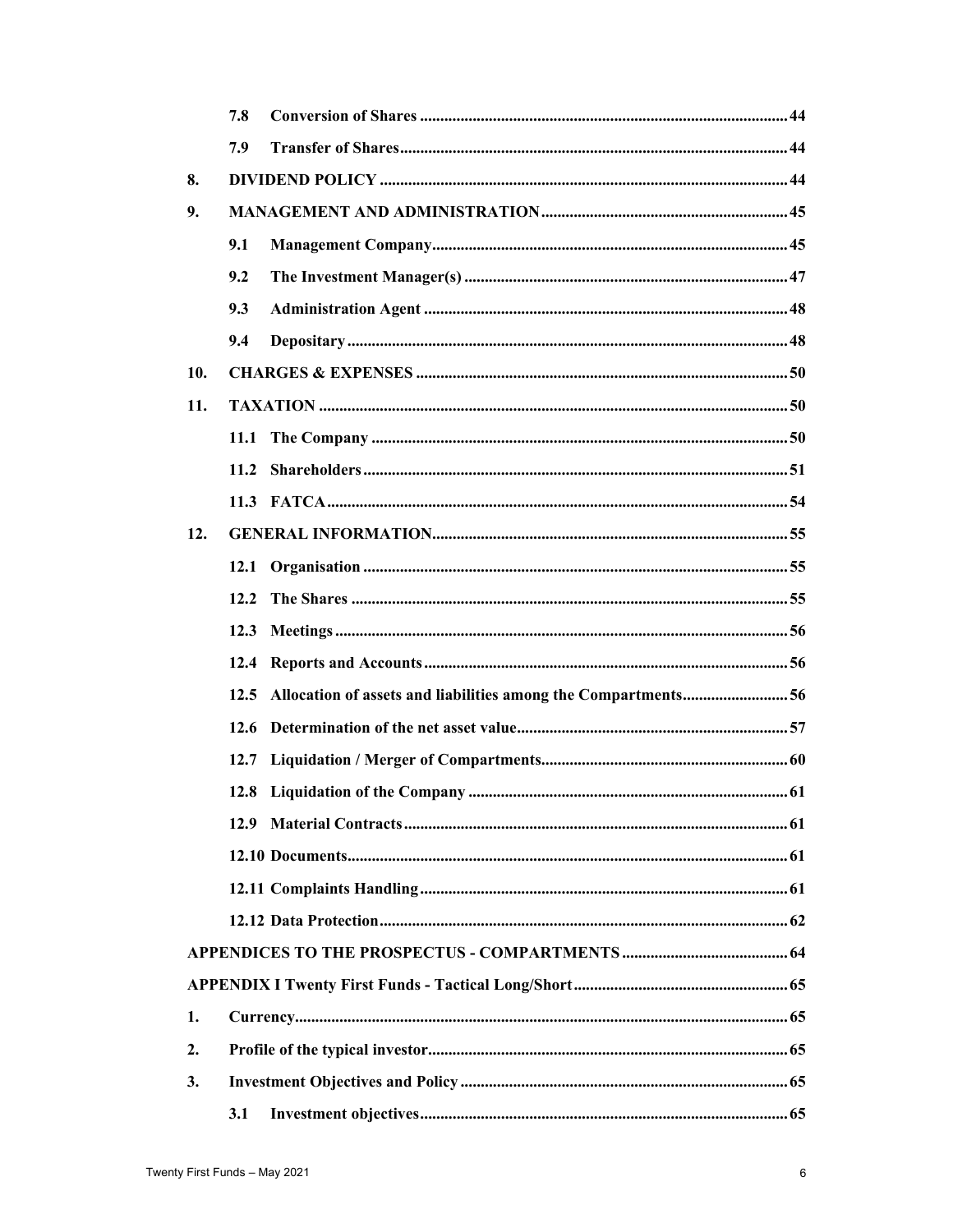|                  | 3.2 |                                                                             |
|------------------|-----|-----------------------------------------------------------------------------|
| $\overline{4}$ . |     | Risk considerations linked to the investment policy of the Compartment 67   |
|                  | 4.1 |                                                                             |
|                  | 4.2 | Risks associated with transactions in warrants, options, futures, swaps and |
|                  | 4.3 |                                                                             |
|                  | 4.4 |                                                                             |
|                  | 4.5 |                                                                             |
|                  | 4.6 |                                                                             |
|                  | 4.7 |                                                                             |
|                  | 4.8 |                                                                             |
|                  | 4.9 |                                                                             |
| 5.               |     |                                                                             |
| 6.               |     |                                                                             |
| 7.               |     |                                                                             |
| 8.               |     |                                                                             |
| 9.               |     |                                                                             |
| 10.              |     |                                                                             |
| 11.              |     |                                                                             |
| 12.              |     |                                                                             |
| 13.              |     |                                                                             |
| 14.              |     |                                                                             |
| 15.              |     |                                                                             |
| 16.              |     |                                                                             |
|                  |     |                                                                             |
| 1.               |     |                                                                             |
| 2.               |     |                                                                             |
| 3.               |     |                                                                             |
|                  | 3.1 |                                                                             |
|                  | 3.2 |                                                                             |
|                  | 3.3 |                                                                             |
| 4.               |     | Risk considerations linked to the investment policy of the Compartment 78   |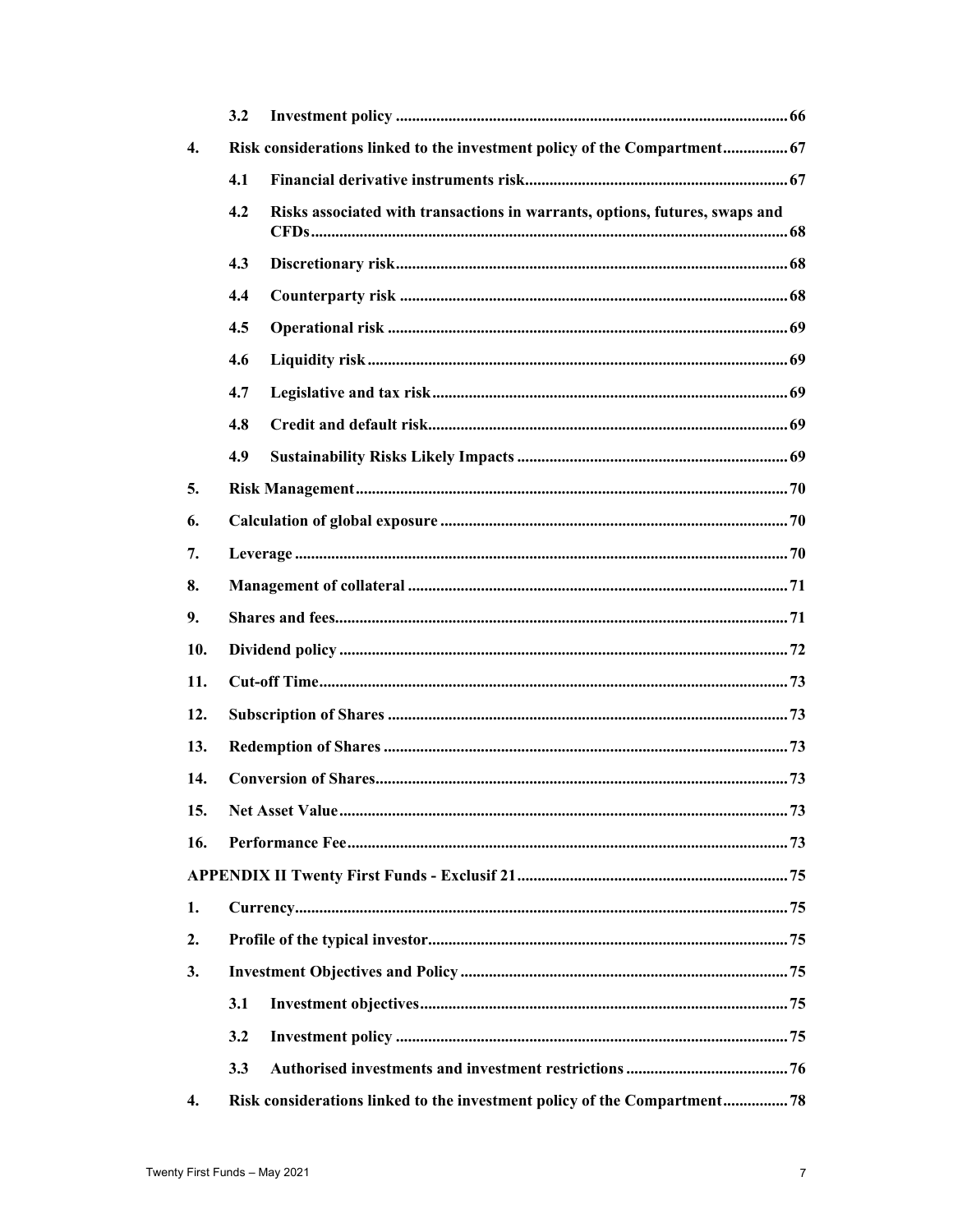|                  | 4.1  |                                                                           |  |  |
|------------------|------|---------------------------------------------------------------------------|--|--|
|                  | 4.2  |                                                                           |  |  |
|                  | 4.3  |                                                                           |  |  |
|                  | 4.4  |                                                                           |  |  |
|                  | 4.5  |                                                                           |  |  |
|                  | 4.6  |                                                                           |  |  |
|                  | 4.7  |                                                                           |  |  |
|                  | 4.8  |                                                                           |  |  |
|                  | 4.9  |                                                                           |  |  |
|                  | 4.10 |                                                                           |  |  |
|                  | 4.11 |                                                                           |  |  |
| 5.               |      |                                                                           |  |  |
| 6.               |      |                                                                           |  |  |
| 7.               |      |                                                                           |  |  |
| 8.               |      |                                                                           |  |  |
| 9.               |      |                                                                           |  |  |
| 10.              |      |                                                                           |  |  |
| 11.              |      |                                                                           |  |  |
| 12.              |      |                                                                           |  |  |
| 13.              |      |                                                                           |  |  |
| 14.              |      |                                                                           |  |  |
| 15.              |      |                                                                           |  |  |
|                  |      |                                                                           |  |  |
| 1.               |      |                                                                           |  |  |
| 2.               |      |                                                                           |  |  |
| 3.               |      |                                                                           |  |  |
|                  | 3.1  |                                                                           |  |  |
|                  | 3.2  |                                                                           |  |  |
|                  | 3.3  |                                                                           |  |  |
|                  | 3.4  |                                                                           |  |  |
| $\overline{4}$ . |      | Risk considerations linked to the investment policy of the Compartment 91 |  |  |
|                  | 4.1  |                                                                           |  |  |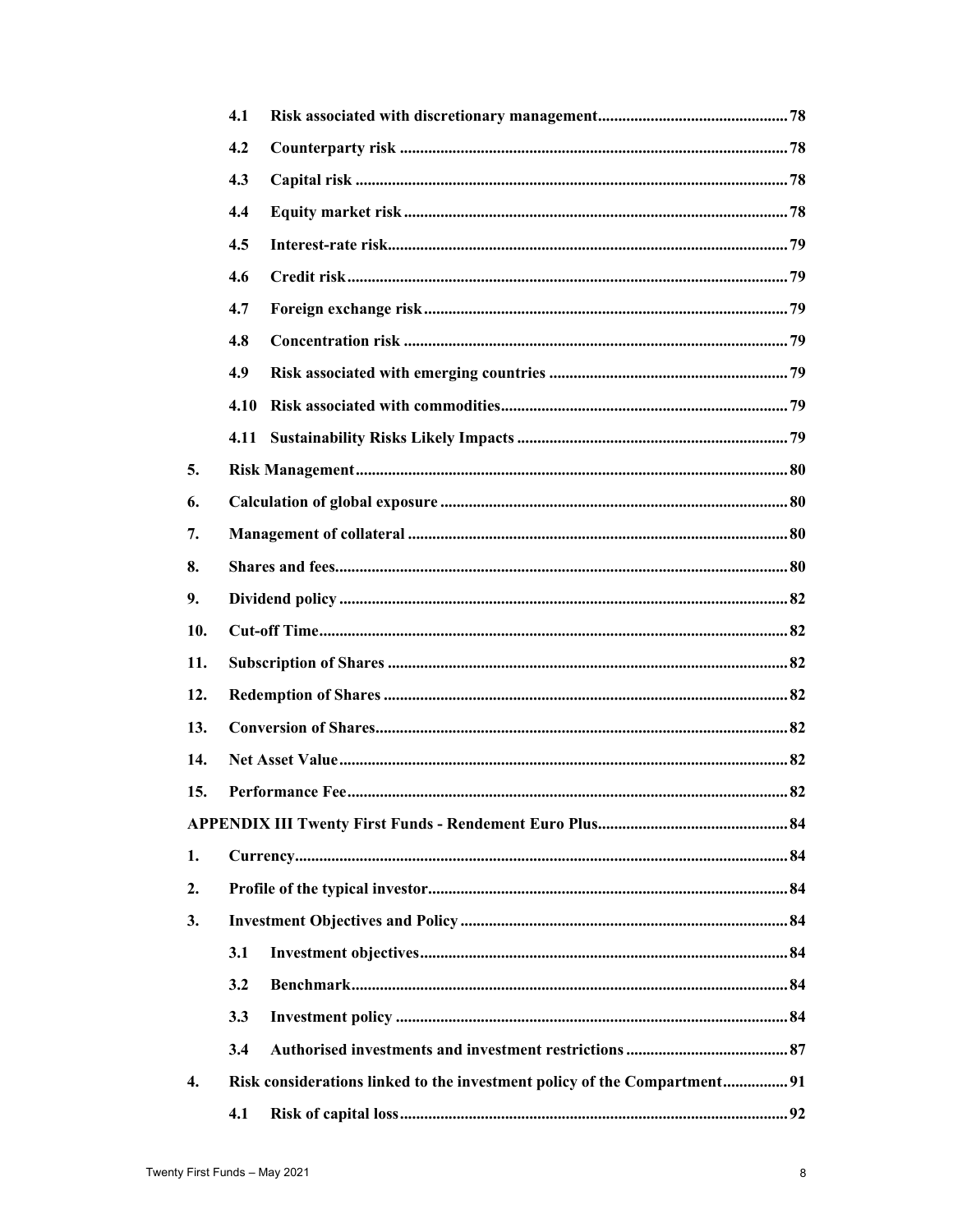|     | 4.2  |                                                                            |  |
|-----|------|----------------------------------------------------------------------------|--|
|     | 4.3  |                                                                            |  |
|     | 4.4  |                                                                            |  |
|     | 4.5  |                                                                            |  |
|     | 4.6  |                                                                            |  |
|     | 4.7  |                                                                            |  |
|     | 4.8  |                                                                            |  |
|     | 4.9  |                                                                            |  |
|     | 4.10 |                                                                            |  |
|     | 4.11 |                                                                            |  |
| 5.  |      |                                                                            |  |
| 6.  |      |                                                                            |  |
| 7.  |      |                                                                            |  |
| 8.  |      |                                                                            |  |
| 9.  |      |                                                                            |  |
| 10. |      |                                                                            |  |
| 11. |      |                                                                            |  |
| 12. |      |                                                                            |  |
| 13. |      |                                                                            |  |
| 14. |      |                                                                            |  |
| 15. |      |                                                                            |  |
|     |      |                                                                            |  |
| 1.  |      |                                                                            |  |
| 2.  |      |                                                                            |  |
| 3.  |      |                                                                            |  |
|     | 3.1  |                                                                            |  |
|     | 3.2  |                                                                            |  |
| 4.  |      |                                                                            |  |
| 5.  |      | Risk considerations linked to the investment policy of the Compartment 101 |  |
|     | 5.1  |                                                                            |  |
|     | 5.2  |                                                                            |  |
|     | 5.3  |                                                                            |  |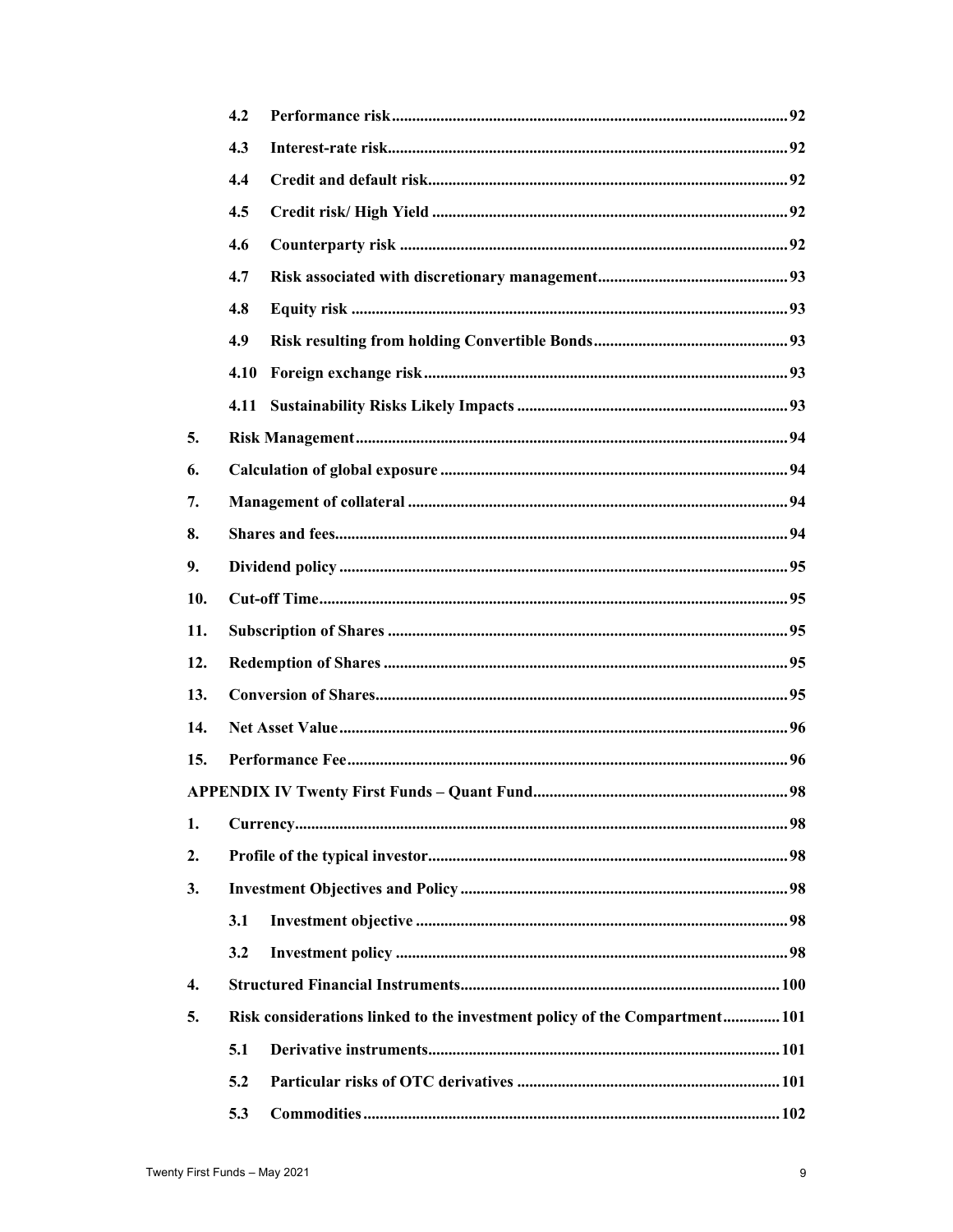|    | 5.4  |  |
|----|------|--|
|    | 5.5  |  |
|    | 5.6  |  |
|    | 5.7  |  |
|    | 5.8  |  |
|    | 5.9  |  |
|    | 5.10 |  |
|    | 5.11 |  |
|    | 5.12 |  |
|    | 5.13 |  |
|    | 5.14 |  |
|    | 5.15 |  |
|    | 5.16 |  |
|    | 5.17 |  |
|    | 5.18 |  |
|    | 5.19 |  |
|    | 5.20 |  |
|    | 5.21 |  |
|    | 5.22 |  |
|    |      |  |
|    |      |  |
|    |      |  |
| 6. |      |  |
| 7. |      |  |
| 8. |      |  |
| 9. |      |  |
|    |      |  |
| 1. |      |  |
| 2. |      |  |
| 3. |      |  |
|    | 3.1  |  |
|    | 3.2  |  |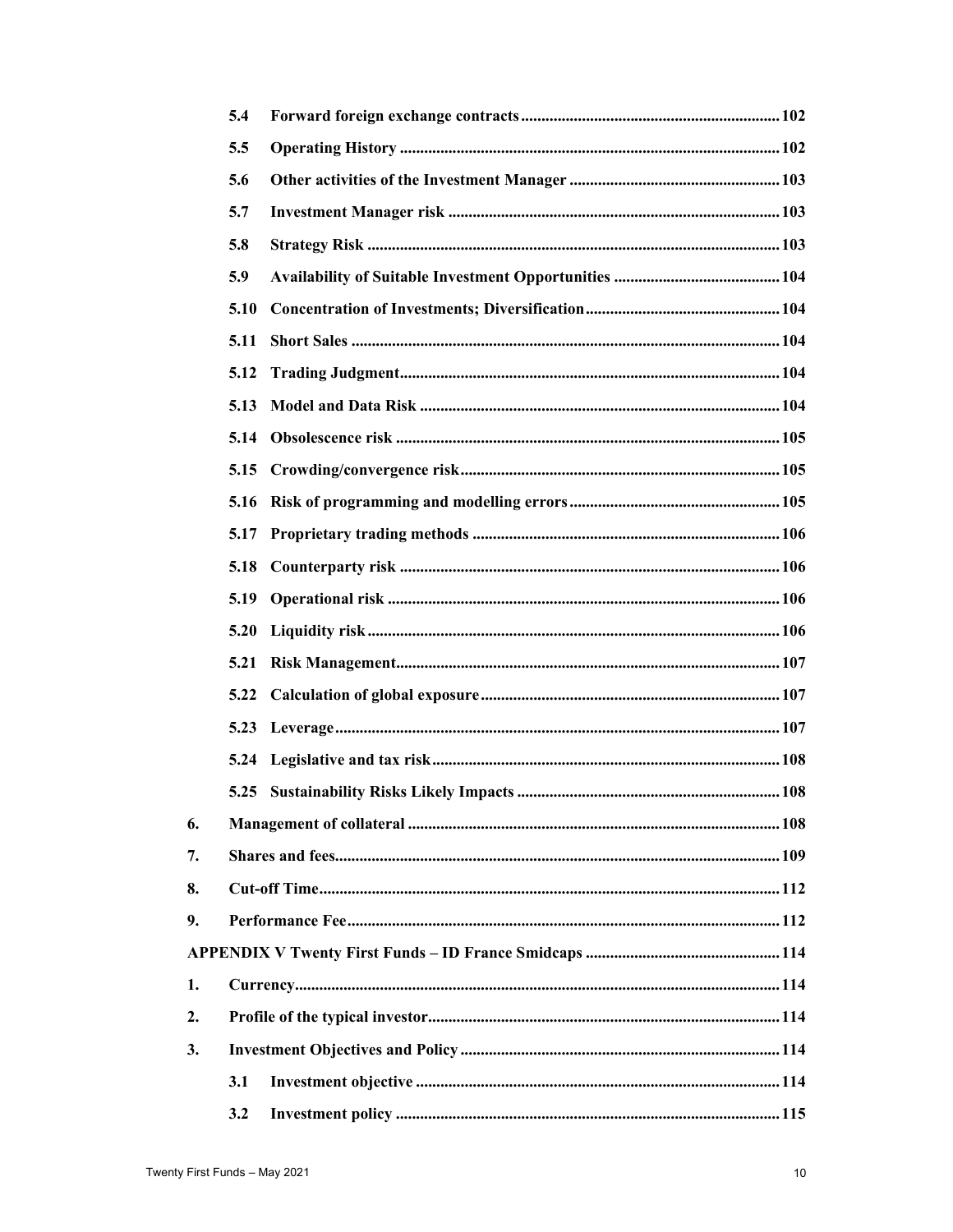| $\overline{4}$ . |                                                                            |  |  |
|------------------|----------------------------------------------------------------------------|--|--|
| 5.               | Risk considerations linked to the investment policy of the Compartment 117 |  |  |
|                  | 5.1                                                                        |  |  |
|                  | 5.2                                                                        |  |  |
|                  | 5.3                                                                        |  |  |
|                  | 5.4                                                                        |  |  |
|                  | 5.5                                                                        |  |  |
|                  | 5.6                                                                        |  |  |
|                  | 5.7                                                                        |  |  |
|                  | 5.8                                                                        |  |  |
|                  | 5.9                                                                        |  |  |
| 6.               |                                                                            |  |  |
| 7.               |                                                                            |  |  |
| 8.               |                                                                            |  |  |
| 9.               |                                                                            |  |  |
| 10.              |                                                                            |  |  |
| 11.              |                                                                            |  |  |
| 12.              |                                                                            |  |  |
| 13.              |                                                                            |  |  |
| 14.              |                                                                            |  |  |
| 15.              |                                                                            |  |  |
| 16.              |                                                                            |  |  |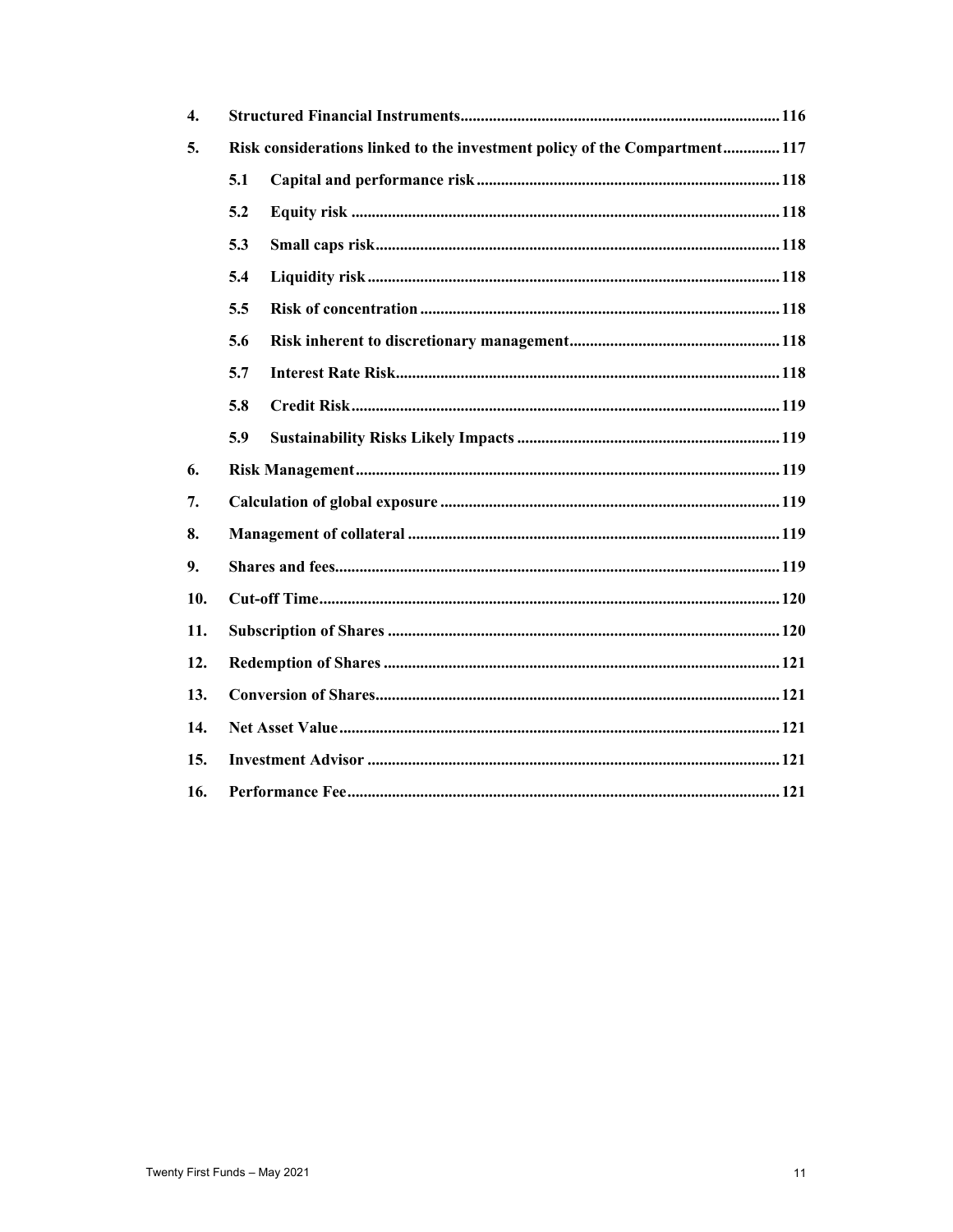# **1. DEFINITIONS**

The following summary is qualified in its entirety by reference to the more detailed information included elsewhere in this Prospectus.

| <b>Administration Agent</b>                           | CACEIS Bank, Luxembourg Branch                                                                                                                                                                                                                                                                                                                                                                                                                                                                                                                                                                               |
|-------------------------------------------------------|--------------------------------------------------------------------------------------------------------------------------------------------------------------------------------------------------------------------------------------------------------------------------------------------------------------------------------------------------------------------------------------------------------------------------------------------------------------------------------------------------------------------------------------------------------------------------------------------------------------|
| <b>Administration Cooperation</b><br><i>Directive</i> | Council Directive 2014/107/EU of 9 December 2014 amending<br>Directive 2011/16/EU as regards mandatory automatic exchange of<br>information in the field of taxation                                                                                                                                                                                                                                                                                                                                                                                                                                         |
| <b>Articles</b>                                       | the articles of association of the Company, as amended from time to<br>time                                                                                                                                                                                                                                                                                                                                                                                                                                                                                                                                  |
| <b>AML Regulations</b>                                | the Luxembourg law of 27 October 2010 relating to the fight against<br>money-laundering and the financing of terrorism, the law of 19<br>February 1973 on the sale of medicinal substances and the fight<br>against drug addiction (as amended), the law of 12 November 2004<br>on the fight against money laundering and terrorist financing (as<br>amended), and associated Grand Ducal, Ministerial and CSSF<br>Regulations and the circulars of the CSSF applicable (especially<br>CSSF Regulation $N^{\circ}$ 12-02 and CSSF Circular 13/556) as amended,<br>supplemented or replaced from time to time |
| <i><b>Appendix</b></i>                                | an appendix to this Prospectus                                                                                                                                                                                                                                                                                                                                                                                                                                                                                                                                                                               |
| <b>Benchmarks Regulation</b>                          | Regulation (EU) 2016/1011 of the European Parliament and of the<br>Council as benchmarks in financial instruments and financial<br>contracts or to measure the performance of investment funds                                                                                                                                                                                                                                                                                                                                                                                                               |
| <b>Board of Directors</b>                             | the board of directors of the Company                                                                                                                                                                                                                                                                                                                                                                                                                                                                                                                                                                        |
| <b>Business Day</b>                                   | a full business day on which banks and Eligible Markets are opened<br>in Luxembourg and in France. For the avoidance of doubt, half-closed<br>bank business days in Luxembourg are considered as being closed for<br>business                                                                                                                                                                                                                                                                                                                                                                                |
| <b>Calculation Day</b>                                | a Business Day on which the net asset value per Share is calculated<br>as detailed in the relevant Appendix. The Board of Directors may in<br>its absolute discretion amend the Calculation Day for some or all of<br>the Compartments. In such case the Shareholders of the relevant<br>Compartment will be duly informed and the Appendix will be<br>updated accordingly                                                                                                                                                                                                                                   |
| <b>CFD</b>                                            | contract for differences                                                                                                                                                                                                                                                                                                                                                                                                                                                                                                                                                                                     |
| <b>Class</b>                                          | within each Compartment, a separate class of Shares with a specific<br>sales or redemption fee structure, fee structure, minimum investment<br>amount, taxation, dividend policy or other feature may be applied                                                                                                                                                                                                                                                                                                                                                                                             |
| Company                                               | <b>Twenty First Funds</b>                                                                                                                                                                                                                                                                                                                                                                                                                                                                                                                                                                                    |
| <b>Compartments</b>                                   | a specific portfolio of assets and liabilities within the Company<br>having its own net asset value and represented by a separate Class or<br>Classes, which are distinguished mainly by their specific investment                                                                                                                                                                                                                                                                                                                                                                                           |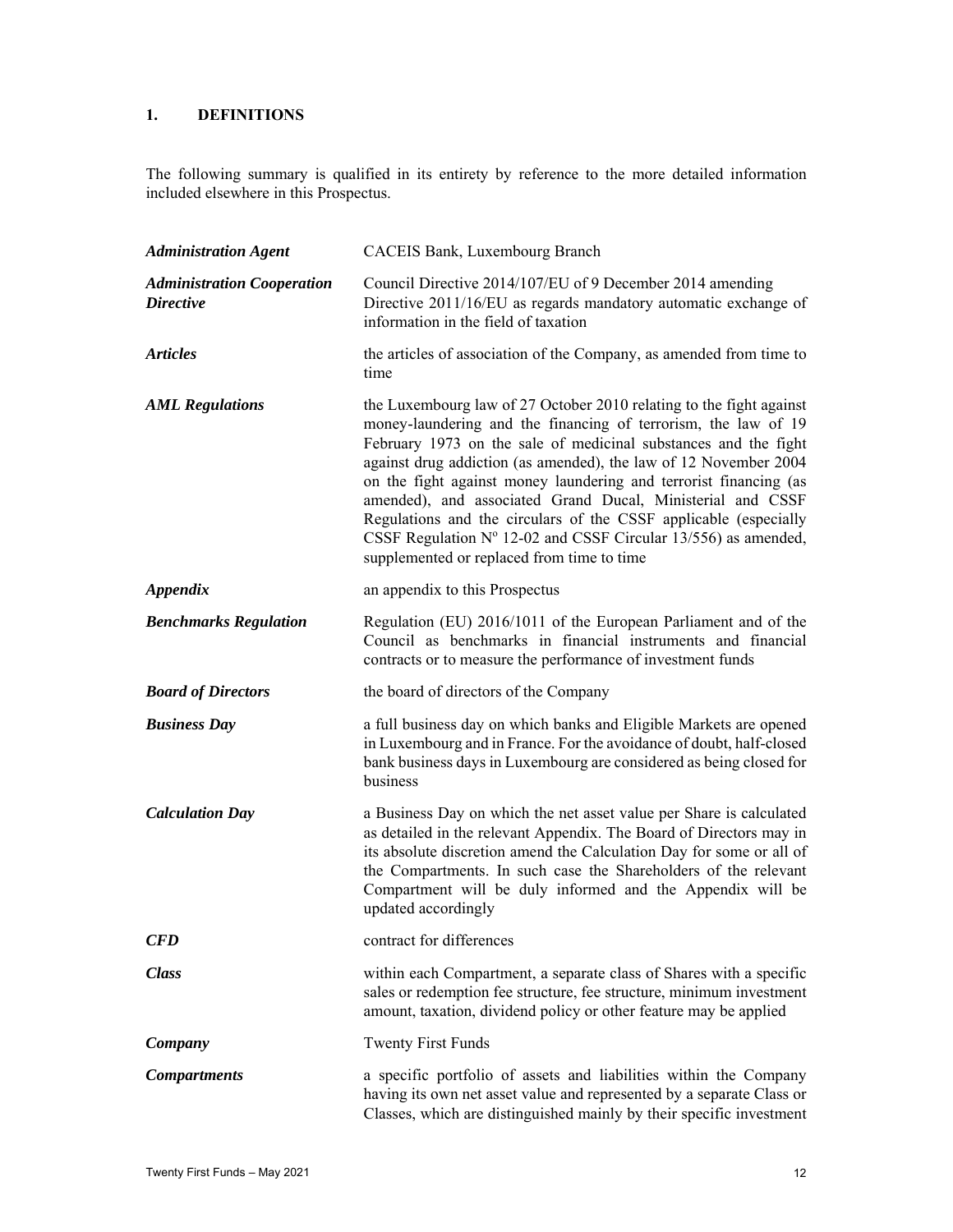|                             | policy and objective and/or by the currency in which they are<br>denominated. The specifications of each Compartment are described<br>in the relevant Appendix to this Prospectus.                                                                                                                                                                             |
|-----------------------------|----------------------------------------------------------------------------------------------------------------------------------------------------------------------------------------------------------------------------------------------------------------------------------------------------------------------------------------------------------------|
| <b>CRS</b>                  | <b>Common Reporting Standard</b>                                                                                                                                                                                                                                                                                                                               |
| <b>CSSF</b>                 | the Commission de Surveillance du Secteur Financier, the<br>Luxembourg authority supervising the financial sector                                                                                                                                                                                                                                              |
| <b>CSSF Circular 08/356</b> | CSSF Circular 08/356 on the rules applicable to undertakings for<br>collective investment when they employ certain techniques and<br>instruments relating to transferable securities and money market<br>instruments, as amended                                                                                                                               |
| <b>CSSF Circular 11/512</b> | CSSF Circular 11/512 on<br>- Presentation of the main regulatory changes in risk management<br>following the publication of CSSF Regulation 10-4 and ESMA<br>clarifications;<br>- Further clarifications from the CSSF on risk management rules;<br>- Definition of the content and format of the risk management<br>process to be communicated to the CSSF    |
| <b>CSSF Circular 14/592</b> | CSSF Circular 14/592 on Guidelines of the European Securities and<br>Markets Authority (ESMA) on ETFs and other UCITS issues                                                                                                                                                                                                                                   |
| <b>Cut-off Time</b>         | a deadline (as further specified in the Appendices) before which<br>applications for subscription, redemption, or conversion of Shares of<br>any Class in any Compartment must be received by the<br>Administration Agent in relation to a Calculation Day. For the<br>avoidance of doubt, cut-off times are stated in the Luxembourg time<br>zone $(UTC + 1)$ |
| <b>Data Protection Law</b>  | the applicable Luxembourg data protection law and the Regulation<br>n°2016/679 of 27 April 2016 on the protection of natural persons with<br>regard to the processing of personal data and on the free movement<br>of such data                                                                                                                                |
| <b>Depositary</b>           | CACEIS Bank, Luxembourg Branch                                                                                                                                                                                                                                                                                                                                 |
| <b>Depositary Agreement</b> | the agreement between the Company and the Depositary pursuant to<br>which the Depositary was appointed with as the depositary of the<br>Company, as the same may be amended from time to time                                                                                                                                                                  |
|                             | <b>Domiciliary Services Agreement</b> the agreement between the Company and the Administration Agent<br>pursuant to which the Administration Agent was appointed with as<br>the domiciliary agent of the Company, as the same may be amended<br>from time to time                                                                                              |
| <b>Eligible Market</b>      | a Regulated Market in an Eligible State                                                                                                                                                                                                                                                                                                                        |
| <b>Eligible State</b>       | any Member State or any other state in (Eastern and Western) Europe,<br>Asia, Africa, Australia, North and South America and Oceania, as<br>determined by the Board of Directors                                                                                                                                                                               |
| <b>EUR</b>                  | the lawful currency of the member states of the European Union that<br>have adopted the single currency in accordance with the Treaty                                                                                                                                                                                                                          |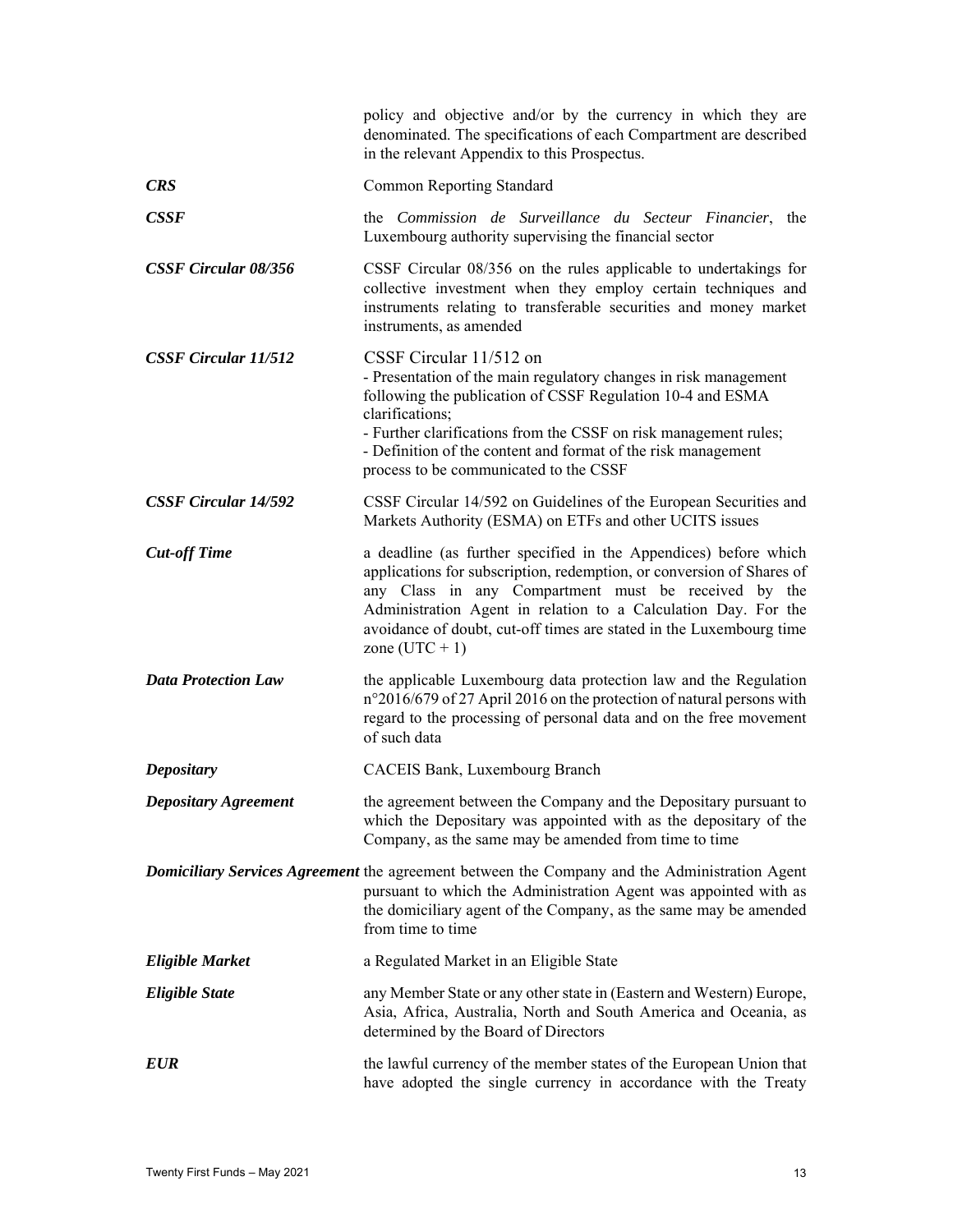|                                                     | establishing the European Community (signed in Rome on 25 March<br>1957) as the same may be amended from time to time                                                                                                                                                                                                                                          |
|-----------------------------------------------------|----------------------------------------------------------------------------------------------------------------------------------------------------------------------------------------------------------------------------------------------------------------------------------------------------------------------------------------------------------------|
| <b>FATCA</b>                                        | the U.S. Foreign Account Tax Compliance Act                                                                                                                                                                                                                                                                                                                    |
| <b>FATCA Rules</b>                                  | the Intergovernmental Agreement (IGA) entered into between the<br>Luxembourg and US Governments on 28 March 2014, the<br>Luxembourg law of 24 July 2015 transposing the IGA, as well as to<br>the extent relevant, provisions of FATCA                                                                                                                         |
| <i><b>FATF</b></i>                                  | Financial Action Task Force (also referred to as Groupe d'Action<br>Financière)                                                                                                                                                                                                                                                                                |
| <b>Feeder Compartment</b>                           | a Compartment which investment policy consists in investing at least<br>85 % of its assets in units/shares in a Master Fund according to article<br>77 of the Law of 2010, by way of derogation from Article 2(2) first<br>indent, Articles 41, 43 and 46, and Article 48(2) third indent of the<br>Law of 2010, as further described in the relevant Appendix |
| <b>Fund Management Agreement</b>                    | the agreement between the Company and the Management Company<br>pursuant to which the Management Company was appointed with as<br>the management company of the Company, as the same may be<br>amended from time to time                                                                                                                                       |
| <b>Grand-Ducal Regulation of</b><br>8 February 2008 | the Grand-Ducal Regulation of 8 February 2008 relating to certain<br>definitions of the Law of 2010                                                                                                                                                                                                                                                            |
| <b>Investment Manager</b>                           | the investment manager appointed by the Management Company (as<br>the case may be) for a specific Compartment as further detailed in the<br>Appendix                                                                                                                                                                                                           |
| <b>KIID</b>                                         | the key investor information document as defined by the Law of 2010<br>and applicable laws and regulations                                                                                                                                                                                                                                                     |
| Law of $2010$                                       | the law of 17 December 2010 concerning undertakings for collective<br>investment, as amended                                                                                                                                                                                                                                                                   |
| <b>Management Company</b>                           | <b>Twenty First Capital</b>                                                                                                                                                                                                                                                                                                                                    |
| <b>Master Fund</b>                                  | a UCITS, or a compartment thereof or a Compartment, as further<br>described in the relevant Appendix into which a Feeder Compartment<br>invests at least 85 % of its assets and which:                                                                                                                                                                         |
|                                                     | (a) has among its unit-holders, at least one feeder UCITS;                                                                                                                                                                                                                                                                                                     |
|                                                     | (b) is not itself a feeder UCITS; and                                                                                                                                                                                                                                                                                                                          |
|                                                     | (c) does not hold units of a feeder UCITS                                                                                                                                                                                                                                                                                                                      |
| <b>Member State</b>                                 | a member state of the European Union. The states that are contracting<br>parties to the agreement creating the European Economic Area other<br>than the member states of the European Union, within the limits set<br>forth by this agreement and related acts, are considered as equivalent<br>to member states of the European Union                         |
| NDF                                                 | non deliverable forward                                                                                                                                                                                                                                                                                                                                        |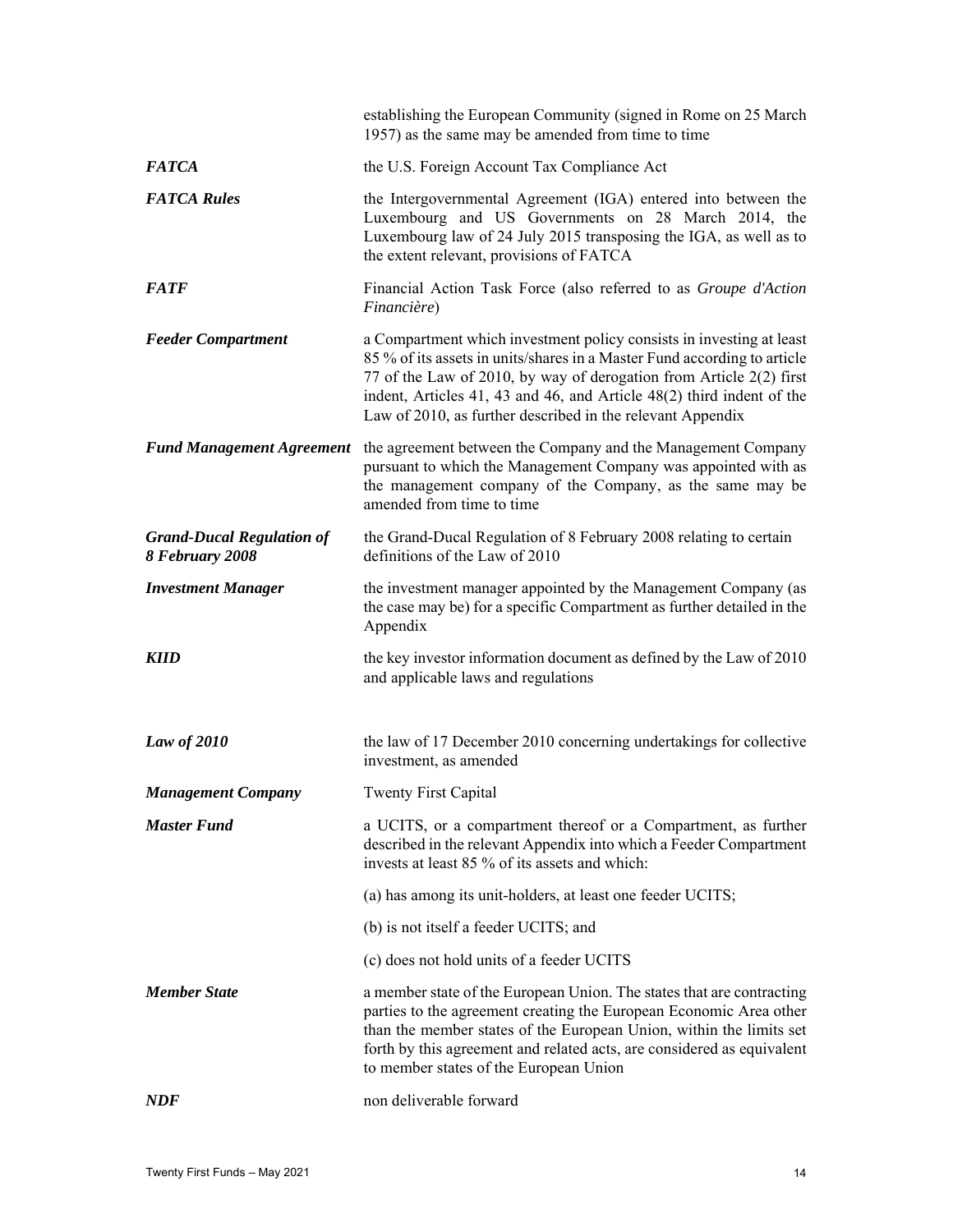| <b>OECD</b>               | the Organisation for Economic Cooperation and Development.                                                                                                                                                                                                                                                                                                                                                                                                           |
|---------------------------|----------------------------------------------------------------------------------------------------------------------------------------------------------------------------------------------------------------------------------------------------------------------------------------------------------------------------------------------------------------------------------------------------------------------------------------------------------------------|
| <b>OECD Member State</b>  | a member state of the OECD                                                                                                                                                                                                                                                                                                                                                                                                                                           |
| Other UCI                 | an undertaking for collective investment within the meaning of the<br>first and second indent of Article 1 (2) of the UCITS Directive,<br>whether situated in a Member State or not                                                                                                                                                                                                                                                                                  |
| <b>Performance Period</b> | in respect of each Class, the performance period as set out in the<br>relevant Appendix                                                                                                                                                                                                                                                                                                                                                                              |
| <b>Prospectus</b>         | the prospectus of the Company in accordance with the Law of 2010                                                                                                                                                                                                                                                                                                                                                                                                     |
| <b>RAIF</b>               | Luxembourg's Reserved Alternative Investment Fund vehicle                                                                                                                                                                                                                                                                                                                                                                                                            |
| <b>Reference Currency</b> | the reference currency of each Compartment as specified in the<br>relevant Appendix                                                                                                                                                                                                                                                                                                                                                                                  |
| <b>Regulated Market</b>   | a market within the meaning of Article 4(1)14 of Directive<br>2004/39/EC of the European Parliament and of the Council of 21<br>April 2004 on markets in financial instruments amending Council<br>Directives 85/611/EEC and 93/6/EEC and Directive 2000/12/EC of<br>the European Parliament and of the Council and repealing Council<br>Directive 93/22/EEC and any other market which is regulated,<br>operates regularly and is recognised and open to the public |
|                           | Securities Financing Transaction ("SFTs") (i) a repurchase transaction; (ii) securities lending and<br>securities borrowing; (iii) a buy-sell back transaction or a sell-buy<br>back transaction as defined under the SFTR                                                                                                                                                                                                                                           |
|                           |                                                                                                                                                                                                                                                                                                                                                                                                                                                                      |
| <b>Services Agreement</b> | the agreement between the Company, the Administration Agent, and<br>the Management Company pursuant to which the Administration<br>Agent was appointed with as the administration agent, transfer agent<br>and registrar of the Company, as the same may be amended from time<br>to time                                                                                                                                                                             |
| <b>Settlement Day</b>     | the Business Day on which the consideration for subscription must<br>be fully paid as further specified in each Appendix                                                                                                                                                                                                                                                                                                                                             |
| <b>SFT</b> Agent          | any person involved in SFTs as agent, broker, collateral agent or<br>service provider and that is paid fees, commissions, costs or expenses<br>out of the Company's assets or any Compartment's assets                                                                                                                                                                                                                                                               |
| <b>SFDR</b>               | Regulation (EU) 2019/2088 on sustainability-related disclosures in<br>the financial services sector, as may be amended from time to time.                                                                                                                                                                                                                                                                                                                            |
| <b>SFTR</b>               | Regulation (EU) 2015/2365 of the European Parliament and of the<br>Council of 25 November 2015 on transparency of securities financing<br>transactions and of reuse and amending Regulation (EU) No<br>648/2012                                                                                                                                                                                                                                                      |
| <b>Shares</b>             | a share of any Class of any Compartment in the capital of the<br>Company, the details of which being specified in the Appendices                                                                                                                                                                                                                                                                                                                                     |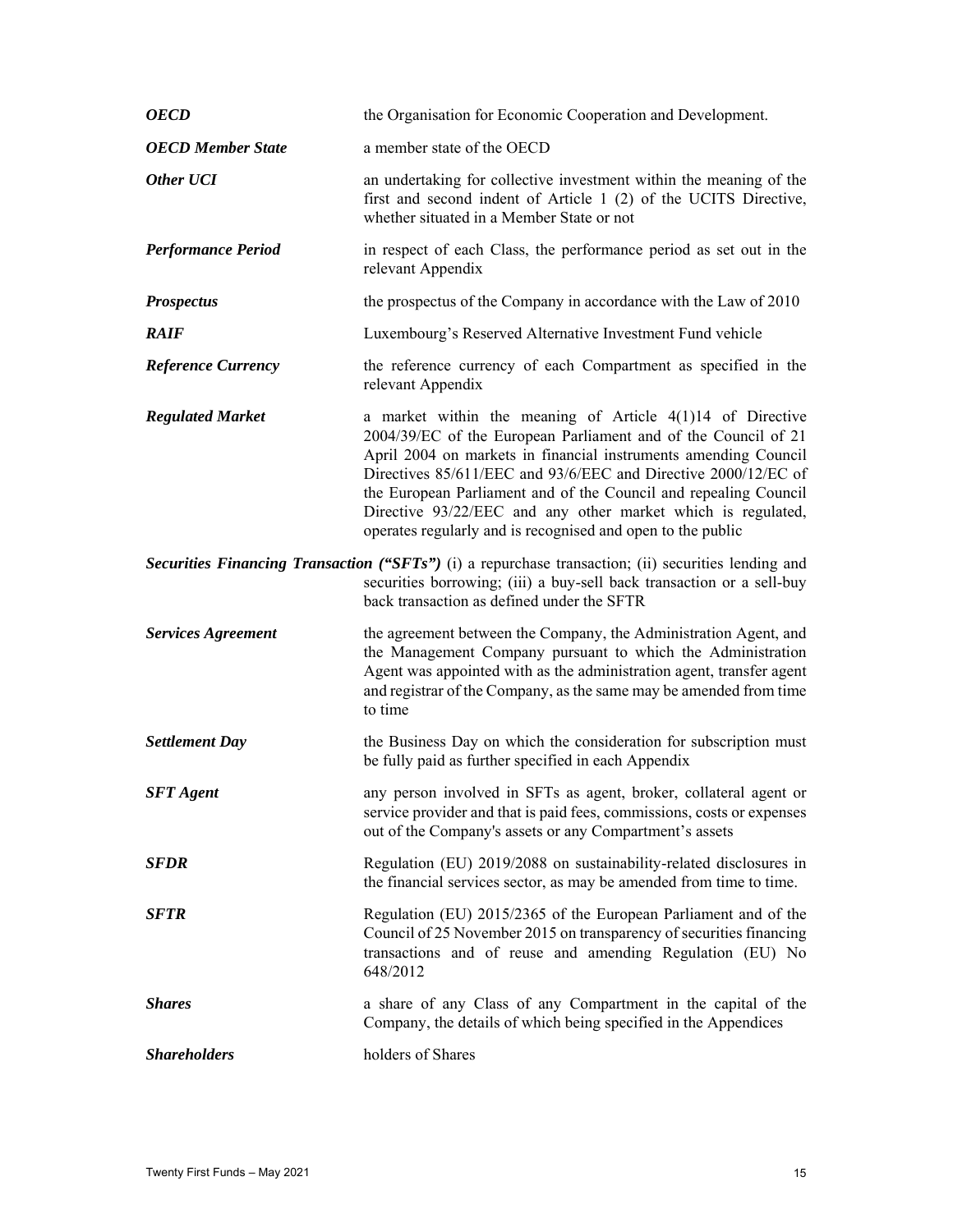| <b>Subscription Price</b>     | the net asset value per relevant Share/ Class of a Compartment as<br>determined on the applicable Calculation Day plus the applicable<br>subscription fee (if any)                                                                                           |
|-------------------------------|--------------------------------------------------------------------------------------------------------------------------------------------------------------------------------------------------------------------------------------------------------------|
| <b>Sustainability Factors</b> | environmental, social and employee matters, respect for human<br>rights, anti-corruption and anti-bribery matters                                                                                                                                            |
| <b>Sustainbility Risks</b>    | environmental, social or governance event or condition that, if it<br>occurs, could cause an actual or a potential material negative impact<br>on the value of the investments made by the Compartments                                                      |
| <b>UCITS</b>                  | an undertaking for collective investment in transferable securities<br>authorised pursuant to the UCITS Directive                                                                                                                                            |
| <b>UCITS</b> Directive        | Directive 2009/65/EC of the European Parliament and of the Council<br>of 13 July 2009 on the coordination of laws, regulations and<br>administrative provisions relating to undertakings for collective<br>investment in transferable securities, as amended |
| <b>Underlying Asset</b>       | an asset in which a Compartment may invest in accordance with its<br>investment policy as described in the relevant Compartment's<br>Appendix                                                                                                                |
| <b>Valuation Day</b>          | a Business Day immediately preceding a Calculation Day                                                                                                                                                                                                       |

The descriptions in the main body of this Prospectus are generally applicable to all Compartments. However, where different descriptions or exceptions appear in the Appendix, the descriptions or exceptions in such Appendix shall prevail. Thus, it is advisable to carefully review the relevant Appendices together with the main body of the Prospectus.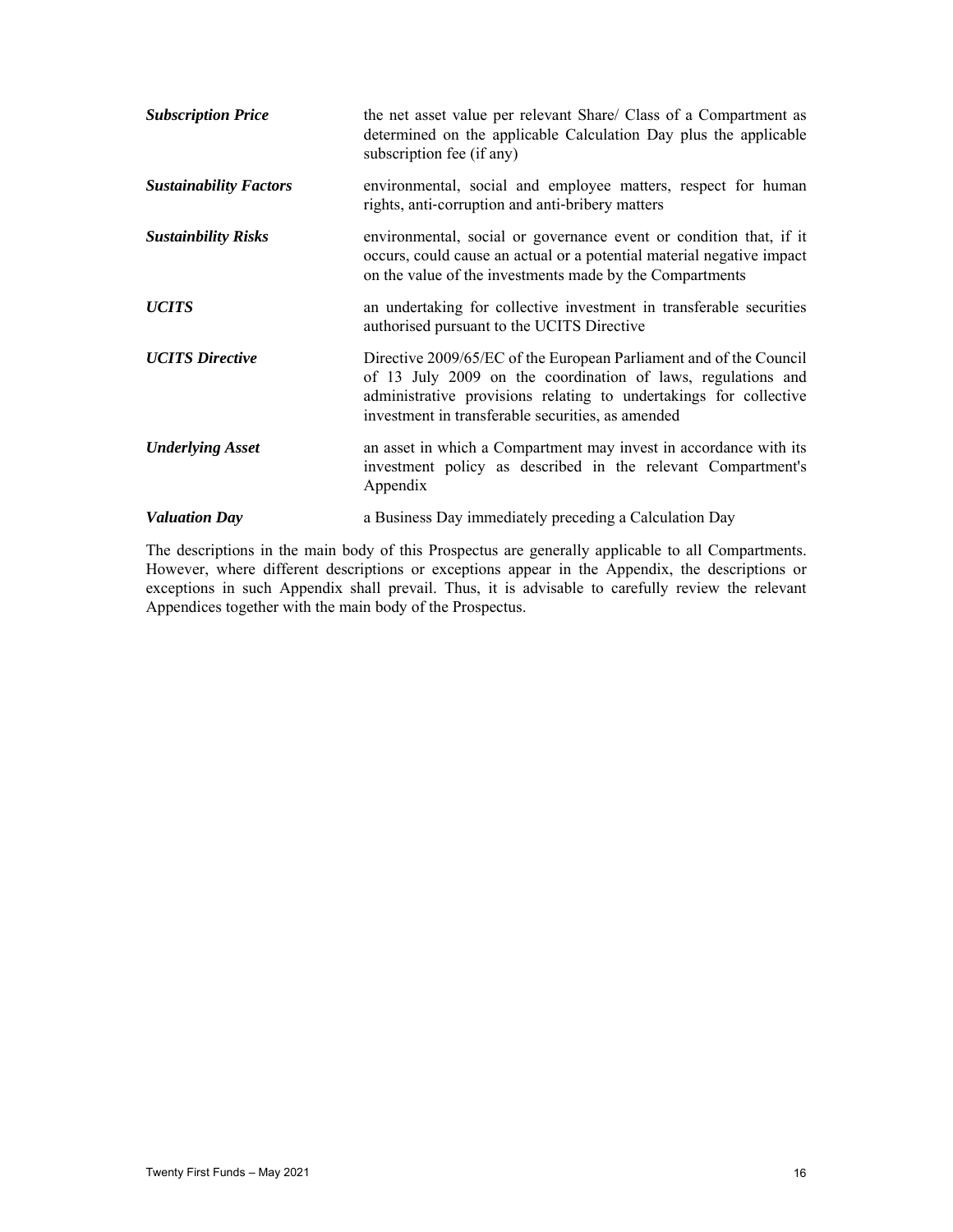# **2. THE COMPANY**

**TWENTY FIRST FUNDS** is an open-ended collective investment company ("*société d'investissement à capital variable* ") established under the laws of the Grand Duchy of Luxembourg, with an "umbrella" structure comprising different Compartments each of which may be divided in separate Classes. In accordance with the Law of 2010, a subscription of Shares constitutes acceptance of all terms and provisions of the Prospectus and the Articles.

The Company offers investors, within the same investment vehicle, a choice between several Compartments which are distinguished mainly by their specific investment policy and/or by the currency in which they are denominated. The specifications of each Compartment are described in the relevant Appendix.

The assets and liabilities of each Compartment, as further described under Section 10.5 "Allocation of Assets and Liabilities among the Compartments", shall be segregated from the assets and liabilities of those of the other Compartments, with creditors having recourse only to the assets of the Compartment concerned and where the liabilities cannot be satisfied out of the assets of another Compartment. As between the Shareholders and creditors, each Compartment will be deemed to be a separate entity.

The Board of Directors may, at any time, decide on the creation of further Compartments and in such case, the Appendix will be updated. Each Compartment may have one or more Classes.

## **3. INVESTMENT POLICIES AND RESTRICTIONS**

## **3.1 General Investment Policies for all Compartments**

The provisions of this section apply only insofar as they are compatible with the specific investment policy disclosed in the relevant Appendix.

The Board of Directors determines the specific investment policy and investment objectives of each Compartment, which are described in more detail in the respective Appendix. The investment objectives of the Compartments will be carried out in compliance with the investment and borrowing restrictions set forth in section 3.3.

Each Compartment seeks an above-average total investment return, comprised principally of long-term capital appreciation, by investing in a diversified portfolio of transferable securities or in financial derivative instruments as described in respect of the investment objective and policies in the relevant Appendix. There can be no assurance that the investment objectives of any Compartment will be achieved.

In the general pursuit of obtaining an above-average total investment return as may be consistent with the preservation of capital, efficient portfolio management techniques may be employed to the extent permitted by the investment and borrowing restrictions stipulated by the Board of Directors.

The Compartments may from time to time also hold, on an ancillary basis, cash reserves or include other permitted assets with a short remaining maturity, especially in times when rising interest rates are expected.

Investors are invited to refer to the description of the investment policy of each Compartment in the Appendix for details.

The historical performance of the Compartments will be disclosed in the KIID for each Class. Past performance is not necessarily indicative of future results.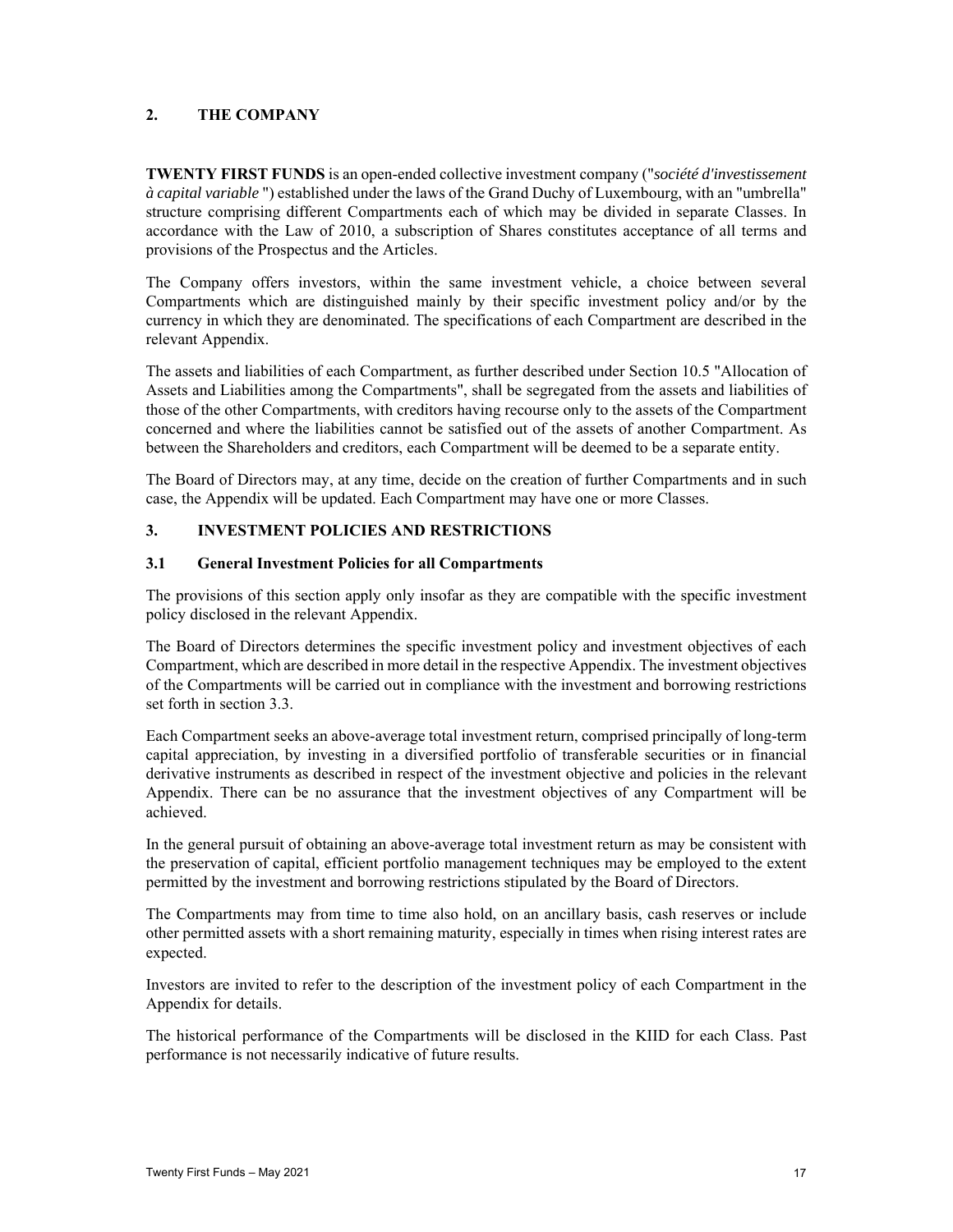## **3.2 Specific Investment Policies for each Compartment**

The specific investment policy of each Compartment is described in the Appendix.

## **3.3 Investment and Borrowing Restrictions**

The Articles provide that the Board of Directors shall, based upon the principle of spreading of risks, determine the corporate and investment policy of the Company and the investment and borrowing restrictions applicable, from time to time, to the investments of the Company.

The Board of Directors has decided that the following restrictions shall apply to the investments of the Company and, as the case may be and unless otherwise specified for a Compartment in the Appendix, to the investments of each of the Compartments:

I.

- (1) The Company, for each Compartment, may invest in:
	- (a) transferable securities and money market instruments admitted to or dealt in on an Eligible Market;
	- (b) recently issued transferable securities and money market instruments, provided that the terms of issue include an undertaking that application will be made for admission to official listing on an Eligible Market and such admission is secured within one year of the issue;
	- (c) units of UCITS and/or other UCI, whether situated in a Member State or not, provided that:
		- (i) such other UCIs have been authorised under laws which provide that they are subject to supervision considered by the CSSF to be equivalent to that laid down in EU law, and that cooperation between authorities is sufficiently ensured,
		- (ii) the level of protection for unit holders in such other UCIs is equivalent to that provided for unit holders in a UCITS, and in particular that the rules on assets segregation, borrowing, lending, and uncovered sales of transferable securities and money market instruments are equivalent to the requirements of the UCITS Directive,
		- (iii) the business of such other UCIs is reported in half-yearly and annual reports to enable an assessment of the assets and liabilities, income and operations over the reporting period,
		- (iv) no more than 10% of the assets of the UCITS or of the other UCIs, whose acquisition is contemplated, can, according to their constitutional documents, in aggregate be invested in units of other UCITS or other UCIs;
	- (d) deposits with credit institutions which are repayable on demand or have the right to be withdrawn, and maturing in no more than 12 months, provided that the credit institution has its registered office in a Member State or, if the registered office of the credit institution is situated in a third country, provided that it is subject to prudential rules considered by the Luxembourg regulatory authority as equivalent to those laid down in EU law;
	- (e) financial derivative instruments, including equivalent cash-settled instruments, dealt in on an Eligible Market and/or financial derivative instruments dealt in over-the-counter ("**OTC derivatives**"), provided that: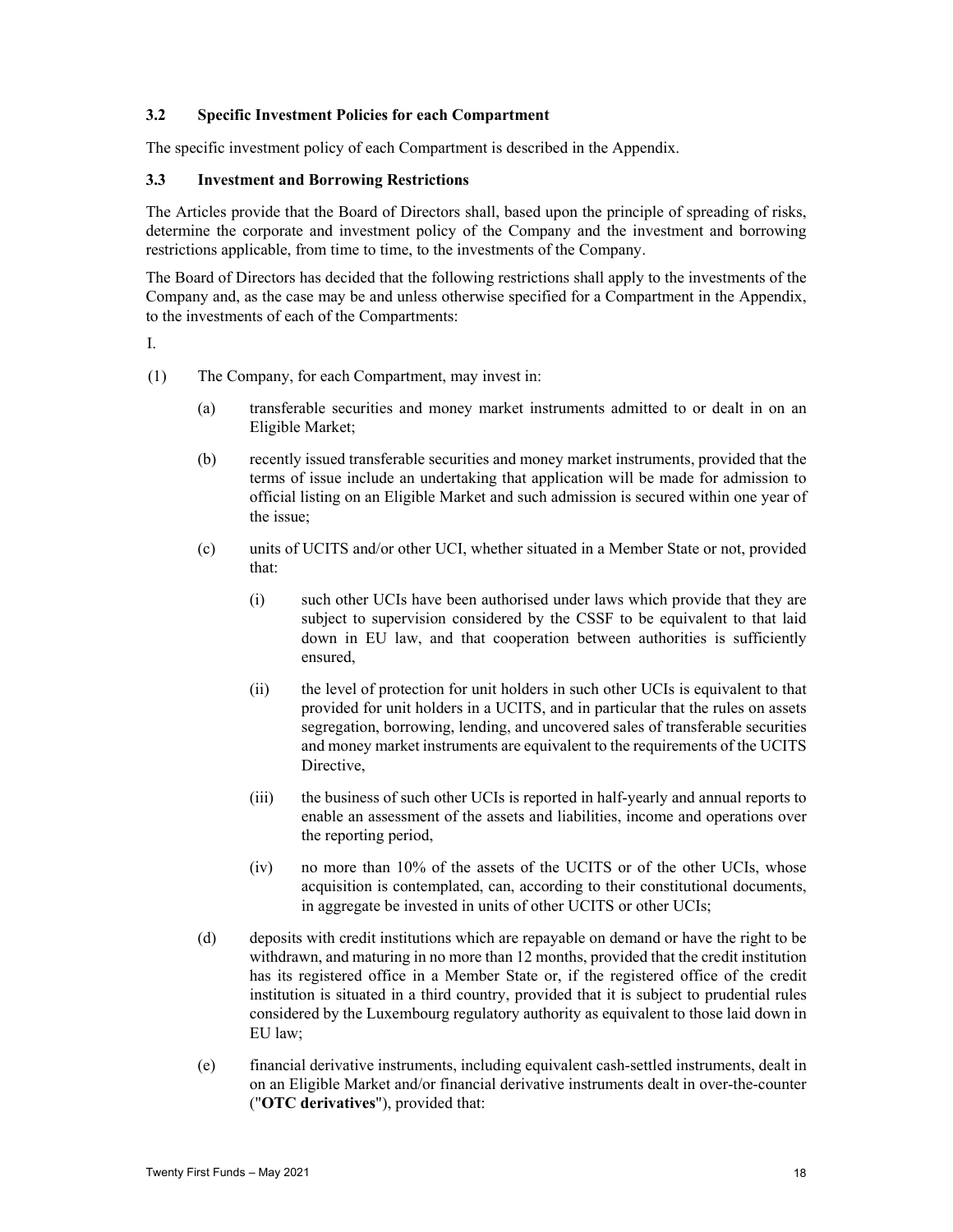- (i) the underlying consists of instruments covered by this section I. (1), financial indices, interest rates, foreign exchange rates or currencies, in which the Compartments may invest according to their investment objective;
- (ii) the counterparties to OTC derivative transactions are institutions subject to prudential supervision, and belonging to the categories approved by the CSSF;
- (iii) the OTC derivatives are subject to reliable and verifiable valuation on a daily basis and can be sold, liquidated or closed by an offsetting transaction at any time at their fair value at the Company's initiative;
- (f) money market instruments other than those dealt in on an Eligible Market, if the issue or the issuer of such instruments are themselves regulated for the purpose of protecting investors and savings, and provided that such instruments are:
	- (i) issued or guaranteed by a central, regional or local authority or by a central bank of a Member State, the European Central Bank, the EU or the European Investment Bank, a third country or, in case of a Federal State, by one of the members making up the federation, or by a public international body to which one or more Member States belong, or
	- (ii) issued by an undertaking any securities of which are dealt in on Eligible Markets, or
	- (iii) issued or guaranteed by an establishment subject to prudential supervision, in accordance with criteria defined by EU law, or by an establishment which is subject to and complies with prudential rules considered by the CSSF to be at least as stringent as those laid down by EU law, such as, but not limited to, a credit institution which has its registered office in a country which is an OECD Member State and a FATF State.
	- (iv) issued by other bodies belonging to the categories approved by the CSSF provided that investments in such instruments are subject to investor protection equivalent to that laid down in the first, the second or the third indent and provided that the issuer is a company whose capital and reserves amount to at least ten million Euro (10,000,000 EUR) and which presents and publishes its annual accounts in accordance with the fourth directive 78/660/EEC, is an entity which, within a group of companies which includes one or several listed companies, is dedicated to the financing of the group or is an entity which is dedicated to the financing of securitisation vehicles which benefit from a banking liquidity line.
- (2) In addition, the Company may invest a maximum of 10% of the net assets of any Compartment in transferable securities and money market instruments other than those referred to under I. (1) above.
- (3) Under the conditions and within the limits laid down by the Law of 2010, the Company may, to the widest extent permitted by the Regulations (i) create a Compartment qualifying either as a Feeder Compartment or as a Master Fund, (ii) convert any existing Compartment into a Feeder Compartment, or (iii) change the Master Fund of any of its Feeder Compartment.
	- (a) A Feeder Compartment shall invest at least 85% of its assets in the units of a Master Fund.
	- (b) A Feeder Compartment may hold up to 15% of its assets in one or more of the following: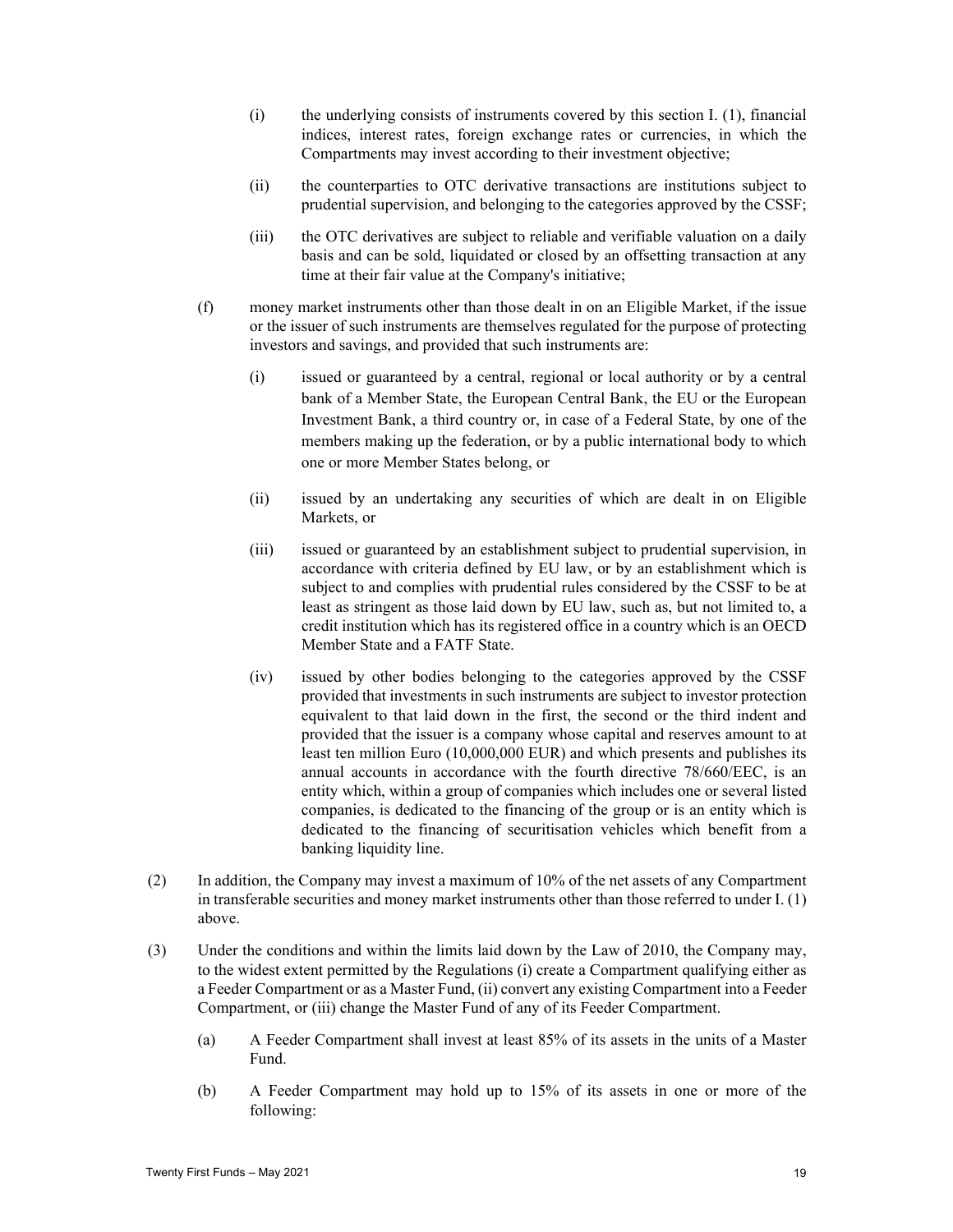- (i) ancillary liquid assets in accordance with paragraph (ii) below;
- (ii) financial derivative instruments, which may be used only for hedging purposes.
- (c) For the purposes of compliance with paragraph III (1) (c) below, the Feeder Compartment shall calculate its global exposure related to financial derivative instruments by combining its own direct exposure under the second indent of under (b) with either:
	- (i) the Master Fund actual exposure to financial derivative instruments in proportion to the Feeder Compartment investment into the Master Fund; or
	- (ii) the Master Fund potential maximum global exposure to financial derivative instruments provided for in the Master UCITS management regulations or instruments of incorporation in proportion to the Feeder UCITS investment into the Master UCITS.

II. The Company may hold on an ancillary basis cash.

III.

(1)

- (a) The Company may invest no more than 10% of the net assets of any Compartment in transferable securities and money market instruments issued by the same issuing body.
- (b) The Company may not invest more than 20% of the net assets of any Compartment in deposits made with the same body.
- (c) The risk exposure of a Compartment to a counterparty in an OTC derivative transaction may not exceed 10% of its net assets when the counterparty is a credit institution referred to in I. (1) d) above or 5% of its net assets in other cases.
- (2) Moreover, where the Company holds on behalf of a Compartment investment in transferable securities and money market instruments of issuing bodies which individually exceed 5% of the net assets of such Compartment, the total of all such investments must not account for more than 40% of the total net assets of such Compartment.

This limitation does not apply to deposits and OTC derivative transactions made with financial institutions subject to prudential supervision.

Notwithstanding the individual limits laid down in paragraph (1), the Company may not combine for each Compartment:

- (a) investments in transferable securities or money market instruments issued by a single body,
- (b) deposits made with a single body, and/or
- (c) exposures arising from OTC derivative transactions undertaken with a single body
- (d) in excess of 20% of the net assets of each Compartment.
- (3) The limit of 10% laid down in sub-paragraph III. (1) (a) above is increased to a maximum of 35% in respect of transferable securities or money market instruments which are issued or guaranteed by a Member State, its local authorities, or by another Eligible State, including the federal agencies of the United States of America, Federal National Mortgage Association and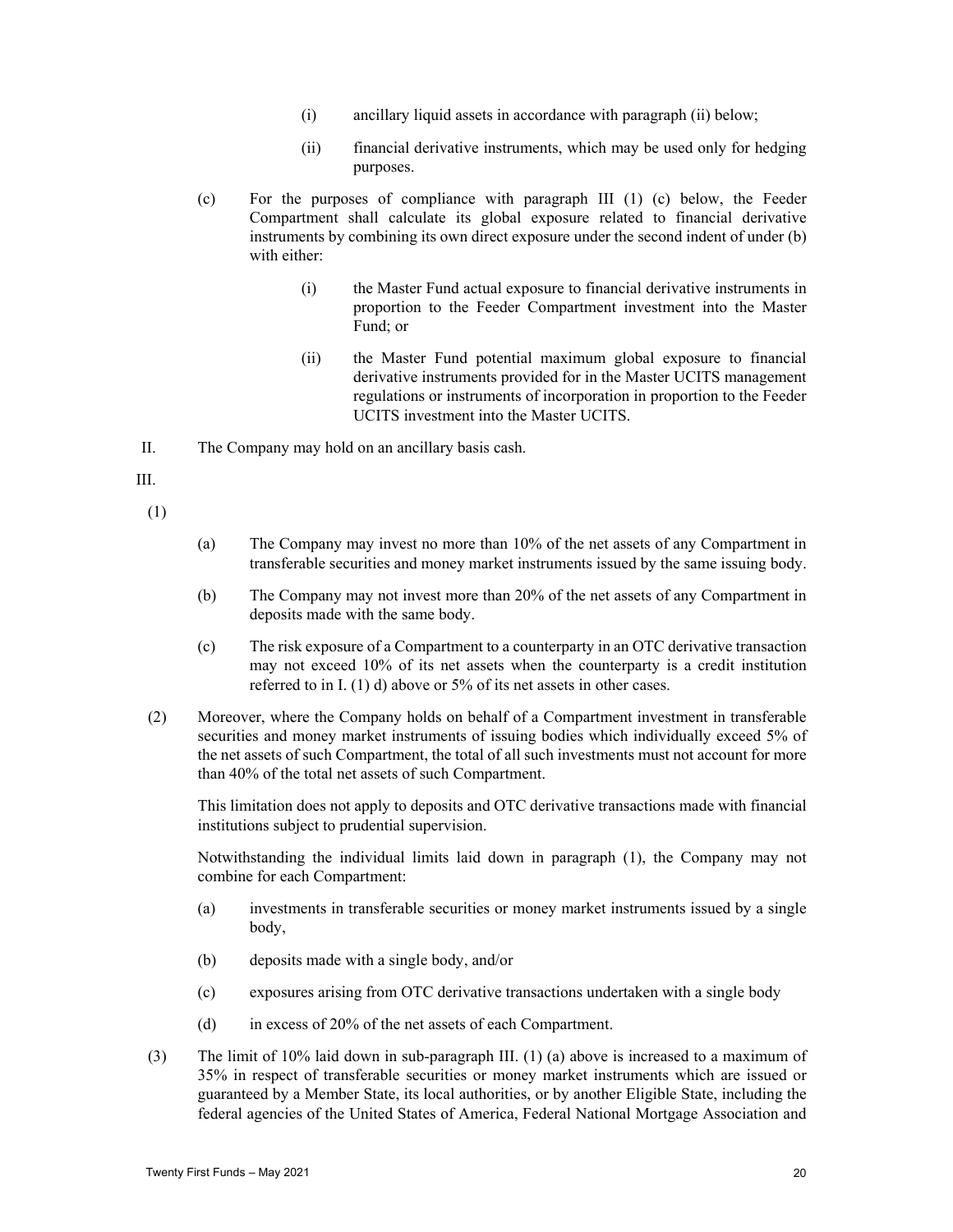Federal Home Loan Mortgage Corporation, or by public international bodies of which one or more Member States are members.

(4) The limit of 10% laid down in sub-paragraph III. (1) (a) is increased to 25% for certain bonds when they are issued by a credit institution which has its registered office in a Member State and is subject by law, to special public supervision designed to protect bondholders. In particular, sums deriving from the issue of these bonds must be invested in conformity with the law in assets which, during the whole period of validity of the bonds, are capable of covering claims attaching to the bonds and which, in case of bankruptcy of the issuer, would be used on a priority basis for the repayment of principal and payment of the accrued interest.

If a Compartment invests more than 5% of its net assets in the bonds referred to in this subparagraph and issued by one issuer, the total value of such investments may not exceed 80% of the value of the assets of the Compartment.

(5) The transferable securities and money market instruments referred to in paragraphs (3) and (4) shall not be included in the calculation of the limit of 40% in paragraph (2).

The limits set out in sub-paragraphs  $(1)$ ,  $(2)$ ,  $(3)$  and  $(4)$  may not be aggregated and, accordingly, investments in transferable securities or money market instruments issued by the same issuing body, in deposits or in derivative instruments effected with the same issuing body may not, in any event, exceed a total of 35% of any Compartment's net assets;

Companies which are part of the same group for the purposes of the establishment of consolidated accounts, as defined in accordance with the seventh Council Directive 83/349/EEC of 13 June 1983 based on the Article 54 (3) (g) of the Treaty on consolidated accounts, as amended, or in accordance with recognised international accounting rules, are regarded as a single body for the purpose of calculating the limits contained in this paragraph III.  $(1)$  to  $(5)$ .

The Company may cumulatively invest up to 20% of the net assets of a Compartment in transferable securities and money market instruments within the same group.

- **(6) Notwithstanding the above provisions, the Company is authorised to invest up to 100% of the net assets of any Compartment, in accordance with the principle of risk spreading, in transferable securities and money market instruments issued or guaranteed by a Member State, by its local authorities or agencies, or by another OECD Member State, the G20 or Singapore or by public international bodies of which one or more member states of the EU, provided that such Compartment must hold securities from at least six different issues and securities from one issue do not account for more than 30% of the net assets of such Compartment.**
- IV.
	- (1) Without prejudice to the limits laid down in paragraph V, the limits provided in paragraph III. (1) to (5) are raised to a maximum of 20% for investments in shares and/or bonds issued by the same issuing body if the aim of the investment policy of a Compartment is to replicate the composition of a certain stock or bond index which is sufficiently diversified, represents an adequate benchmark for the market to which it refers, is published in an appropriate manner and disclosed in the relevant Compartment's investment policy.
	- (2) The limit laid down in paragraph (1) is raised to 35% where this proves to be justified by exceptional market conditions, in particular on Regulated Markets where certain transferable securities or money market instruments are highly dominant. The investment up to this limit is only permitted for a single issuer.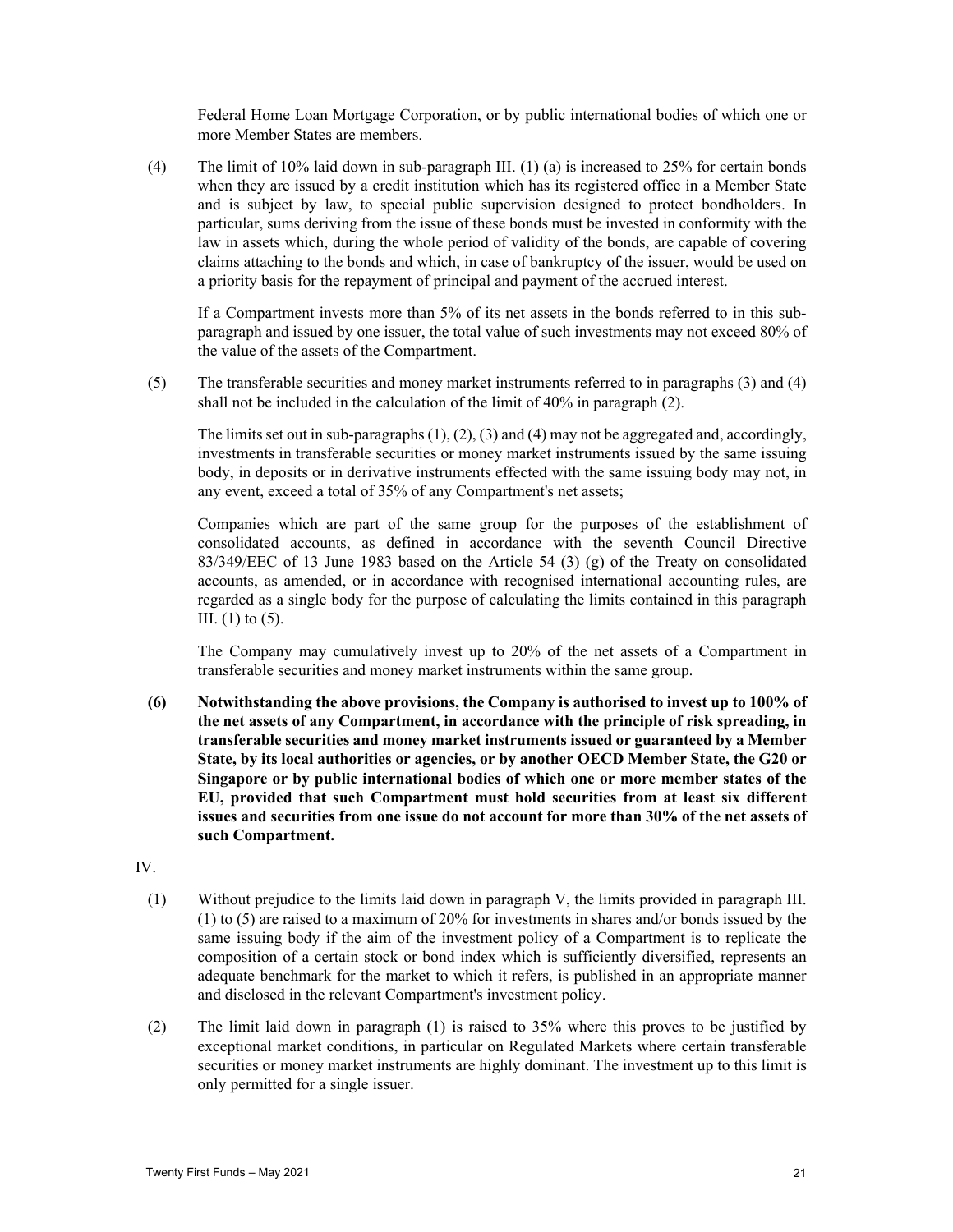- V.
- (1) The Company may not acquire shares carrying voting rights which should enable it to exercise significant influence over the management of an issuing body.
- (2) The Company may acquire no more than:
	- (a) 10% of the non-voting shares of the same issuer;
	- (b) 10% of the debt securities of the same issuer;
	- (c) 10% of the money market instruments of the same issuer;

These limits under second and third indents may be disregarded at the time of acquisition, if at that time the gross amount of debt securities or of the money market instruments or the net amount of the instruments in issue cannot be calculated.

The provisions of paragraph V shall not be applicable to transferable securities and money market instruments issued or guaranteed by a Member State or its local authorities or by any other Eligible State, or issued by public international bodies of which one or more member states of the EU are members.

These provisions are also waived as regards shares held by the Company in the capital of a company incorporated in a non-member state of the EU which invests its assets mainly in the securities of issuing bodies having their registered office in that State, where under the legislation of that State, such a holding represents the only way in which the Company can invest in the securities of issuing bodies of that State provided that the investment policy of the company from the non-member state of the EU complies with the limits laid down in paragraph III. (1) to (5), V. (1) and (2) and VI.

VI.

(1) Unless otherwise provided for in the Appendix for a Compartment, no more than 10% of a Compartment's net assets may be invested in aggregate in the units of UCITS and/or other UCIs referred to in paragraph I. (1) (c).

In the case the restriction of the above paragraph is not applicable to a specific Compartment as provided in its investment policy, (i) such Compartment may acquire units of UCITS and/or other UCIs referred to in paragraph I. (1) (c) provided that no more than 20% of the Compartment's net assets be invested in the units of a single UCITS or other UCI, and (ii) investments made in units of UCIs other than UCITS may not in aggregate exceed 30% of the net asset of a Compartment.

For the purpose of the application of this investment limit, each Compartment of a UCITS and UCI with multiple Compartments is to be considered as a separate issuer provided that the principle of segregation of the obligations of the various Compartments vis-à-vis third parties is ensured.

- (2) The underlying investments held by the UCITS or other UCIs in which the Company invests do not have to be considered for the purpose of the investment and borrowing restrictions set forth under III. (1) to (5) above.
- (3) When the Company invests in the units of UCITS and/or other UCIs linked to the Company by common management or control, no subscription or redemption fees may be charged to the Company on account of its investment in the units of such other UCITS and/or UCIs, except for any applicable dealing charge payable to the UCITS and/or UCIs. In the case where a substantial proportion of the net assets are invested in investment funds the Appendix of the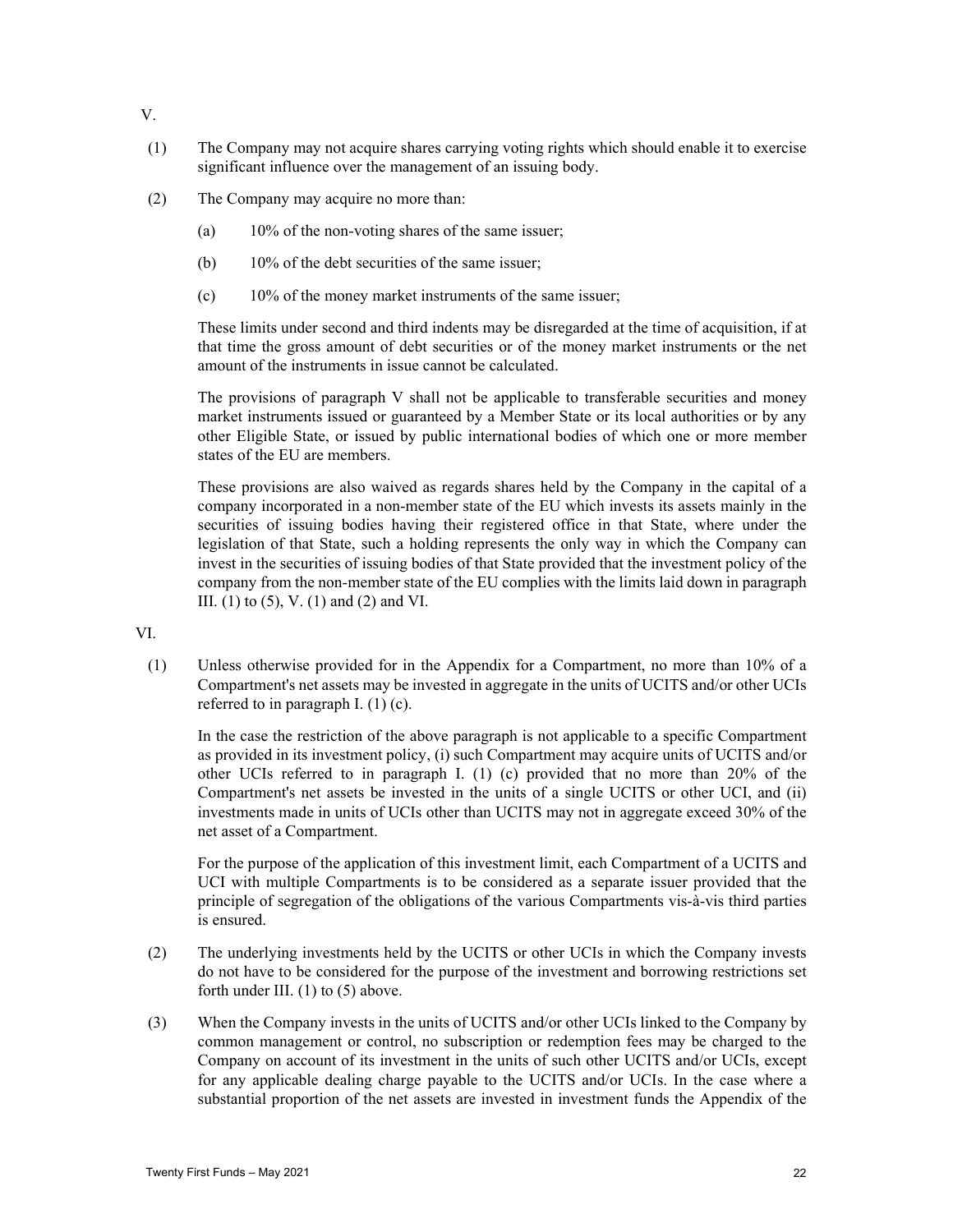relevant Compartment will specify the maximum management fee (excluding any performance fee, if any) charged to the Compartment and each of the UCITS or other UCIs concerned.

(4) The Company may acquire no more than 25% of the units of the same UCITS or other UCI. This limit may be disregarded at the time of acquisition if at that time the net amount of the units in issue cannot be calculated. In case of a UCITS or other UCI with multiple Compartments, this restriction is applicable by reference to all units issued by the UCITS or other UCI concerned, all Compartments combined.

VII.

- (1) The Company may not borrow for the account of any Compartment amounts in excess of 10% of the net assets of that Compartment, any such borrowings to be from banks and to be effected only on a temporary basis, provided that the Company may acquire foreign currencies by means of back to back loans;
- (2) The Company may not grant loans to or act as guarantor on behalf of third parties.
- (3) This restriction shall not prevent the Company from acquiring transferable securities, money market instruments or other financial instruments referred to in I. (1) (c), (e) and (f) which are not fully paid.
- (4) The Company may not carry out uncovered sales of transferable securities, money market instruments or other financial instruments.
- (5) The Company may acquire movable or immovable property which is essential for the direct pursuit of its business.
- (6) The Company may not acquire either precious metals or certificates representing them.

VIII.

- (1) The Company needs not comply with the limits laid down in this chapter when exercising subscription rights attaching to transferable securities or money market instruments which form part of its assets. While ensuring observance of the principle of risk spreading, recently created Compartments may derogate from paragraphs III.  $(1)$  to  $(5)$ , IV. and VI.  $(1)$  and  $(2)$  for a period of six months following the date of their creation.
- (2) If the limits referred to in paragraph (2) are exceeded for reasons beyond the control of the Company or as a result of the exercise of subscription rights, it must adopt as a priority objective for its sales transactions the remedying of that situation, taking due account of the interest of its Shareholders.
- (3) To the extent that an issuer is a legal entity with multiple Compartments where the assets of the Compartment are exclusively reserved to the investors in such Compartment and to those creditors whose claim has arisen in connection with the creation, operation or liquidation of that Compartment, each Compartment is to be considered as a separate issuer for the purpose of the application of the risk spreading rules set out in paragraphs III. (1) to (5), IV. and VI.
- IX. Each Compartment may, subject to the conditions provided for in the Articles as well as this Prospectus, subscribe, acquire and/or hold securities to be issued or issued by one or more Compartments of the Company without the Company being subject to the requirements of the Luxembourg law of 10 August 1915 on commercial companies, as amended, with respect to the subscription, acquisition and/or the holding by a company of its own Shares, under the condition however that: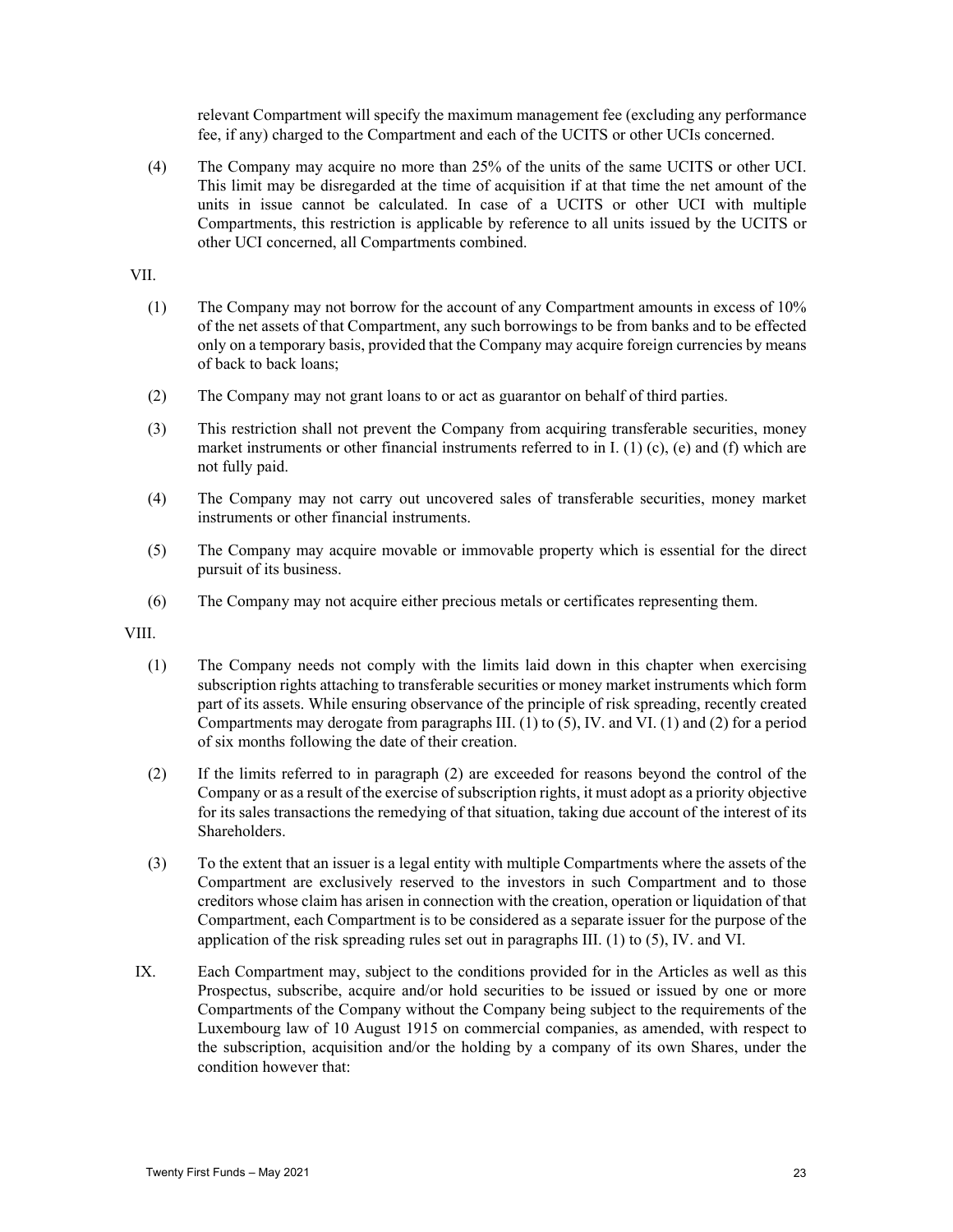- (1) the target Compartment does not, in turn, invest in the Compartment invested in this target Compartment;
- (2) no more than 10% of the assets of the target Compartment whose acquisition is contemplated may, pursuant to the Articles be invested in aggregate in units of other target Compartments of the same Company;
- (3) voting rights, if any, attaching to the relevant securities are suspended for as long as they are held by the Compartment concerned and without prejudice to the appropriate processing in the accounts and the periodic reports; and
- (4) in any event, for as long as these securities are held by the Company, their value will not be taken into consideration of the calculation of the net assets of the Company for the purposes of verifying the minimum threshold of the net assets imposed by the Law of 2010.

## **3.4 Financial Derivative Instruments**

As specified in I. (1) (e) above, the Company may in respect of each Compartment invest in financial derivative instruments.

The Company shall ensure that its global exposure relating to derivative instruments does not exceed the total net value of its net assets. The exposure is calculated taking into account the current value of the Underlying Assets, the counterparty risk, future market movements and the time available to liquidate the positions.

Each Compartment may invest in financial derivative instruments within the limits laid down in I. (1) (e), provided that the exposure to the underlying assets does not exceed in aggregate the investment limits laid down in clause III. (1) to (5). When a Compartment invests in index-based financial derivative instruments, these investments do not have to be combined to the limits laid down in III. When a transferable security or money market instrument embeds a derivative, the latter must be taken into account when complying with the requirements of this restriction. When a Compartment qualifies as a Feeder Compartment, that Feeder Compartment shall calculate its global exposure related to financial derivative instruments in accordance with Section 3 I. (3) above.

The Compartments may use financial derivative instruments for investment purposes and for hedging purposes, within the limits of the Law of 2010. Under no circumstances shall the use of these instruments cause a Compartment to diverge from its investment policy.

## **3.5 SECURITIES FINANCING TRANSACTIONS AND TOTAL RETURN SWAPS**

The Company and any of its Compartments may employ SFTs for reducing risks (hedging), generating additional capital or income or for cost reduction purposes. Any use of SFTs for investment purposes will be in line with the risk profile and risk diversification rules applicable to the Company and any of its Compartments. The Company will engage in the following transactions:

(i) "securities lending" or "securities borrowing" means a transaction by which a counterparty transfers securities subject to a commitment that the borrower will return equivalent securities on a future date or when requested to do so by the transferor, that transaction being considered as securities lending for the counterparty transferring the securities and being considered as securities borrowing for the counterparty to which they are transferred;

(ii) "repurchase transaction" means a transaction governed by an agreement by which a counterparty transfers securities or guaranteed rights relating to title to securities where that guarantee is issued by a recognised exchange which holds the rights to the securities and the agreement does not allow a counterparty to transfer or pledge a particular security to more than one counterparty at a time, subject to a commitment to repurchase them, or substituted securities of the same description at a specified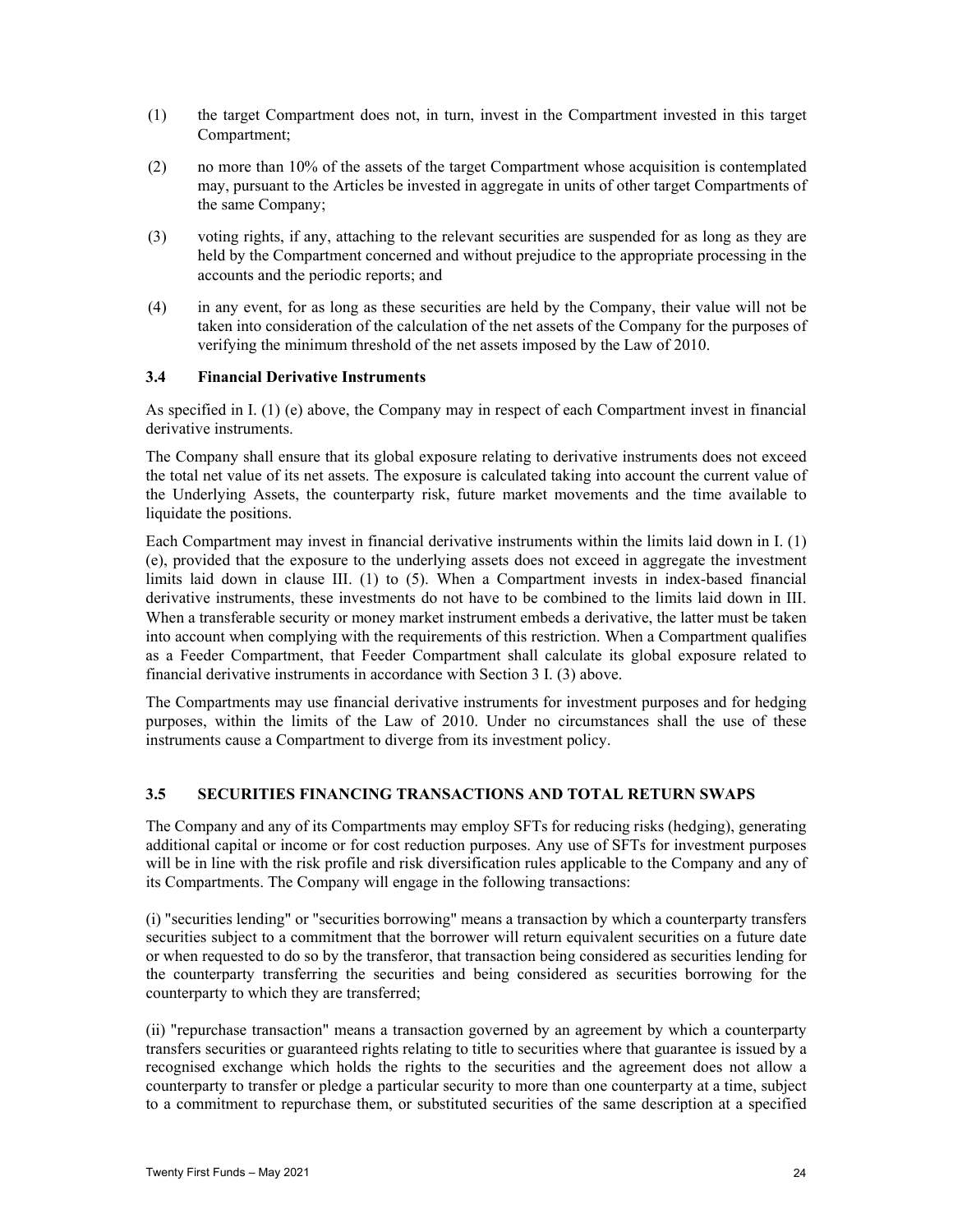price on a future date specified, or to be specified, by the transferor, being a repurchase agreement for the counterparty selling the securities and a reverse repurchase agreement for the counterparty buying them;

(iii) "buy-sell back transaction" or "sell-buy back transaction" means a transaction by which a counterparty buys or sells securities, commodities, or guaranteed rights relating to title to securities, agreeing, respectively, to sell or to buy back securities or such guaranteed rights of the same description at a specified price on a future date, that transaction being a buy-sell back transaction for the counterparty buying the securities or guaranteed rights, and a sell-buy back transaction for the counterparty selling them, such buy- sell back transaction or sell-buy back transaction not being governed by a repurchase agreement or by a reverse- repurchase agreement within the meaning of item (ii) above.

The Company and any of its Compartments may further enter into swap contracts relating to any financial instruments or indices, including TRSs. Total return swaps involve the exchange of the right to receive the total return, coupons plus capital gains or losses, of a specified reference asset, index or basket of assets against the right to make fixed or floating payments. As such, the use of TRSs or other derivatives with similar characteristics allows gaining synthetic exposure to certain markets or underlying assets without investing directly (and/or fully) in these underlying assets.

The Company or any of its delegates will report the details of any SFT and TRSs concluded to a trade repository or ESMA, as the case may be in accordance with the SFTR. SFTs and TRSs may be used in respect of any instrument that is eligible under article 50 of the UCITS Directive.

The assets that may be subject to SFTs and TRS are limited to equities.

The maximum and expected proportion of assets that may be subject to SFTs and TRSs will be set out for each Compartment in the relevant appendix.

The counterparties to the SFTs and TRS will be selected on the basis of very specific criteria taking into account notably their legal status, country of origin, and minimum credit rating. These financial counterparties will in any case comply with article 3 of SFTR.

The Company will collateralize its SFTs and TRS pursuant to the provisions set forth hereunder in section "Management of collateral of collateral and collateral policy".

As a principle, assets subject to SFTs and TRSs become the property of the counterparty of the Company and the assets of equivalent type will be returned to the Company at the maturity of the transaction. As a consequence, during the life of the transaction, the assets will not be held by the Depositary.

Any collateral posted in favour of the Company or any of its Compartments under a title transfer arrangement should be held by the Depositary. Such collateral may be held by one of the Depositary's correspondents or sub-custodians provided that the Depositary has delegated the custody of the collateral to such correspondent or sub-custodian and the depositary remains liable subject to the provisions of the Law, if the collateral is lost by the sub-custodian. Collateral posted in favour of the Company or any of its Compartments under a security interest arrangement (e.g., a pledge) can be held by the Depositary or a third party custodian which is subject to prudential supervision, and which is unrelated to the provider of the collateral.

Collateral received by the Company can be re-used in line with the provisions of the ESMA Guidelines on ETFs and other UCITS issues (ESMA/2012/832), as revised from time to time, released by the CSSF under CSSF Circulars 08/356, 13/559 and 14/592.

Policy on sharing of return generated by SFTs and TRS: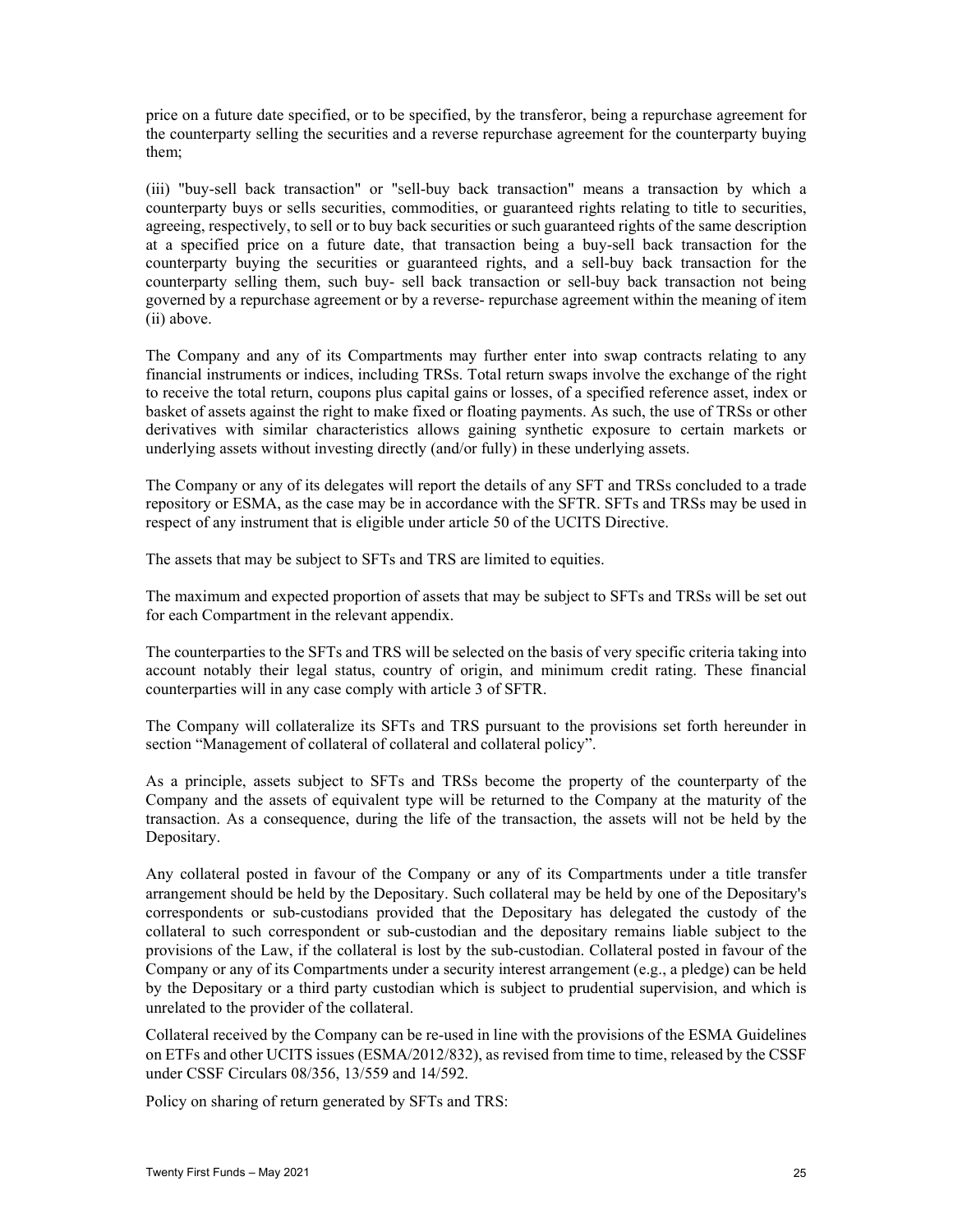The majority of net revenues achieved from efficient portfolio management transactions or SFTs remain with the relevant Compartment.

Direct and indirect operational costs and fees may be deducted from the revenues delivered to the Compartment. These costs will not exceed the below percentages of the gross revenues:

| securities<br>lending<br>or<br>securities borrowing       | 5%  |
|-----------------------------------------------------------|-----|
| repurchase transaction                                    | N/A |
| buy-sell back transaction or<br>sell-buy back transaction | N/A |
| TRS                                                       | 5%  |

These fees may be paid to counterparties of the Company such as agents or other intermediaries as defined under article 3 of SFTR and providing services in connection with TRS and SFTs as normal compensation of their services. Details of such amounts and counterparties will be disclosed in the annual report of the Company.

## **3.6 Use of Techniques and Instruments relating to Transferable Securities and Money Market Instruments**

The Company, in order to generate additional revenue for Shareholders, may engage in securities lending transactions subject to complying with the provisions set forth in CSSF Circular 08/356 and the provisions on efficient management portfolio techniques set-forth in CSSF Circular 14/592.

In accordance with the CSSF Circular 14/592, all revenues arising from efficient portfolio management techniques, net of any direct and indirect operational costs/fees, will be returned to the Company unless otherwise provided by the Appendix. In particular, fees and cost may be paid to the Management Company and other intermediaries providing services in connection with efficient portfolio management techniques as normal compensation of their services. Such fees may be calculated as a percentage of gross revenues earned by the Company through the use of efficient portfolio management techniques. Information on direct and indirect operational costs and fees that may be incurred in this respect as well as the identity of the entities to which such costs and fees are paid – as well as any relationship they have with the Depositary Bank or Management Company - will be available in the annual report of the Company, if applicable, and disclosed in the Appendices. The Company may enter into repurchase agreements which consist in the purchase and sale of securities whereby the terms of the agreement entitle the seller to repurchase from the purchaser the securities at a price and at a time agreed amongst the two parties at the conclusion of the agreement.

The Company may act either as purchaser or as seller in repurchase transactions. Its entering in such agreements is however subject to the following rules:

The Company may purchase or sell securities in the context of a repurchase agreement only if its counterpart is a highly rated financial institution which are experts in this type of transactions and which are subject to prudential supervision rules considered by the Luxembourg regulatory authority as equivalent to those prescribed by EU law.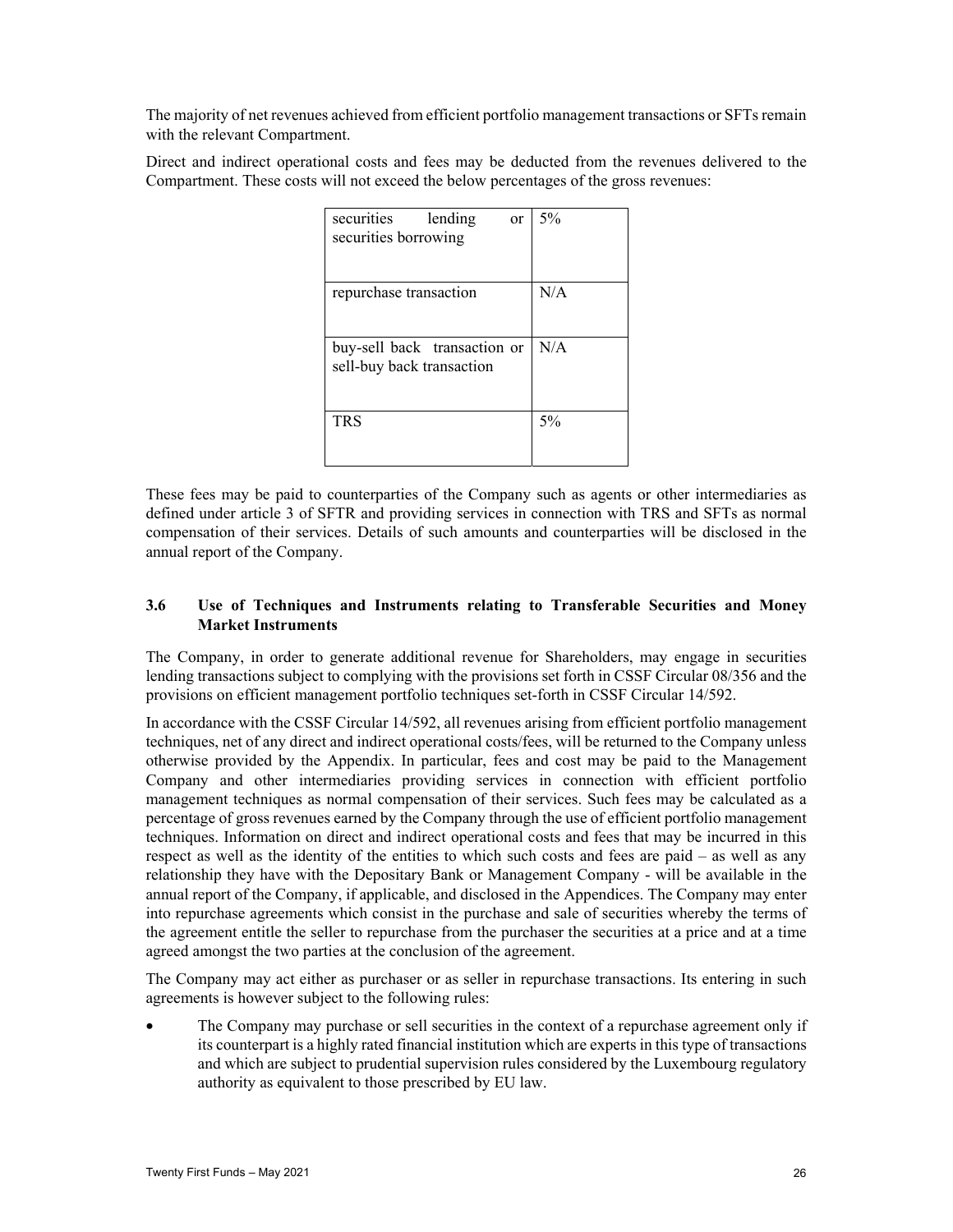- During the lifetime of a repurchase agreement, the Company may not sell the securities which are the object of the agreement either before the repurchase of the securities by the counterparty has been carried out or the repurchase period has expired.
- The Company must ensure to maintain the value of purchased securities subject to a repurchase obligation at a level such that it is able, at any time, to meet its obligations to redeem its own Shares.
- The Company must ensure that it is able at any time to recall any security that has been lent out or terminate any securities lending agreement into which it has entered
- When the Company enters into a reverse repurchase agreement, it must ensure that it is able at any time to recall the full amount of cash or to terminate the reverse repurchase agreement on either an accrued basis or a mark-to-market basis. When the cash is recallable at any time on a mark-to-market basis, the mark-to-market value of the reverse repurchase agreement should be used for the calculation of the net asset value of the Company.
- When the Company enters into a repurchase agreement, it should ensure that it is able at any time to recall any securities subject to the repurchase agreement or to terminate the repurchase agreement into which it has entered.

## **3.7 Management of collateral for OTC Derivative transactions and efficient portfolio management techniques**

Where the Company enters into OTC derivative transactions and efficient portfolio management techniques, all collateral used to reduce counterparty risk exposure should comply with the following criteria at all times:

- (a) Liquidity any collateral received other than cash should be highly liquid and traded on a regulated market or multilateral trading facility with transparent pricing in order that it can be sold quickly at a price that is close to pre-sale valuation. Collateral received should also comply with the provisions of paragraph V above.
- (b) Valuation collateral received should be valued on at least a daily basis and assets that exhibit high price volatility should not be accepted as collateral unless suitably conservative haircuts are in place.
- (c) Issuer credit quality collateral received should be of high quality.
- (d) Correlation the collateral received by the Company must be issued by an entity that is independent from the counterparty and is expected not to display a high correlation with the performance of the counterparty.
- (e) Collateral diversification (asset concentration) collateral should be sufficiently diversified in terms of country, markets and issuers. The criterion of sufficient diversification with respect to issuer concentration is considered to be respected if the Company receives from a counterparty of efficient portfolio management and OTC derivative transactions a basket of collateral with a maximum exposure to a given issuer of 20% of its net asset value. When the Company is exposed to different counterparties, the different baskets of collateral should be aggregated to calculate the 20% limit of exposure to a single issuer.

A Compartment may be fully collateralized in different transferable securities and money market instruments issued or guaranteed by a Member State, one or more of its local authorities, a third country, or a public international body to which one or more Member States belong, provided that the Company receives securities from at least six different issues and that securities from any single issue should not account for more than 30% of the NAV. Should a Compartment be fully collateralized in securities issued or guaranteed by a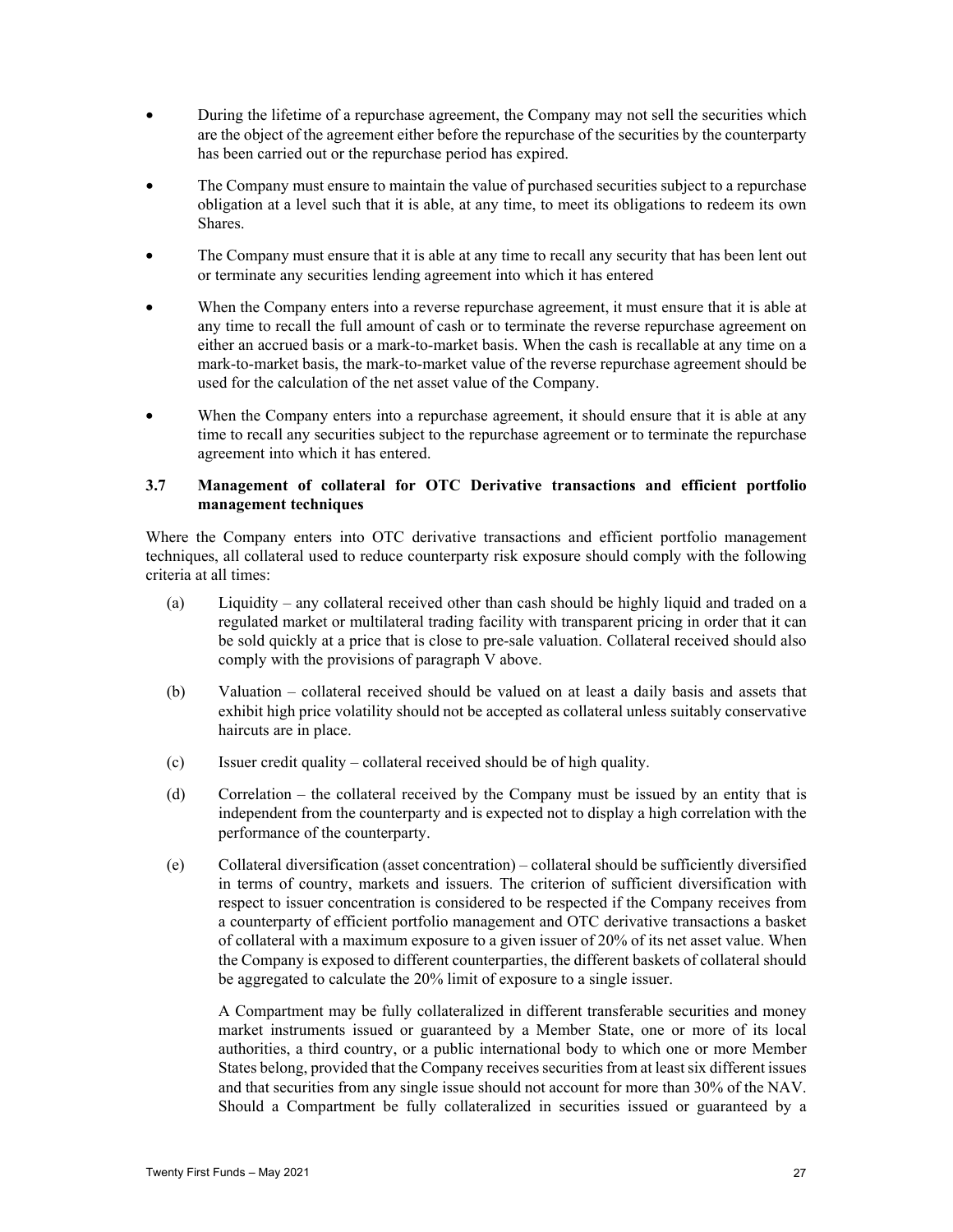Member State, the relevant Appendix should identify the Member States, local authorities, or public international bodies issuing or guaranteeing securities which they are able to accept as collateral for more than 20% of their net asset value.

Risks linked to the management of collateral, such as operational and legal risks, should be identified, managed and mitigated by the risk management process.

Detailed information regarding the nature of eligible collateral to be received by each Compartment, as well as relevant applicable haircuts is provided in each relevant Appendix.

- (f) Risks linked to the management of collateral, such as operational and legal risks, must be identified, managed and mitigated by the risk management process.
- (g) Where there is a title transfer, the collateral received should be held by the Depositary. For other types of collateral arrangement, the collateral can be held by a third party custodian which is subject to prudential supervision, and which is unrelated to the provider of the collateral.
- (h) Collateral received should be capable of being fully enforced by the Company at any time without reference to or approval from the counterparty.
- (i) Non-cash collateral received should not be sold, re-invested or pledged.
- (j) Cash collateral received should only be:
	- (i) placed on deposit with entities prescribed in paragraph I. (1) (d) above;
	- (ii) invested in high-quality government bonds;
	- (iii) used for the purpose of reverse repo transactions provided the transactions are with credit institutions subject to prudential supervision and the Company is able to recall at any time the full amount of cash on accrued basis;
	- (iv) invested in short-term money market funds.
- (k) Re-invested cash collateral should be diversified in accordance with the diversification requirements applicable to non-cash collateral.

#### **3.8 Exercise of Voting Rights**

The Company will exercise its voting rights in respect of instruments held by the Company in each Compartment in accordance with the voting policy of the Management Company or as the case may be the Investment Manager.

### **4. RISK-MANAGEMENT PROCESS**

The Management Company must employ a risk-management process which enables it to monitor and measure at any time the risk of the positions in its portfolios and their contribution to the overall risk profile of its portfolios.

In accordance with the Law of 2010 and the applicable regulations, in particular CSSF Circular 11/512, the Management Company uses for each Compartment a risk-management process which enables it to assess the exposure of each Compartment to market, liquidity and counterparty risks, and to all other risks, including operational risks, which are material to that Compartment. The Management Company may use the Value-at-Risk (VaR) or commitment approach to monitor and measure the global exposure as further specified for each Compartment in the relevant Appendix.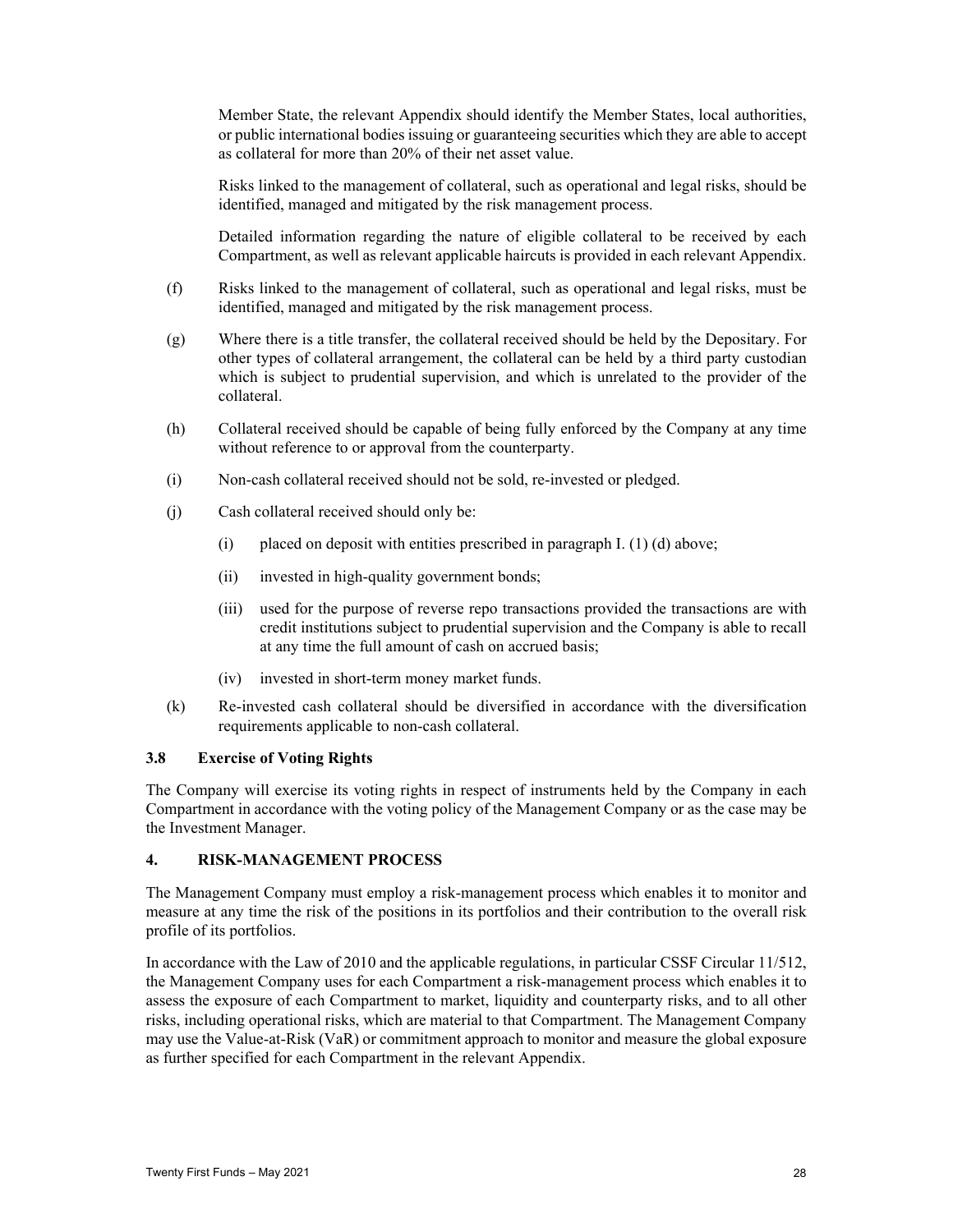## **5. RISK WARNINGS**

The following is a general description of a number of risks which may affect the value of Shares. See also the section of the relevant Appendix for a discussion of additional risks particular to a specific issue of Shares. The description of the risks made below is not, nor is it intended to be, exhaustive. Not all risks listed necessarily apply to each issue of Shares, and there may be other considerations that should be taken into account in relation to a particular issue. What factors will be of relevance to a particular Compartment will depend upon a number of interrelated matters including, but not limited to, the nature of the Shares and the Compartment's Investment Policy.

No investment should be made in the Shares until careful consideration of all these factors has been made.

The Company bears the general risks laid down below. However, each Compartment is subject to specific risks, which the Board of Directors will seek to lower.

Past performance of a specific Compartment is not necessarily a guide to future performance and Shares should be regarded as a medium to long-term investment.

## **5.1 Introduction**

The value of investments and the income from them, and therefore the value of and income from Shares relating to a Compartment can go down as well as up and an investor may not get back the amount the investor invests. Due to the various commissions and fees which may be payable on the Shares, an investment in Shares should be viewed as medium to long term. Short or leveraged funds are associated with higher risks and may better be considered as short to medium term investments. An investment in a Compartment should not constitute a substantial proportion of an investment portfolio and may not be appropriate for all investors. Investors should only reach an investment decision after careful consideration with their legal, tax, accounting, financial and other advisers. The legal, regulatory, tax and accounting treatment of the Shares can vary in different jurisdictions. Any descriptions of the Shares set out in the Prospectus, including any Appendix, are for general information purposes only. Investors should recognise that the Shares may decline in value and should be prepared to sustain a total loss of their investment. Risk factors may occur simultaneously and/or may compound each other resulting in an unpredictable effect on the value of the Shares.

## **5.2 General risks**

*Valuation of the Shares*: the value of a Share will fluctuate as a result of changes in the value of, amongst other things, the Compartment's assets, the Underlying Asset and, where applicable, the financial derivative instruments used to expose the Compartment to the Underlying Asset synthetically.

*Valuation of the Underlying Asset and the Compartment's assets*: the Compartment's assets, the Underlying Asset or the financial derivative instruments used to expose the Compartment to the Underlying Asset synthetically may be complex and specialist in nature. Valuations for such assets or financial derivative instruments will usually only be available from a limited number of market professionals which frequently act as counterparties to the transactions to be valued. Such valuations are often subjective and there may be substantial differences between any available valuations.

*Risks associated with discretionary management***:** the Management Company and/or the Investment Manager (if any) has implemented its investment strategies to create well-diversified funds. The securities to which the Compartments are exposed are selected based on the quantitative and systematic models developed by the Investment Manager which help to optimise the level of diversification achieved in relation with the benchmark. It can therefore not be excluded that the Management Company and/or the Investment Manager (if any) does not choose the most profitable assets.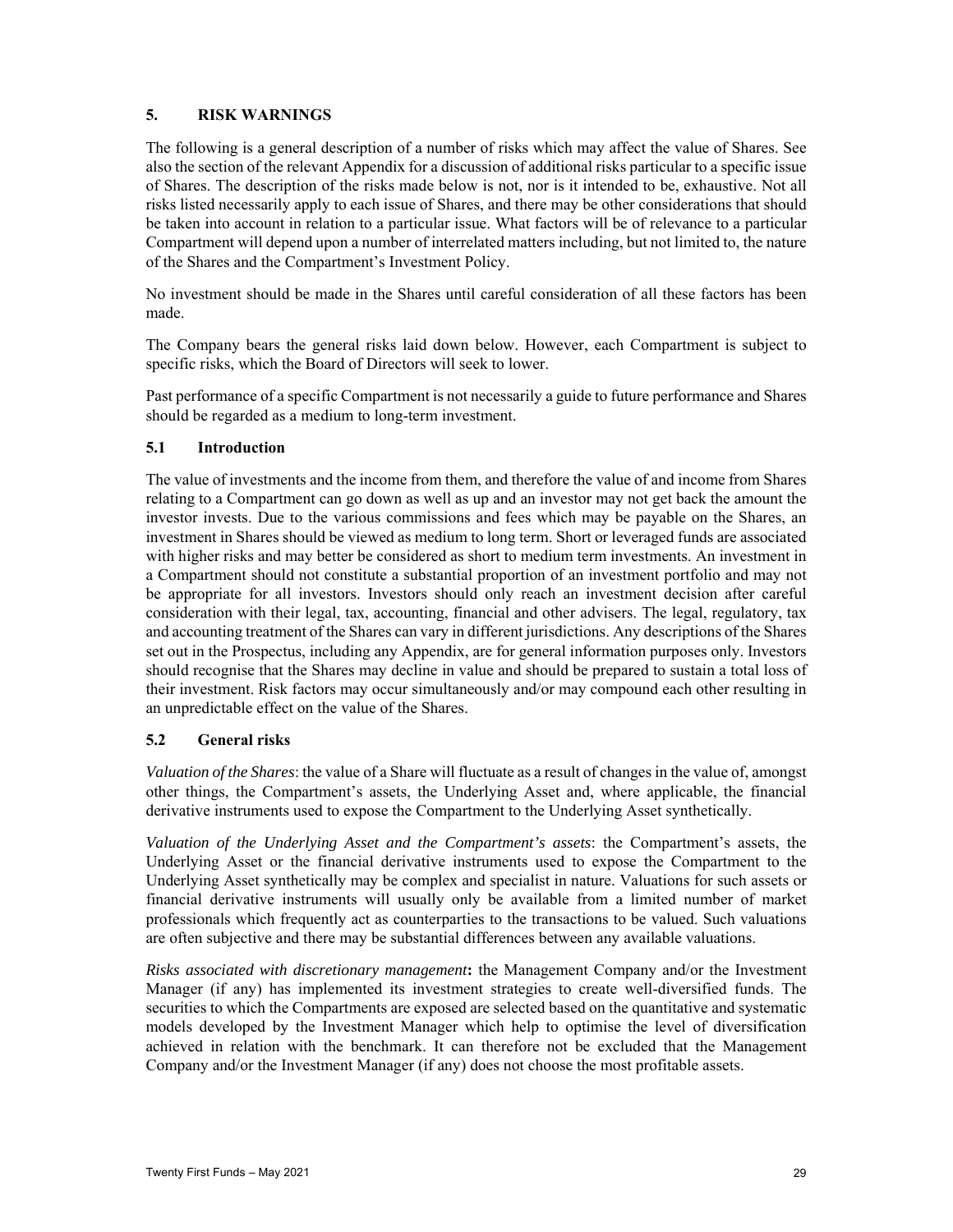*Exchange rates*: Although Shares in the Company may be denominated in a particular currency, the Company may invest its assets in securities denominated in a wide range of currencies, some of which may not be freely convertible. The net asset value of the Company as expressed in its base currency will fluctuate in accordance with the changes in the foreign exchange rate between that currency and the currencies in which the Company's investments are denominated. The Company may therefore be exposed to a number of risks as follows:

- Conversion into foreign currency or transfer from some markets of proceeds received from the sale of securities cannot be guaranteed.
- The value of the currency in some markets, in relation to other currencies, may decline such that the value of the investment is adversely affected.
- Exchange rate fluctuations may also occur between the trade date for a transaction and the date on which the currency is acquired to meet settlement obligations.
- It may not be possible or practicable to hedge against the consequent foreign exchange/currency risk exposure.

*Interest rates*: fluctuations in interest rates of the currency or currencies in which the Shares, the Compartment's assets and/or the Underlying Asset are denominated may affect financing costs and the real value of the Shares.

*Inflation*: the rate of inflation will affect the actual rate of return on the Shares. An Underlying Asset may reference the rate of inflation.

*Yield*: returns on Shares may not be directly comparable to the yields which could be earned if any investment were instead made in any Compartment's assets and/or Underlying Asset.

*Correlation*: the Shares may not correlate perfectly, nor highly, with movements in the value of Compartment's assets and/or the Underlying Asset.

*Volatility*: the value of the Shares may be affected by market volatility and/or the volatility of the Compartment's assets and/or the Underlying Asset. Stock markets are volatile and can move significantly in response to the issuer, demand and supply, political, regulatory, market and economic developments.

*Credit Risk:* Credit risk involves the risk that an issuer of a bond (or similar money-market instruments) held by the Compartment may default on its obligations to pay interest and repay principal and the Compartment will not recover their investment.

*Counterparty risk*: The Company may be subject to the risk of the inability of the counterparty, or any other entities, in or with which an investment or transaction is made, to perform in respect of undertaken transactions, whether due to insolvency, bankruptcy or other causes.

In some markets there may be no secure method of delivery against payment which would minimise the exposure to counterparty risk. It may be necessary to make payment on a purchase or delivery on a sale before receipt of the securities or, as the case may be, sale proceeds. No counterparty of the Company or a Compartment involved in such transactions is subject to the general supervision of the Depositary Bank to the extent such counterparty does not hold assets of the Company or a Compartment.

The Compartment may enter into futures, options and swap contracts including CDS or use derivative techniques, each of which involves the risk that the counterparty will fail to respect its commitments under the terms of each contract.

*Liquidity risk*: certain types of securities may be difficult to buy or sell, particularly during adverse market conditions, which may affect their value. The fact that the Shares may be listed on a stock exchange is not an assurance of liquidity in the Shares.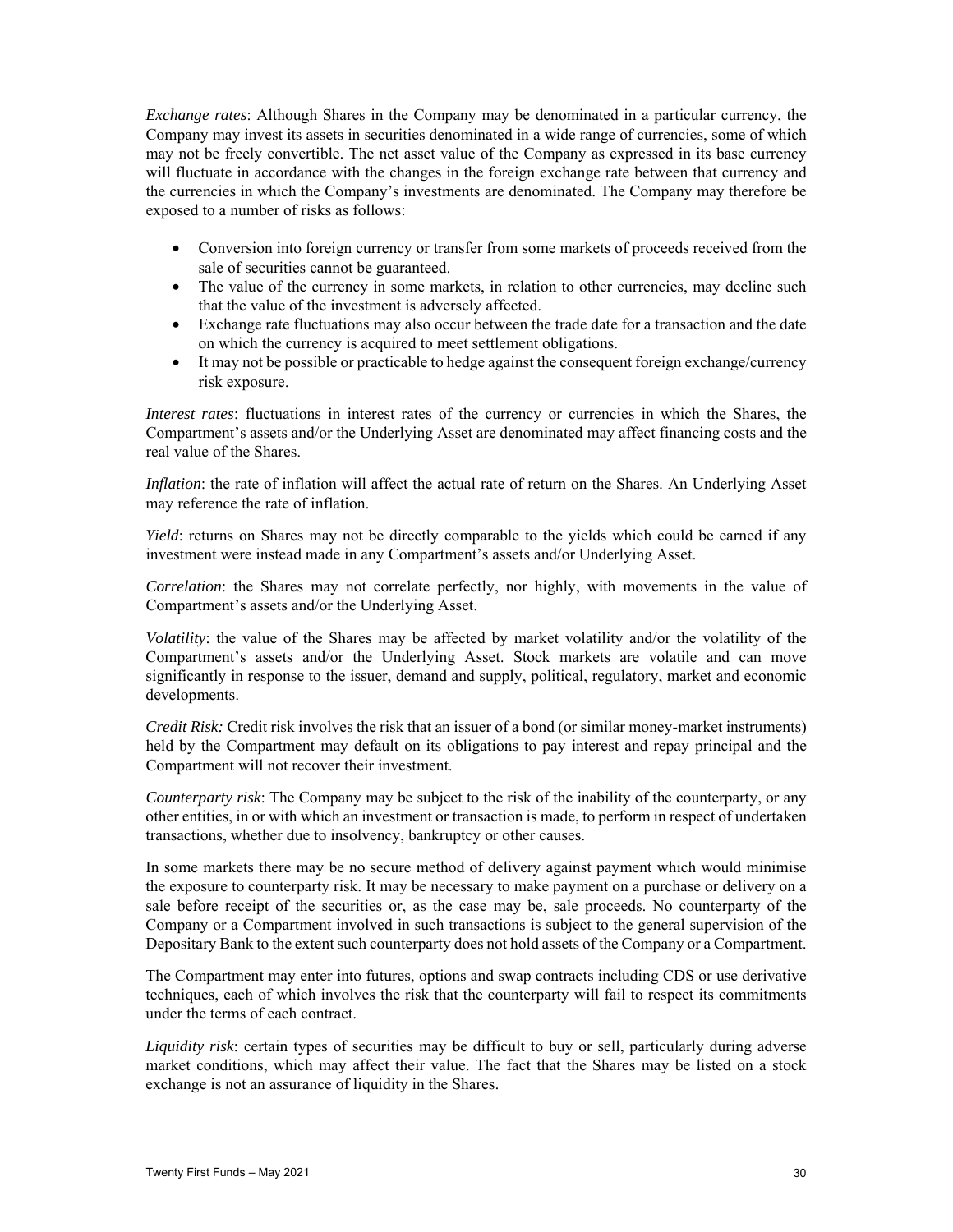*Repurchase and Reverse Repurchase Agreement Risk:* The use of repurchase and reverse repurchase agreements, if any, by certain Compartments involves certain risks. For example, if the seller of securities to the relevant Compartment under a reverse repurchase agreement defaults on its obligation to repurchase the underlying securities, as a result of its bankruptcy or otherwise, the said Compartment will seek to dispose of such securities, which action could involve costs or delays. If the seller becomes insolvent and subject to liquidation or reorganisation under applicable bankruptcy or other laws, the ability of the relevant Compartment to dispose of the underlying securities may be restricted. Finally, if a seller defaults on its obligation to repurchase securities under a reverse repurchase agreement, the Compartment may suffer a loss to the extent that it is forced to liquidate its position in the market, and proceeds from the sale of the underlying securities are less than the repurchase price agreed to by the defaulting seller.

*Leverage*: the Compartment's assets, Underlying Asset and the derivative techniques used to expose the Compartment to the Underlying Assets may comprise elements of leverage (or borrowings) which may potentially magnify losses and may result in losses greater than the amount borrowed or invested by the Compartment.

*Political factors, emerging markets and non-OECD Member State assets*: the performance of the Shares and/or the possibility to purchase, sell, or repurchase the Shares may be affected by changes in general economic conditions and uncertainties such as political developments, changes in government policies, the imposition of restrictions on the transfer of capital and changes in regulatory requirements. Such risks can be heightened in investments in, or relating to, emerging markets or non-OECD Member States. In addition, local custody services remain underdeveloped in many non-OECD and emerging market countries and there is a heightened transaction and custody risk involved in dealing in such markets. In certain circumstances, a Compartment may not be able to recover or may encounter delays in the recovery of some of its assets. Furthermore, the legal infrastructure and accounting, auditing and reporting standards in emerging markets or non-OECD Member States, may not provide the same degree of investor information or protection as would generally apply to major markets.

*Share subscriptions and repurchases:* provisions relating to the subscription and repurchase of Shares grant the Company discretion to limit the amount of Shares available for subscription or repurchase on any Business Day and, in conjunction with such limitations, to defer or pro rata such subscription or repurchase. In addition, where requests for subscription or repurchase are received after the cut-off deadline, there will be a delay between the time of submission of the request and the actual date of subscription or repurchase. Such deferrals or delays may operate to decrease the number of Shares or the repurchase amount to be received.

*Listing*: there can be no certainty that a listing on any stock exchange applied for by the Company will be achieved and/or maintained or that the conditions of listing will not change. Further, trading in Shares on a stock exchange may be halted pursuant to that stock exchange's rules due to market conditions and investors may not be able to sell their Shares until trading resumes.

*Legal and regulatory*: the Company must comply with regulatory constraints or changes in the laws affecting it, the Shares, or the investment restrictions, which might require a change in the investment policy and objectives followed by a Compartment. The Compartment's assets, the Underlying Asset and the derivative techniques used to expose the Compartment to the Underlying Assets may also be subject to change in laws or regulations and/or regulatory action which may affect the value of the Shares. The Company is domiciled in Luxembourg and Investors should note that all the regulatory protections provided by their local regulatory authorities may not apply. Investors should consult their financial or other professional adviser for further information in this area.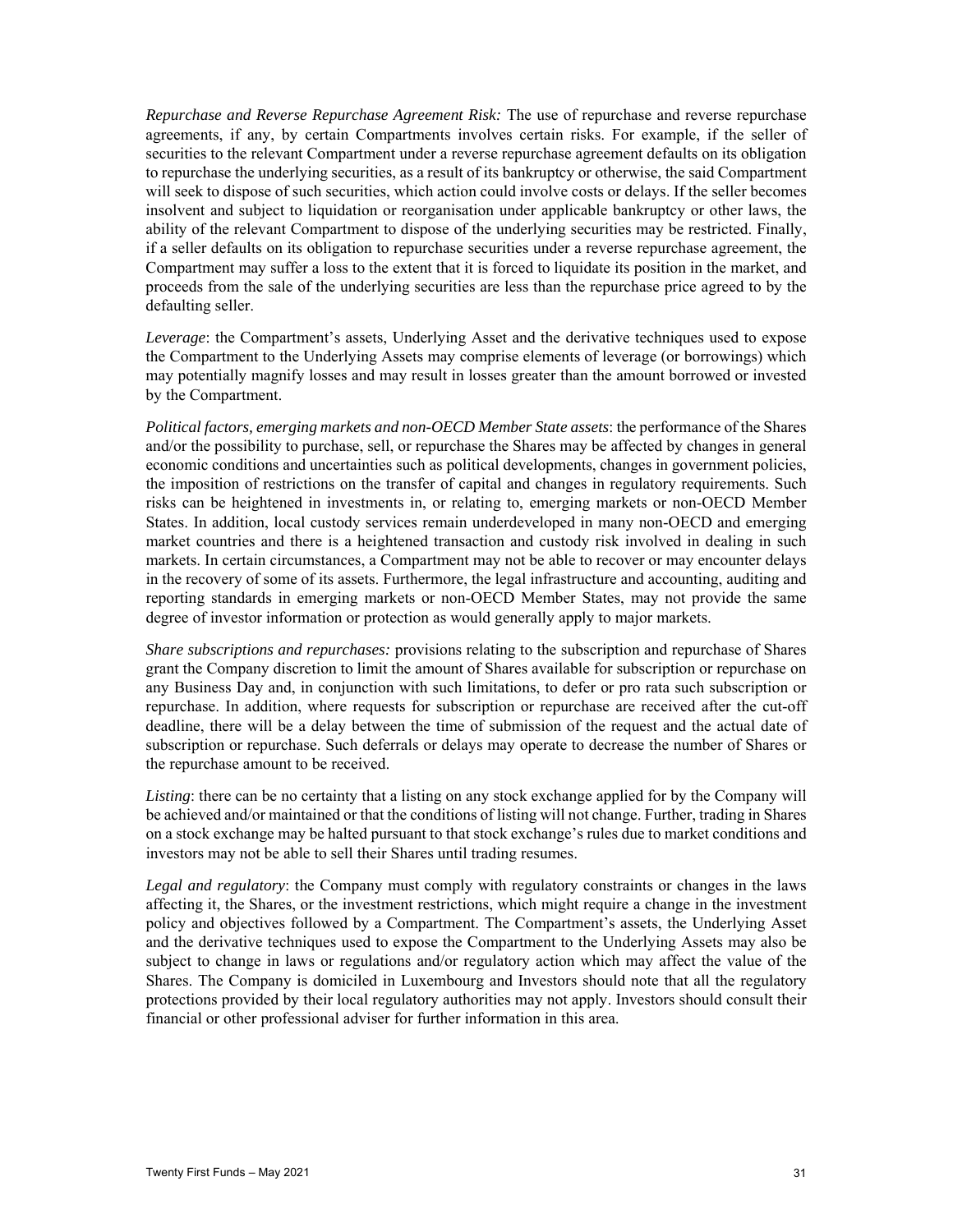*Nominee arrangements*: where an investor invests in Shares via the Principal Placement and Distribution Agent, its sub-distribution or private placement agents and/or a nominee or holds interests in Shares through a clearing agent, such Shareholder will typically not appear on the register of Shareholders of the Company and may not therefore be able to exercise voting or other rights available to those persons appearing on the register.

*Use of derivatives*: Under certain conditions and for the purpose of efficient portfolio management, the Company may use options and futures on securities, indices and interest rates, CFDs on transferable securities, currencies or any other type of financial instruments. Also, where appropriate, the Company may hedge market and currency risks using futures, options, CFDs, or forward foreign exchange contracts. In order to facilitate efficient portfolio management and to better replicate the performance of the benchmark, the Company may finally, for a purpose other than hedging, invest in derivative instruments. The Company may only invest within the limits set out in the Prospectus under "Investment Restrictions". Transactions in futures carry a high degree of risk. The amount of the initial margin is small relative to the value of the futures contract so that transactions are "leveraged" or "geared". A relatively small market movement will have a proportionately larger impact which may work for or against the Investor. The placing of certain orders which are intended to limit losses to certain amounts may not be effective because market conditions may make it impossible to execute such orders. Financial futures prices are highly volatile and influenced by a variety of diverse factors including, changing supply and demand relationships, government, fiscal, monetary and exchange control programs and policies, national and international political and economic events and government intervention in certain markets, particularly in the currency and interest rate markets. Futures are also subject to illiquid situations when market activity decreases or when a daily price fluctuation limit has been reached.

Transactions in options also carry a high degree of risk. Selling ("writing" or "granting") an option generally entails considerably greater risk than purchasing options. Although the premium received by the seller is fixed, the seller may sustain a loss well in excess of that amount. The seller will also be exposed to the risk of the purchaser exercising the option and the seller will be obliged either to settle the option in cash or to acquire or deliver the underlying investment. If the option is "covered" by the seller holding a corresponding position in the underlying investment or a future on another option, the risk may be reduced.

The attention of the Shareholders is drawn to the fact, that due to the use of derivative instruments to cover the inherent credit risk of some issuers or to achieve its investment objective, combined with the possibility to effect borrowings, there may be circumstances where the Company's exposure may not entirely be covered by the assets of the Company. The risk associated with the use of the said instruments may not exceed 100% of the net asset value of the relevant Compartment.

*Taxation:* Potential investors' attention is drawn to the taxation risks associated with investing in the Company. Further details relating to the Luxembourg tax legislation are given under the heading "Tax Aspects" in the main part of the prospectus. However, nothing in this Prospectus may be construed any tax advice and investors should consult their own professional advisers regarding any tax issues in the context of any contemplated investment in the Company.

*FATCA Requirements:* Pursuant to FATCA, the Company (or each Compartment) will be required to comply (or be deemed compliant) with extensive new reporting and withholding requirements designed to inform the U.S. Department of the Treasury of U.S.-owned foreign investment accounts. Failure to comply (or be deemed compliant) with these requirements will subject the Company (or each Compartment) to U.S. withholding taxes on certain US-sourced income and (effective 1 January 2017) gross proceeds. Pursuant to an intergovernmental agreement between the United States and Luxembourg, the Company (or each Compartment) may be deemed compliant, and therefore not subject to the withholding tax, if it identifies and reports U.S. taxpayer information directly to the Luxembourg government. Investors may be requested to provide additional information to the Company to enable the Company (or each Compartment) to satisfy these obligations. Failure to provide requested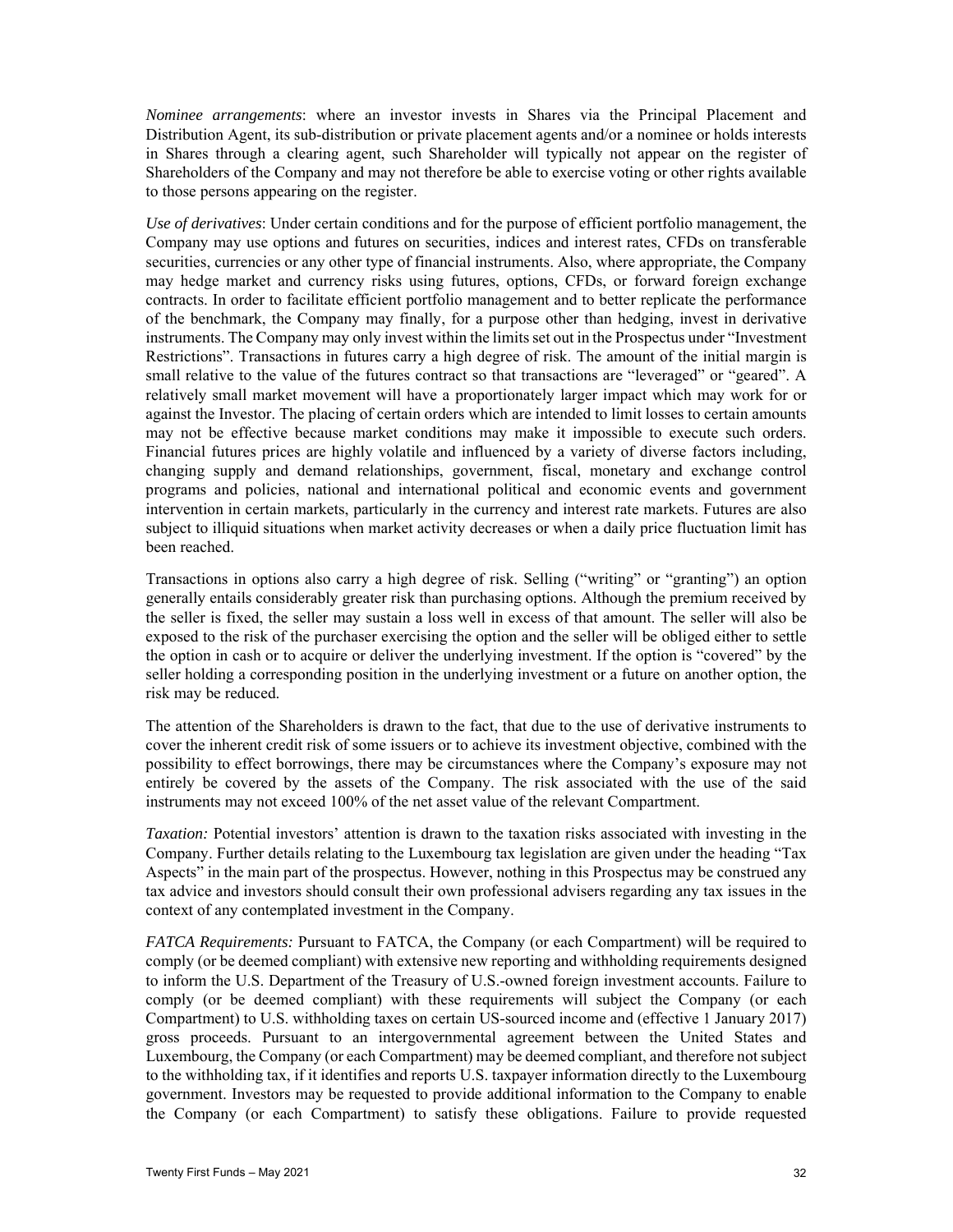information or, if applicable, satisfy its own FATCA obligations may subject an investor to liability for any resulting U.S. withholding taxes, U.S. tax information reporting and/or mandatory redemption, transfer or other termination of the investor's investment in its Shares. Detailed guidance as to the mechanics and scope of this new reporting and withholding regime is continuing to develop. There can be no assurance as to the timing or impact of any such guidance on future operations of the Company or its Compartments.

*Fund of funds/ duplication of costs*: The Compartments incur costs of its own management and administration comprising the fees paid to the Management Company, the Investment Manager (if any), the Depositary, unless otherwise provided hereinafter and other service providers. It should be noted that, in addition, the Compartments incur similar costs in its capacity as an investor in the funds in which a Compartment invests, which in turn pay similar fees to their manager and other service providers. It is endeavoured to reduce duplication of management charges by negotiating rebates where applicable in favour of the Company with such funds or their managers. Further, the investment strategies and techniques employed by certain funds may involve frequent changes in positions and a consequent portfolio turnover. This may result in brokerage commission expenses which exceed significantly those of the funds of comparable size. The funds may be required to pay performance fees to their manager. Under these arrangements the managers will benefit from the appreciation, including unrealised appreciation of the investments of such funds, but they are not similarly penalised for realised or unrealised losses. As a consequence, the direct and indirect costs borne by the Compartment are likely to represent a higher percentage of the net asset value per Share than would typically be the case with UCITS which invest directly in equity and bond markets (and not through other UCITS/UCI/funds).

## **5.3 Underlying Asset risks**

## (a) General

*Underlying Asset calculation and substitution*: in certain circumstances described in the relevant Appendix, the Underlying Asset may cease to be calculated or published on the basis described or such basis may be altered or the Underlying Asset may be substituted. In certain circumstances such as the discontinuance in the calculation or publication of the Underlying Asset or suspension in the trading of any constituents of the Underlying Asset, it could result in the suspension of trading of the Shares or the requirement for market makers to provide two way prices on the relevant stock exchanges.

*Corporate actions*: securities comprising an Underlying Asset may be subject to change in the event of corporate actions in respect of those securities.

*Tracking error*: the following are some of the factors which may result in the value of the Shares varying from the value of the Underlying Asset: investments in assets other than the Underlying Asset may give rise to delays or additional costs and taxes compared to an investment in the Underlying Asset; investment or regulatory constraints may affect the Company but not the Underlying Asset; the fluctuation in value of a Compartment's assets; where applicable, any differences between the maturity date of the Shares and the Maturity Date of the relevant Compartment's assets; and the existence of a cash position held by a Compartment.

*No investigation or review of the Underlying Asset(s)*: none of the Management Company, the Investment Manager (if any) or any of their delegates (if any) or affiliates has performed or will perform any investigation or review of the Underlying Asset on behalf of any prospective investor in the Shares. Any investigation or review made by or on behalf of the Company, the Management Company, the Investment Manager (if any) or any of their delegates (if any) or any of their affiliates is or shall be for their own proprietary investment purposes only.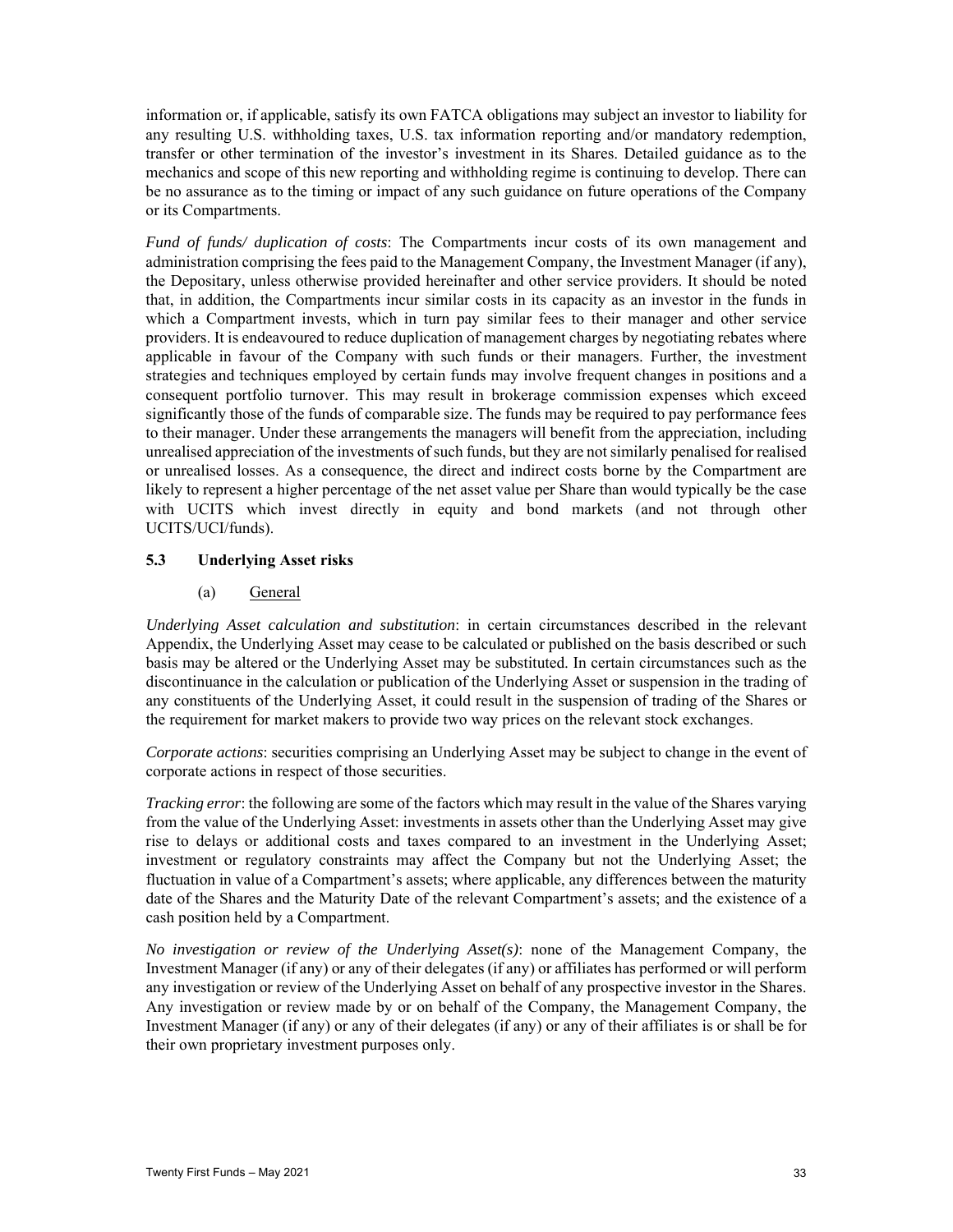### (b) Certain risks associated with particular Underlying Assets

Certain risks associated with investment in particular Underlying Assets or any securities comprised therein are set out below.

*Shares*: the value of an investment in Shares will depend on a number of factors including, but not limited to, market and economic conditions, sector, geographical region and political events.

*Pooled investment vehicles*: alternative investment funds, mutual funds and similar investment vehicles operate through the pooling of investors' assets. Investments are then invested either directly into assets or are invested using a variety of hedging strategies and/or mathematical modelling techniques, alone or in combination, any of which may change over time. Such strategies and/or techniques can be speculative, may not be an effective hedge and may involve substantial risk of loss and limit the opportunity for gain. It may be difficult to obtain valuations of products where such strategies and/or techniques are used and the value of such products may depreciate at a greater rate than other investments. Pooled investment vehicles are often unregulated, make available only limited information about their operations, may incur extensive costs, commissions and brokerage charges, involve substantial fees for investors (which may include fees based on unrealised gains), have no minimum credit standards, employ high risk strategies such as short selling and high levels of leverage and may post collateral in unsegregated third party accounts.

*Indices*: the compilation and calculation of an index or portfolio will generally be rules based, account for fees and include discretions exercisable by the index provider or investment manager. Methodologies used for certain proprietary indices are designed to ensure that the level of the index reaches a pre-determined level at a specified time. However, this mechanism may have the effect of limiting any gains above that level. Continuous protection or lock-in features designed to provide protection in a falling market may also result in a lower overall performance in a rising market.

*Real estate*: the risks associated with an indirect investment in real estate include, but are not limited to: the cyclical nature of real estate values, changes in environmental, planning, landlord and tenant, tax or other laws or regulations affecting real property, demographic trends, variations in rental income and increases in interest rates.

*Commodities*: prices of commodities are influenced by, among other things, various micro and macro economic factors such as changing supply and demand relationships, weather conditions and other natural phenomena, agricultural, trade, fiscal, monetary, and exchange control programmes and policies of governments (including government intervention in certain markets) and other events.

*Structured finance securities*: structured finance securities include, without limitation, asset-backed securities and credit-linked securities, which may entail a higher liquidity risk than exposure to sovereign or corporate bonds. Certain specified events and/or the performance of assets referenced by such securities, may affect the value of, or amounts paid on, such securities (which may in each case be zero).

*Master-Feeder Structure:* Using a "feeder-master" fund structure, in particular the existence of multiple feeder funds investing in a Master fund, presents certain risks to the investors. Smaller feeder funds may be materially affected by the actions of larger feeder funds. For example, it is expected that a feeder fund may initially, and perhaps for the life of the Master Fund, hold a larger portion of the net asset value of the outstanding interests of the Master Fund. Consequently, if such feeder fund were to redeem from the Master Fund, the remaining feeder funds, including the Feeder Compartment, may experience higher pro rata operating expenses, thereby producing lower returns, and the Master Fund may become less diverse due to redemption by a larger feeder fund, resulting in increased portfolio risk.

A Feeder Compartment may hold only a minority of the net asset value of the outstanding voting interests of the Master Fund and, consequently, will not be able to control matters that require a vote of the investors of the Master Fund.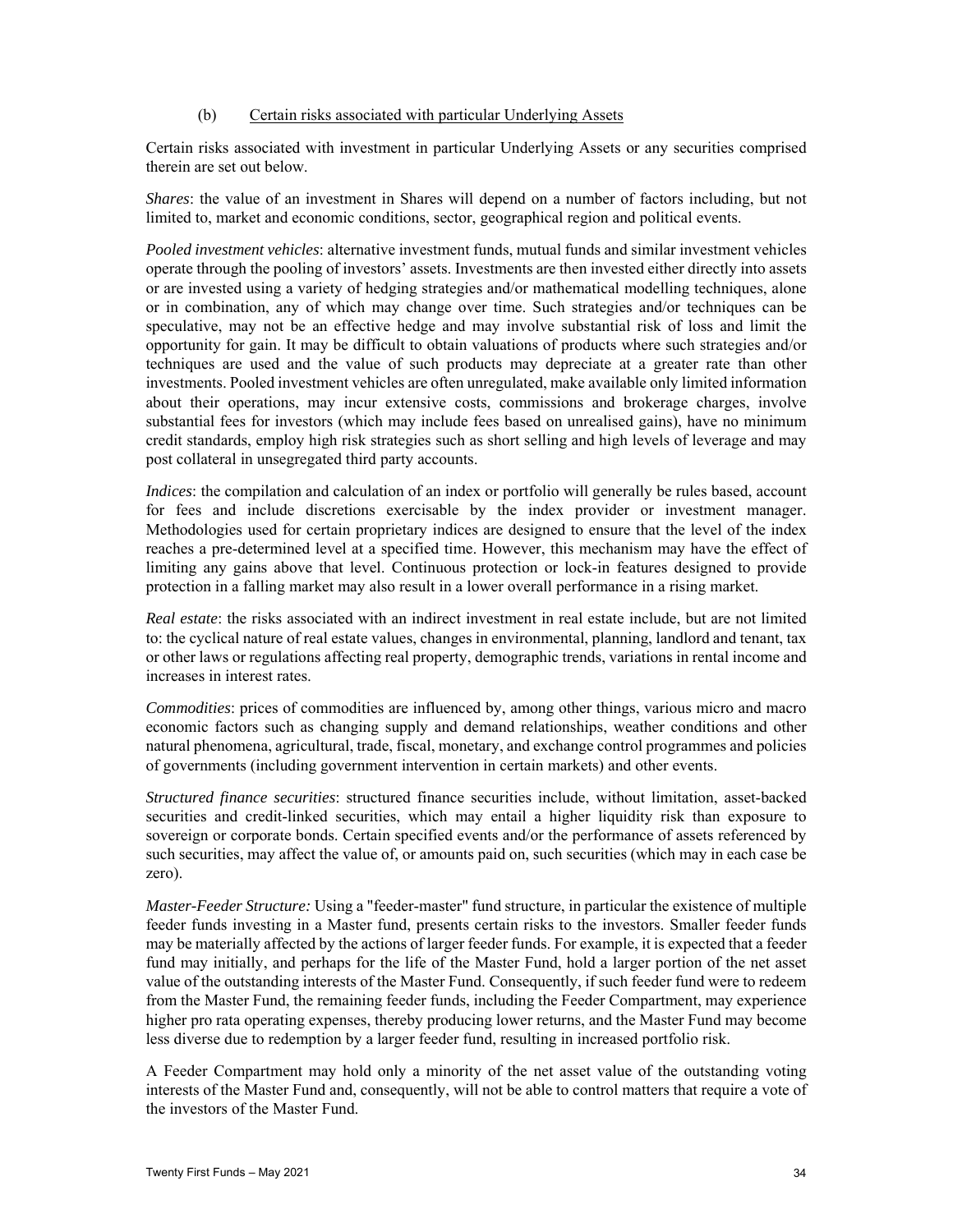*Emerging Markets:* Underlying investments in emerging markets involve additional risks and special considerations not typically associated with investing in other more established economies or markets. Such risks may include (i) increased risk of nationalisation or expropriation of assets or confiscatory taxation; (ii) greater social, economic and political uncertainty, including war; (iii) higher dependence on exports and the corresponding importance of international trade; (iv) greater volatility, less liquidity and smaller capitalisation of markets; (v) greater volatility in currency exchange rates; (vi) greater risk of inflation; (vii) greater controls on foreign investment and limitations on realisation of investments, repatriation of invested capital and on the ability to exchange local currencies for the Reference Currency; (viii) increased likelihood of governmental involvement in and control over the economy; (ix) governmental decisions to cease support of economic reform programs or to impose centrally planned economies; (x) differences in auditing and financial reporting standards which may result in the unavailability of material information about issuers; (xi) less extensive regulation of the markets; (xii) longer settlement periods for transactions and less reliable clearance and custody arrangements; (xiii) less developed corporate laws regarding fiduciary duties of officers and directors and the protection of investors; and (xiv) certain considerations regarding the maintenance of the Compartment's financial instruments with brokers and securities depositories. Repatriation of investment income, assets and the proceeds of sales by foreign investors may require governmental registration and/or approval in some emerging countries. A Compartment may be adversely affected by delays in or a refusal to grant any required governmental registration or approval for such repatriation or by withholding taxes imposed by emerging market countries on interest or dividends paid on financial instruments held by the Company or gains from the disposition of such financial instruments.

In emerging markets, there is often less government supervision and regulation of business and industry practices, stock exchanges, over-the-counter markets, brokers, dealers, counterparties and issuers than in other more established markets. Any regulatory supervision which is in place may be subject to manipulation or control. Some emerging market countries do not have mature legal systems comparable to those of more developed countries. Moreover, the process of legal and regulatory reform may not be proceeding at the same pace as market developments, which could result in investment risk. Legislation to safeguard the rights of private ownership may not yet be in place in certain areas, and there may be the risk of conflict among local, regional and national requirements. In certain cases, the laws and regulations governing investments in securities may not exist or may be subject to inconsistent or arbitrary appreciation or interpretation. Both the independence of judicial systems and their immunity from economic, political or nationalistic influences remain largely untested in many countries. The Compartments may also encounter difficulties in pursuing legal remedies or in obtaining and enforcing judgments in local courts.

Investments in securities of issuers in emerging markets may be subject to greater risks than investments in securities of issuers from OECD Member States due to a variety of factors including currency controls and currency exchange rates fluctuations, changes in governmental administration or economic or monetary policy or changed circumstances in dealings between nations, expropriation, confiscatory taxation and potential difficulties in enforcing contractual obligations. There may be less publicly available information about issuers in certain countries and such issuers may not be subject to uniform accounting, auditing and financial reporting standards and requirements comparable to those of most OECD issuers. In certain countries, securities of local issuers are less liquid and more volatile than securities of comparable issuers of more mature economies and subject to lower levels of government supervision than those on the OECD. The investments in such markets may be considered speculative and subject to significant custody and clearance risks and delay in settlement.

*Others*: underlying Asset(s) may include other assets which involve substantial financial risk such as distressed debt, low quality credit securities, forward contracts and deposits with commodity trading advisors (in connection with their activities).

## **5.4 Risks relating to the use of SFTs**

## **(i) Counterparty risk**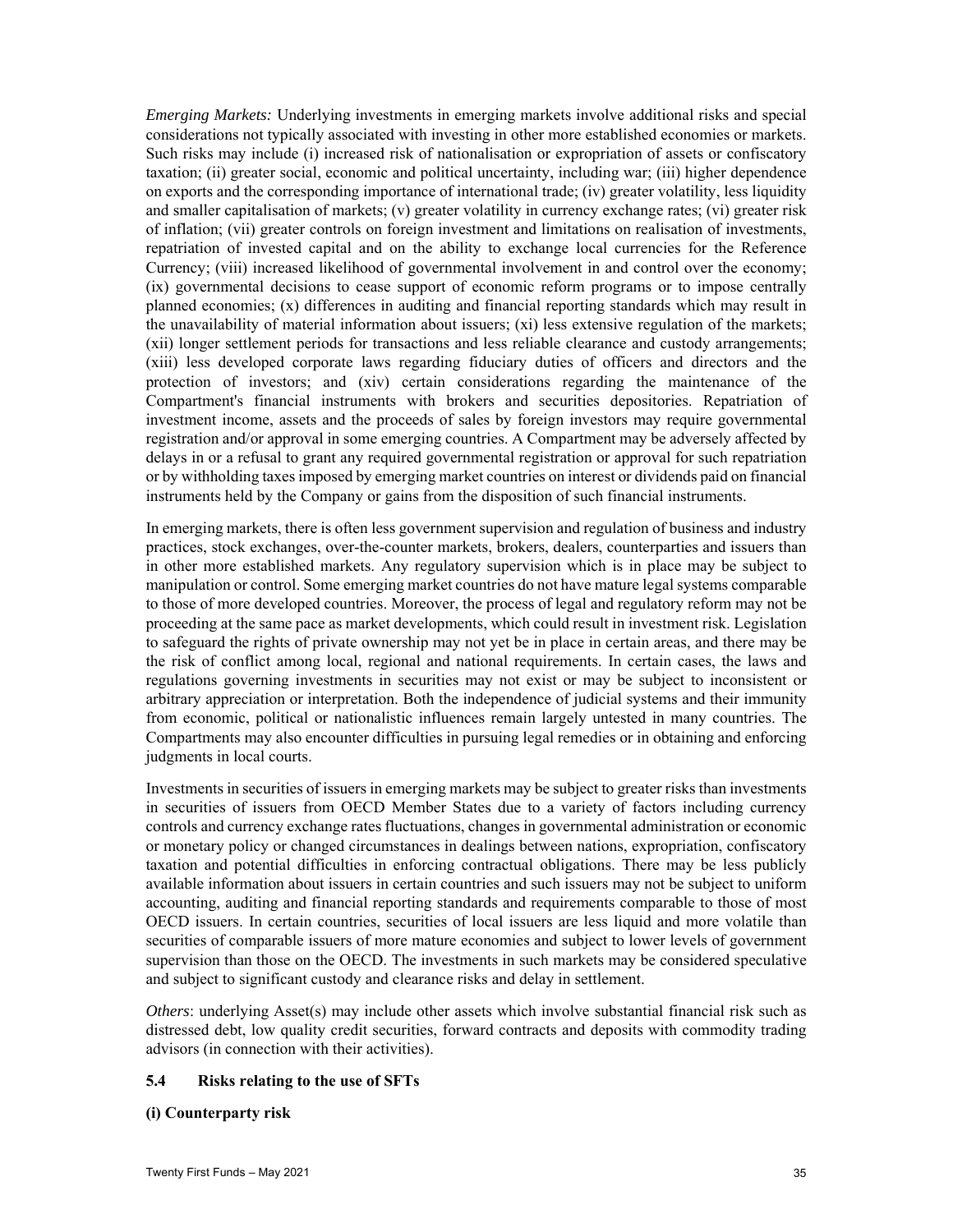The Company and any of its Compartment may enter into repurchase agreements and reverse repurchase agreements as a buyer or as a seller subject to the conditions and limits set out in section "SFTs and TRS". If the other party to a repurchase agreement or reverse repurchase agreement should default, the Company or the relevant Compartment might suffer a loss to the extent that the proceeds from the sale of the underlying securities and/or other collateral held by the Company or the relevant Compartment in connection with the repurchase agreement or reverse repurchase agreement are less than the repurchase price or, as the case may be, the value of the underlying securities. In addition, in the event of bankruptcy or similar proceedings of the other party to the repurchase agreement or reverse repurchase agreement or its failure otherwise to perform its obligations on the repurchase date, the Company or the relevant Compartment could suffer losses, including loss of interest on or principal of the security and costs associated with delay and enforcement of the repurchase agreement or reverse repurchase agreement.

The Company and any of its Compartments may enter into securities lending transactions subject to the conditions and limits set out in the section 3.7 relating to Efficient Portfolio Management Techniques and section 3.5 relating to the use of SFTs. If the other party to a securities lending transaction should default, the Company or the relevant Compartment might suffer a loss to the extent that the proceeds from the sale of the collateral held by the Company or the relevant Compartment in connection with the securities lending transaction are less than the value of the securities lent. In addition, in the event of the bankruptcy or similar proceedings of the other party to the securities lending transaction or its failure to return the securities as agreed, the Company or the relevant Compartment could suffer losses, including loss of interest on or principal of the securities and costs associated with delay and enforcement of the securities lending agreement.

## **(ii) Operational risk**

The risks arising from the use of repurchase agreements, reverse repurchase agreements and securities lending transactions will be closely monitored and techniques (including collateral management) will be employed to seek to mitigate those risks. Although it is expected that the use of repurchase agreements, reverse repurchase agreements and securities lending transactions will generally not have a material impact on the Company' or the relevant Compartment's performance.

## **(iii) Liquidity risk**

The use of such techniques may have a significant effect, either negative or positive, on the Company' or the relevant Compartment 's NAV. The use of such techniques may although have an impact on the ability of the Company to meet redemption requests, security purchases or, more generally, reinvestment.

### **(iv) Legal risk**

The use of SFT's and their consequences for the Company, are substantially affected by legal requirements. No assurance can be given that future legislation, administrative rulings or court decisions will not adversely affect the Company. Furthermore, certain transactions are entered into on the basis of complex legal documents. Such documents may be difficult to enforce or may be the subject of a dispute as to interpretation in certain circumstances. Whilst the rights and obligations of the parties to a legal document may be governed by Luxembourg law, in certain circumstances (for example insolvency proceedings) other legal systems may take priority which may affect the enforceability of existing transactions.

#### **(v) Custody risk**

The Company's assets are held in custody by the Depositary Bank, which exposes the Company to custodian risk. This means that the Company is exposed to the risk of loss of assets placed in custody as a result of insolvency, negligence or fraudulent trading by the Depositary Bank.

## **5.5 Risk relating to the use of TRSs**

Because it does not involve physically holding the securities, synthetic replication through total return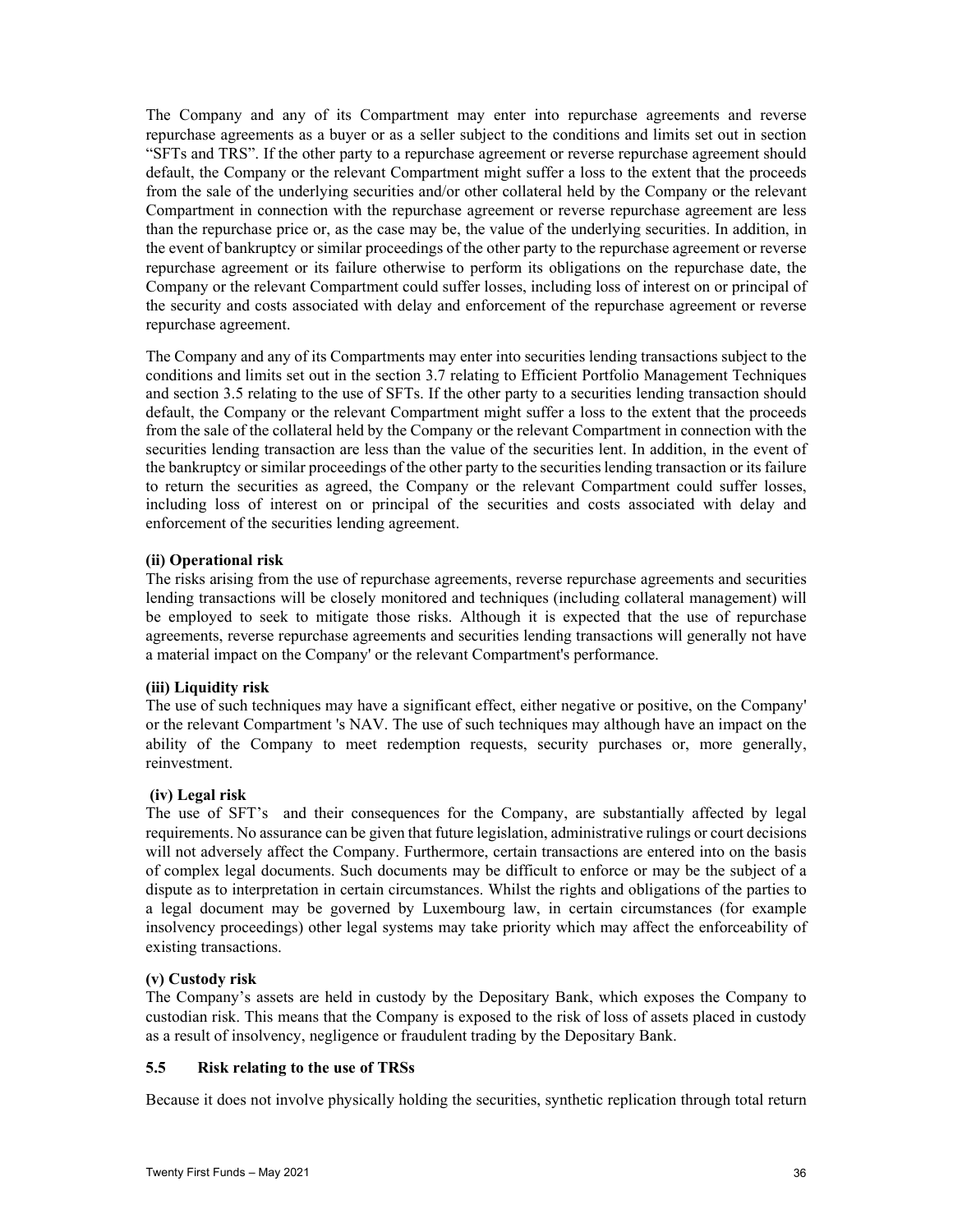(or unfunded swaps) and fully-funded swaps can provide a means to obtain exposure to difficult-toimplement strategies that would otherwise be very costly and difficult to have access to with physical replication. Synthetic replication therefore involves lower costs than physical replication. Synthetic replication however involves counterparty risk. If the Compartment engages in TRSs, there is the risk – beyond the general counterparty risk – that the counterparty may default or not be able to meet its obligations in full. Where the Company and any of its Compartment enters into TRSs on a net basis, the two payment streams are netted out, with Company or each Compartment receiving or paying, as the case may be, only the net amount of the two payments. Total return swaps entered into on a net basis do not involve the physical delivery of investments, other underlying assets or principal. Accordingly, it is intended that the risk of loss with respect to TRSs is limited to the net amount of the difference between the total rate of return of a reference investment, index or basket of investments and the fixed or floating payments. If the other party to a TRS defaults, in normal circumstances the Company or relevant Compartment's risk of loss consists of the net amount of total return payments that the Company or Compartment is contractually entitled to receive.

#### **5.6 Other risks**

*Potential conflicts of interest:* The Management Company, the Investment Manager (if any), their delegates (if any), the sales agents, the Administration Agent, and the Depositary may from time to time act as management company, investment manager or adviser, sales agent, administration agent, registrar or custodian in relation to, or be otherwise involved in, other funds or collective investment schemes which have similar investment objectives to those of any Compartment.

The Management Company, the Investment Manager (if any) and their delegates (if any) will enter into all transactions on an arm's length basis. The directors of the Management Company, the directors of the Investment Manager (if any), their delegates (if any) and any affiliate thereof, members, and staff may engage in various business activities other than their business, including providing consulting and other services (including, without limitation, serving as director) to a variety of partnerships, corporations and other entities, not excluding those in which the Company invests.

In the due course of their business, the above persons and entities may have potential conflicts of interest with the Company or Compartment. Any kind of conflict of interest is to be fully disclosed to the Board of Directors. In such event, each person and entities will at all times endeavour to comply with its obligations under any agreements to which it is party or by which it is bound in relation to the Company or any Compartment.

The directors of the Management Company, the directors of the Investment Manager (if any), the directors of their delegates (if any) and their members will devote the time and effort necessary and appropriate to the business of the Company.

Although it is aimed to avoid such conflicts of interest, the Management Company, the Investment Manager (if any), their delegates (if any) and their members will attempt to resolve all nonetheless arising conflicts in a manner that is deemed equitable to all parties under the given circumstances so as to serve the best interests of the Company and its Shareholders.

*Allocation of shortfalls among Classes of a Compartment:* the right of holders of any Class to participate in the assets of the Company is limited to the assets (if any) of the relevant Compartment and all the assets comprising a Compartment will be available to meet all of the liabilities of the Compartment, regardless of the different amounts stated to be payable on the separate Classes (as set out in the relevant Appendix). For example, if on a winding-up of the Company, the amounts received by the Company under the relevant Compartment's assets (after payment of all fees, expenses and other liabilities which are to be borne by the relevant Compartment) are insufficient to pay the full redemption amount payable in respect of all Classes of the relevant Compartment, each Class of the Compartment will rank *pari passu* with each other Class of the relevant Compartment and the proceeds of the relevant Compartment will be distributed equally amongst the Shareholders of that Compartment pro rata to the amount paid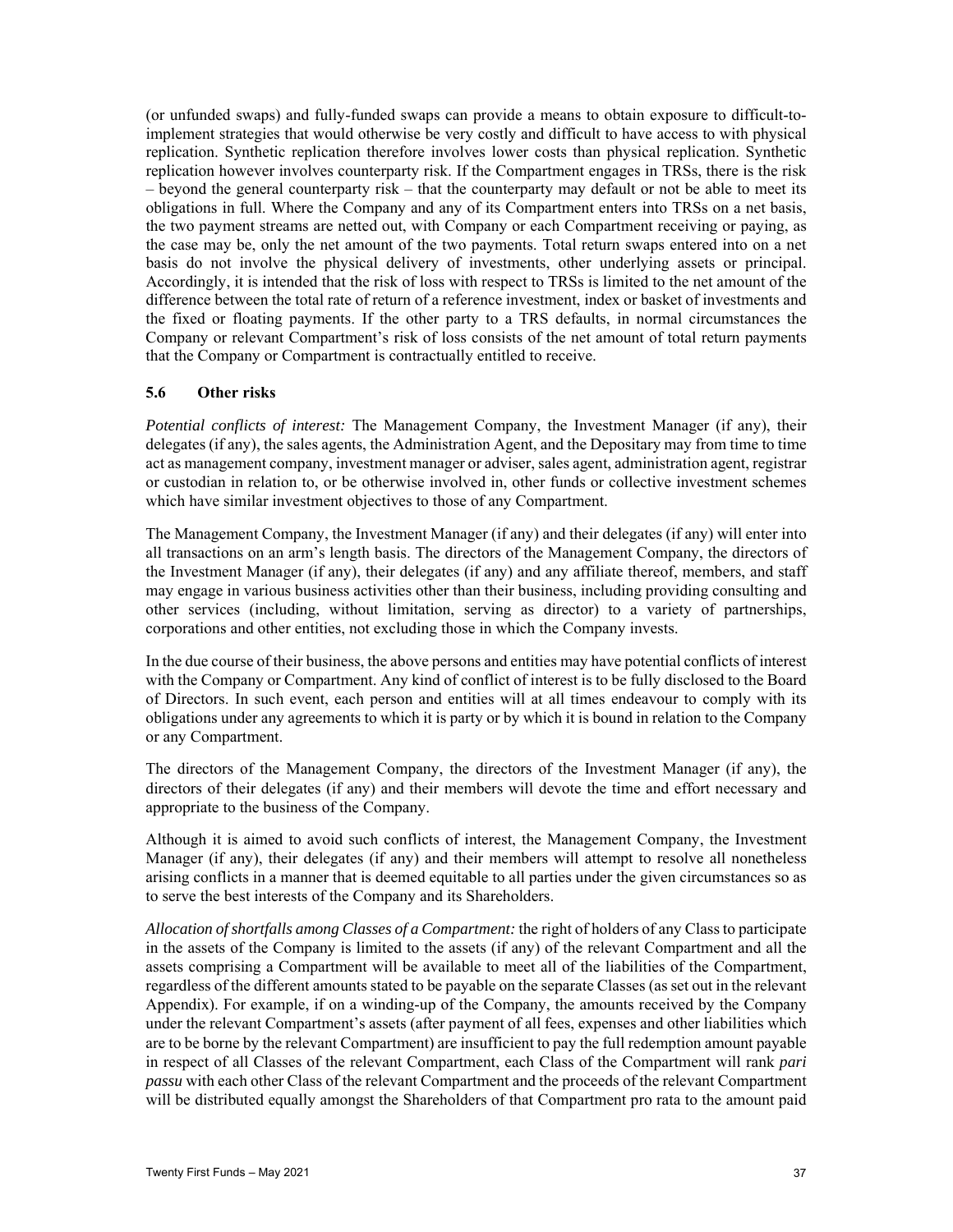up on the Shares held by each Shareholder. The relevant Shareholders will have no further right of payment in respect of their Shares or any claim against any other Compartment or any other assets of the Company. This may mean that the overall return (taking account of any dividends already paid) to Shareholders who hold Shares paying dividends quarterly or more frequently may be higher than the overall return to Shareholders who hold Shares paying dividends annually and that the overall return to Shareholders who hold Shares paying dividends may be higher than the overall return to Shareholders who hold Shares paying no dividends. In practice, cross liability between Classes is only likely to arise where the aggregate amounts payable in respect of any Class exceed the assets of the Compartment notionally allocated to that Class, that is, those amounts (if any) received by the Company under the relevant Compartment's assets (after payment of all fees, expenses and other liabilities which are to be borne by such Compartment) that are intended to Company payments in respect of such Class or are otherwise attributable to that Class. In these circumstances, the remaining assets of the Compartment notionally allocated to any other Class of the same Compartment may be available to meet such payments and may accordingly not be available to meet any amounts that otherwise would have been payable on such other Class.

*Consequences of winding-up proceedings:* If the Company fails for any reason to meet its obligations or liabilities, or is unable to pay its debts, a creditor may be entitled to make an application for the winding-up of the Company. The commencement of such proceedings may entitle creditors (including the Swap Counterparty) to terminate contracts with the Company and claim damages for any loss arising from such early termination. The commencement of such proceedings may result in the Company being dissolved at a time and its assets (including the assets of all Compartments) being realised and applied to pay the fees and expenses of the appointed liquidator or other insolvency officer, then in satisfaction of debts preferred by law and then in payment of the Company's liabilities, before any surplus is distributed to the Shareholders of the Company. In the event of proceedings being commenced, the Company may not be able to pay the full amounts anticipated by the relevant Appendix in respect of any Class or Compartments.

#### **5.7 Sustainability Risks**

Investors should note that Sustainability Risks generally vary by asset class, geographic scope, sectors and industries.

Sustainability Risks are principally linked to climate-related events resulting from climate change (*i.e.*  Physical Risks) or to the society's response to climate change (*i.e.* Transition Risks), which may result in unanticipated losses that could affect Compartment' investments and financial condition.

Social events (*e.g.* inequality, inclusiveness, labour relations, investment in human capital, accident prevention, changing customer behaviour, *etc.*) or governance shortcomings (*e.g.* recurrent significant breach of international agreements, bribery issues, products quality and safety, selling practices, *etc.*) may also translate into Sustainability Risks.

While the Compartments do not actively promote ESG characteristics and/or Sustainability Factors, they remain exposed to Sustainability Risks.

Such Sustainability Risks are integrated into the investment decision making and risk monitoring to the extent that they represent a potential or actual material risks and/or opportunities to maximizing the long-term risk-adjusted returns, as further described under section 6 "*Sustainability Related Disclosures*" of the Prospectus.

#### **6. SUSTAINABILITY RELATED DISCLOSURES**

Pursuant to the SFDR, the Company is required to disclose the manner in which Sustainability Risks are integrated into the investment decision process implemented with respect to the Compartments as well as the results of the assessment of the likely impacts of Sustainability Risks on the returns of each Compartment.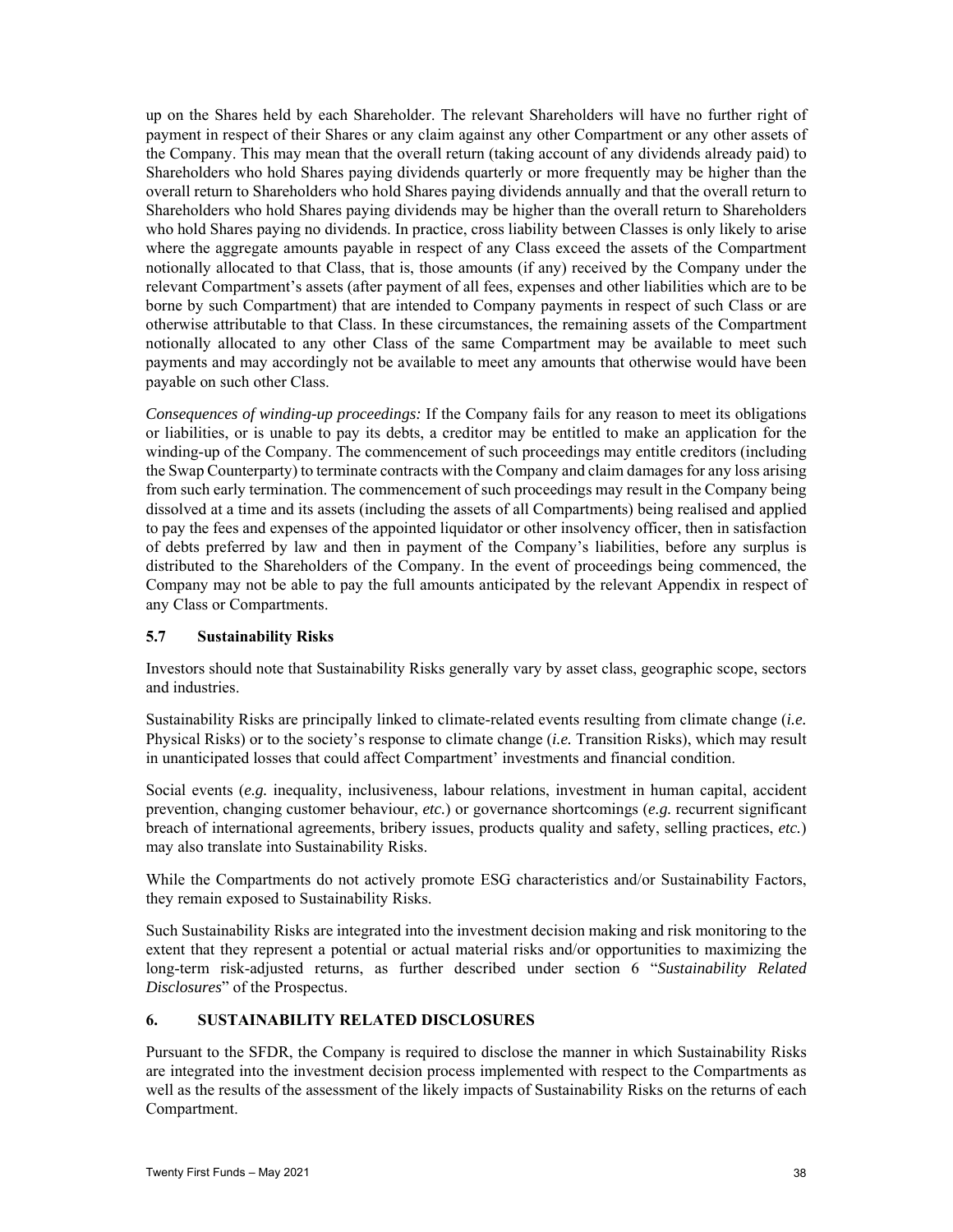While the Compartments do not actively promote ESG characteristics, they remain exposed to Sustainability Risks. Such Sustainability Risks are integrated into the investment decision making and risk monitoring for all the Compartments to the extent that they represent a potential or actual material risks and/or opportunities to maximizing the long-term risk-adjusted returns.

The impacts following the occurrence of a Sustainability Risk may be numerous and will vary depending on the specific risk, region and asset class linked to a Compartment's strategy. Generally, where a Sustainability Risk occurs in respect of an asset, there will be a negative impact on, or entire loss of, its value.

This section describes how sustainability risks are integrated in the investment decision process while the specific assessment of the likely impact of Sustainability Risks must be conducted at Compartment level. Further details and specific information are provided in the relevant Compartment's supplement.

More information on the incorporation of Sustainability Risks and opportunities into day-to-day business operations, are to be found on http://www.twentyfirstcapital.com.

#### **Integration of Sustainability Risks**

Except to the extent that more restrictive rules are provided for in connection with a specific Compartment under the relevant supplement, the investment policy of all Compartments shall comply with the rules laid down hereafter in relation to the integration of Sustainability Risks:

Evaluating Sustainability Risks is an integral part of each Compartment's investment process as, in the Management Company's view; Sustainability Risks can materially affect a company's financial performance, competitiveness and overall risk profile.

The Management Company considers Sustainability Risks as part of its broader analysis of individual issuers, using inputs from the Management Company's team of ESG analysts to help identify exposure to Sustainability Risks, prepare for company engagement and collaborate on new research inputs. The factors which will be considered by the Management Company will vary depending on the security in question, but typically include ownership structure, board structure and membership, capital allocation track record, management incentives, labour relations history, and climate risks.

In assessing these risks, the Management Company draws upon a wide variety of internal and external research to assess any potential impact on the value of the assets over the time horizon of the Fund.

The Investment Manager (if any) will also explicitly manage the Compartment's potential exposure to climate-type risks and other sustainability risks as defined under section 5 "*Risk Warning*" of the Prospectus.

### **7. ISSUE, REDEMPTION AND CONVERSION OF SHARES**

Shares will be issued in registered form.

As further described in each relevant Appendix, the Company may create within each Compartment issue different Classes whose assets will be commonly invested pursuant to the specific investment policy of the relevant Compartment.

A distinct fee structure, currency of denomination, dividend policy, minimum holding amount, eligibility requirements or other specific feature may apply. The Company may notably issue Shares reserved to retail investors and Shares reserved to institutional investors. The range of available Classes and their features are described in the relevant Appendices.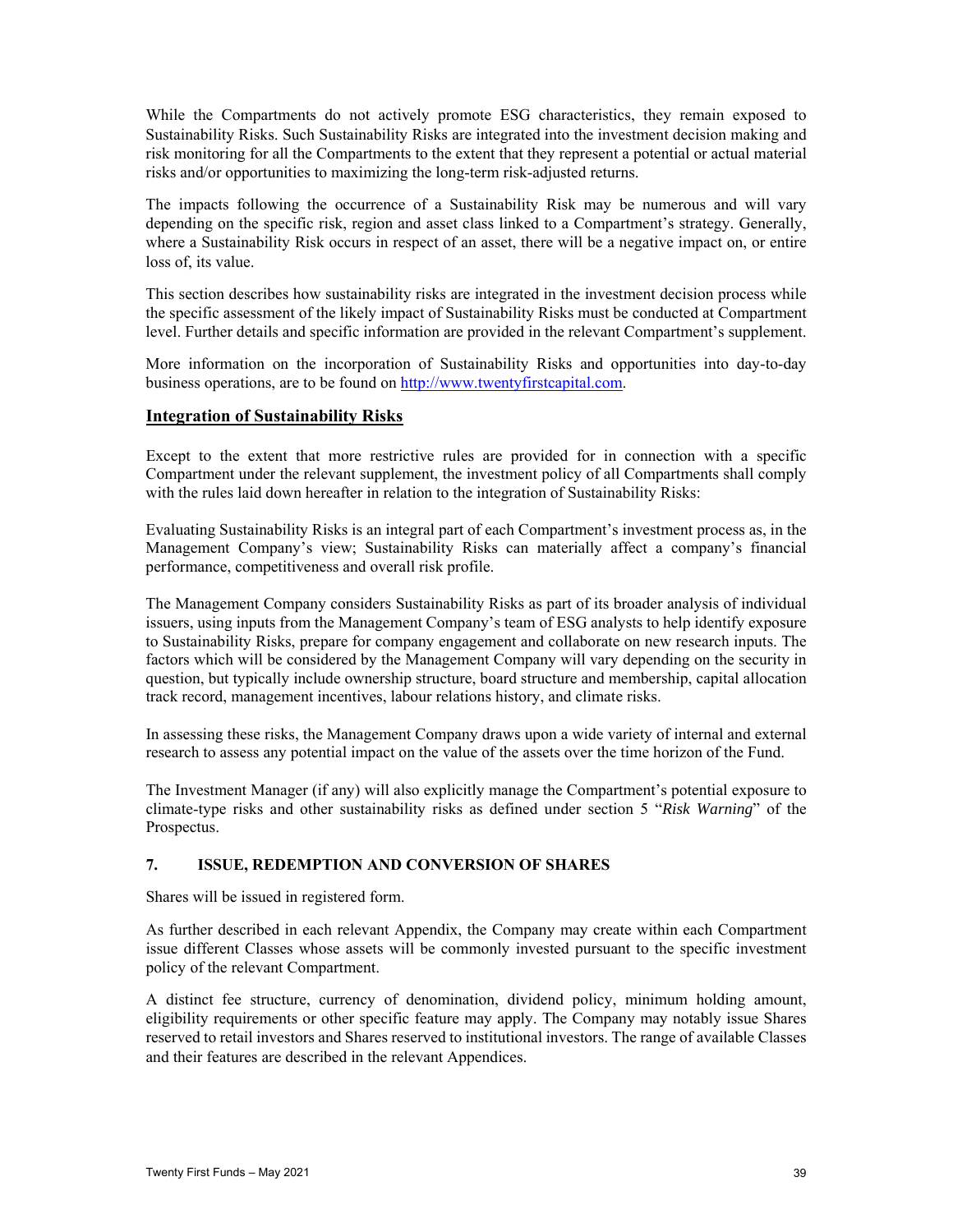Shares of a Compartment may be listed on the Luxembourg Stock Exchange or any other Regulated Market at the discretion of the Board of Directors and may be cleared through Clearstream Banking or Euroclear or other central depositories.

### **7.1 Subscription, Redemption and Conversion Requests**

Unless otherwise provided for a specific Compartment in the relevant Appendix, requests for subscription, redemption and conversion of Shares should be sent to one of the sub-distribution and private placement agents or to the Company at its registered address in Luxembourg. Requests may also be accepted by facsimile transmission, or at the discretion of the Company by other means of telecommunication. An application form can be obtained from the Company.

Unless otherwise specified in the Appendix for any Compartment, requests for subscriptions, redemptions and conversions from or to any Compartment will be dealt with on the relevant Calculation Day, subject to the cut-off time specified in the relevant Appendix.

Requests received after such time will be accepted on the next Calculation Day. As a result, requests for the subscription, redemption and conversion of Shares shall be dealt with on an unknown net asset value basis before the determination of the net asset value for that day.

The Company does not permit market timing (as set out in CSSF Circular 04/146) or related excessive, short-term trading practices.

The Company has the right to reject any request for the subscription or conversion of Shares from any investor engaging in such practices or suspected of engaging in such practices and to take such further action as it may deem appropriate or necessary.

Subscription, redemption and conversion of Shares of a given Compartment shall be suspended whenever the determination of the net asset value per Share of such Compartment is suspended by the Company.

The Management Company may enter into an agreement with the distribution agent giving the distribution agent the power to sub delegate the distribution pursuant to which they agree to act as or appoint nominees for investors subscribing for Shares through their facilities. In such capacity the distributor or sales agent may effect subscriptions, conversion and redemptions of Shares in the nominee name on behalf of individual investors and request the registration of such transactions on the register of Shareholders of the Company in the nominee name.

The appointed nominee maintains its own records and provides the investor with individualised information as to its holdings of Shares in the Company. Except where local law or custom prohibits the practice, investors may invest directly in the Company and not avail themselves of a nominee service.

Unless otherwise provided by local law, any Shareholder holding Shares in a nominee account with a distributor has the right to claim, at any time, direct title to such Shares.

#### **7.2 Deferral of Redemptions and Conversion**

If the total requests for redemption and conversion out of a Compartment on any Calculation Day exceed 10% of the total value of Shares in issue of that Compartment, the Company may decide that redemption and conversion requests in excess of 10% shall be deferred until the next Calculation Day. On the next Calculation Day, or Calculation Days until completion of the original requests, deferred requests will be dealt with in priority to later requests.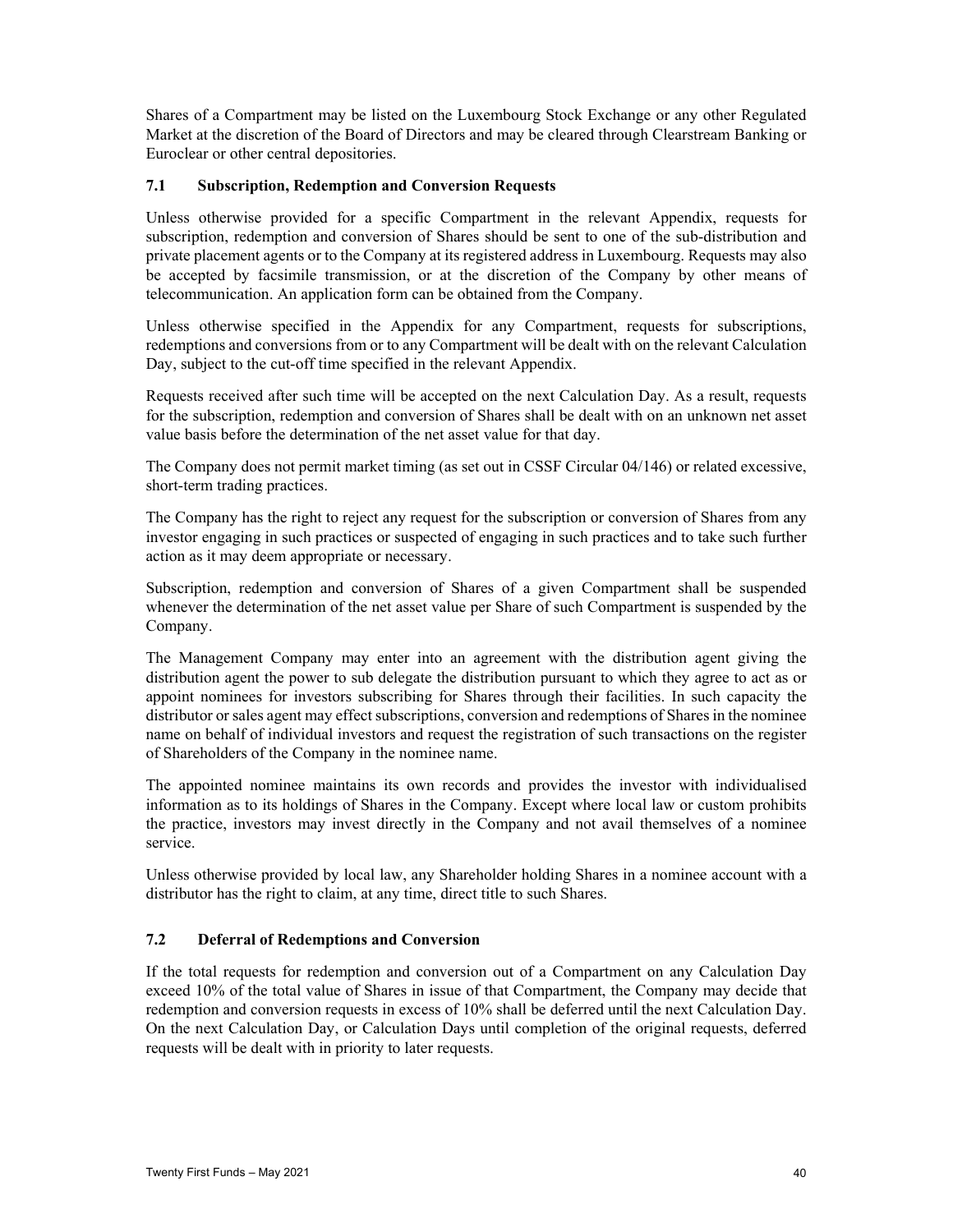# **7.3 Settlements**

Subscriptions will generally be settled in cash. Payment of the Subscription Price must be made in cleared funds on the second Business Day from the relevant Calculation Day, unless otherwise indicated in the relevant Appendix.

However on an exceptional basis the Board of Directors may agree to issue shares as consideration for a contribution in kind of securities, in compliance with the conditions set forth by Luxembourg law, which may in particular provide for the obligation to deliver a valuation report from the auditor of the Company ("*réviseur d'entreprises agréé*") and provided that such securities comply with the investment objectives and policies of the relevant Compartment. Subscription in kind may be accepted in lieu, or in addition to cash payments. All costs and expenses related to the organisation of the contribution in kind of securities shall be borne by the relevant investor(s).

If, on the Settlement Day as determined in the Appendix, banks are not open for business, or an interbank settlement system is not operational, in the country of the currency of the relevant Class, then settlement will be on the next Business Day on which those banks and settlement systems are open.

Confirmation of completed subscriptions, redemptions and conversions will normally be dispatched on the Business Day following the execution of the transaction.

No redemption payments will be made until the original application form and relevant subscription monies have been received from the Shareholder and all the necessary anti-money laundering checks have been completed. Redemption proceeds will be paid on receipt of faxed instructions where such payment is made into the account specified by the Shareholder in the original application form submitted. However, any amendments to the Shareholder's registration details and payment instructions can only be effected upon receipt of original documentation.

# **7.4 Minimum Subscription and Holding Amounts**

A minimum initial and subsequent subscription amount and minimum holding amounts for each Class may be set forth, as further detailed in the Appendices to the Prospectus. The Company has the discretion, from time to time, to waive or reduce any applicable minimum subscription and/or holding amounts.

The right to transfer, redeem or convert Shares is subject to compliance with any conditions (including any minimum subscription or holding amounts and eligibility requirements) applicable to the Class from which the redemption or conversion is being made, and also the Class into which the conversion is to be effected.

The Board of Directors may also, at any time, decide to compulsorily redeem all Shares from Shareholders whose holding is less than the minimum holding amount specified in the relevant Appendix or who fail to satisfy any other applicable eligibility requirements set out above. In such case the Shareholder concerned will receive one month's prior notice so as to be able to increase its holding above such amount or otherwise satisfy the eligibility requirements.

If a redemption or conversion request would result in the amount remaining invested by a Shareholder falling below the minimum holding amount of that Class, such request will be treated as a request to redeem or convert, as appropriate, the Shareholder's total holding in that Class. If the request is to transfer Shares, then that request may be refused by the Company.

The Company may restrict or prevent the ownership of Shares in the Company by any person, firm or corporate body, if in the opinion of the Company such holding (i) may be detrimental to the Company, (ii) if it may result in a breach of any law or regulation, whether Luxembourg or foreign, (iii) if as a result thereof the Company may become exposed to tax disadvantages or other financial disadvantages that it would not have otherwise incurred or (iv) if such person, firm or corporate body would not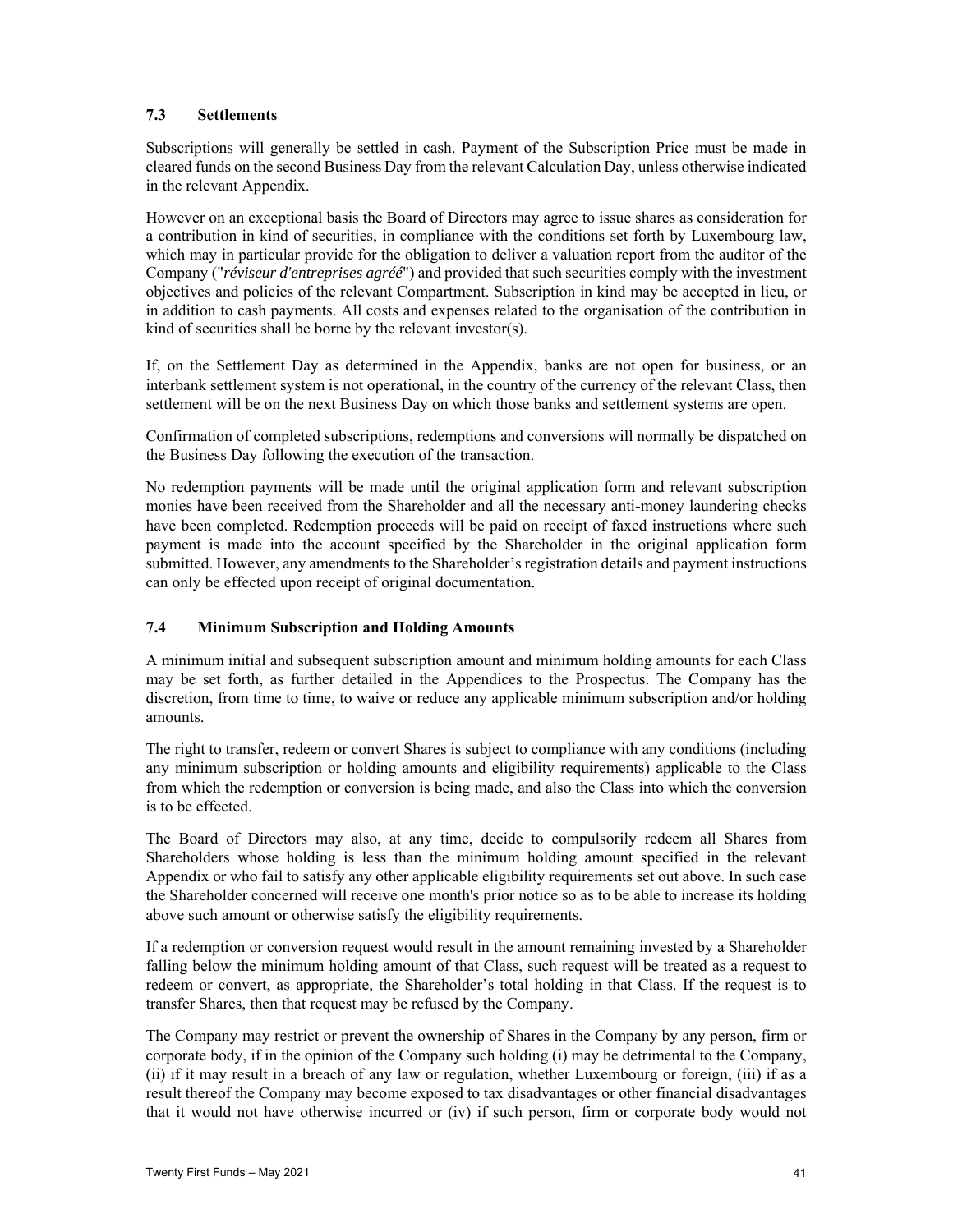comply with the eligibility criteria of a given Class. Such persons, firms or corporate bodies to be determined by the Board of Directors.

If the Company becomes aware that a Shareholder is holding Shares in breach of any law or regulation or otherwise in circumstances having, or which may have, adverse regulatory, tax or fiscal consequences for the Company or the Shareholders or would otherwise be detrimental to the interests of the Company or that the Shareholder has become or is a US Person, the Company may, in its sole discretion, redeem the Shares of the Shareholder. "US Person" shall have the meaning given in Regulation S under the U.S. Securities Act of 1933, as amended, and shall mean any national, citizen or resident of the United States of America or of any of its territories or possessions or areas subject to its jurisdiction or any person who is normally resident therein (including the estate of any such person or corporations or partnerships created or organised therein).

Shareholders are required to notify the Company immediately in the event that they are or become US Persons or hold Shares for the account or benefit of US Persons or hold Shares in breach of any law or regulation or otherwise in circumstances having, or which may have, adverse regulatory, tax or fiscal consequences for the Company or the Shareholders or otherwise be detrimental to the interests of the Company.

Where it appears that a person who should be precluded from holding Shares, either alone or in conjunction with any other person, is a beneficial owner of Shares, the Company may compulsorily redeem all Shares so owned in accordance with the provisions of the Articles.

### **7.5 Issue of Shares**

Subscriptions for Shares can be made in relation to any day that is a Calculation Day for the relevant Compartment. Shares will be allotted at the subscription price of the relevant Class i.e. the net asset value per Share of such Class determined on the applicable Calculation Day for which the request has been accepted plus the applicable subscription fee, if any. Any subscription request shall be irrevocable.

If any sale commissions applied in relation to any particular Compartment, it will be disclosed in the relevant Appendix. The Company might be entitled to receive the sale commission (if any).

Failure to make good settlement by the Settlement Day as determined in the Appendix, may result in the Management Company bringing an action against the defaulting investor or its financial intermediary or deducting any costs or losses incurred by the Company against any existing holding of the applicant in the Company. In all cases any money returnable to the investor will be held by the Company without payment of interest pending receipt of the remittance.

Payment for Shares must be received by the Company in the reference currency of the relevant Class. Requests for subscriptions in any other major freely convertible currency will be accepted.

Investors are advised to refer to the terms and conditions applicable to subscriptions, which may be obtained by contacting the Company.

The Company may also limit the distribution of a given Class or Compartment to specific countries.

The Company may also restrict the distribution of the Company's Shares by distributors or agents who have not been approved.

The Company may also restrict or prevent the ownership of Shares by any person, firm or corporation, if such ownership may be against the interests of the Company or of the majority of Shareholders or of any Compartment or Class therein.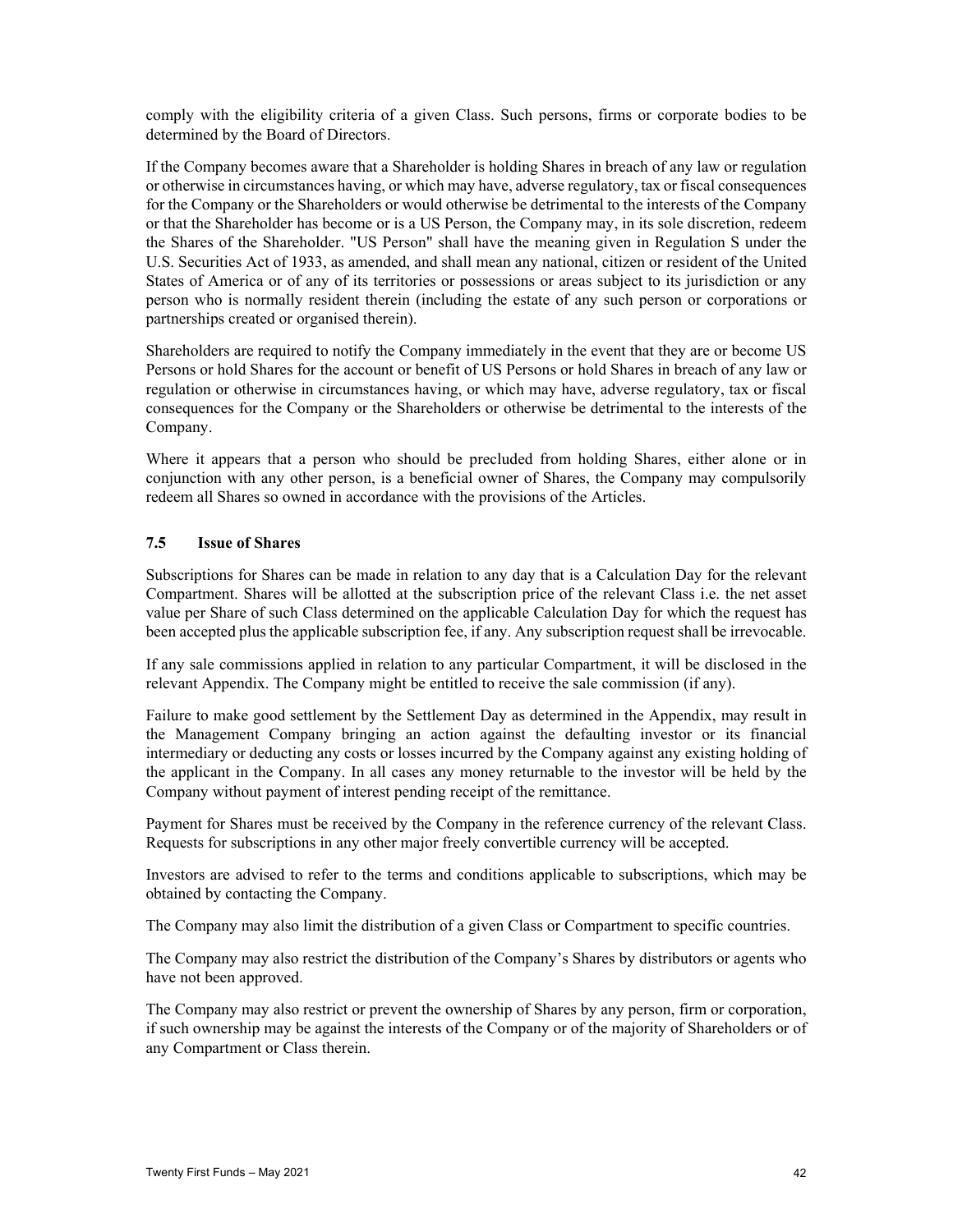Where it appears that a person who should be precluded from holding Shares, either alone or in conjunction with any other person, is a beneficial owner of Shares, the Company may compulsorily redeem all Shares so owned in accordance with the provisions of the Articles.

The Company may, in its absolute discretion, delay the acceptance of any subscription for Shares of a Class restricted to institutional investors until such date as it has received sufficient evidence of the qualification of the investor as an institutional investor.

### **7.6 Anti-Money Laundering Procedures**

Pursuant to international rules and AML Regulations, obligations have been imposed on all professionals of the financial sector to prevent the use of undertakings for collective investment for money laundering and financing of terrorism purposes. As a result of such provisions, the registrar agent of a Luxembourg undertaking for collective investment must in principle ascertain the identity of the subscriber in accordance with Luxembourg laws and regulations. The registrar agent may require subscribers to provide any document it deems necessary to effect such identification.

This identification procedure must be complied with by the Administration Agent, acting as registrar and transfer agent (or the relevant competent agent of registrar and transfer agent) in the case of direct subscriptions to the Company, and in the case of subscriptions received by the Company from any intermediary resident in a country that does not impose on such intermediary an obligation to identify investors equivalent to that required under AML Regulations.

In case of delay or failure by a subscriber to provide the documents required, the application for subscription (or, if applicable, for redemption) will not be accepted. Neither the undertakings for collective investment nor the registrar agent have any liability for delays or failure to process deals as a result of the subscriber providing no or only incomplete documentation.

### **7.7 Redemption of Shares**

Requests for the redemption of Shares can be made in relation to any Calculation Day for the relevant Compartment. Redemptions will be carried out at the redemption price of the relevant Class, i.e. the net asset value per Share of such Class determined on the applicable Calculation Day on which the request has been accepted less the applicable redemption fee, if any. Any redemption request shall be irrevocable.

The Company may carry out any authentication procedures that it considers appropriate relating to a redemption request. This aims to mitigate the risk of error and fraud for the Company, its agents or Shareholders. Where it has not been possible to complete any authentication procedures to its satisfaction, the Company may delay the processing of payment instructions until authentication procedures have been satisfied.

This will not affect the Calculation Day on which the redemption request is accepted and the redemption to be applied. The Company shall not be held responsible to the Shareholder or anyone if it delays execution or declines to execute redemption instructions in these circumstances.

The Board of Directors may, upon request of one or more Shareholders, decide at its full discretion and provided that this does not affect the rights of the remaining Shareholders, to redeem the Shares in all or in part in kind in lieu of paying the redemption price in cash. In the case of several Shareholders redeeming in kind, assets transferred from the Compartments shall be distributed on a *prorata* basis. The nature and type of assets to be transferred in such case shall be determined on a fair and reasonable basis and without prejudicing the interests of the other holders of Shares of the relevant Class or Classes and the valuation used shall be confirmed by a special report of the auditor of the Company. The costs of any such transfers shall be borne by the transferee. The short fall, if any, shall be satisfied in cash. All stamp duties, transfer and registration fees shall be paid by the redeeming Shareholder(s).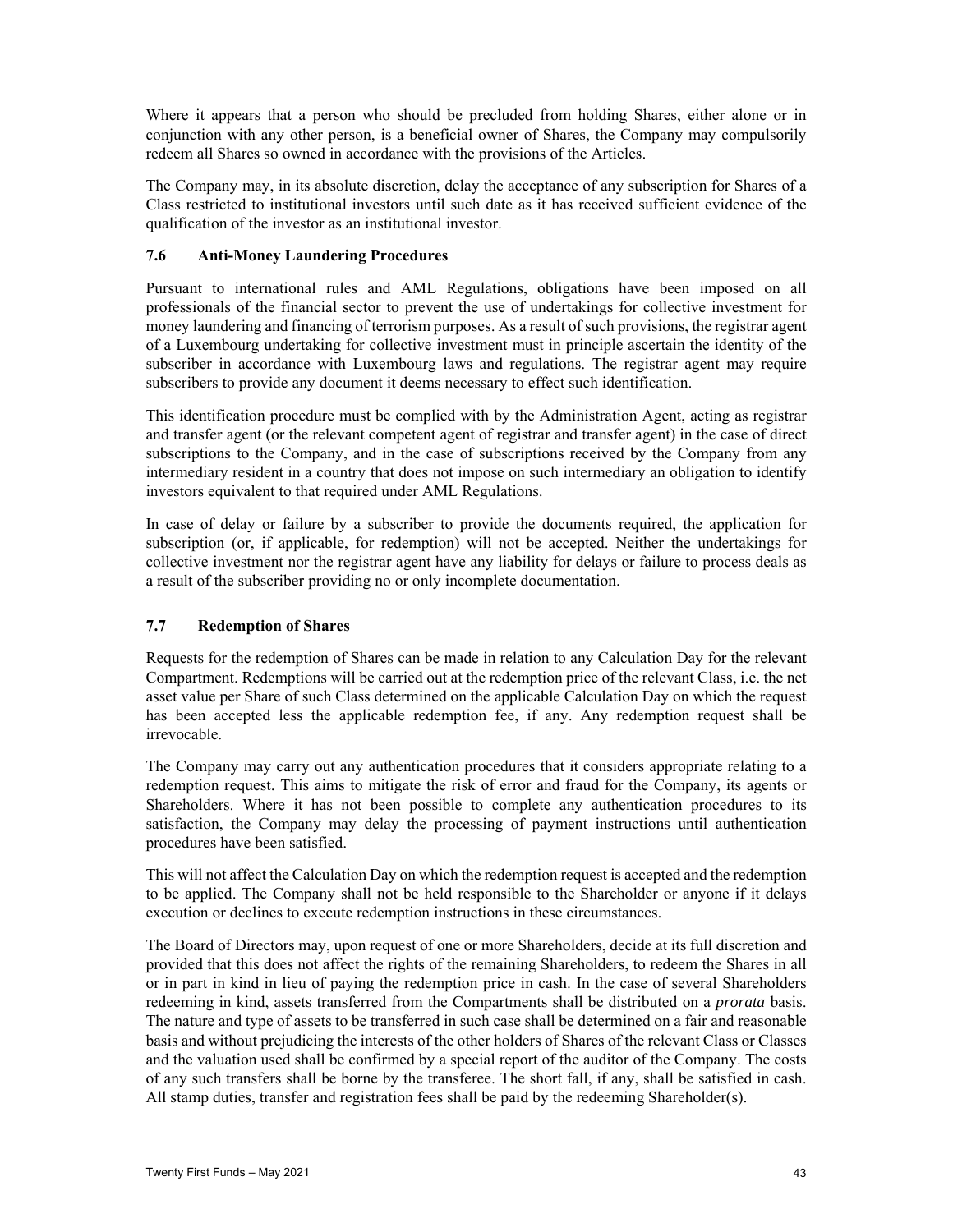Redemption payments will normally be paid in the reference currency of the Class by bank transfer on the second Business Day from the relevant Calculation Day, unless otherwise indicated in the relevant Appendix. The Company is not responsible for any delays or charges incurred at any receiving bank or settlement system. A Shareholder may request, at its own cost and subject to the Company's prior approval that their redemption proceeds be paid in a currency other than the reference currency of the relevant Class.

If, in exceptional circumstances, redemption proceeds cannot be paid within the period specified above, payments will be made as soon as reasonably practicable thereafter (not exceeding, however, 10 Business Days) at the redemption price calculated on the relevant Calculation Day, it being understood that the Board of Directors will always ensure the overall liquidity of the Company.

If any redemption fee is applied in relation to any particular Compartment or Class, it will be disclosed in the relevant Appendix. The Company may be entitled to receive the redemption fee (if any).

Shares redeemed by the Company become null and void.

#### **7.8 Conversion of Shares**

Subject to any provision under this Prospectus and its Appendices, Shareholders have the right to convert all or part of their Shares of any Class of a Compartment into Shares of another Class of that or another Compartment, by applying for conversion in the same manner as for the subscription and redemption of Shares. Conversions within the Company are permitted provided that the Shareholder satisfies the eligibility requirements and minimum holding amounts set out in the Appendix such other conditions applicable to the contemplated Classes.

Conversion may be requested on a common Calculation Day for the original Class and the contemplated Class. The number of Shares issued upon conversion will be based upon the redemption price of the original Class and the net asset value of the contemplated Class, plus a conversion charge (if any), as disclosed in the relevant Appendix. The Company is entitled to any charges arising from conversions and any rounding adjustment. Any conversion request shall be irrevocable.

#### **7.9 Transfer of Shares**

Subject to the restrictions described herein, Shares are freely transferable and are each entitled to participate equally in the profits and liquidation proceeds attributable to the relevant Class.

The transfer of Shares may normally be carried out by delivery to the relevant distributor, sales agent or the Company of an instrument of transfer in appropriate form. On the receipt of the transfer request, and after reviewing the endorsement(s), signature(s) may be required to be certified by an approved bank, stock broker or public notary.

The right to transfer Shares is subject to the minimum investment and holding requirements as detailed above and in the Appendix.

Shareholders are advised to contact the relevant distributor, sales agent or the Company prior to requesting a transfer to ensure that they have the correct documentation for the transaction.

#### **8. DIVIDEND POLICY**

With respect to capitalisation Classes, the Board of Directors intends to recommend at the annual general meeting the reinvestment of their net assets.

Distributions may take place either in the form of a distribution of dividends or through redemption of Shares according to the rules defined in the Appendices.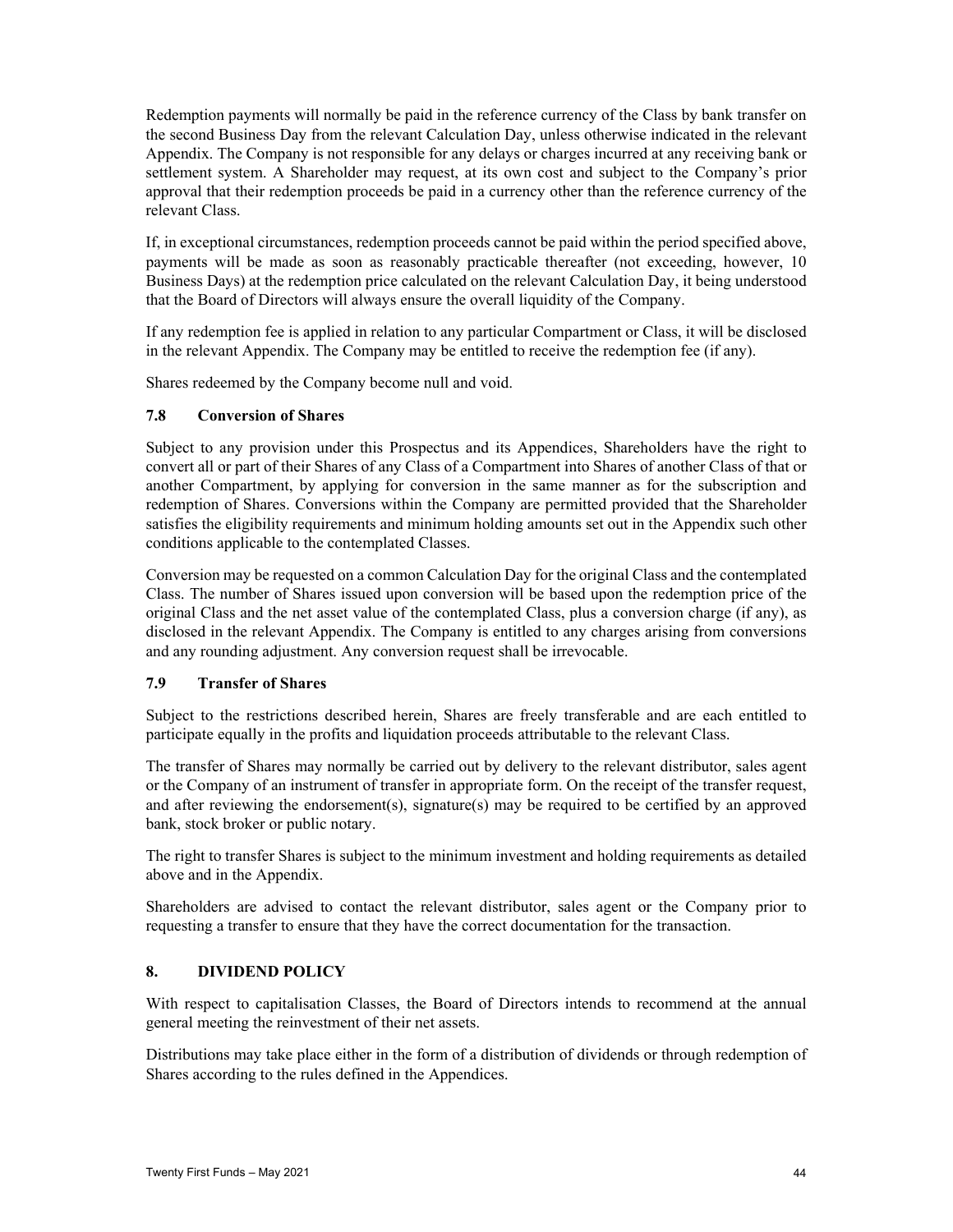With respect to distribution Classes, the Board of Directors may decide to distribute interim dividends in the form of cash in the reference currency of the Class.

No distribution will be made to the extent that it would lead the capital of the Company to fall below EUR 1,250,000.

Distribution proceeds unclaimed after five years from the date of declaration will lapse and revert to the relevant Compartment.

### **9. MANAGEMENT AND ADMINISTRATION**

The Directors of the Company are responsible for its management and supervision including the determination of investment policies.

#### **9.1 Management Company**

Pursuant to the Fund Management Agreement, the Company appointed Twenty First Capital as its management company.

Under the Fund Management Agreement, the Management Company provides investment management services, administrative agency, registrar and transfer agency services and marketing, distribution services to the Company, subject to the overall supervision and control of the Board of Directors.

The Management Company was incorporated as a French SAS. The Management Company is registered with the *Registre de Commerce et des Sociétés* under number 534 017 447. The Management Company is authorised and supervised by the *Autorité des Marchés Financiers* since 29 August 2011.

The Fund Management Agreement is concluded for an indefinite period of time and may be terminated by either party upon ninety (90) days prior written notice or forthwith by notice in writing in the specific circumstances provided in such agreement.

The Fund Management Agreement has been concluded for an indefinite duration and may be terminated by either party in writing with three months' notice.

The Management Company shall at all times act in the best interests of the Shareholders and according to the provisions set forth by the Law of 2010, the Prospectus and the Articles.

In fulfilling its responsibilities set forth by the Law of 2010 and the Fund Management Agreement, the Management Company is permitted to delegate all or a part of its functions to third parties, provided that it retains responsibility and oversight over such delegates. The appointment of third parties is subject to the approval of the Company and the CSSF. The Management Company's liability shall not be affected by the fact that it has delegated its functions to third parties.

Third parties to whom such functions have been delegated by the Management Company will be remunerated directly by the Company (out of the assets of the relevant Compartment), except as otherwise provided in the relevant Appendix. The Management Company shall also ensure compliance of the Company with the investment restrictions and oversee the implementation of the investment policy of each Compartment.

The Management Company will receive periodic reports from the Company's service providers in relation to the services which they provide. The Management Company shall also submit its own report to the Board of Directors on a periodic basis and inform the Board of Directors without delay of any non-compliance of the Company with the investment restrictions of each Compartment.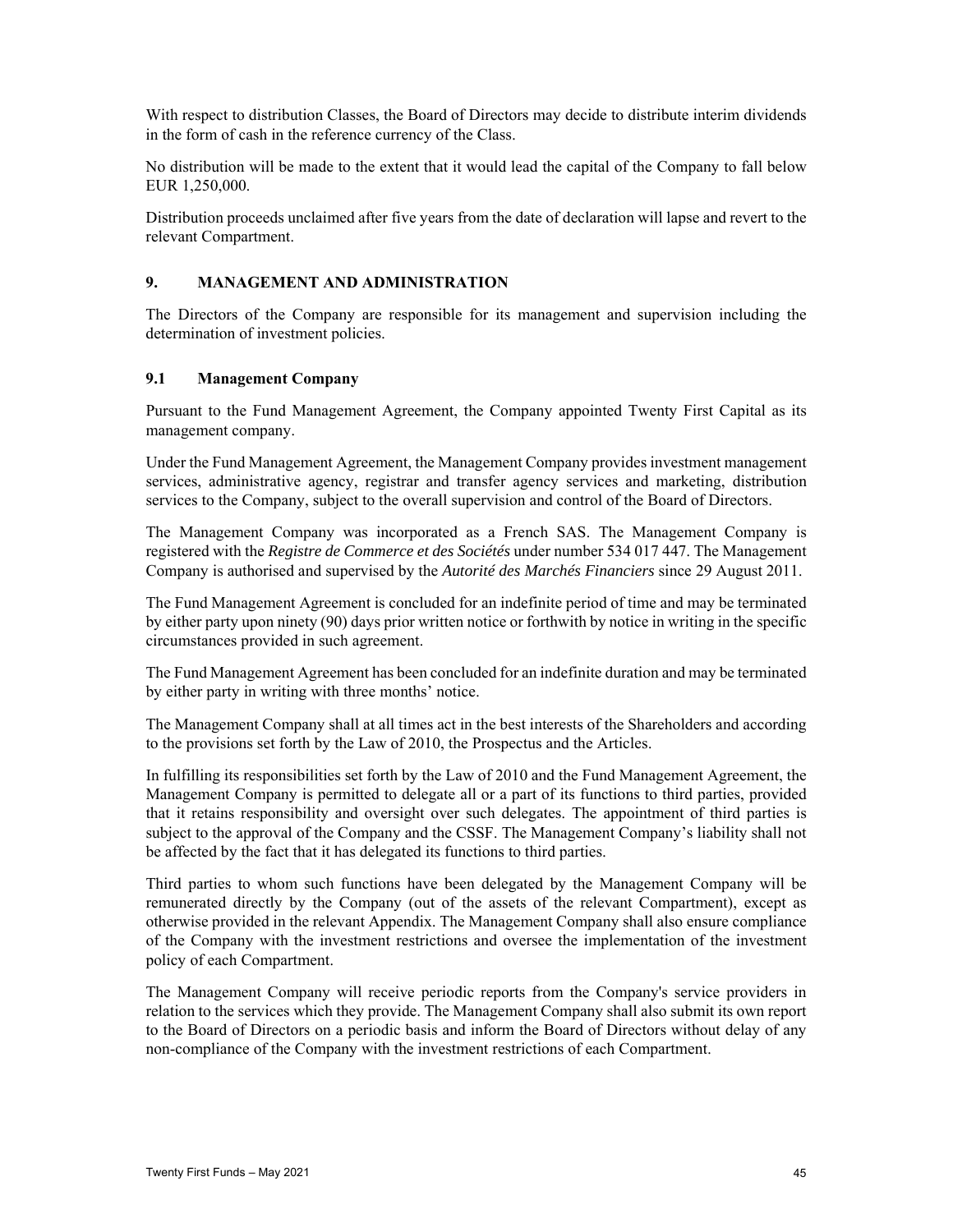The Management Company may act as the management company of other open-ended collective investment schemes. The names of these other collective investment schemes are available upon request.

In consideration of its services, the Management Company is entitled to receive fees as indicated in the relevant Appendix. These fees shall be calculated based on the net asset value of the Compartment and shall be paid monthly in arrears, except otherwise indicated in the relevant Appendix.

In accordance with the 2014/91/UE Directive, the Management Company has established and applies a remuneration policy and practices that are consistent with, and promote, sound and effective risk management and that does not encourage risk taking which is inconsistent with the risk profile and the Articles of Incorporation of the Company.

The Management Company's remuneration policy is in line with the business strategy, objectives, values and interests of the Management Company and the Company and its investors and includes measures to avoid conflicts of interest.

The Management Company's remuneration policy and practices include fixed and variable components of salaries and discretionary pension benefits and apply to those categories of staff, including senior management, risk takers, control functions and any employee receiving total remuneration that falls within the remuneration bracket of senior management and risk takers whose professional activities have a material impact on the risk profiles of the Management Company or of the Company.

If and to the extent applicable, the assessment of performance is set in a multi-year framework appropriate to the holding period recommended to the investors of the Company managed by the Management Company in order to ensure that the assessment process is based on the longer-term performance of the Company and its investment risks and that the actual payment of performance-based components of remuneration is spread over the same period.

The details of the Management Company's remuneration policy are available on the following website http://www.twentyfirstcapital.com/Regulatory-Information. A paper copy of the remuneration policy will be made available free of charge to the investors of the Company upon request to the Management Company.

(a) Conflicts of Interest

For the purpose of identifying the types of conflict of interest that arise in the course of providing services and activities and whose existence may damage the interest of the Company, the Management Company will take into account, by way of minimum criteria, the question of whether the Management Company or a relevant person, or a person directly or indirectly linked by way of control to the Management Company, is in any of the following situations, whether as a result of providing collective portfolio management activities or otherwise:

- (i) the Management Company or that person is likely to make a financial gain, or avoid a financial loss, at the expense of the Company;
- (ii) the Management Company or that person has an interest in the outcome of a service or an activity provided to the Company or another client or of a transaction carried out on behalf of the Company or another client or, which is distinct from the Company interest in that outcome;
- (iii) the Management Company or that person has a financial or other incentive to favour the interest of another client or group of clients over the interests of the Company;
- (iv) the Management Company or that person carries on the same activities for the Company and for another client or clients which are not UCITS; and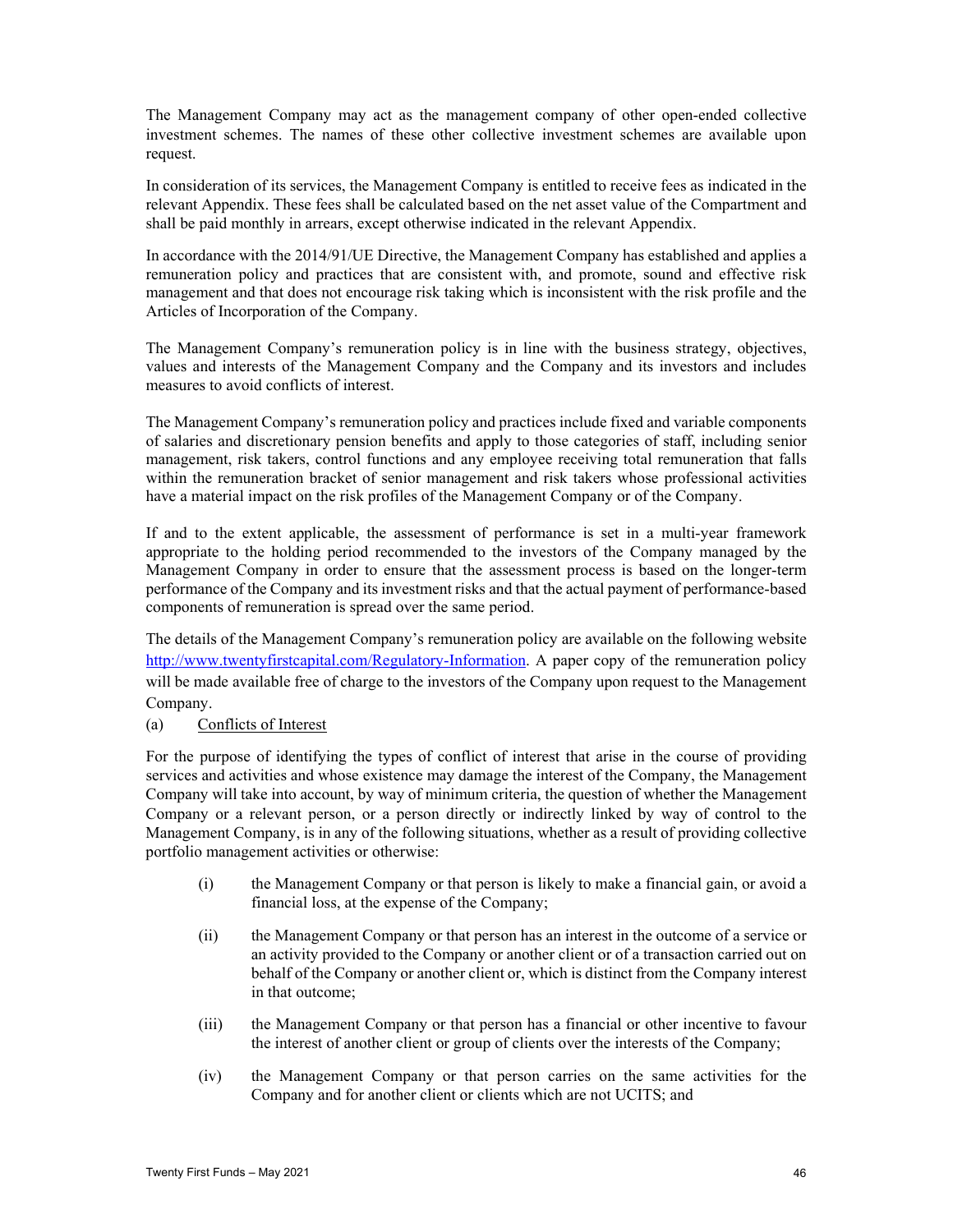(v) the Management Company or that person receives or will receive from a person other than the Company an inducement in relation to collective portfolio management activities provided to the Company, in the form of monies, goods or services, other than the standard commission or fee for that service.

When identifying any potential types of conflict of interests, the Management Company will take into account

- (i) the interests of the Management Company, including those deriving from its belonging to a group or from the performance of services and activities, the interests of the clients and the duty of the Management Company towards the Company as well as
- (ii) the interests of two or more managed UCITS.

The summary description of the strategies referred to in that paragraph will be made available to the investors on request

#### (b) Best Execution

The Management Company will act in the best interests of the Company when executing decision to deal on behalf of the Company in the context of the portfolio management of the Compartment. For that purpose the Management Company will take all reasonable steps to obtain the best possible results for the Company, taking into account price, costs, speed, likelihood of execution and settlement, order size and nature, or any other consideration relevant to the execution of the order (best execution).

The relative importance of such factors will be determined by reference to the following criteria:

- (i) the objectives, investment policy and risks specific to the Company,
- (ii) the characteristics of the order.

### **9.2 The Investment Manager(s)**

For the definition of the investment policy and the management of some of the Company's Compartments, the Management Company may be assisted by one or several investment managers (the "**Investment Manager(s)**").

Pursuant to the investment management agreements, the Management Company has, with the consent of the Board of Directors, expressly delegated to the Investment Manager(s) the discretion, on a daily basis but subject to the overall control and responsibility of the Management Company and the Company, to purchase and sell securities as agent for the Company and otherwise to manage the portfolios of some of the Compartments for the account and in the name of the Company.

Pursuant to the investment management agreement specified below, the Management Company, with the consent of the Company, has appointed the following Investment Manager to manage the assets of the following sub-Compartments pursuant to their respective investment objective and policy:

- **Keyquant for the Compartment Twenty First Funds – Quant Fund** pursuant to the agreement dated 19 January 2021 and effective as of 1 April 2021.

In consideration of its services, the Investment Manager is entitled to receive fees as indicated in the relevant Appendix.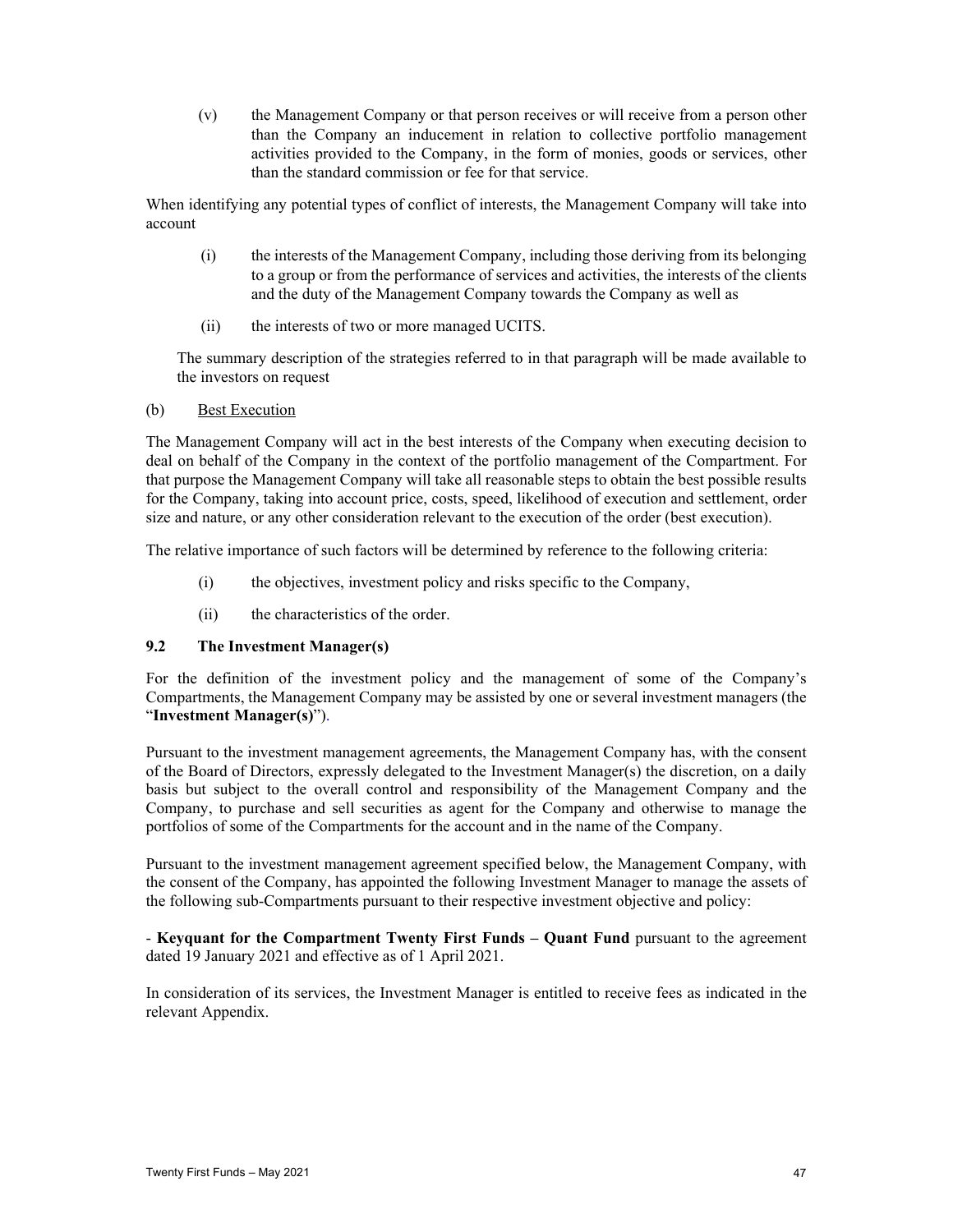### **9.3 Administration Agent**

Pursuant to the Services Agreement, the Management Company appointed CACEIS Bank, Luxembourg Branch as administration agent of the Company.

Pursuant to the Domiciliary Services Agreement, the Company appointed CACEIS Bank, Luxembourg Branch as its domiciliary agent.

These agreements have been concluded for an indefinite duration and may be terminated by either party in writing with three (3) months' notice for the Services Agreement and not less than six (6) months prior to the date upon which such termination becomes effective regarding the Domiciliary Services agreement.

In its capacity as Administration Agent, CACEIS Bank, Luxembourg Branch shall notably perform the calculation of the net asset value per Shares for each existing Class or Compartment, management of accounts, the preparation of the annual and semi-annual financial statements and execute all tasks required as central administration.

In its capacity as the transfer and registration agent of the Company, CACEIS Bank, Luxembourg Branch shall in particular execute subscription, redemption and conversion applications and keep and maintain the register of Shareholders of the Company. In such capacity it is also responsible for supervising anti-money laundering measures under the AML Regulations. CACEIS Bank, Luxembourg Branch may request documents necessary for identification of investors.

For its services under the Services Agreement and the Domiciliary Services agreement, CACEIS Bank, Luxembourg Branch shall receive remuneration as further described in the relevant Appendix.

### **9.4 Depositary**

CACEIS Bank, Luxembourg Branch, acts as a branch of CACEIS Bank, a public limited liability company (*société anonyme*) incorporated under the laws of France, having its registered office located at 1-3, place Valhubert, 75013 Paris, France, registered with the French Register of Trade and Companies under number 692 024 722 RCS Paris. It is an authorised credit institution supervised by the European Central Bank ("ECB") and the *Autorité de contrôle prudentiel et de résolution* ("*ACPR*"). It is further authorised to exercise through its Luxembourg branch banking and central administration activities in Luxembourg. CACEIS Bank, Luxembourg Branch, acting as a branch of CACEIS Bank, is acting as Depositary of the Company in accordance with the Depositary Agreement and the relevant provisions of the Law of 2010 and applicable laws and regulations.

Investors may consult upon request at the registered office of the Company, the Depositary Agreement to have a better understanding and knowledge of the limited duties and liabilities of the Depositary.

The Depositary has been entrusted with the custody and/or, as the case may be, recordkeeping of the Compartments' assets, and it shall fulfil the obligations and duties provided for by Part I of the Law of 2010. In particular, the Depositary shall ensure an effective and proper monitoring of the Company' cash flows.

In due compliance with applicable laws and regulations the Depositary shall:

- (i) ensure that the sale, issue, re-purchase, redemption and cancellation of units of the Company are carried out in accordance with the applicable national law and regulations or the Articles;
- (ii) ensure that the value of the Shares is calculated in accordance with applicable laws and regulations, the Articles and the procedures laid down in the UCITS Directive;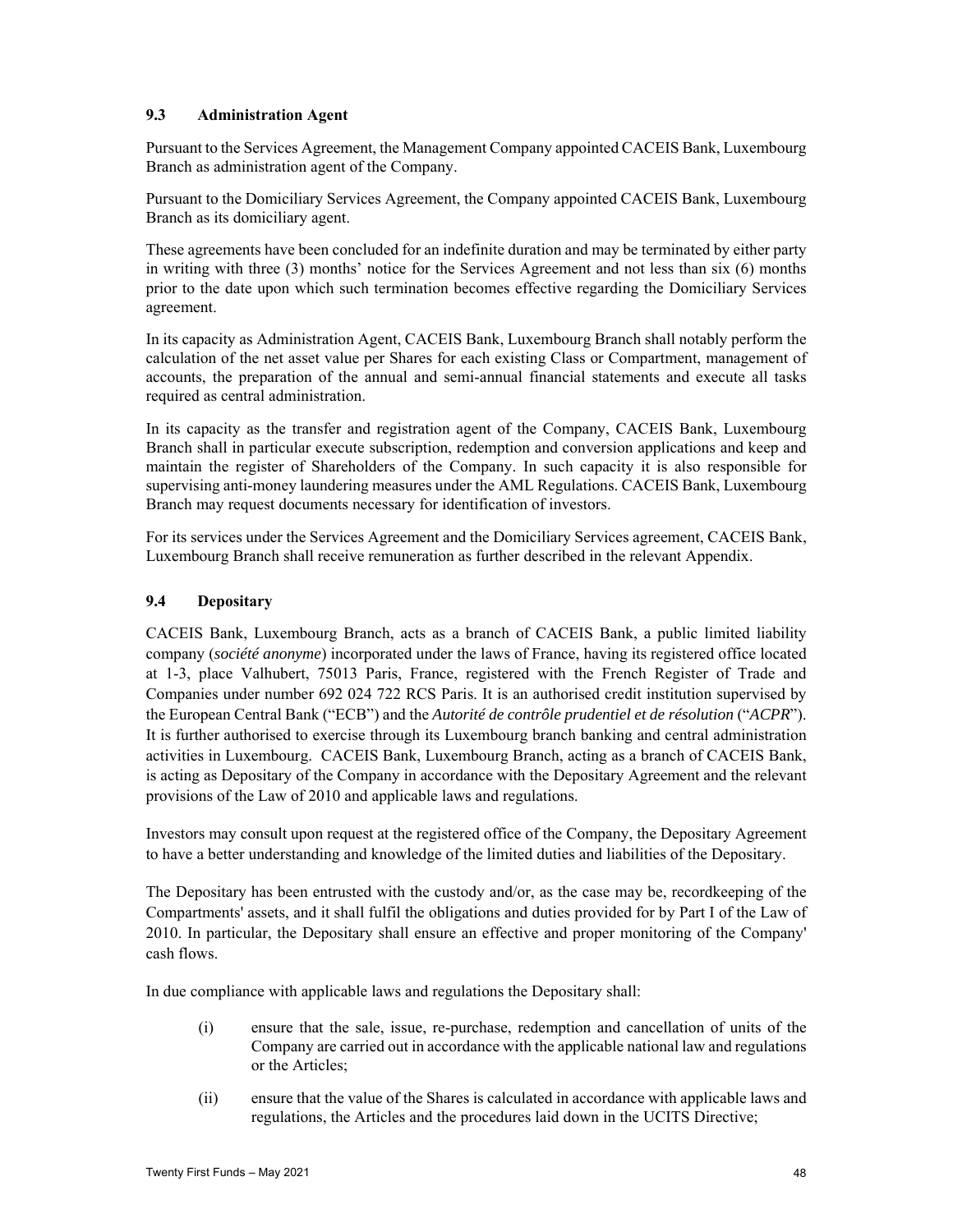- (iii) carry out the instructions of the Company, unless they conflict with applicable laws and regulations, or the Articles;
- (iv) ensure that in transactions involving the Company's assets any consideration is remitted to the Company within the usual time limits; and
- (v) ensure that Company's income is applied in accordance with applicable laws and regulations and the Articles.

The Depositary may not delegate any of the obligations and duties set out in (i) to (v) of this clause.

In compliance with the provisions of the UCITS Directive, the Depositary may, under certain conditions, entrust part or all of the assets which are placed under its custody and/or recordkeeping to correspondents or third party custodians as appointed from time to time. The Depositary's liability shall not be affected by any such delegation, unless otherwise specified, but only within the limits as permitted by the Law of 2010.

A list of these correspondents /third party custodians are available on the website of the Depositary (www.caceis.com, section "*veille règlementaire*"). Such list may be updated from time to time. A complete list of all correspondents/third party custodians may be obtained, free of charge and upon request, from the Depositary. Up-to-date information regarding the identity of the Depositary, the description of its duties and of conflicts of interest that may arise, the safekeeping functions delegated by the Depositary and any conflicts of interest that may arise from such a delegation are also made available to investors on the website of the Depositary, as mentioned above, upon request. There are many situations in which a conflict of interest may arise, notably when the Depositary delegates its safekeeping functions or when the Depositary also performs other tasks on behalf of the Company, such as administrative agency and registrar agency services. These situations and the conflicts of interest thereto related have been identified by the Depositary. In order to protect the Company's and its Shareholders' interests and comply with applicable regulations, a policy and procedures designed to prevent situations of conflicts of interest and monitor them when they arise have been set in place within the Depositary, aiming namely at:

- (a) identifying and analysing potential situations of conflicts of interest;
- (b) recording, managing and monitoring the conflict of interest situations either in:
	- relying on the permanent measures in place to address conflicts of interest such as maintaining separate legal entities, segregation of duties, separation of reporting lines, insider lists for staff members; or
	- implementing a case-by-case management to (i) take the appropriate preventive measures such as drawing up a new watch list, implementing a new Chinese wall, making sure that operations are carried out at arm's length and/or informing the concerned Shareholders of the Company, or (ii) refuse to carry out the activity giving rise to the conflict of interest.

The Depositary has established a functional, hierarchical and/or contractual separation between the performance of its UCITS depositary functions and the performance of other tasks on behalf of the Company, notably, administrative agency and registrar agency services.

The Company and the Depositary may terminate the Depositary Agreement at any time by giving ninety (90) days' notice in writing. The Company may, however, dismiss the Depositary only if a new depositary bank is appointed within two months to take over the functions and responsibilities of the Depositary. After its dismissal, the Depositary must continue to carry out its functions and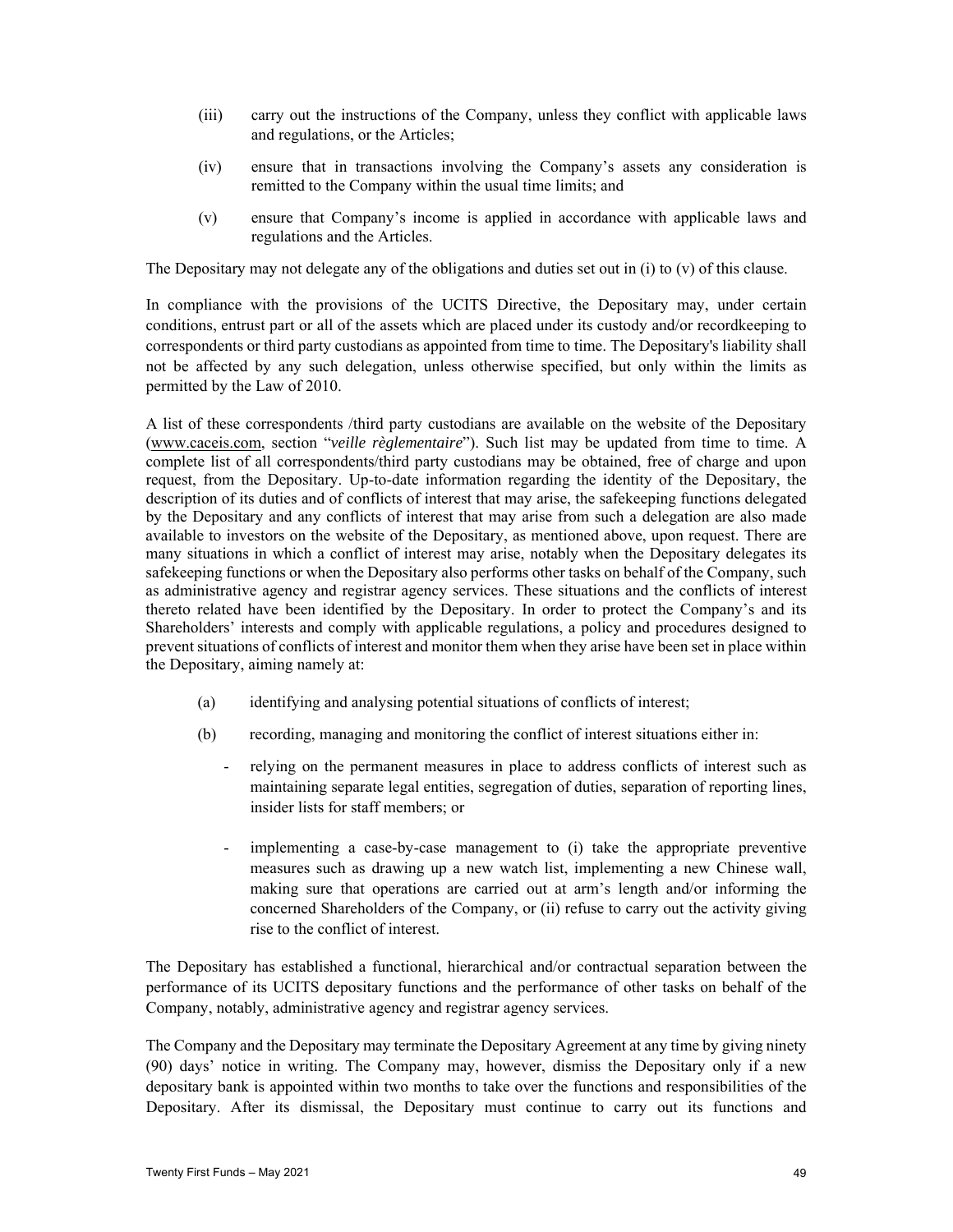responsibilities until such time as the entire assets of the Compartments have been transferred to the new depositary bank.

The Depositary has no decision-making discretion nor any advice duty relating to the Company's investments. The Depositary is a service provider to the Company and is not responsible for the preparation of this Prospectus and therefore accepts no responsibility for the accuracy of any information contained in this Prospectus or the validity of the structure and investments of the Company.

# **10. CHARGES & EXPENSES**

The Company shall bear the following expenses:

- all taxes which may be payable on the assets, income and expenses chargeable to the Company;
- standard brokerage fees and bank charges originating from the Company's business transactions; all fees due to the Board of Directors;
- all fees due to the Management Company, the Investment Manager (if any) and the Principal Placement Agent, the Administration Agent and the Depositary as further described in the relevant Appendix;
- all fees due to the auditor of the Company;
- all fees due to the legal advisors or similar administrative charges, incurred by the Company, the Management Company and the Depositary for acting on behalf of the Shareholders;
- all reasonable expenses of the Board of Directors, the Management Company, the Administration Agent and the Depositary;
- all expenses connected with publications and the supply of information to Shareholders, in particular the cost of printing global certificates and proxy forms for general meetings for the Shareholders, the cost of publishing the issue and redemption prices, and also the cost of printing, the distribution of the annual and semi-annual reports, the Prospectus as well as the KIID, including translation costs;
- all expenses involved in registering and maintaining the registration of the Company with all governmental agencies and stock exchanges;
- all fees due to any sub-paying agent, to representatives in foreign countries and any other agents,
- the costs related to extraordinary measures, in particular any expertise or trial aiming at the protection of the Shareholders' interests.

Any costs incurred by the Company, which are not attributable to a specific Compartment, will be charged to all Compartments in proportion to their net assets. Each Compartment will be charged with all costs or expenses directly attributable to it.

#### **11. TAXATION**

#### **11.1 The Company**

Under current law and practice, the Company is not liable to any Luxembourg income tax, nor are dividends paid by the Company liable to any Luxembourg withholding tax.

However, any Class available to all investors is liable in Luxembourg to a "*taxe d'abonnement*" of 0.05% per annum of its net assets, such tax being payable quarterly and calculated on the total net asset value of each Class at the end of the relevant quarter.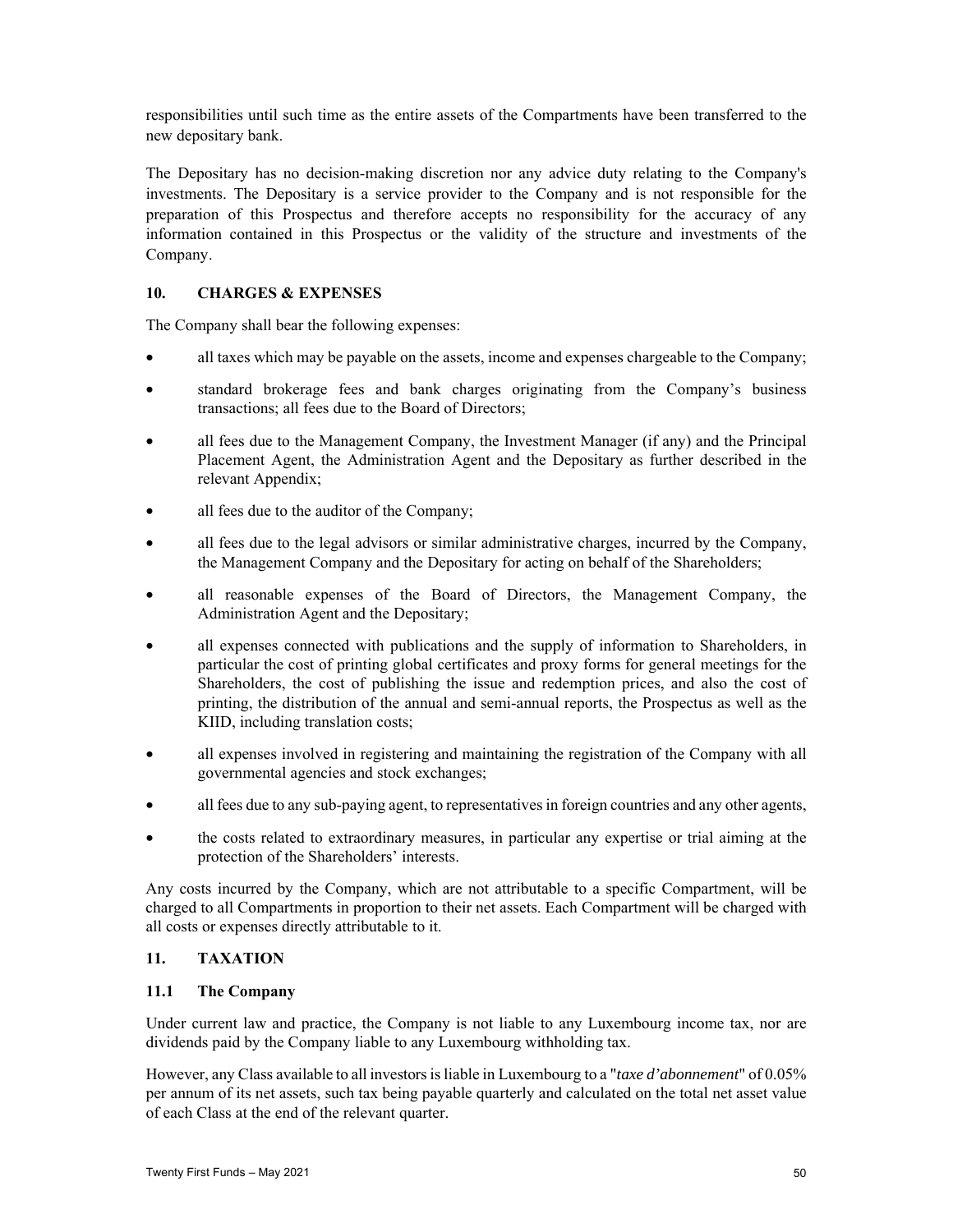Any Class reserved to institutional investors is liable in Luxembourg to a "*taxe d'abonnement*" of 0.01% per annum of their net assets. Such tax being payable quarterly and calculated on the total net asset value of each Class at the end of the relevant quarter.

For Compartments whose exclusive policy is the investment in money market instruments, qualify for the reduced "*taxe d'abonnement*" of 0.01% per annum.

No tax is payable in Luxembourg on realised or unrealised capital appreciation of the assets of the Company. Although the Company's realised capital gains, whether short- or long-term, are not expected to become taxable in another country, the Shareholders must be aware and recognise that such a possibility, though quite remote, is not totally excluded.

The regular income of the Company from some of its securities as well as interest earned on cash deposits in certain countries may be liable to withholding taxes at varying rates, which normally cannot be recovered.

As a result of recent developments in EU law concerning the scope of the VAT exemption for management services rendered to investment funds, VAT on some of the fees paid out of the assets of the Company to remunerate service providers might be applied.

#### **11.2 Shareholders**

#### (a) Taxation of Luxembourg resident shareholders

(i) Individual shareholders

Dividends and other payments derived from the Shares by resident individuals shareholders, who act in the course of the management of either their private wealth or their professional / business activity, are subject to income tax at the progressive ordinary rate with a top effective marginal rate for the year 2014 of 40% per cent for a taxable income of more than EUR 100.000 (class 1 and 1a taxpayers) / EUR 200.000 (class 2 taxpayers, i.e. household of 2 persons). The maximum aggregate income tax rate will thus be of 42.8% (including the solidarity surcharge of 7%) for a taxable income ranging from EUR 100,000 to EUR 150,000 for class 1 and 1a taxpayers (or EUR 200,000 to EUR 300,000 for class 2 taxpayers) and 43.6% (including the solidarity surcharge of 9%) for a taxable income exceeding EUR 150,000 for class 1 and 1a taxpayers (or EUR 300,000 for class 2 taxpayers). Under current Luxembourg tax laws, 50 per cent of the gross amount of dividends received by resident individuals from (i) a fullytaxable Luxembourg resident company limited by share capital (*société de capitaux*), (ii) a company limited by share capital (*société de capitaux*) resident in a State with which Luxembourg has concluded a double tax treaty and liable to a tax corresponding to Luxembourg corporate income tax or (iii) a company resident in a EU Member State and covered by Article 2 of the EU Parent-Subsidiary Directive is exempt from income tax.

Capital gains realised on the disposal of the Shares by resident individual shareholders, who act in the course of the management of their private wealth, are not subject to income tax, unless said capital gains qualify either as speculative gains or as gains on a substantial participation. Capital gains are deemed to be speculative gains and are subject to income tax at ordinary rates if the Shares are disposed of within six months after their acquisition or if their disposal precedes their acquisition. A participation is deemed to be substantial where a resident individual shareholder holds, either alone or together with his spouse/partner and/or minor children, directly or indirectly at any time within the five years preceding the disposal, more than ten per cent of the share capital of the Company. Capital gains realised on a substantial participation more than six months after the acquisition thereof are subject to income tax according to the half-global rate method, (i.e. the average rate applicable to the total income is calculated according to progressive income tax rates and half of the average rate is applied to the capital gains realised on the substantial participation). A shareholder is also deemed to alienate a substantial participation if he acquired free of charge, within five years preceding the transfer, a participation that was constituting a substantial participation in the hands of the alienator (or the alienators in case of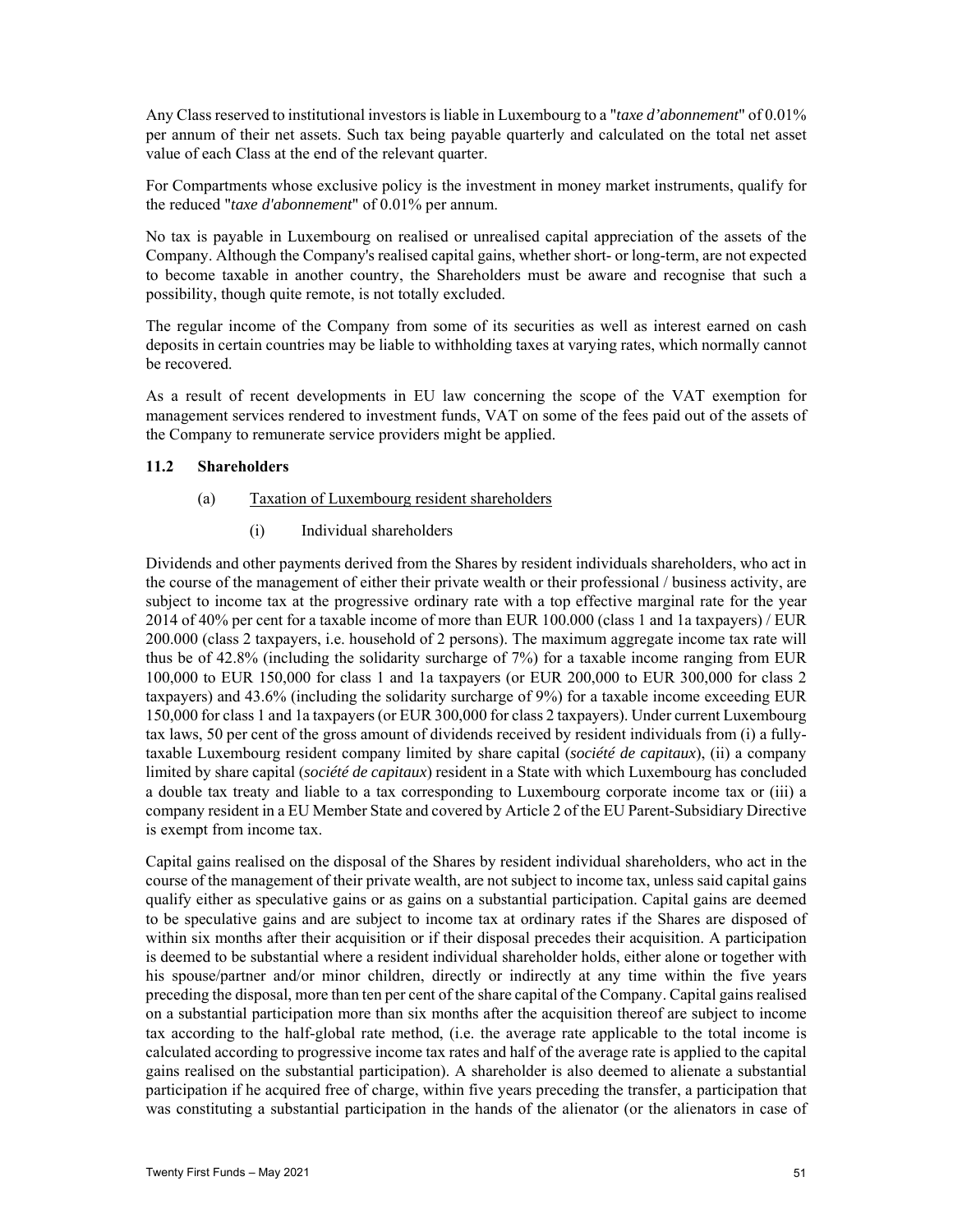successive transfers free of charge within the same five-year period). A disposal may include a sale, an exchange, a contribution or any other kind of alienation of the Shares.

Capital gains realised on the disposal of the Shares by resident individual shareholders, who act in the course of their professional / business activity, are subject to income tax at ordinary rates. Taxable gains are determined as being the difference between the price for which the Shares have been disposed of and the lower of their cost or book value.

(ii) Luxembourg resident corporate shareholders

Dividends and other payments derived from the Shares by a Luxembourg fully-taxable resident company are subject to corporate income tax and municipal business tax at the aggregate rate of 29.22% (for the municipality of Luxembourg-city).

Capital gains realised by a Luxembourg fully-taxable resident company on the Shares are subject to income tax at ordinary rates. Taxable gains are determined as being the difference between the price for which the Shares have been disposed of and the lower of their cost or book value.

The Shares are subject to net wealth tax in the hands of a Luxembourg fully-taxable resident company (levied annually at the rate of 0.5%, computed on the net asset value of the Luxembourg company as at 1 January of each year).

# (iii) Tax exempt shareholders

A shareholder who is either (i) an undertaking for collective investment subject to the Law of 2010, (ii) a specialised investment fund governed by the law of 13 February 2007, or (iii) a family wealth management company governed by the law of 11 May 2007, is exempt from income tax in Luxembourg. Dividends derived from and capital gains realised on the Shares are thus not subject to income tax in their hands.

#### (b) Taxation of Luxembourg non-residents shareholders

Non-resident shareholders who have neither a permanent establishment nor a permanent representative in Luxembourg to which or whom the Shares are attributable are not liable to any taxation in Luxembourg in relation to the holding, sale, redemption or transfer of the Shares, subject to the application of the Council Directive 2003/48/EC regarding the taxation of savings income (see Section 11.2 (d) below).

Dividends received by a Luxembourg permanent establishment or permanent representative, as well as capital gains realised on the Shares, are subject to Luxembourg income tax at ordinary rates.

#### (c) Inheritance tax and gift tax

Under Luxembourg tax law, where an individual shareholder is a resident of Luxembourg for inheritance tax purposes at the time of his/her death, the Shares are included in his or her taxable basis for inheritance tax purposes. On the contrary, no inheritance tax is levied on the transfer of the Shares upon death of a shareholder in cases where the deceased was not a resident of Luxembourg for inheritance purposes.

# (d) The CRS

The Company may be subject to the OECD Standard for Automatic Exchange of Financial Account Information in Tax matters and its CRS as set out in the CRS Law.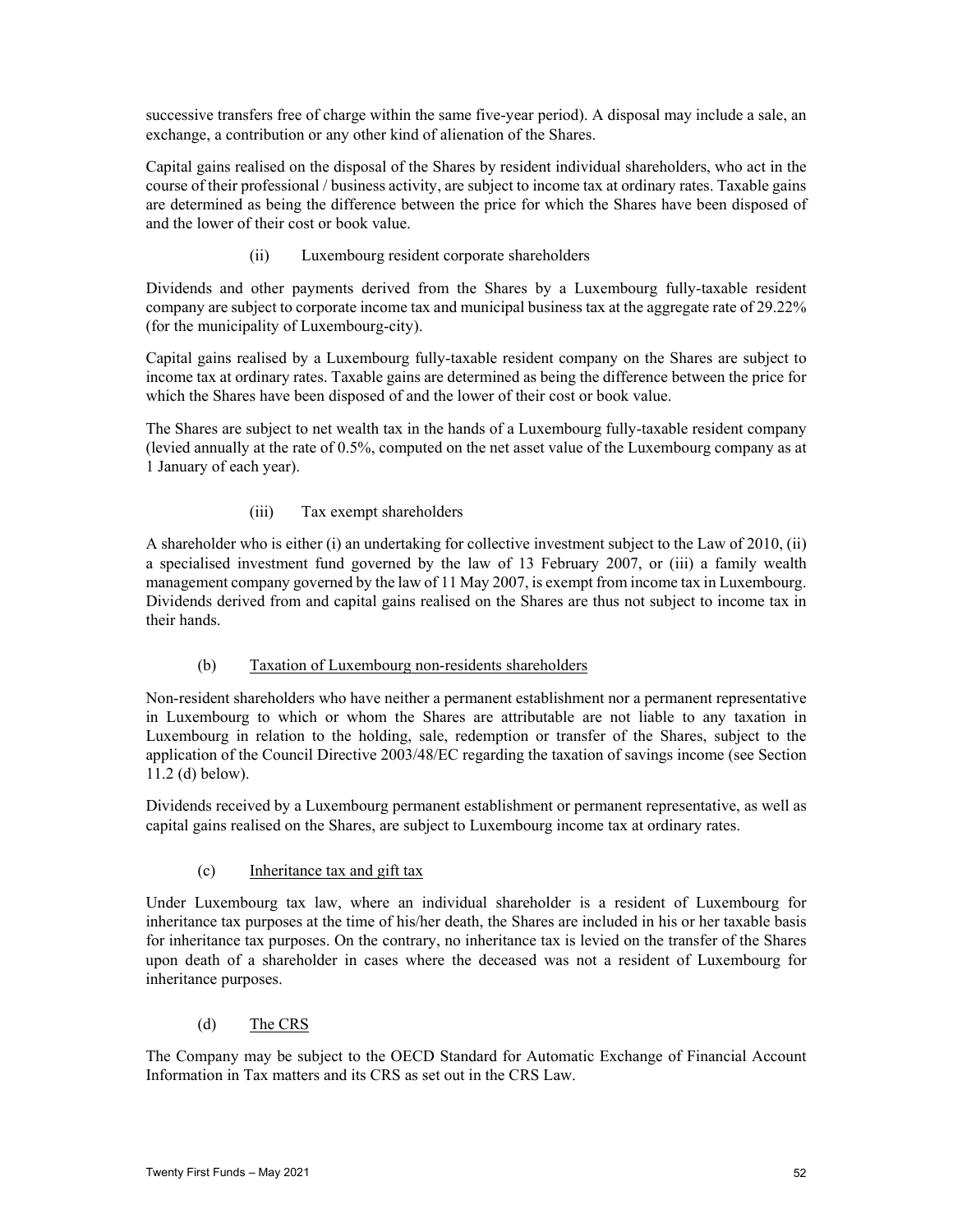Under the terms of the CRS Law, the Company is likely to be treated as a Luxembourg Reporting Financial Institution. As such, as of 30 June 2017 and without prejudice to other applicable data protection provisions as set out in the Umbrella Fund documentation, the Company will be required to annually report to the Luxembourg tax authorities: personal and financial information related, inter alia, to the identification of, holdings by and payments made to (i) certain investors as per the CRS Law (the "Reportable Persons") and (ii) Controlling Persons (as defined below of certain non-financial entities which are themselves Reportable Persons. This information, as exhaustively set out in Annex I of the CRS Law (the "Information"), will include Personal Data related to the Reportable Persons, namely: the name, residence address, TIN(s), the date and place of birth, the country of tax residence(s), the phone number, the account number (or functional equivalent), standing instructions to transfer funds to an account maintained in a reportable jurisdiction, the account balance or value, the total gross amount of interest, the total gross amount of dividends, the total gross amount of other income generated with respect to the assets held in the account, the total gross proceeds from the sale or redemption of property paid or credited to the account, the total gross amount of interest paid or credited to the account, the total gross amount paid or credited to the Subscriber with respect to the account, as well as any other information required by applicable laws.

The Company's ability to satisfy its reporting obligations under the CRS Law will depend on each Shareholder providing the Company with the Information, along with the required supporting documentary evidence. In this context, Shareholders are hereby informed that, as further described under section 10.12 "Data Protection" of this Prospectus, as data controller, the Company will process the Information for the purposes as set out in the CRS Law. Failure to do so within the prescribed timeframe may trigger a notification of the account to the Luxembourg tax authorities. The Shareholders undertake to inform their Controlling Persons, if applicable, of the processing of their Information by the Company.

For the purposes of this section, "Controlling Person" means the natural persons who exercise control over an entity. In the case of a trust, the settlor(s), the trustee(s), the protector(s) (if any), the beneficiary(ies) or class(es) of beneficiaries, and any other natural person(s) exercising ultimate effective control over the trust, and in the case of a legal arrangement other than a trust, such term means persons in equivalent or similar positions. The term ''Controlling Persons" must be interpreted in a manner consistent with the global standards against money laundering and terrorist financing issued by the Financial Action Task Force, known as the Financial Action Task Force Recommendations.

Shareholders are further informed that the Information related to Reportable Persons within the meaning of the CRS Law will be disclosed to the Luxembourg tax authorities annually for the purposes set out in the CRS Law. The Information may be disclosed by the Luxembourg tax authorities, under their own responsibility, to foreign tax authorities.

In particular, Reportable Persons are informed that certain operations performed by them will be reported to them through the issuance of statements, and that part of this information will serve as a basis for the annual disclosure to the Luxembourg tax authorities. The Information may also be processed by the Recipients and/or Sub-Recipients.

Similarly, Shareholders undertake to inform the Company within thirty (30) days of receipt of these statements should any included Personal Data be not accurate or incomplete. Shareholders further undertake to immediately inform the Company of, and provide the Company with all supporting documentary evidence of any changes related to the Information after occurrence of such changes.

Any Shareholder that fails to comply with the Company's Information or documentation requests may be held liable for penalties imposed on the Company and attributable to such Shareholder's failure to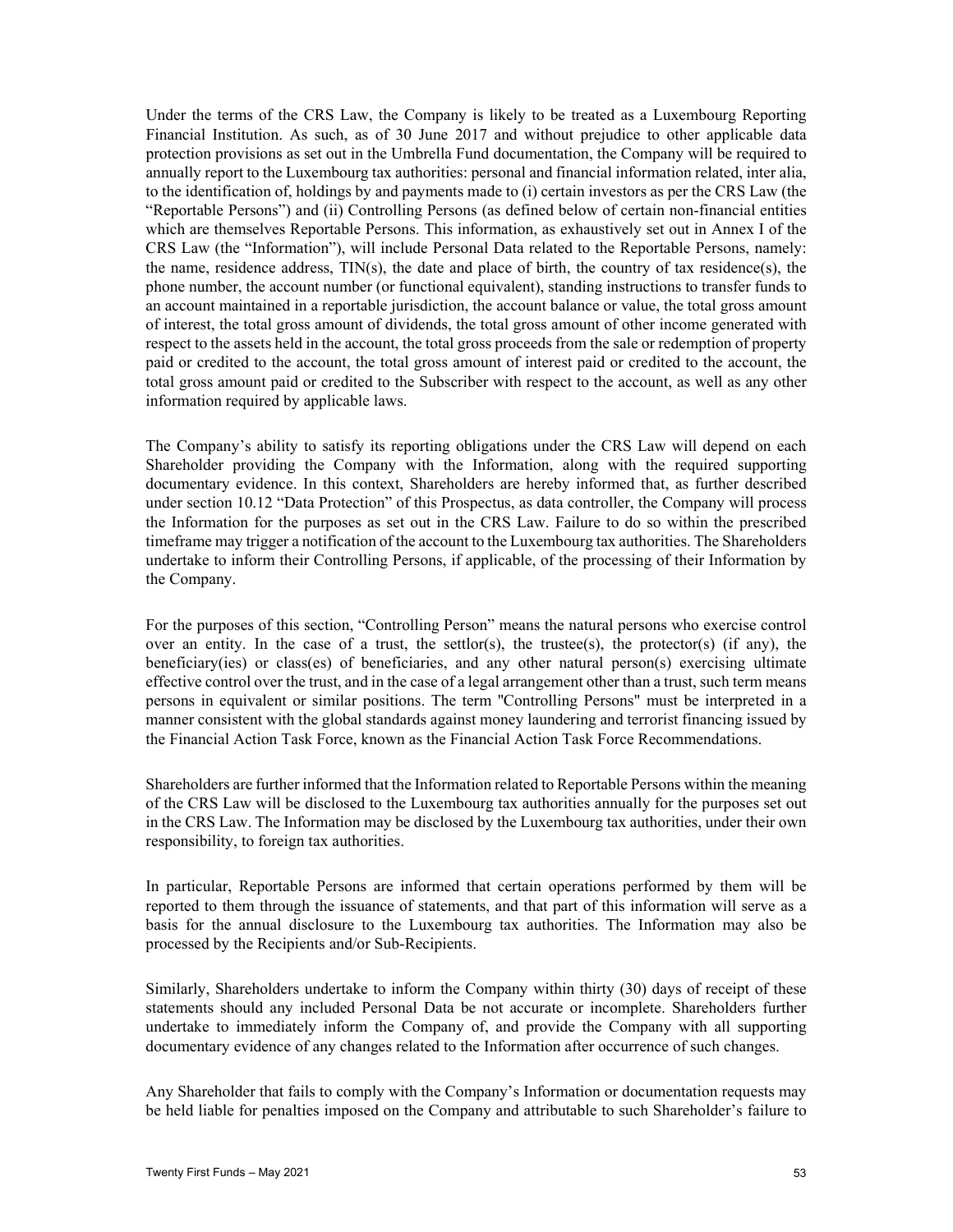provide the Information or subject to disclosure of the Information by the Company to the Luxembourg tax authorities.

As further described under section 10.12 "Data Protection" of this Prospectus, each Shareholder has a right to exercise his/her rights as regards the CRS Personal Data. The Company may take such action as it considers necessary in accordance with applicable law in relation to an investor's holding to ensure that any withholding tax payable by the Company, and any related costs, interest, penalties and other losses and liabilities suffered by the Company, the Administration Agent, the Management Company or any other investor, or any agent, delegate, employee, director, officer or affiliate of any of the foregoing persons, arising from such investor's failure to provide the requested information to the Company, is economically borne by such investor.

# **11.3 FATCA**

# (a) General Rules and Legal background

FATCA is part of the U.S. Hiring Incentives to Restore Employment Act. It is designed to prevent U.S. tax payers from avoiding U.S. tax on their income by investing through foreign financial institutions and offshore funds.

FATCA applies to so called Foreign Financial Institutions ("**FFIs**"), which notably include certain investment vehicles ("**Investment Entities**"), among which a UCITS.

According to the FATCA Rules, FFIs, unless they can rely under ad-hoc lighter or exempted regimes, need to report to the IRS certain holdings by/ and payments made to a/ certain U.S. investors b/ certain U.S. controlled foreign entity investor, c/ non U.S. financial institution investors that do not comply with their own obligations under FATCA and d/clients that are not able to document clearly their FATCA status. Investors not properly documented or not complying with their FATCA obligations may also suffer a 30% withholding tax on so called "withholdable payments"

On 24 March 2014, the Luxembourg and U.S. governments entered into a Model I IGA which aims to coordinate and facilitate the reporting obligations under FATCA with other U.S. reporting obligations of Luxembourg financial institutions.

According to the terms of the IGA, Reporting Luxembourg FFIs will have to report to the Luxembourg tax authorities instead of directly to the IRS. Information will be communicated onward by the Luxembourg authorities to the IRS under the general information exchange provisions of the U.S. Luxembourg income tax treaty.

For the purposes of this section, "Controlling Person" means the natural persons who exercise control over an entity. In the case of a trust, the settlor(s), the trustee(s), the protector(s) (if any), the beneficiary(ies) or class(es) of beneficiaries, and any other natural person(s) exercising ultimate effective control over the trust, and in the case of a legal arrangement other than a trust, such term means persons in equivalent or similar positions. The term ''Controlling Persons" must be interpreted in a manner consistent with the Financial Action Task Force Recommendations.

Additionally, each Compartment is responsible for the processing of Personal Data and each Shareholder has notably a right to access the data communicated to the Luxembourg tax authorities and to correct such data (if necessary). Any data obtained by the Compartments are to be processed in accordance with the Data Protection Law. The Shareholder is informed that the information provided by him/her by the time of his/her subscription, including name, date and place of birth, contact details (including postal or email address), account number (or functional equivalent), account balance or value, and U.S. tax identification number, the total gross amount of interest, the total gross amount of dividends, the total gross amount of other income generated with respect to the assets held in the account, the total gross proceeds from the sale or redemption of property paid or credited to the account,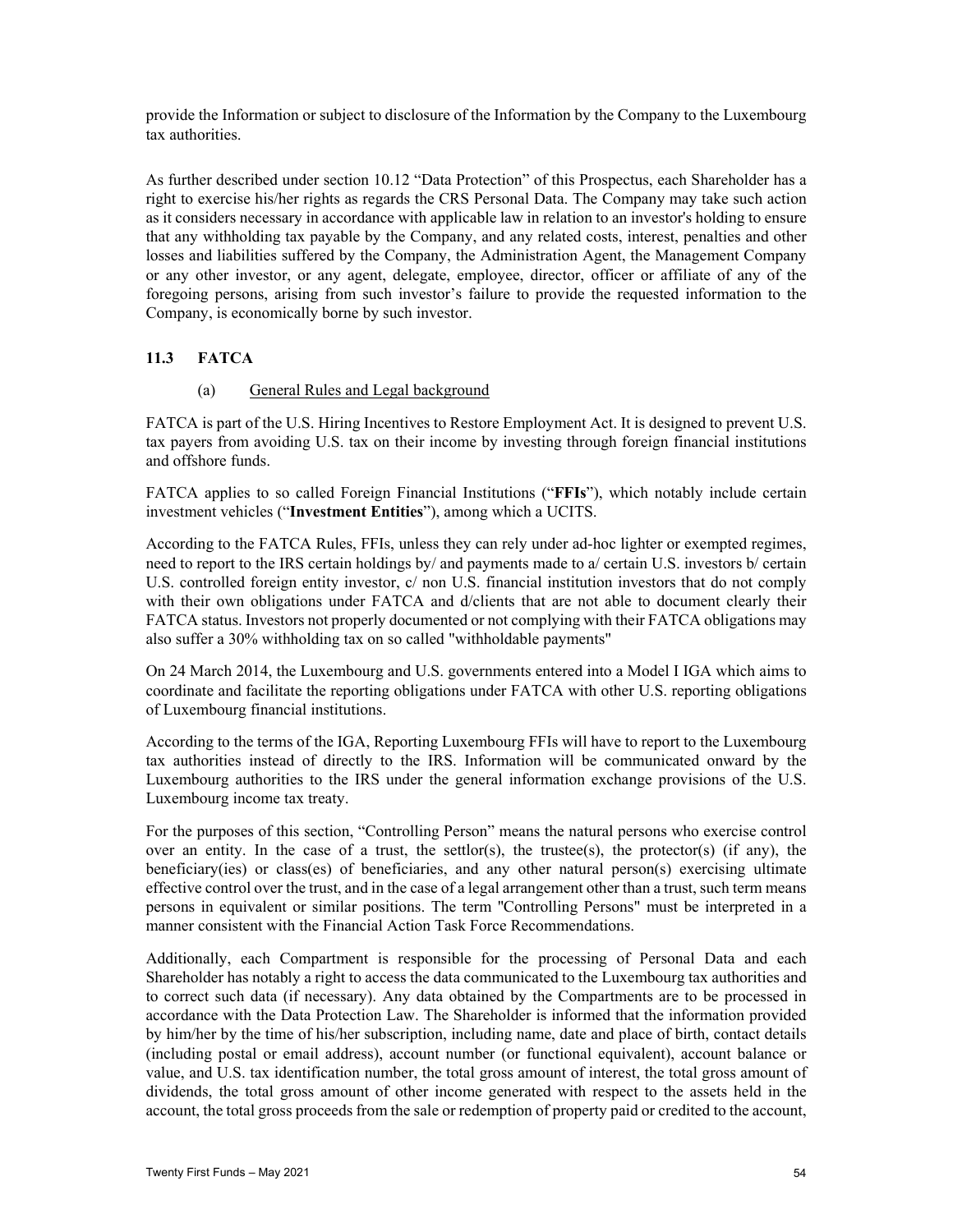the total gross amount of interest paid or credited to the account, the total gross amount paid or credited to the Shareholder with respect to the account, standing instructions to transfer funds to an account maintained in the U.S., and any other relevant information in relation to the Shareholders or their Controlling Persons for the purposes of the FATCA Law may be provided to the Luxembourg Tax or Authority who in turn may provide it to the US tax authorities (the "FATCA Personal Data").

The FATCA Personal Data will be reported by the Company to the Luxembourg tax authorities. The Luxembourg tax authorities, under their own responsibility, will in turn pass on the FATCA Personal Data to the US Internal Revenue Service in application of the FATCA Law.

The Shareholders undertake to inform their Controlling Persons, if applicable, of the processing of their FATCA Personal Data by the Umbrella Fund. The Shareholders are further informed that the FATCA Personal Data related to Reportable Persons within the meaning of the FATCA Law will be disclosed to the Luxembourg tax authorities annually for the purposes set out in the FATCA Law. In particular, Reportable Persons are informed that certain operations performed by them will be reported to them through the issuance of statements, and that part of this information will serve as a basis for the annual disclosure to the Luxembourg tax authorities. FATCA Personal Data may also be processed by the Recipients and/or Sub-Recipients.

As further described under section 10.12 "Data Protection" of this Prospectus, each Shareholder has a right to exercise his/her rights as regards the FATCA Personal Data..

#### (b) Other parties

Additional intergovernmental agreements similar to the IGA have been entered into or are under discussion by other jurisdictions with the U.S. Investors holding investments via distributors or custodians that are not in Luxembourg or in another IGA country should check with such distributors or custodians as to the distributor's or custodian's intention to comply with FATCA. Additional information may be required by the Company, custodians or distributors from certain investors in order to comply with their obligations under FATCA or under an applicable IGA.

The foregoing is only a summary of the implications of FATCA, is based on the current interpretation thereof and does not purport to be complete in all respects.

Investors should contact their own tax adviser regarding the application of FATCA to their particular circumstances.

#### **12. GENERAL INFORMATION**

#### **12.1 Organisation**

The Company is an investment company organised as a *société anonyme* under the laws of the Grand Duchy of Luxembourg and qualifies as a *société d'investissement à capital variable* subject to Part I of the Law of 2010. The Company was incorporated in Luxembourg on 22 May 2015. The Company is registered with the *Registre de Commerce et des Sociétés* of Luxembourg under number B 197.170. The Articles were published in the Luxembourg legal gazette (*RESA* (formerly (*Mémorial C), Recueil électronique des Sociétés et Associations)* on 4 June 2015.

The minimum capital of the Company required by Luxembourg law is 1,250,000 EUR.

#### **12.2 The Shares**

Fractional entitlements to Shares will be rounded up to 4 decimal places, unless otherwise provided in the relevant Appendix. Subject to the restrictions described herein, Shares in each Compartment are freely transferable and are each entitled to participate equally in the profits and liquidation proceeds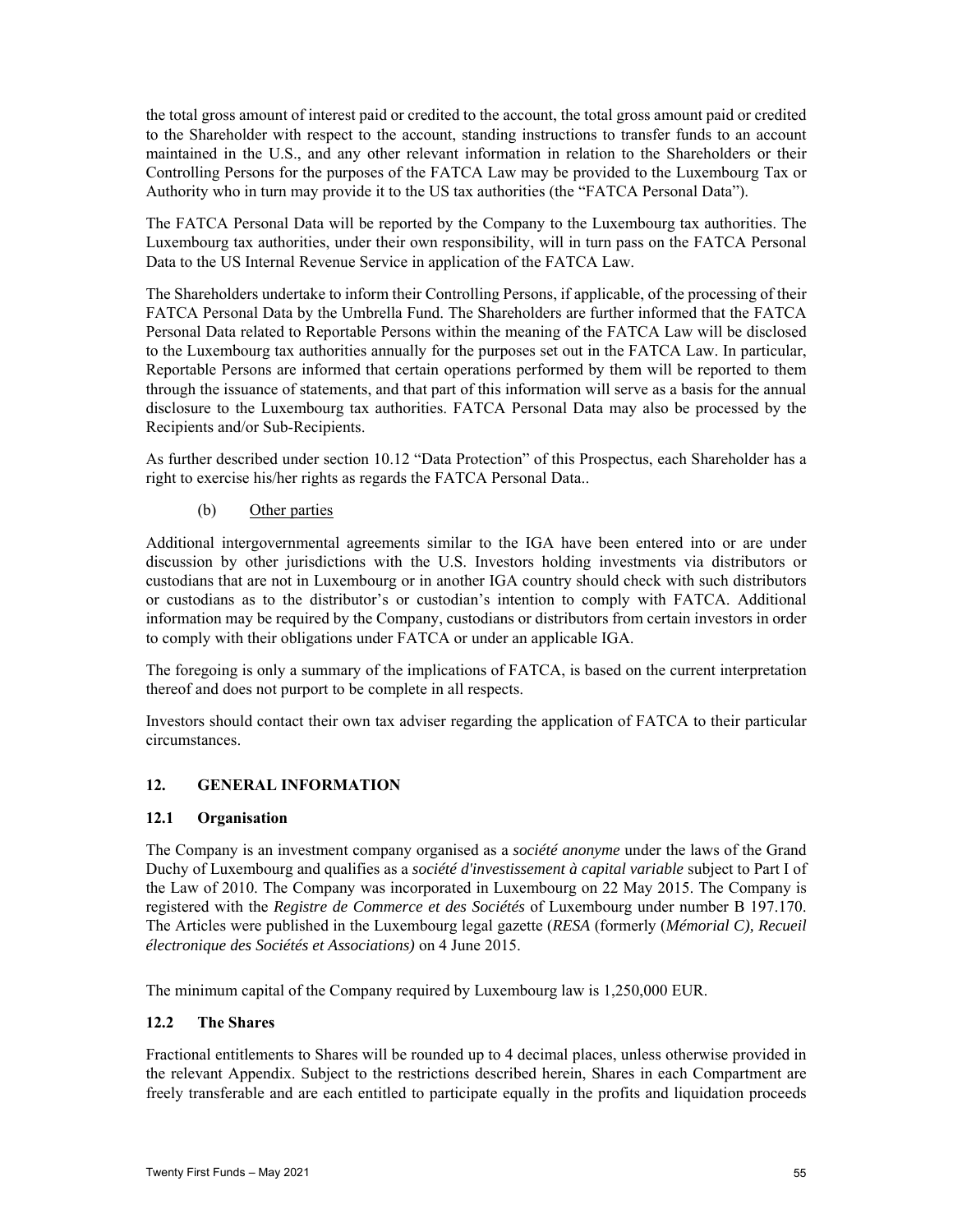attributable to each Class of the relevant Compartment. The rules governing such allocation are set forth under 5. "Allocation of Assets and Liabilities among the Compartments".

The Shares, which are of no par value and which must be fully paid upon issue, carry no preferential or pre-emptive rights and each one is entitled to one vote at all meetings of Shareholders.

Should the Shareholders, at an annual general meeting, decide any distributions in respect of distribution Shares (if issued) these will be paid within one month of the date of the annual general meeting. Under Luxembourg law, no distribution may be decided as a result of which the net assets of the Company would become less than the minimum provided for under Luxembourg law.

### **12.3 Meetings**

The annual general meeting of Shareholders will be held at the registered office of the Company in Luxembourg on the second Tuesday of April of each year at 11 am. If such day is a legal or a bank holiday in Luxembourg, the annual general meeting shall be held on the next following business day in Luxembourg.

Each Share confers the right to one vote. The vote on the payment of a dividend on a particular Class requires a separate majority vote from the meeting of Shareholders of the Class concerned. Any change in the Articles affecting the rights of a Compartment must be approved by a resolution of both the general meeting of the Company and the Shareholders of the Compartment concerned.

The Management Company draws the investors' attention to the fact that any investor will only be able to fully exercise his investor rights directly against the Company, notably the right to participate in general shareholders' meetings if the investor is registered himself and in his own name in the shareholders' register of the Company. In cases where an investor invests in the Company through an intermediary investing into the Company in his own name but on behalf of the investor, it may not always be possible for the investor to exercise certain shareholder rights directly against the Company. Investors are advised to take advice on their rights.

#### **12.4 Reports and Accounts**

Audited annual reports shall be issued within 4 months following the end of the accounting year and unaudited semi-annual reports shall be issued within 2 months following the period to which they refer. The annual and semi-annual reports shall be made available at the registered offices of the Company, the Depositary, the representatives and paying agents during ordinary office hours. The Company's accounting year ends on 31 December each year. The reference currency of the Company is the EUR. The aforesaid reports will comprise consolidated accounts of the Company expressed in EUR as well as individual information on each Compartment expressed in its Reference Currency.

#### **12.5 Allocation of assets and liabilities among the Compartments**

For the purpose of allocating the assets and liabilities between the Compartments, the Board of Directors has established a pool of assets for each Compartment in the following manner:

- 1. the proceeds from the issue of each Share of each Compartment are to be applied in the books of the Company to the pool of assets established for that Compartment and the assets and liabilities and income and expenditure attributable thereto are applied to such pool subject to the provisions set forth hereafter;
- 2. Where any asset is derived from another asset, such derivative asset is applied in the books of the Company to the same pool as the asset from which it was derived and on each revaluation of an asset, the increase or diminution in value is applied to the relevant pool;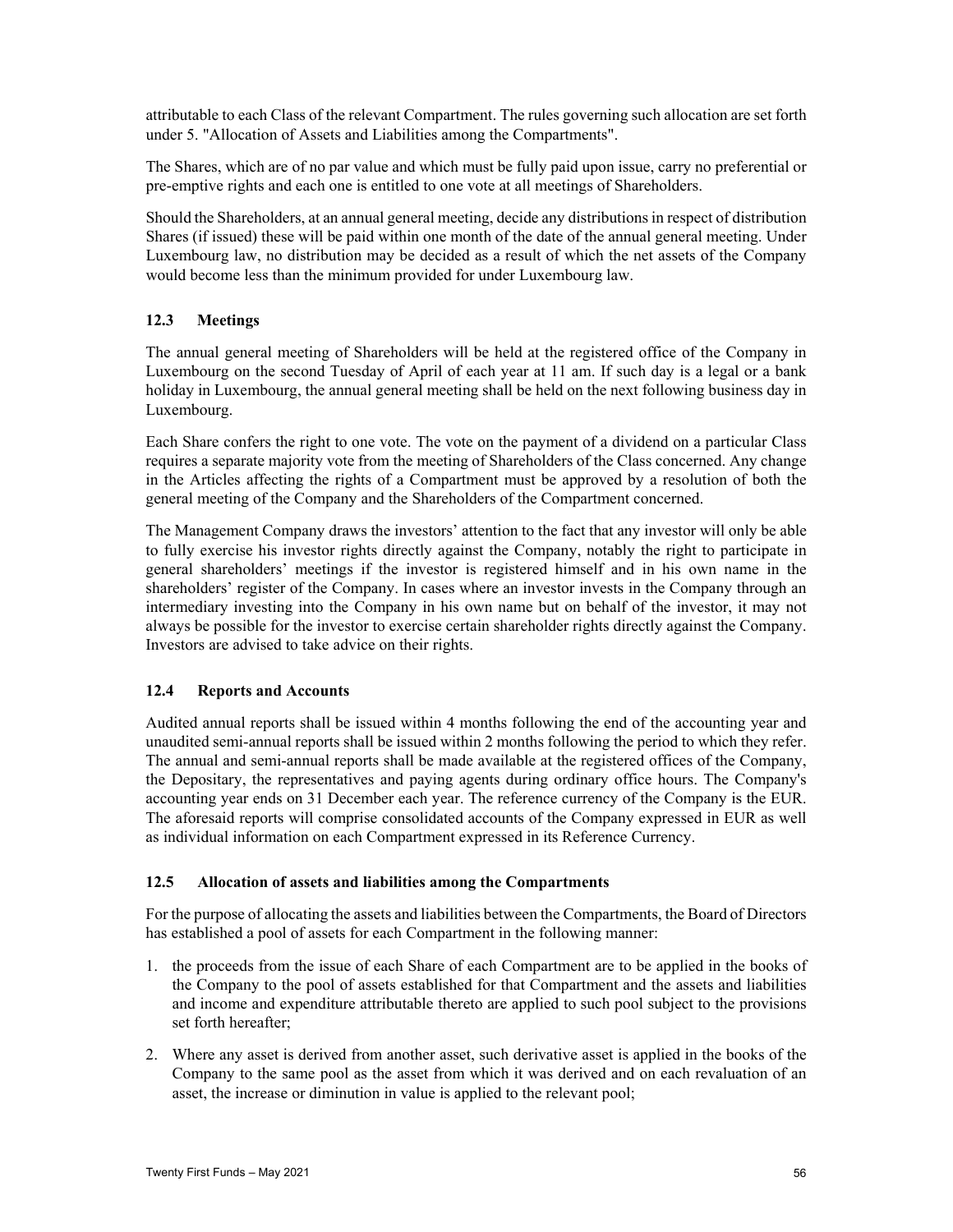- 3. Where the Company incurs a liability which relates to any asset of a particular pool or to any action taken in connection with an asset of a particular pool, such liability is allocated to the relevant pool;
- 4. in the case where any asset or liability of the Company cannot be considered as being attributable to a particular pool, such asset or liability is allocated to all the pools in equal parts or, if the amounts so justify, pro rata to the net asset values of the relevant Compartments;
- 5. upon the payment of dividends to the holders of Shares in any Compartment, the net asset value of such Compartment shall be reduced by the amount of such dividends.

If there have been created within each Compartment different Classes, the rules shall *mutatis mutandis* apply for the allocation of assets and liabilities amongst Classes.

#### **12.6 Determination of the net asset value**

The net asset value per Shares of each Compartment shall be expressed in its Reference Currency. The net asset value shall be determined by the Administration Agent on each Calculation Day and on any such day that the Board of Directors may decide from time to time by dividing the net assets of the Company attributable to each Class by the number of outstanding Shares of that Class.

The Administration Agent calculates the net asset value per Share in each Compartment on the Calculation Day as defined in the Appendix. In order to avoid market timing in their units, and prevent arbitrage opportunities, where the Compartment is a Feeder Compartment, the Calculation Day shall be the same day as the Calculation Day of the Master Fund.

The calculation of the net asset value of the Shares of any Compartment and the issue, redemption, and conversion of the Shares of any Compartment may be suspended in the following circumstances, in addition to any circumstances provided for by law:

- during any period (other than ordinary holidays or customary weekend closings) when any market or stock exchange is closed which is the principal market or stock exchange for a significant part of the Compartment's investments, or in which trading is restricted or suspended,
- during any period when an emergency exists as a result of which it is impossible to dispose of investments which constitute a substantial portion of the assets of the Compartment, or it is impossible to transfer money involved in the acquisition or disposal of investments at normal rates of exchange, or it is impossible to fairly determine the value of any assets in the Compartment,
- during any breakdown in the means of communication normally employed in determining the price of any of the Compartment's investments or the current prices on any stock exchange,
- when for any reason beyond the control of the Board of Directors, the prices of any investment held by the Compartment cannot be reasonably, promptly or accurately ascertained, or,
- during any period when remittance of money which will or may be involved in the purchase or sale of any of the Compartment's investments cannot, in the opinion of the and/or the Board of Directors, be effected at normal rates of exchange;
- when calculating the net asset value of a UCITS/UCIs in which the Company has invested a substantial portion of the assets of one or more Compartments or one or more classes is suspended or unavailable, or where the issue, redemption or conversion of shares or units of such UCITS or other UCI is suspended or restricted;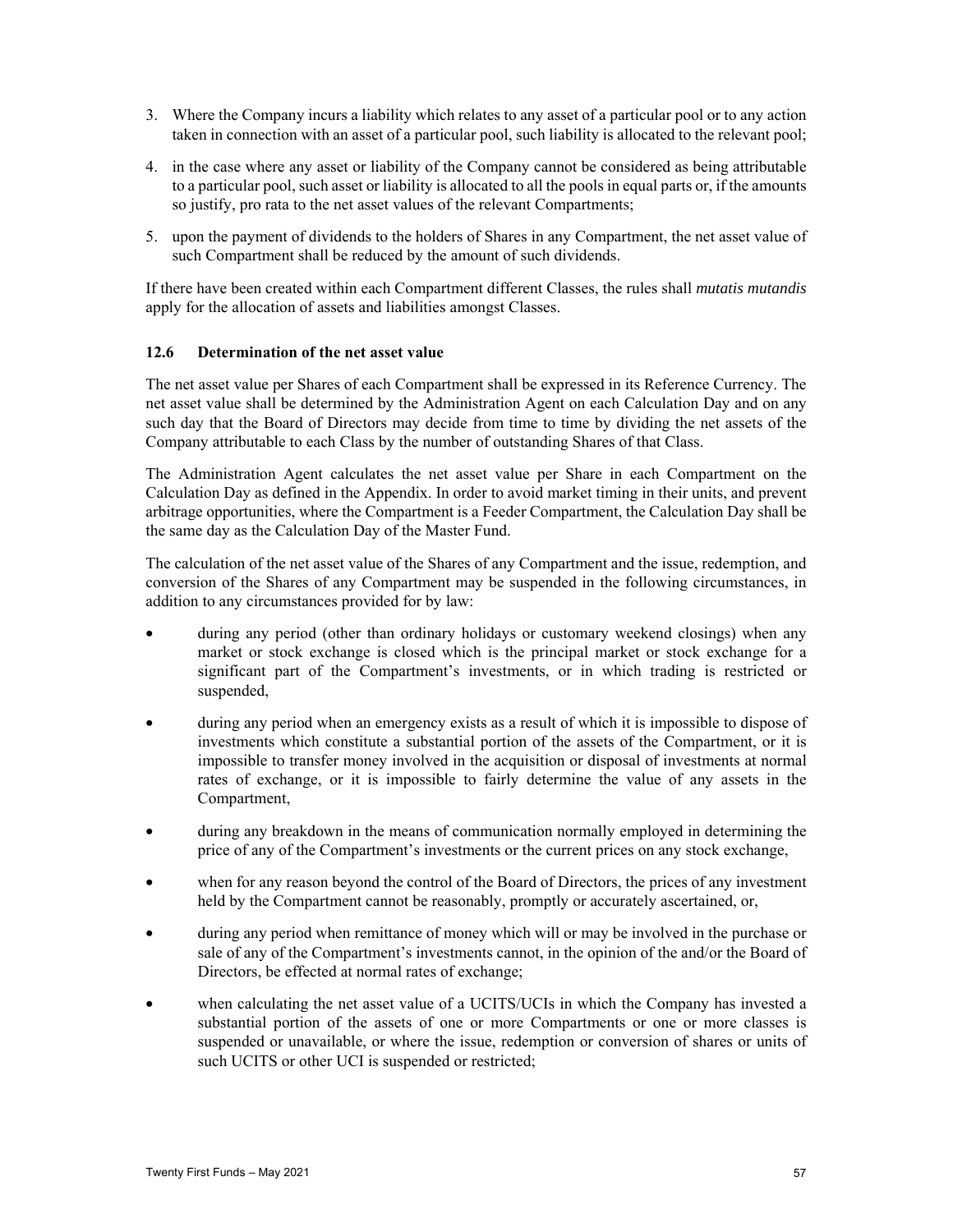- in the event of the publication of the convening notice to a general meeting of Shareholders at which a resolution to wind up or merge the Company or one or more Compartment(s) is to be proposed or;
- during any period when in the opinion of the Directors of the Company there exist circumstances outside the control of the Company where it would be impracticable or unfair towards the Shareholders to continue dealing in Shares of any Compartment.

Furthermore, a Feeder Compartment may temporarily suspend the redemption, reimbursement or subscription of its Shares, when its master UCITS temporarily suspends the redemption, reimbursement or subscription of its shares/units, whether this be at its own initiative or at the request of its competent authorities, for a period identical to the period of suspension imposed on the master UCITS.

The suspension of the calculation of the net asset value and of the issue, redemption, and conversion of shares shall be published in a daily newspaper in Luxembourg and in another newspaper generally available in jurisdictions in which the Company is registered.

The value of the assets of each Compartment is determined as follows:

- I. The assets of the Company contain the following:
- 1. all fixed-term deposits, money market instruments, cash in hand or cash expected to be received or cash contributions including interest accrued;
- 2. all debts which are payable upon presentation as well as all other money claims including claims for purchase price payment not yet fulfilled that arise from the sale of investment fund Shares or other assets;
- 3. all investment fund Shares;
- 4. all dividends and distributions due in favour of the Company, as far as they are known to the Company;
- 5. all interest accrued on interest-bearing securities that the Company holds, as far as such interest is not contained in the principal claim;
- 6. all financial rights which arise from the use of derivative instruments;
- 7. the provisional expenses of the Company, as far as these are not deducted, under the condition that such provisional expenses may be amortised directly from the capital of the Company;
- 8. all other assets of what type or composition, including prepaid expenses.

The value of such assets is fixed as follows:

- 1. Investment funds are valued at their net asset value.
- 2. Liquid assets are valued at their nominal value plus accrued interest.
- 3. Fixed term deposits are valued at their nominal value plus accrued interest. Fixed term deposits with an original term of more than 30 calendar days can be valued at their yield adjusted price if an arrangement between the Company and the bank, with which the fixed term deposit is invested has been concluded including that the fixed term deposits are terminable at any time and the yield adjusted price corresponds to the realisation value. Other money market instruments with a residual maturity of no more than 12 months are valued as follows (linear valuation): the determining rate for these investments will be gradually adapted during repayment starting from the net acquisition price and keeping the resulting return constant. If there are notable changes in market conditions, the bias for valuation of money market instruments will be adapted to new market returns.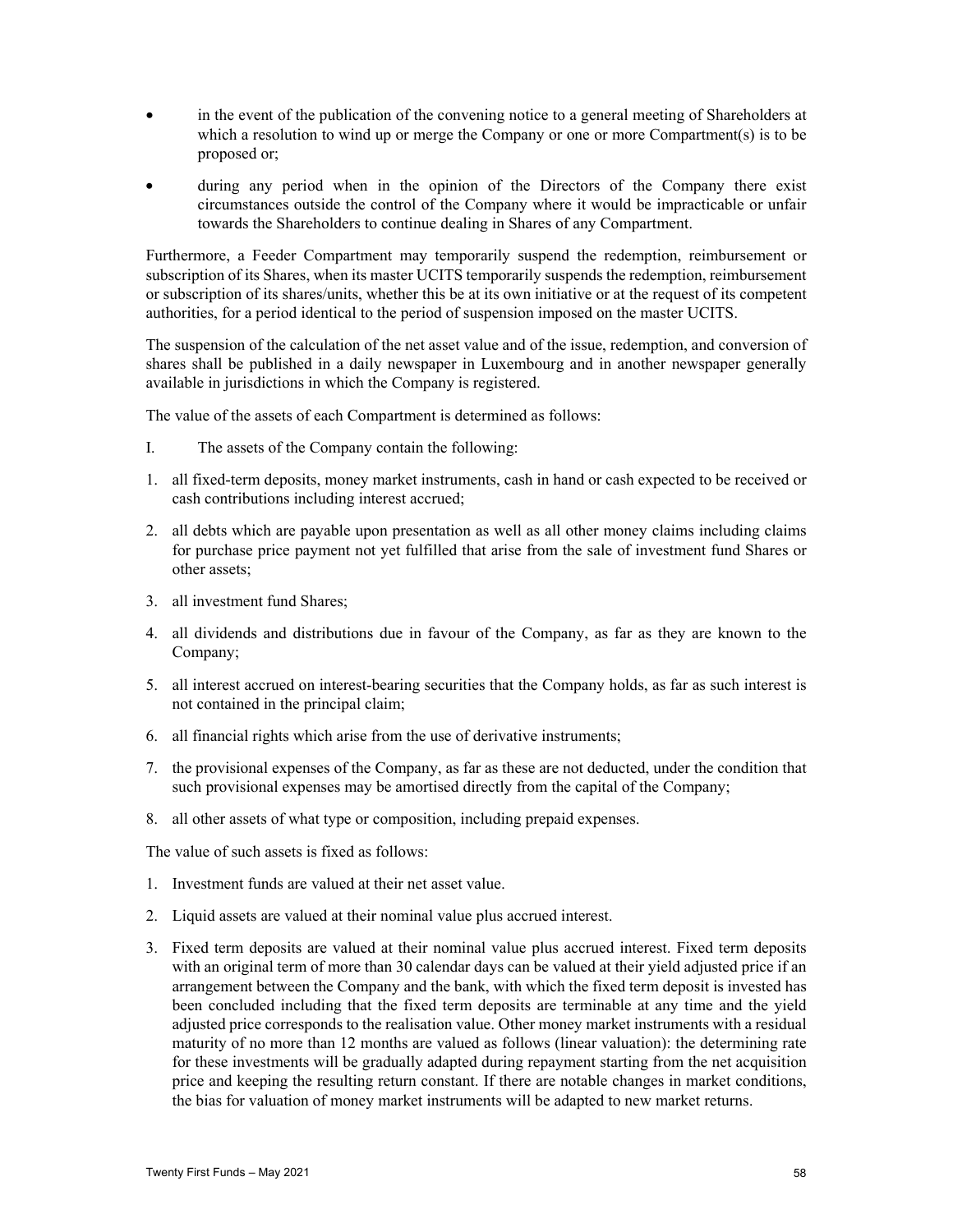- 4. Commercial papers are valued at their nominal value plus accrued interest. Commercial papers with an original term of more than 90 calendar days can be valued at their yield adjusted price if an arrangement between the Company and the bank, with which the commercial paper is invested has been concluded including that the commercial papers are terminable at any time and the yield adjusted price corresponds to the realisation value.
- 5. Securities or financial instruments admitted for official listing on a Regulated Market are valued on the basis of the last available closing price at the time when the valuation is carried out. If the same security is quoted on a Regulated Markets, the quotation on the principal market for this security will be used. If there is no relevant quotation or if the quotations are not representative of the fair value, the evaluation will be made in good faith by the Board of Directors or their delegate.
- 6. Unlisted securities or financial instruments are valued on the basis of their probable value realisation as determined by the Board of Directors or their delegate using valuation principles which can be examined by the auditor of the Company, in order to reach a proper and fair valuation of the total assets of each Compartment.
- 7. Any other assets are valued on the basis of their probable value realisation as determined by the Board of Directors or their delegate using valuation principles which can be examined by the auditor of the Company, in order to reach a proper and fair valuation of the total assets of each Compartment.
- 8. OTC derivative financial instruments must be value at their «fair value» in accordance with CSSF Circular 08/356.
- 9. Units or shares of the Master Fund will be valued at their last determined and available net asset value.
- 10. In the event that it is impossible or incorrect to carry out a valuation in accordance with the above rules owing to particular circumstances, the Board of Directors or their delegate shall be entitled to use other generally recognised valuation principles which can be examined by an auditor, in order to reach a proper valuation of the total assets of each Compartment.
- II. The liabilities of the Company contain the following:
- 1. all loans, bills of exchange and other sums due, including deposits of security such as margin accounts, etc. in connection with the use of derivative instruments; and
- 2. all administrative expenses that are due or have been incurred, including the costs of formation and registration at the registration offices as well as legal fees, auditing fees, all fees owed to the Management Company, the Administration Agent, the Investment Manager (if any), the Depositary and all other representatives and agents of the Company, the costs of mandatory publications, the Prospectus and the KIID, conclusions of transactions and other documents which are made available to the Shareholders. If the fee rates agreed between the Company and the employed service providers (such as the Management Company, the Administration Agent, Depositary or Investment Manager (if any)) for such services deviate with regard to individual Classes, the corresponding varying fees shall be charged exclusively to the respective Class; and
- 3. all known liabilities, whether due or not, including dividends that have been declared but not yet been paid; and
- 4. a reasonable sum provided for taxes, calculated as of the day of the valuation as well as other provisions and reserves approved by the Board of Directors; and
- 5. all other liabilities of the Company, of whatever nature, vis-à-vis third parties; however, each Compartment shall be exclusively responsible for all debts, liabilities and obligations attributable to it.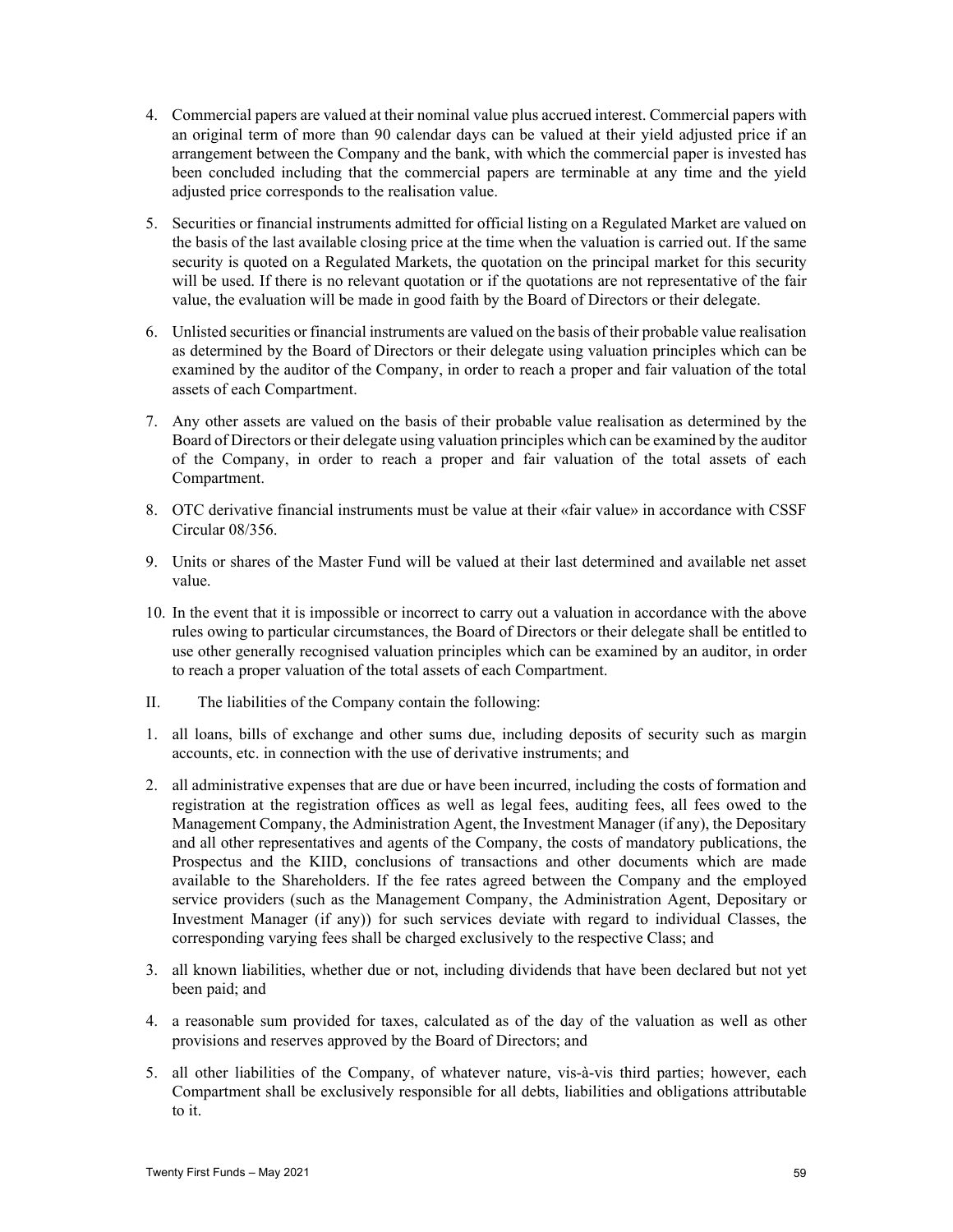For the purpose of valuing its liabilities, the Company may include all administrative and other expenses of a regular or periodic nature by valuing these for the entire year or any other period and apportioning the resulting amount proportionally to the respective expired period of time. The method of valuation may only apply to administrative or other expenses which concern all of Shares equally.

For the purpose of valuation within the scope of this chapter, the following applies:

- 1. Shares that are redeemed in accordance with the provisions under "issue, redemption and conversion of shares" above shall be treated as existing Shares and shall be posted until immediately after the point in time set by the Board of Directors for carry out the valuation; from this point in time until the price is paid, they shall be treated as a liability of the Company; and
- 2. All investments, cash in hand and other assets of any fixed assets that are not in the denomination of the Class concerned shall be converted at the exchange rate applicable on the day of the calculation of net asset value, taking into consideration their market value; and
- 3. On every Calculation Day, all purchases and sales of securities which were contracted by the Company on this very Calculation Day must be included in the valuation to the extent possible.

#### **12.7 Liquidation / Merger of Compartments**

The Board of Directors may decide to liquidate any Compartment if, in its reasonable judgement, the protection of the interests of Shareholders require so. This will be the case when 1/ net assets of the Compartment have not reached or later on, have decreased to an amount which does not allow such a Compartment to be operated in an economically efficient manner; or 2/ a change in the economic or political situation relating to the Compartment concerned would justify such liquidation.

The decision of the liquidation will be notified to the Shareholders concerned prior to the effective date of the liquidation and the notification will indicate the reasons for, and the procedures of, the liquidation operations. Unless the Board of Directors otherwise decides in the interests of the Shareholders of the Compartment concerned, the latter may continue to request redemption or conversion of their Shares on the basis of the applicable net asset value, taking into account the estimated liquidation expenses. Formation expenses will be fully amortized.

Assets which could not be distributed to their beneficiaries upon the close of the liquidation of the Compartment will be deposited with the *Caisse de Consignation* on behalf of their beneficiaries.

In accordance with the provisions of the Law of 2010 applying to a Compartment qualifying as Feeder Compartment, the Feeder Compartment shall be liquidated upon the Master Fund being either liquidated, divided into two or more UCITS or merged with another UCITS, unless the CSSF approves either (a) the investment of at least 85 % of the assets of the Feeder Compartment into units of another master Fund, or (b) the Feeder Compartment's conversion into a UCITS which is not a feeder UCITS within the meaning of the Law of 2010.

Termination of a Compartment for other reasons than those mentioned in the preceding paragraphs, may be effected only upon prior approval by the Shareholders of the Compartment to be terminated, at a duly convened Compartment's Shareholders meeting which may be validly held without quorum and may decide by a simple majority of the Shareholders of the relevant Compartment present or represented.

The Board of Directors may decide to merge any Compartment into another Compartment or into another UCITS or a compartment within such UCITS (whether established in Luxembourg or another Member State or whether such UCITS is incorporated as a company or is a contractual type fund) in compliance with the procedures laid down in the Law of 2010.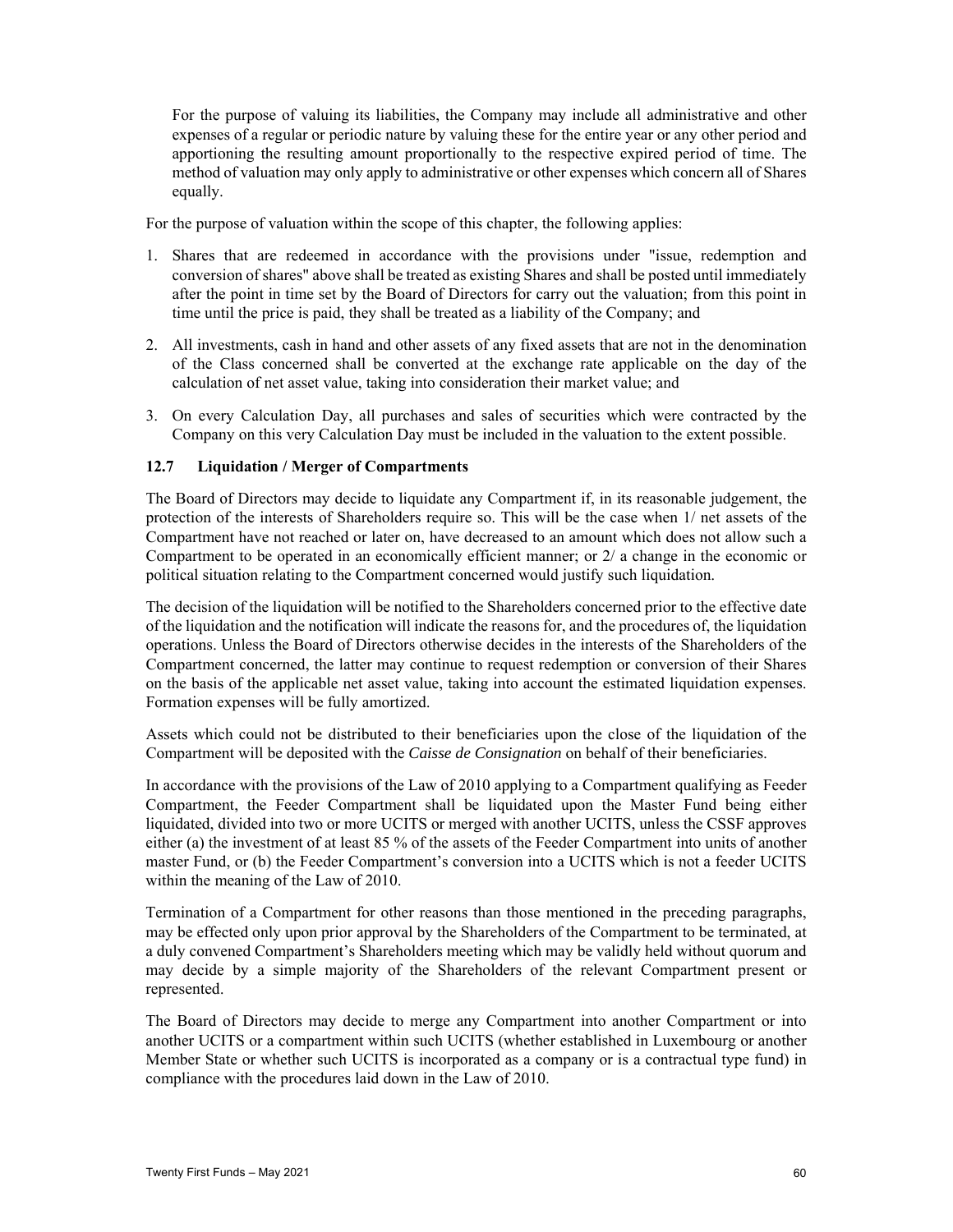Any merger will be carried out in accordance with the provisions and requirements of the Law of 2010 which governs all the consequences arising therefrom.

#### **12.8 Liquidation of the Company**

The Company is incorporated for an unlimited period. Dissolution and liquidation shall normally be decided upon by an extraordinary general meeting of Shareholders.

Such a meeting must be convened by the Board of Directors within 40 calendar days if:

- the net assets of the Company become less than two thirds of the minimum capital required by the Law of 2010. In this case the meeting, for which no quorum shall be required, shall decide on the dissolution by a simple majority of Shares represented at the meeting;
- the net assets of the Company fall below one quarter of the minimum capital, in which case the dissolution may be resolved by Shareholders holding one quarter of the Shares at the meeting.

In the event of dissolution of the Company, liquidation shall be carried out by one or several liquidators appointed by the meeting of Shareholders. Liquidators will proceed to the liquidation of the Compartment(s) portfolio in the best interests of the Shareholders and Shareholders will receive the net proceeds of liquidation. The net liquidation proceeds of each Compartment shall be distributed to the Shareholders of the relevant Compartment in proportion to their respective holdings.

At the close of liquidation, the proceeds of liquidation corresponding to liquidation proceeds that could not be repaid, will be kept in escrow at the Caisse de Consignation in Luxembourg. Amounts not claimed within the prescribed period are liable to be forfeited in accordance with the provisions of Luxembourg law.

#### **12.9 Material Contracts**

The following material contracts have been entered into:

- 1. the Fund Management Agreement;
- 2. the Depositary Agreement;
- 3. the Domiciliary Services Agreement;
- 4. the Investment Management Agreement; and
- 5. the Services Agreement.

#### **12.10 Documents**

Copies of the contracts mentioned above are available for inspection, and copies of the Articles, the current Prospectus, the KIIDs and the latest financial reports may be obtained free of charge during normal office hours at the registered office of the Company in Luxembourg and on the Management Company's website at www.twentyfirstcapital.com.

#### **12.11 Complaints Handling**

Shareholders may file complaints free of charge with the Management Company in an official language of their home country.

Shareholders can access the complaints handling procedure upon request at the registered office of the Management Company and on the Management Company's website at www.twentyfirstcapital.com.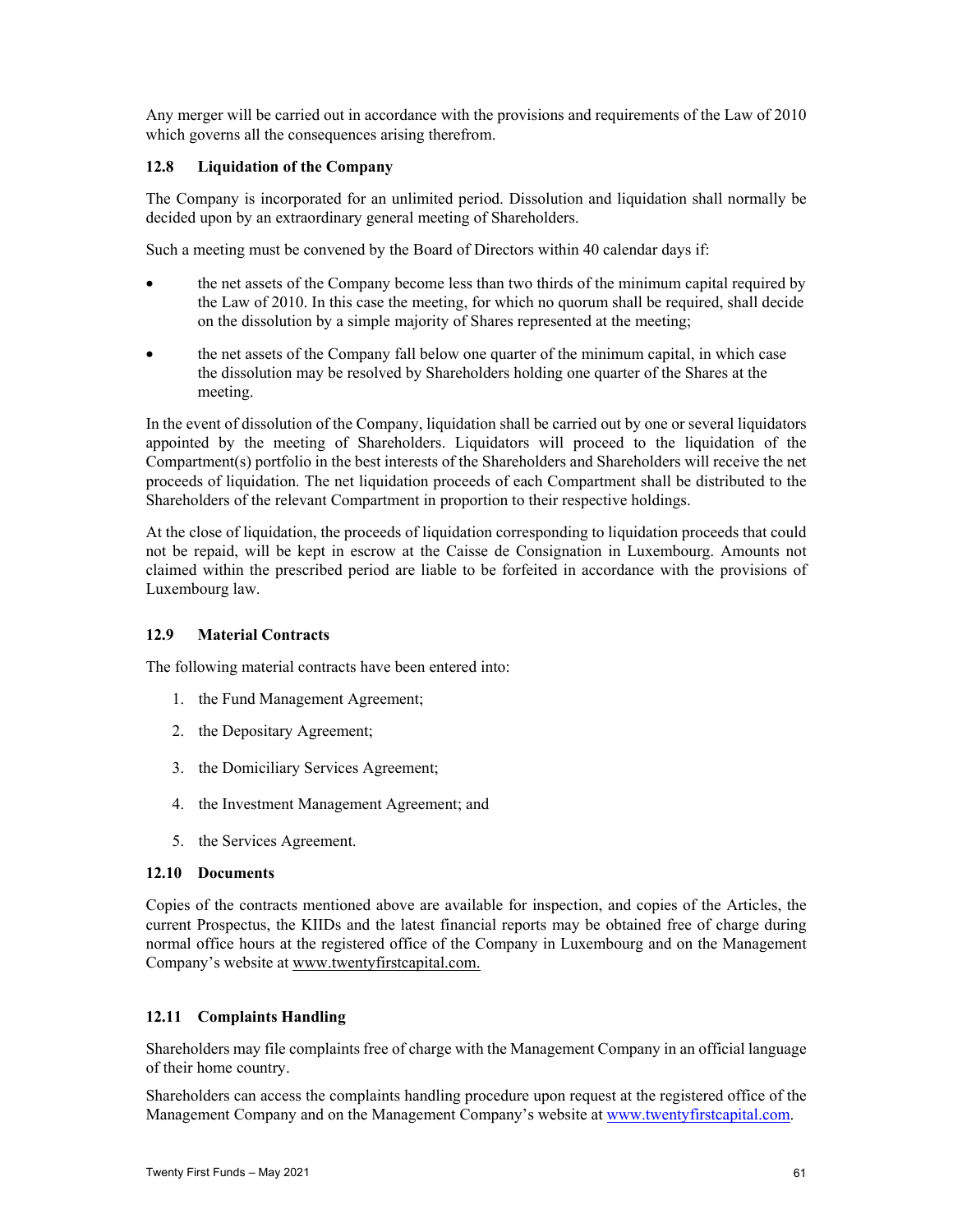#### **12.12 Data Protection**

Shareholders are informed that their personal data or information given in the subscription documents or otherwise in connection with an application to subscribe for Shares, as well as details of their shareholding, will be stored in digital form or otherwise, and processed by the Company, acting as data controller, in compliance with the provisions of the Data Protection Law (as defined under section 1 "Definition" of this Prospectus) and section "Data Protection" hereof.

The data processed includes the name, contact details (including postal and/or e-mail address), banking details and invested amount in the Company, related either to him/herself when the Shareholder is a natural person or in relation to the Shareholder's representatives and/or beneficial owners when the Shareholder is a legal person (the "Personal Data"). Shareholders may, at their discretion, refuse to communicate the Personal Data to the Company. In this event however the Company may reject their request for shareholding in the Company.

The Personal Data is processed in order to enter into and perform the subscription in the Company (i.e. the performance of a contract, or in order to take pre-contractual steps at the Shareholder's request), for the legitimate interests of the Company and to comply with the legal obligations imposed on the Company. In particular, Shareholders are informed that Personal Data contained in the application form and arising from the business relationship with the Company may be stored, modified or used in any other way, in compliance with the provisions of the Data Protection Law, by the Company and on behalf of the Company for the purpose of (i) administering and developing the business relationship with the Shareholders, (ii) maintaining the register of Shareholders; (iii) processing subscriptions, redemptions and conversions of interests and payments of dividends or interests to Shareholders; of (iv) performing controls on late trading and market timing practices; and (v) complying with applicable anti-money laundering rules as well as other applicable regulations like FATCA and the CRS Law.

The "legitimate interests" referred to above are:

- the processing purposes described in point (i) of the above paragraph of this data protection section;
- meeting and complying with the Company's accountability requirements and regulatory obligations globally; and
- exercising the business of the Company in accordance with reasonable market standards.

To this end, Shareholders are informed that Personal Data may be transmitted by the Company to other entities, acting as data recipients (the "**Recipients**"), including the Management Company, the Administration Agent, the Investment Manager, the Depositary, the Principal Paying Agent, the Auditors, the Legal Advisors, financial advisers working with the Company, as well as other companies being appointed to support the business relationship.

The Personal Data may also be transferred to third-parties such as courts, governmental or regulatory agencies, including tax authorities, in accordance with applicable laws and regulations. In particular, Personal Data may be disclosed to the Luxembourg tax authorities, which in turn may, acting as data controller, disclose it to foreign tax authorities.

The Recipients may, under their own responsibility, disclose the Personal Data to their agents and/or delegates (the "Sub-Recipients"), which shall process the Personal Data for the sole purposes of assisting the Recipients in providing their services to the Company and/or assisting the Recipients in fulfilling their own legal obligations.

The Company may transfer Personal Data outside of the European Economic Area, namely Canada, which data protection laws provide an adequate level of protection.

The Recipients and Sub-Recipients may, as the case may be, process the Personal Data as data processors (when processing the Personal Data upon instructions of the Company), or as distinct data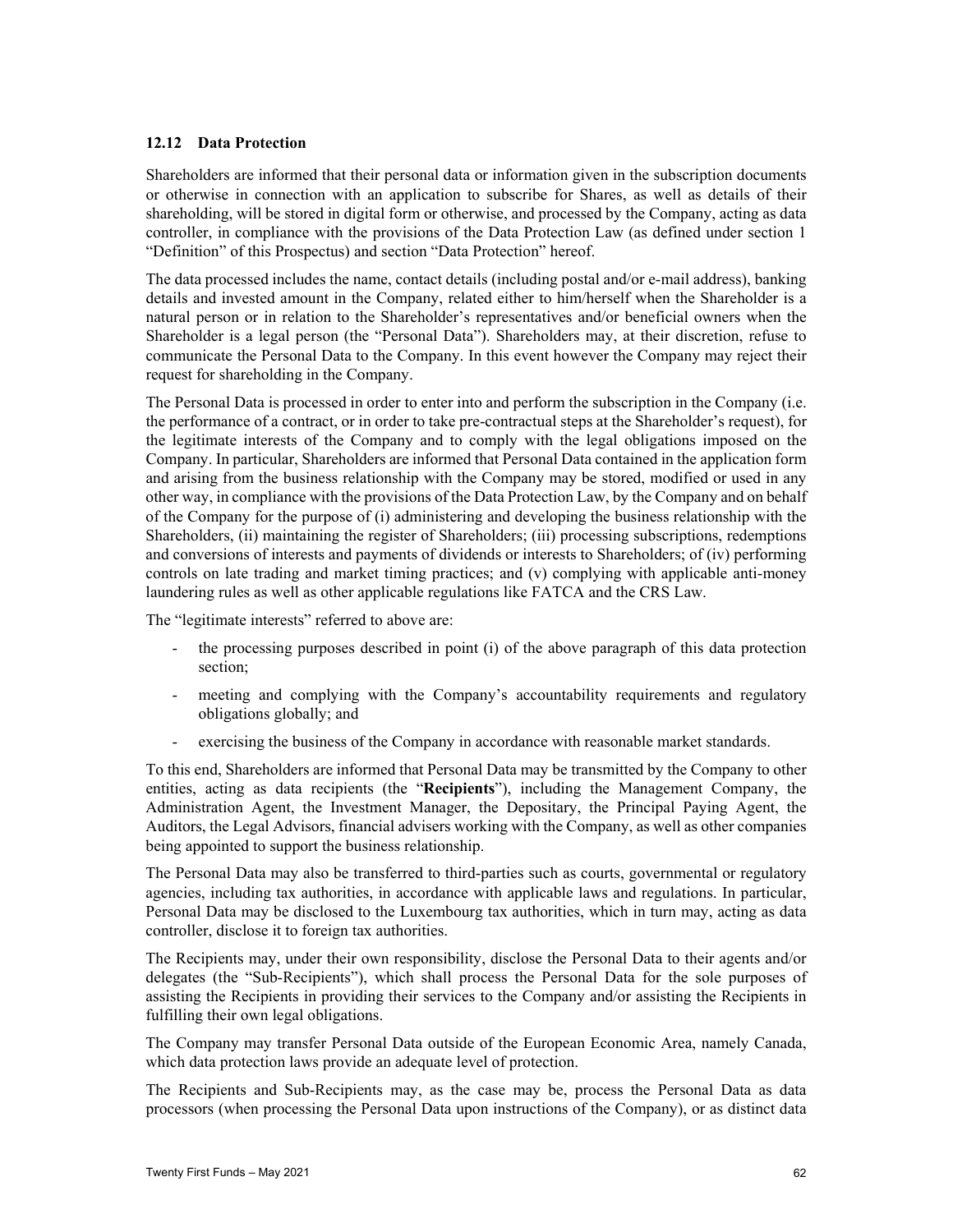controllers (when processing the Personal Data for their own purposes, namely fulfilling their own legal obligations).

In accordance with the provisions of the Data protection Law, Shareholders have a right to (i) request information about their Personal Data and access such data at any time, (ii) request their correction in cases where such data is inaccurate and incomplete, (iii) restrict the use of his/her/its Personal data, (iv) object to the processing of his/her/its Personal Data, (v) ask for erasure of his/her/its Personal Data, and (vi) ask for data portability.

In relation thereto, the Shareholder may exercise the above rights by letter addressed to the Company at the following address:

TWENTY FIRST CAPITAL 160, Boulevard Haussmann – 75008 Paris // FRANCE +33(0)1 70 37 80 83 gdpr@twentyfirstcapital.com

The Shareholder also has a right to lodge a complaint with the Luxembourg data protection Authority (the "**CNPD**"), or if the Shareholder resides in another EU Member State, with any locally competent supervisory authority.

Shareholders are informed that their Personal Data shall not be retained for longer than necessary for the purpose of its processing, subject to statutory periods of limitation.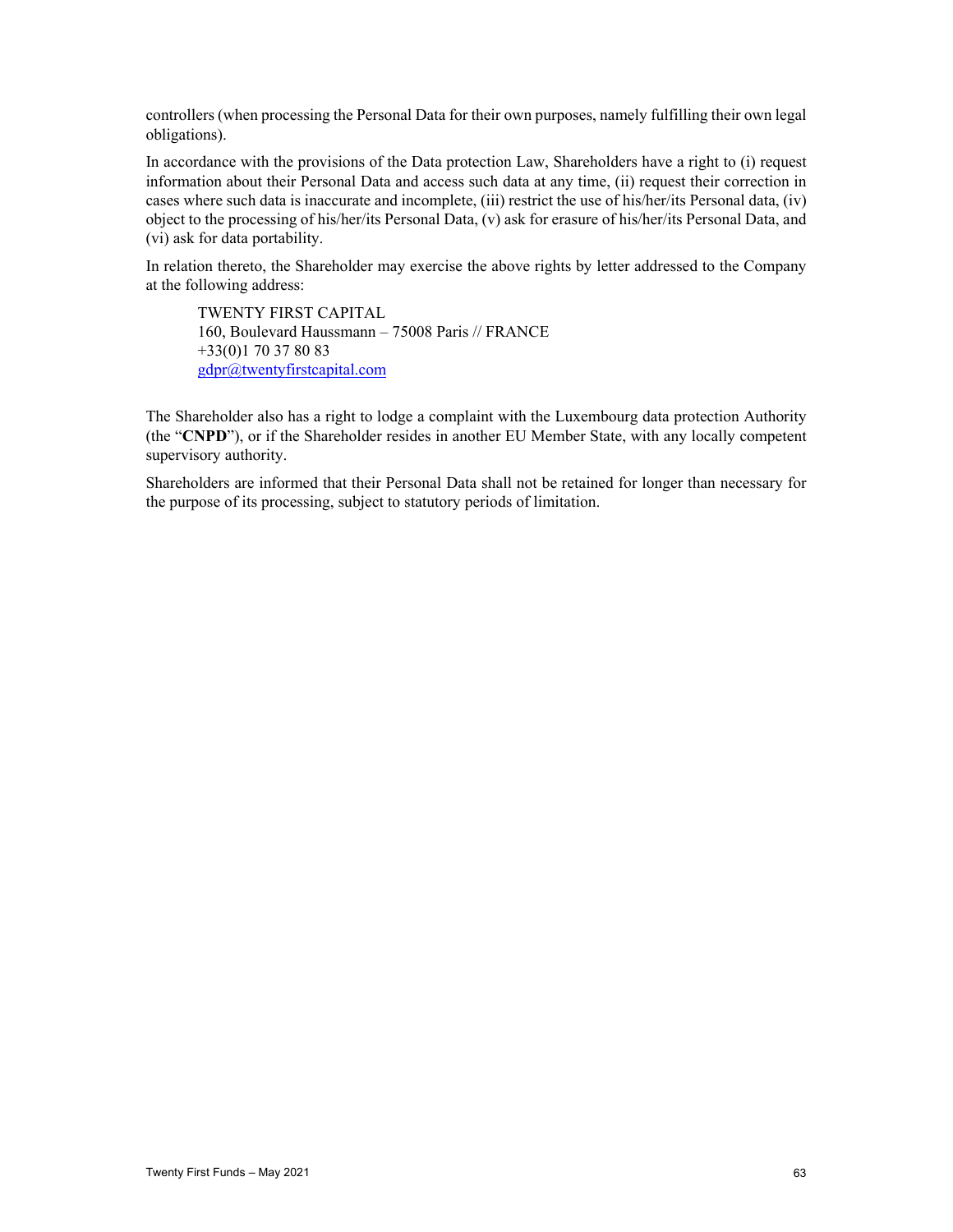# **APPENDICES TO THE PROSPECTUS - COMPARTMENTS**

The Compartments are the following:

- Twenty First Funds Tactical Long/Short
- Twenty First Funds Exclusif 21
- Twenty First Funds Rendement Euro Plus
- Twenty First Funds Quant Fund
- Twenty First Funds ID France Smidcaps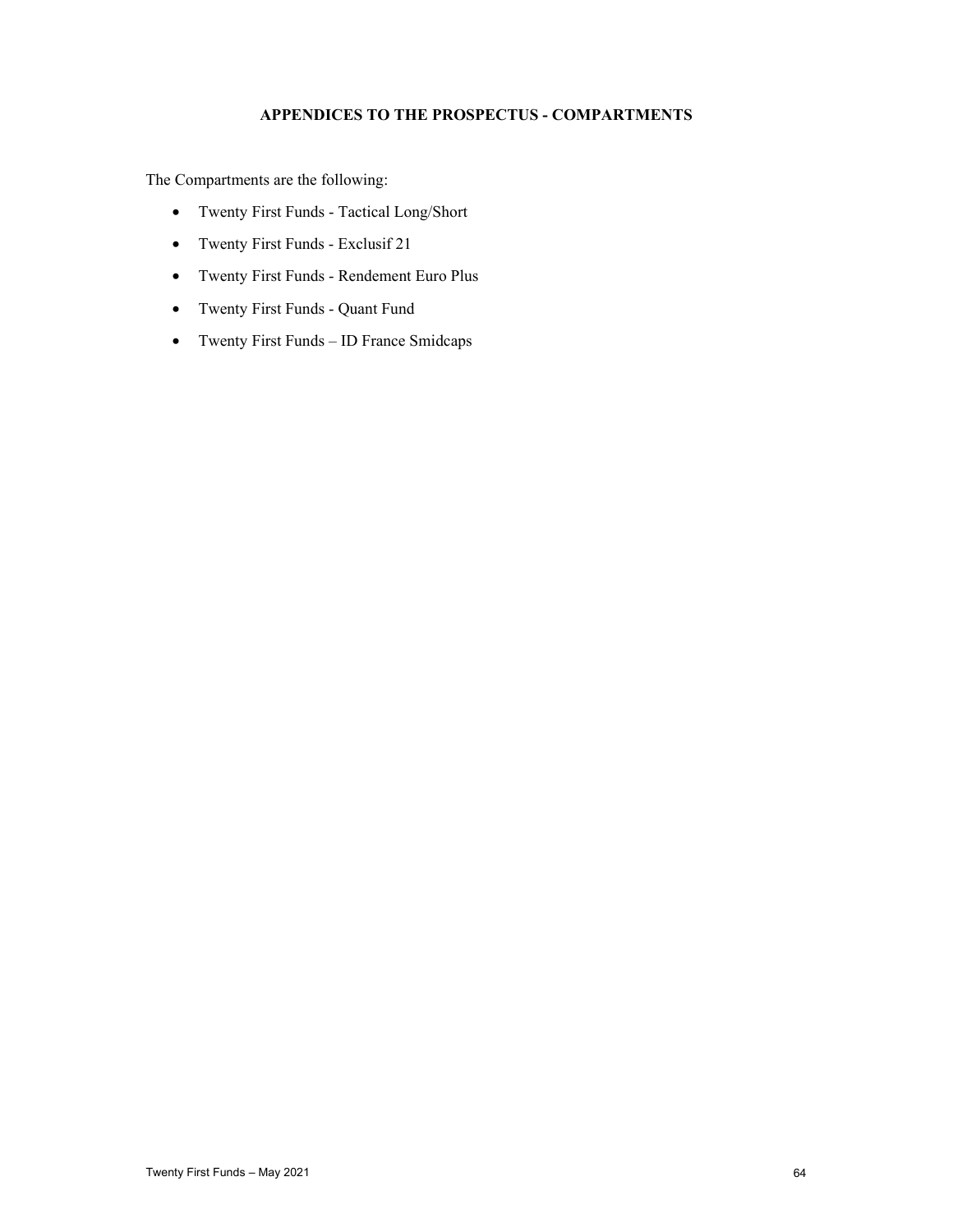# **APPENDIX I Twenty First Funds - Tactical Long/Short**

# **1. Currency**

The net asset value per Share of this Compartment is expressed in EUR.

# **2. Profile of the typical investor**

Investors must have a medium to long-term investment horizon with a high risk profile. This Compartment may not be appropriate for investors who plan to withdraw their money within 3 years.

The Compartment is suitable to investors who want to participate in opportunities arising mainly from equity markets whatever the direction of trends (i.e. up and/or down) as well as, albeit to a lesser degree, bond and forex markets. As such, investors are aware that the return of the Compartment depends on stock index, stock sector and/or single stock opportunities as well as, albeit to a lesser degree, interest rates and currency derivatives opportunities. However, the return of the Compartment is not necessarily correlated to market trends. Investors may indeed make (or lose) money when markets are going down (or up) and vice-versa.

All investments involve risk. It is not possible to guarantee against loss resulting from an investment in the Compartment, nor can there be any assurance that the Compartment's investment objectives will be achieved. Future returns of the Compartment are not guaranteed. Investors assume the risk of receiving a lower amount than the original investment.

Particular attention must be paid to the fact that the Compartment will be invested mainly in financial derivative instruments.

# **3. Investment Objectives and Policy**

# **3.1 Investment objectives**

The investment objective of the Compartment is to seek long term capital growth, measured in EUR, through a Long/Short strategy by entering into long and short positions in stocks indices, stock sectors and/or single stocks (with long positions expected to increase in price and short positions expected to decrease in price.) as well as, albeit to a lesser degree, interest rates and currency derivatives. However, although the focus will mainly be on European and American equity markets, the Compartment will not be confined to any minimum investment requirement in any geographical area or asset class given its very tactical approach,. As a result, depending on opportunities, the Compartment exposures and leverages (as detailed in paragraphs 6 and 7 below) may vary from zero to their upper limits and vice versa.

In order to achieve this goal, the Compartment will invest mainly through options contracts, futures contracts and CFD or swaps. The Compartment will then generate gains from investing in a broadly diversified portfolio of derivative positions. Each position consists of a derivative which can be bought (long) or sold (short). Thus, the positions aim to generate returns both from rising as well as from falling prices of the underlying assets.

The Compartment may also seek to benefit from worldwide equity market trends, whatever their direction (i.e. up and/or down), when opportunities arise. However the Compartment's return will not be necessarily correlated to equity markets performance.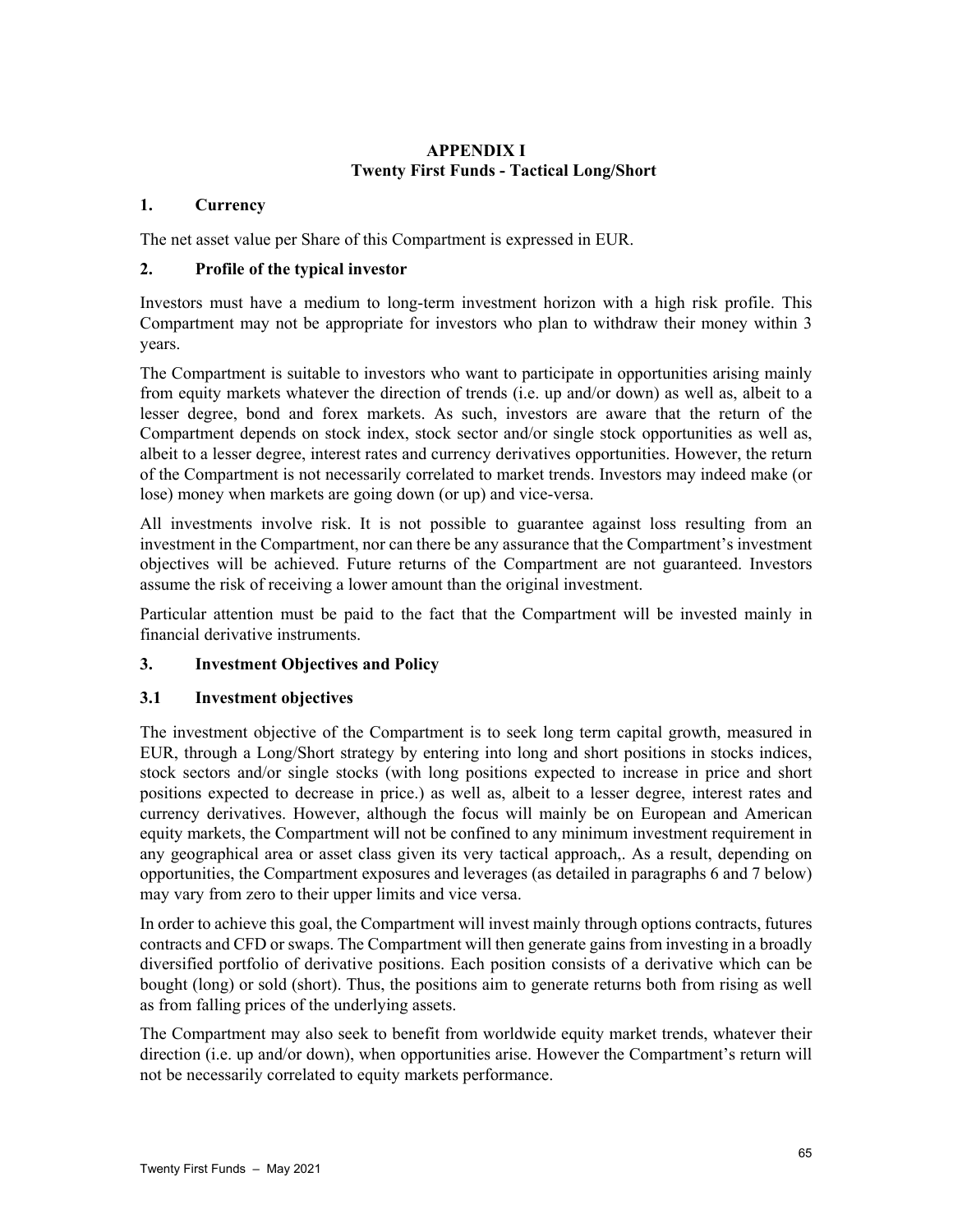In the same regard, the Compartment may seek to benefit from worldwide currency and bond trends, whatever their direction (i.e. up and/or down), essentially through options contracts, futures contracts, forward and/or swap positions, if some opportunities are detected. Like with equity markets, the performance of the Compartment generated on currency and bond markets will not necessarily be correlated to the performance of these two financial asset classes. The Compartment may make (*or lose*) money when these two financial asset classes (i.e. currencies and bonds) are going down (*or up*) and vice-versa. Under normal circumstances, the Compartment's exposure to the bond market is expected to range between 0% and 60%. Such exposure will mainly be acquired through investments in bond futures listed on major worldwide markets and/or vanilla options on these types of futures. As a result, the Compartment's exposure to the bond market is expected to stem from investments related to sovereign debt only. Besides, the Compartment will not invest in distressed or defaulted securities.

The Compartment does not intend to pay any dividend to shareholders. Any income arising from the Compartment is then automatically reinvested.

# **3.2 Investment policy**

The Compartment is actively managed without reference to any benchmark.

In order to meet its investment objectives and features (absolute return strategies), the position allocations of the Compartment will be tactical and highly reactive, and may then change very rapidly over time. Among others, the Compartment will focus on short-term options contracts, whether calls or puts, on the idea that, historically, market participants usually overestimate the upcoming movements in financial markets. Whether the movement of the market ex-post is above or below participants expectations will lead to a loss or a gain.

As a result, the time horizon of the positions of the Compartment will range from a few days up to a few weeks on average. The investment decision process will also be made pursuant to a combination of technical models and tools as well as top-down global macro fundamentals and bottom-up approaches. A strict money management (i.e. partial profits, stop-losses, risk-reward) may then be implemented on positions, if and when necessary, in order to both smooth the return of the Compartment and limit the risks.

Due to its tactical, short-term and highly reactive process, alongside the investment the Compartment makes in money market instruments to get a return on its cash holdings, exposures/leverages and positions of the portfolio may vary from zero to the upper limits that the Compartment is allowed to reach and vice-versa. Also, the Compartment may temporarily have no exposure/leverage/position (excluding money market instruments) if and when no opportunities are detected.

While the Compartment will invest mainly in financial derivative instruments in order to meet its investment objectives, derivative types can include but are not limited to the following:

- 1. Future and Forward contracts (including non-deliverable forwards) on transferable securities, interest rates, currencies or financial indices;
- 2. Swap contracts related to transferable securities, interest rates, foreign exchange rates and currencies or financial indices;
- 3. Option contracts on transferable securities, interest rates, currencies or financial indices;
- 4. CFDs on transferable securities, interest rates, currencies or financial indices.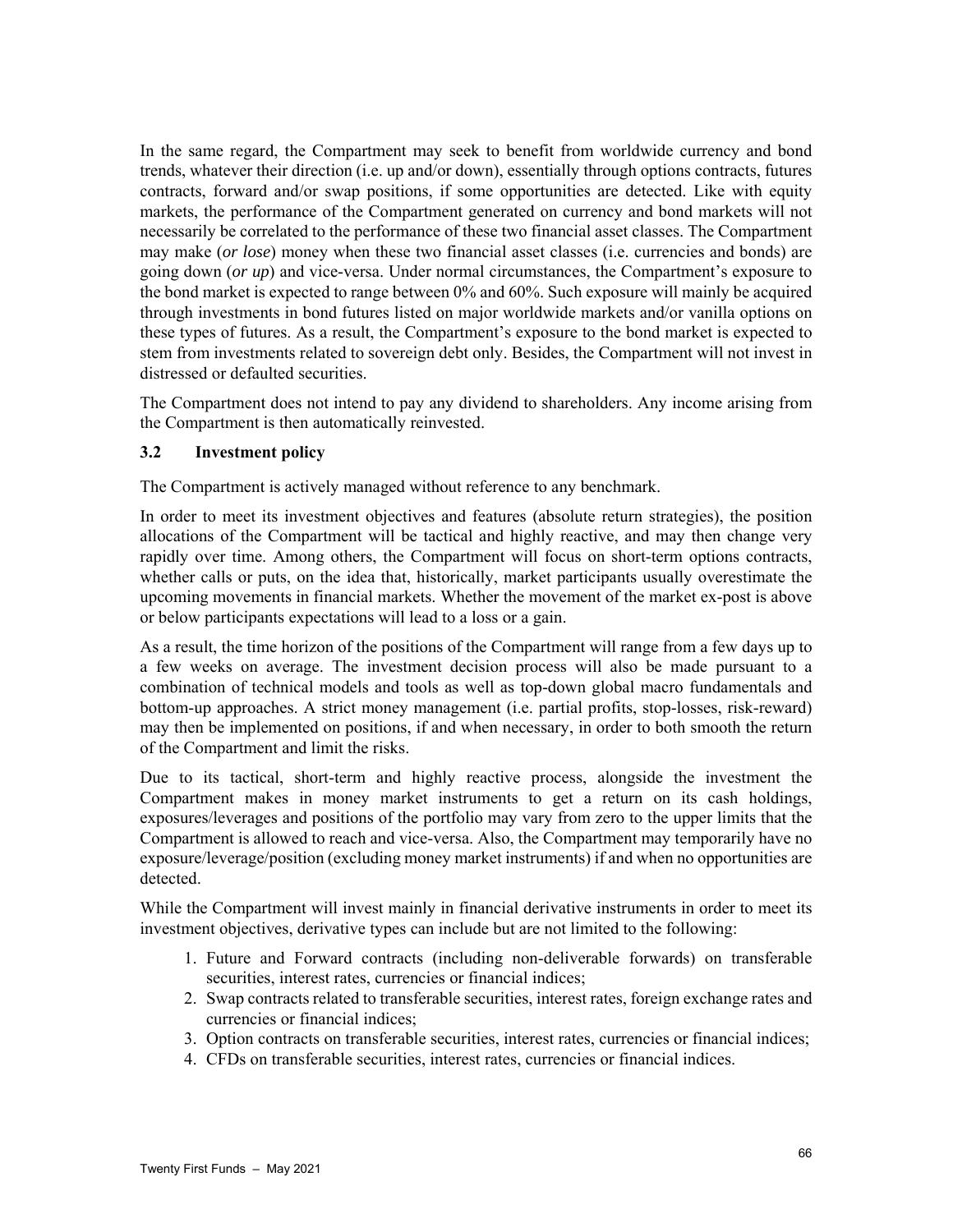Such derivatives will cover only liquid instruments on a worldwide basis. The Compartment therefore can be entirely liquidated, if necessary, in a reasonable time period.

Derivatives will be used in conformity with article 9 of the Grand-Ducal Regulation of 8 February 2008.

The counterparty risk on any transaction involving OTC derivative instruments and efficient portfolio management techniques may not exceed 10% of the assets of the Compartment when the counterparty is a credit institution domiciled in the EU or in a country where the CSSF considers that supervisory regulations are equivalent to those prevailing in the EU. This limit is set at 5% in any other case.

The Compartment may invest both in EUR and non-EUR denominated instruments. However, in order to protect the Compartment from non-EUR currency exposure, the Compartment may enter into currency hedging transactions.

The Compartment is engaged in security lending and repurchase transactions, such as CFDs and Swaps Equity.

The maximum proportion and expected level of assets that may be subject to SFTs and TRS is the following:

|                        | Maximum<br>proportion<br>of assets | Expected<br>level<br>assets |
|------------------------|------------------------------------|-----------------------------|
| securities lending     | $0\%$                              | $0\%$                       |
| repurchase transaction | $0\%$                              | $0\%$                       |
| <b>TRS</b>             | 100 %                              | 50 %                        |

The Compartment will not invest more than 10% of its net asset value in other UCITS or other UCIs that meet the four criteria of article 41(1)(e) of the Law of 2010.

Where the Compartment invests in a UCITS and/or other UCIs linked to the Management Company the manager of the underlying UCITS, respectively UCIs cannot charge subscription or redemption fees on account of the investment.

The aggregate maximum annual management fees that will be charged by the underlying UCITS in which the Compartment invests is 3% of their aggregate net asset values per annum. The effective management fees charged to the Compartment by the underlying UCITS will be disclosed in the Company's annual report.

# **4. Risk considerations linked to the investment policy of the Compartment**

# **4.1 Financial derivative instruments risk**

The Compartment will be invested mainly in financial derivative instruments (buying and/or short selling futures and options contracts, or CFDs and swaps). Although derivatives will cover only, liquid and main financial contracts on a worldwide basis, the use of such products and the sharp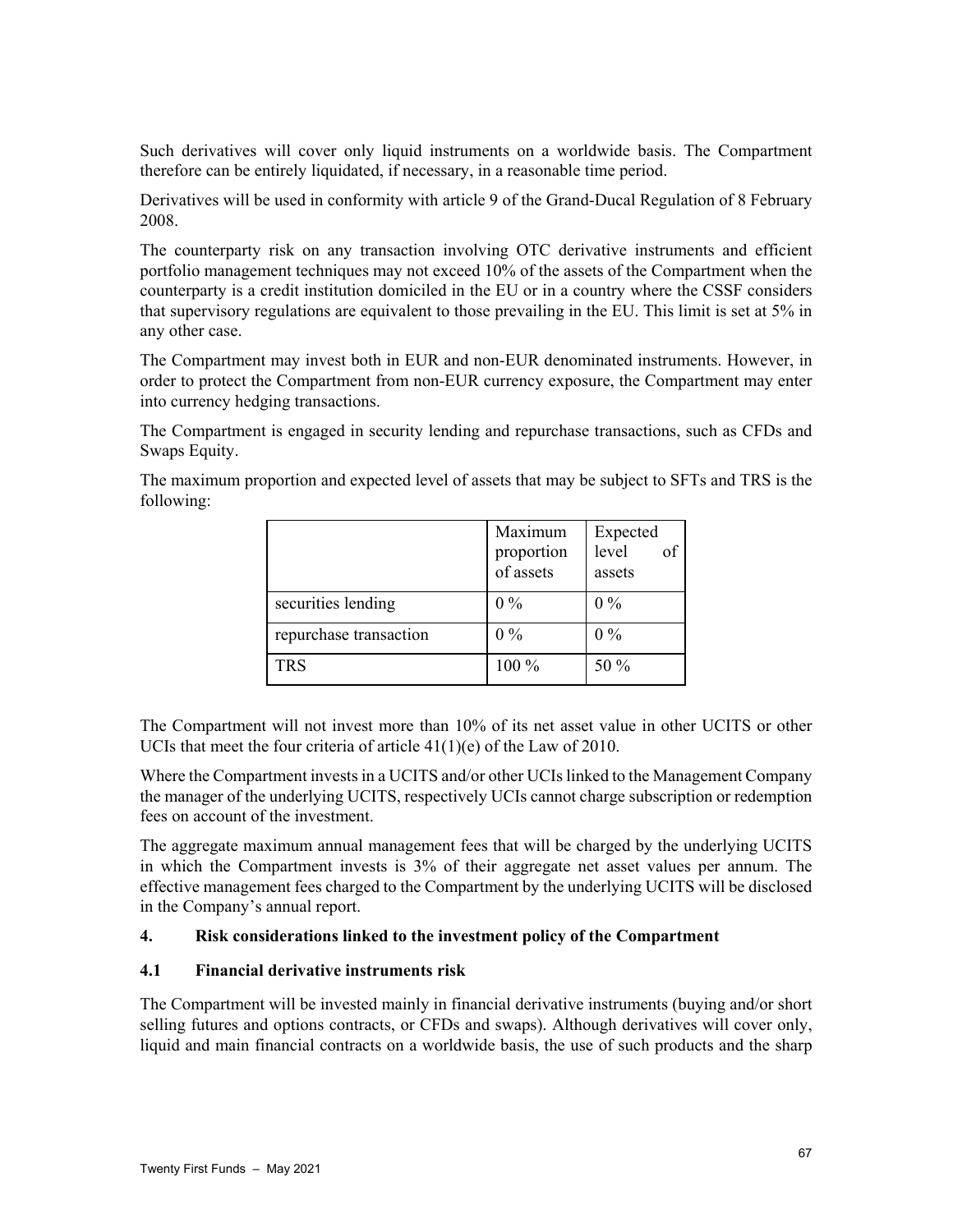moves that may result from any investment on stock, forex and bond markets, justify a high level of risk-reward profile.

The prices of financial futures are highly volatile and influenced by a series of factors that stem, inter alia, from variations in the relationship between supply and demand, monetary and exchange control programs and policies, fiscal and government controls, national and international political and economic events and government intervention in certain sectors, particularly in currency and interest rate markets, while the price of CFDs and swaps linked to stocks could be influenced by corporate events, mergers, IPOs, earnings, etc.

# **4.2 Risks associated with transactions in warrants, options, futures, swaps and CFDs**

The Compartment may seek to protect or enhance the returns from the underlying assets by using warrants, options, futures, CFD and swap contracts and enter into forward foreign exchange transactions in currency. The ability to use these strategies may be limited by market conditions and regulatory limits and there can be no assurance that the objective sought to be attained from the use of these strategies will be achieved.

Participation in the warrants, options or futures markets and in swap contracts and in currency exchange transactions involves investment risks and transaction costs to which the Compartment would not be subject if the Compartment did not use these strategies.

If the Management Company's predictions of movements in the direction of the securities, foreign currency and interest rate markets are inaccurate, the adverse consequences to the Compartment may leave the Compartment in a worse position than if such strategies were not used.

Risks inherent to warrants, options, foreign currency, swaps, CFD, futures contracts and options on futures contracts include, but are not limited to: (a) dependence on the Management Company ability to predict correctly movements in the direction of interest rates, securities prices and currency markets; (b) imperfect correlation between the price of options and futures contracts and options thereon and movements in the prices of the securities or currencies being hedged; (c) the fact that skills needed to use these strategies are different from those needed to select portfolio securities; (d) the possible absence of a liquid secondary market for any particular instrument at any time; and (e) the possible inability of the Compartment to purchase or sell a portfolio security at a time that otherwise would be favourable for it to do so, or the possible need for the Compartment to sell a portfolio security at a disadvantageous time.

# **4.3 Discretionary risk**

The discretionary management method applied to the Compartment relies on anticipating various market developments and assets selection. There is a risk that at any given time the Compartment may not be invested in the adequate markets or assets to perform. As a result, the Compartment net asset value may also decline.

Moreover, the return of the Compartment may not necessarily reflect the performance of the selected financial asset classes. Investors may indeed make (or lose) money when financial asset classes are going down (or up) and vice-versa.

# **4.4 Counterparty risk**

The insolvency of any institutions providing services such as safekeeping of assets or acting as counterparty to derivatives or other instruments may expose the Compartment to financial loss.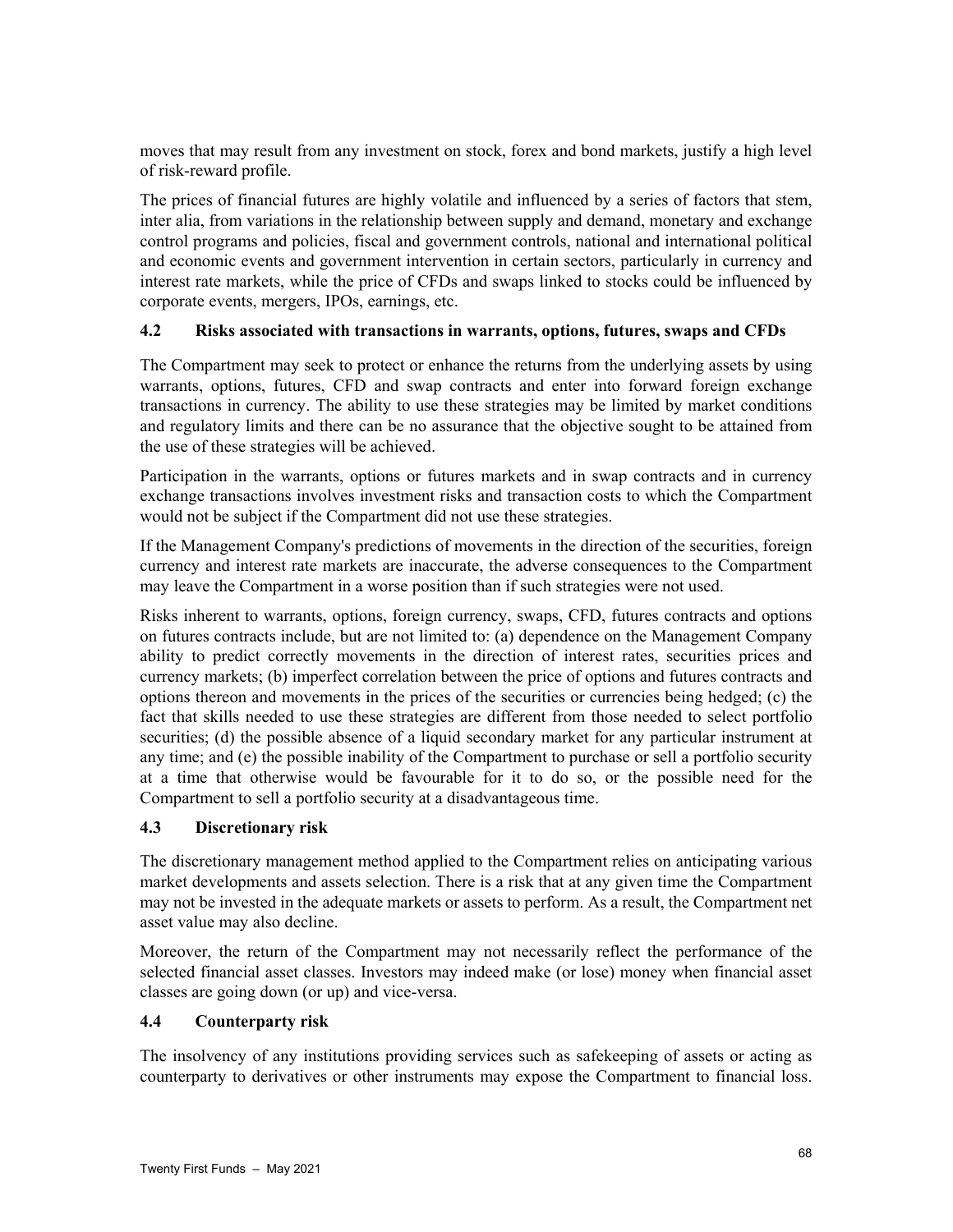This includes without limitation the clearer(s) and the prime broker(s) where the cash of the Compartment is transferred temporarily as collateral for clearing purposes on derivatives.

Also, where the Compartment enters into swap or CFD transactions it is exposed to a potential counterparty risk. In case of insolvency or default of the swap or CFD counterparty, such event might affect the assets of the Compartment.

# **4.5 Operational risk**

Failures or delays in operational processes may negatively affect the Compartment.

# **4.6 Liquidity risk**

Although the Compartment will only invest in liquid products, a risk of lower liquidity cannot be ruled out when there are insufficient buyers or sellers to allow the Compartment to sell or buy investments readily.

Events in which the trading of the securities that the Compartment holds is suspended or stopped may have an impact on the liquidity of and the value of its investments. Consequently, the processing of redemption requests may be delayed under exceptional circumstances, including in the event of the absence of liquidity that may make it difficult to determine the net asset value of the Compartment's Shares and thus cause the issuance and redemption of the Shares to be suspended.

# **4.7 Legislative and tax risk**

There is a risk that a change in the tax legislation could affect the value of net dividends received from the underlying equity investments. Such dividends will generally be subject to withholding tax.

# **4.8 Credit and default risk**

The Compartment invests its cash holdings in short term money market instruments. For that purpose, the Compartment may invest in investment grade corporate bonds with good liquidity and a remaining maturity of less than a year.

The creditworthiness of a fixed-income security's issuer may however deteriorate, increasing the required return and decreasing the security's value.

Also, default risk is the risk that companies or individuals will be unable to make the required payments on their debt obligations. Lenders and investors are exposed to default risk in virtually all forms of debt securities.

# **4.9 Sustainability Risks Likely Impacts**

The portfolio of the Compartment is highly diversified; hence the Management Company believes that the Compartment will be exposed to a broad range of Sustainability Risks, which will differ depending on the nature of each asset class.

Some markets and sectors will have greater exposure to Sustainability Risks than others. For instance, the energy sector is known as a major Greenhouse Gas (GHG) producer and may be subject to greater regulatory or public pressure than other sectors and thus, greater risk. However, it is not anticipated that any single Sustainability Risk will drive a material negative financial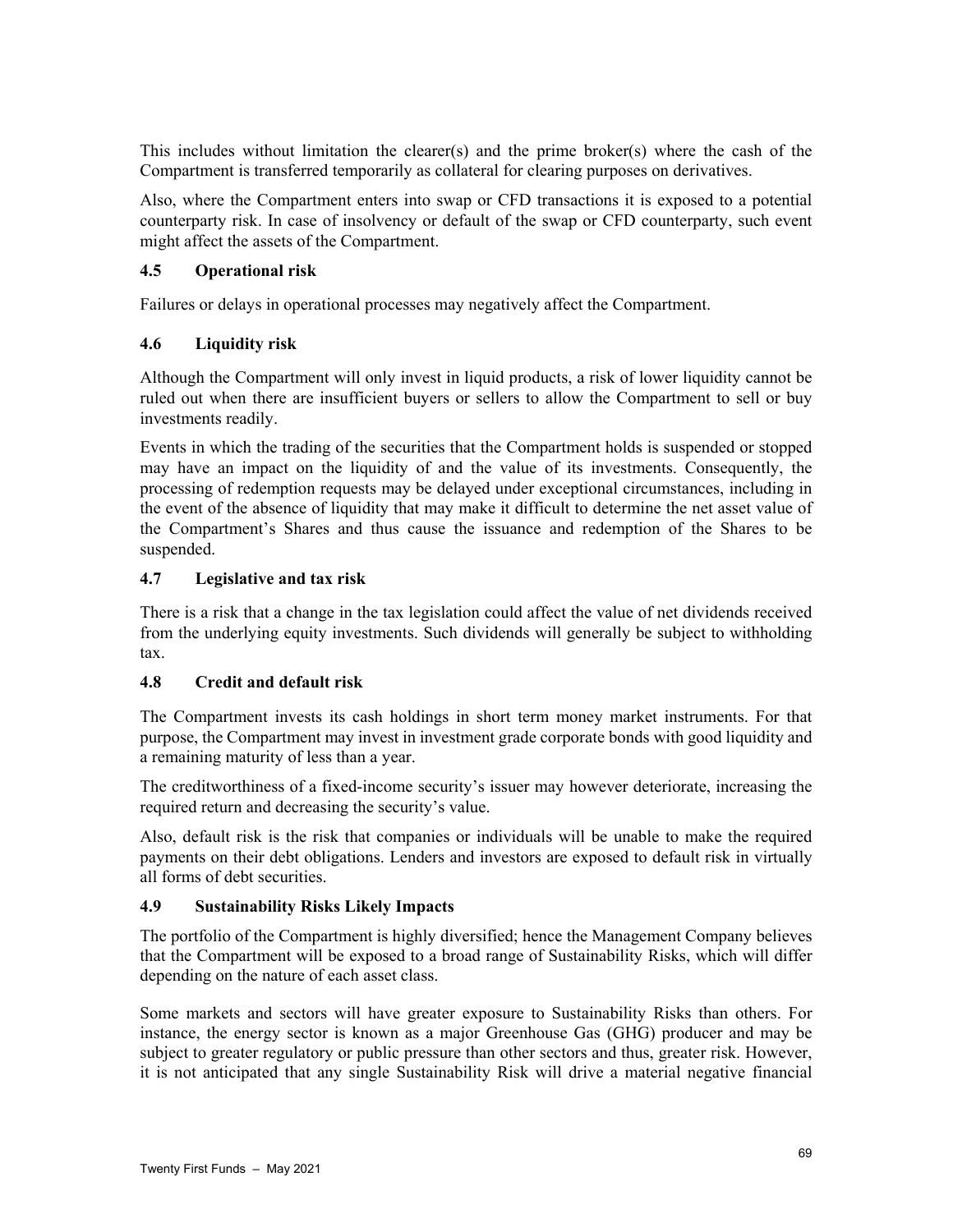impact on the value of the Compartment.

In light of the Compartment's investment strategy and risk profile, the likely impacts of Sustainability Risks on the Compartment's returns are expected to be low.

### **5. Risk Management**

In accordance with the Law of 2010 and the applicable regulations, in particular CSSF Circular 11/512, the Compartment is subject to a risk management process, which enables it to assess its exposure to market, liquidity and counterparty risks, and to all other risks, including operational risks, which are material for the Compartment. The Management Company will employ a process for accurate and independent assessment of the value of any OTC derivative instruments.

### **6. Calculation of global exposure**

As part of its risk management process and in view of the absolute return strategy that is pursued, the global exposure of the Compartment is measured and controlled by the absolute VaR Approach. VaR limit of 20% over 20 days at the 99% level.

# **7. Leverage**

(a) Gross leverage

The gross leverage is the sum of the long positions and the short positions (in absolute terms), with all asset classes combined:

Derivatives are converted into the equivalent position in the underlying assets.

Deltas of options are considered at their market value.

Forex exposure is added for securities which are not euro based.

Money markets instruments with maturity of no more than one year and money market funds (assuming a daily liquidity of the net asset value) are not taken into account.

The expected level of gross leverage may vary between 0% and 400% based on the net asset value per Share of the Compartment. Under certain circumstances however (such as the case of option put/call spreads positions), the level of leverage might exceed the before mentioned range.

As an example, assume that the Compartment holds the following positions, all valued in Euro:

- Long Dax futures contract with a notional value of 10.

- Long Eurostoxx put option with an underlying notional value of 10 and a delta of 0.50.
- Short S&P500 futures contract with a notional value of 15.
- Short S&P500 call option with an underlying notional value of 10 and a delta of 0.50.
- Long Cisco equity (as distinct to any swap) with a value of 5.
- Long Ericsson equity swap with a notional value of 5.
- Long German Bund futures contract with a value of 2.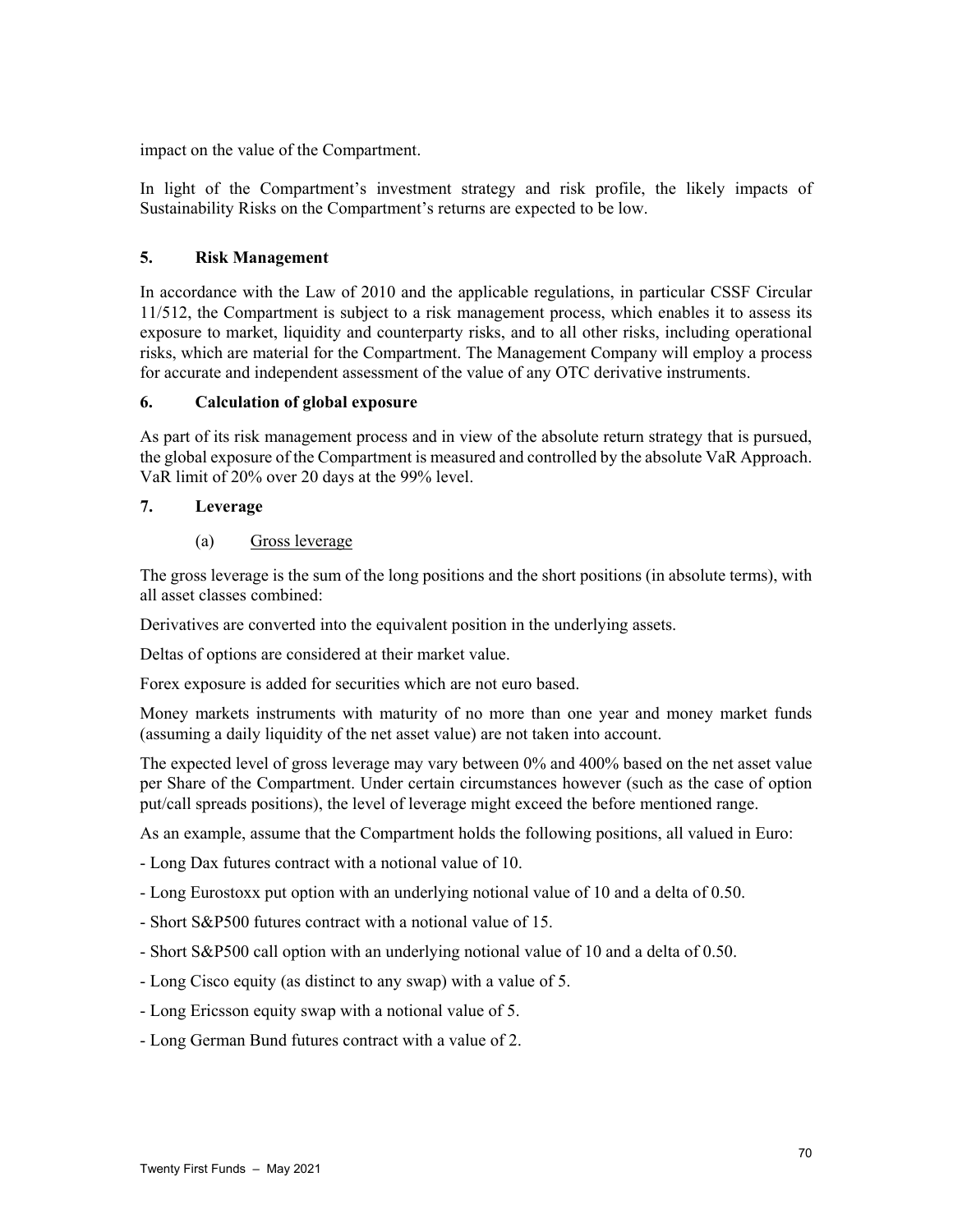The sum of long positions (all asset classes combined) is:  $+10$  for the Dax contract  $+5$  for the Cisco security  $+5$  for the Forex exposure of Cisco security in US dollar  $+5$  for the Ericsson swap  $+ 0$  for the Forex exposure of Ericsson swap  $+ 2$  for the German Bund contract = a total of  $+ 27$ .

The sum of short positions (in absolute terms and all asset classes combined) is:  $+5$  for the Eurostoxx option + 15 for the S&P500 contract + 5 for the S&P500 option = a total of + 25.

In the end, the gross leverage of the compartment is the sum of both calculations, which gives a total of  $+52$ .

# (b) Net leverage

The net leverage is the sum (in absolute terms) of the nettings of the long positions and the short positions by asset class:

Derivatives are converted into the equivalent position in the underlying assets.

Deltas of options are considered at their market value. Forex exposure is added when securities positions are not Euro based. Money markets instruments with maturity of no more than one year and money market funds (assuming a daily liquidity of the NAV) are not taken into account.

In any case, the net leverage may not exceed 200% of the net asset value per Share of the Compartment.

In the example presented in the gross leverage paragraph above, the nettings by asset class are:

For the equity class:  $+10$  for the Dax contract - 5 for the Eurostoxx option  $-15$  for the S&P500 contract – 5 for the S&P500 option + 5 for the Cisco security + 5 for the Ericsson swap = a total of  $-5 = i.e.$  a total of  $+ 5$  in absolute terms.

For the forex class:  $+ 5$  for the Forex exposure of Cisco security in US dollar  $+ 0$  for the Forex exposure of Ericsson swap in Swedish Krona = a total of + 5 = i.e. a total of + 5 in absolute terms.

For the fixed income class:  $+2$  for the German Bund contract = i.e. a total of  $+2$  in absolute terms.

In the end, the net leverage of the compartment is the sum of all class nettings (in absolute terms), which gives a total of  $+12$ .

# **8. Management of collateral**

The Compartment does not receive any collateral.

| <b>Twenty First Funds - Tactical Long/Short</b> |               |              |  |
|-------------------------------------------------|---------------|--------------|--|
| <b>Class</b>                                    | Class A       | Class B      |  |
| Launch date                                     | 18 June 2015  | 18 June 2015 |  |
| <b>ISIN</b> code                                | LU1240908654  | LU1240908738 |  |
| <b>Investor Type</b>                            | Institutional | Retail       |  |
| <b>Subscription Fee</b>                         | $0\%$         | Up to $2\%$  |  |
| <b>Conversion Fee</b>                           | None          |              |  |

# **9. Shares and fees**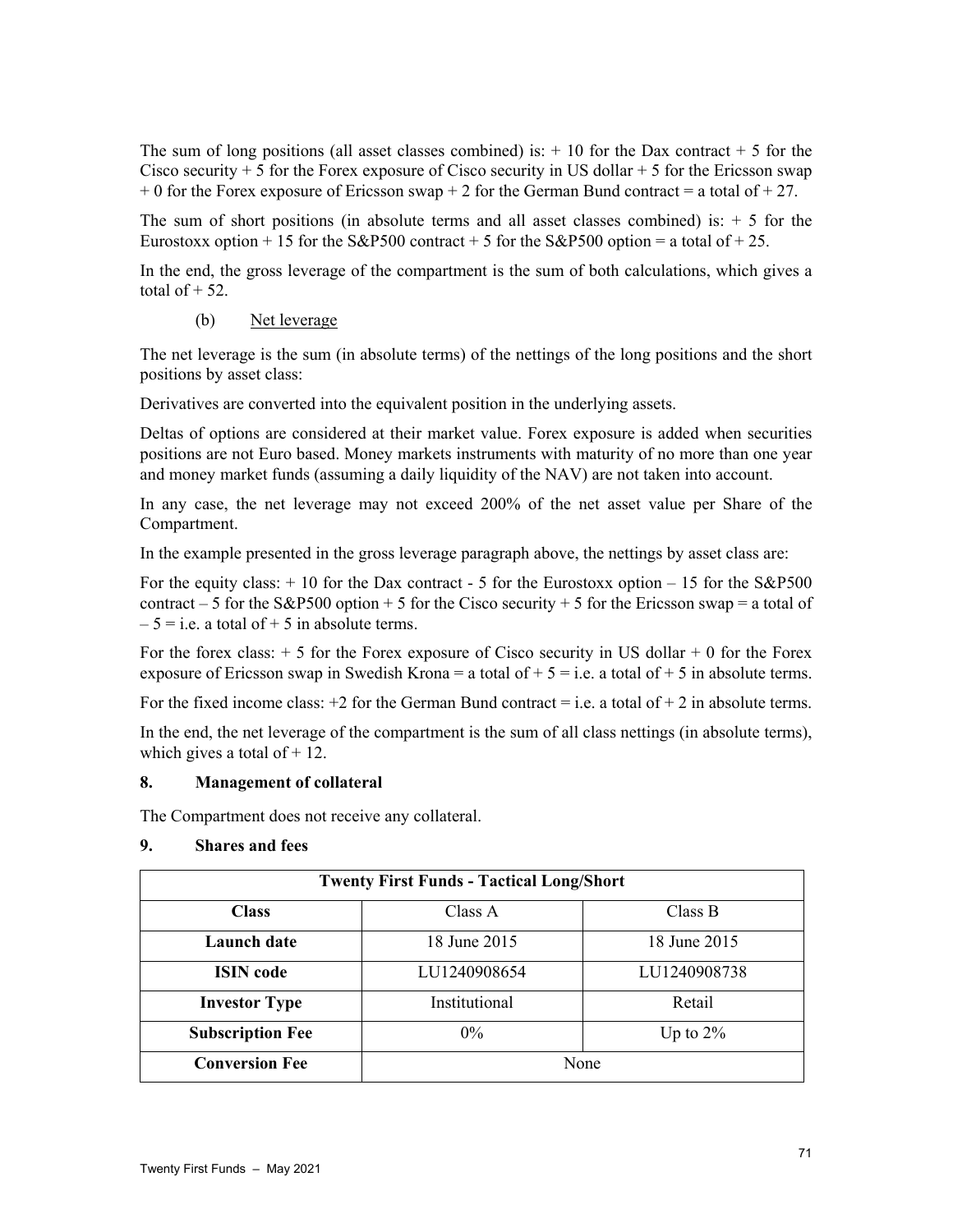| <b>Redemption Fee</b>                                                      | None                                                  |                                                       |  |
|----------------------------------------------------------------------------|-------------------------------------------------------|-------------------------------------------------------|--|
| <b>Management Company</b><br>$\text{Fe}^1$                                 | Maximum $1.5\%$                                       | Maximum 1.9%                                          |  |
| Performance Fee <sup>2</sup>                                               | 15% HWM upon Hurdle Rate                              |                                                       |  |
| <b>Maximum Administration,</b><br><b>Domiciliary and Depositary</b><br>Fee | $0.70\%$ including 0.01% for<br>CSSF subscription tax | $0.70\%$ including 0.05% for<br>CSSF subscription tax |  |
| <b>NAV</b> currency                                                        | <b>EUR</b>                                            |                                                       |  |
| <b>NAV</b> frequency                                                       | Every Business Day                                    |                                                       |  |
| <b>Hedging</b>                                                             | N/A                                                   |                                                       |  |
| <b>Dividend policy</b>                                                     | Capitalisation                                        |                                                       |  |
| <b>Minimum subscription</b><br>amount and minimum<br>holding amount        | EUR 100,000                                           | <b>EUR 1,000</b>                                      |  |
| Abbreviated name for<br>commercial purposes                                | Tactical Long/Short A                                 | Tactical Long/Short B                                 |  |

- 1. The Management Company Fee is payable monthly to the Management Company and is calculated on each Valuation Day on the basis of the Net Asset Value of the relevant Share Class (before deduction of any Performance Fee).
- 2. The Performance Fee is payable to the Management Company.

The Subscription Fee during the Offering Period, the amount of which will revert to the relevant Distributor, is a maximum percentage that will be calculated on the basis of the Initial Issue Price of the relevant Share Class. After the Offering Period, it will be calculated on the basis of the Net Asset Value of the relevant Share Class.

# **10. Dividend policy**

With respect to the distribution Class(es), the Board of Directors may decide to distribute interim dividends. The distributions may take place either in the form of cash in the relevant currency of the Class or through redemption of Shares.

Dividends shall be paid out of the distributable profits of the Compartment as determined by the Board of Directors. Dividends payable to Shareholders will be paid by electronic transfer to the bank account designated by the Shareholder in which case the dividend will be paid at the expense of the payee.

The Board of Directors reserves the right to change the dividend policy of the Compartment in the future, in which case Shareholders would be notified in advance and this Appendix will be modified accordingly.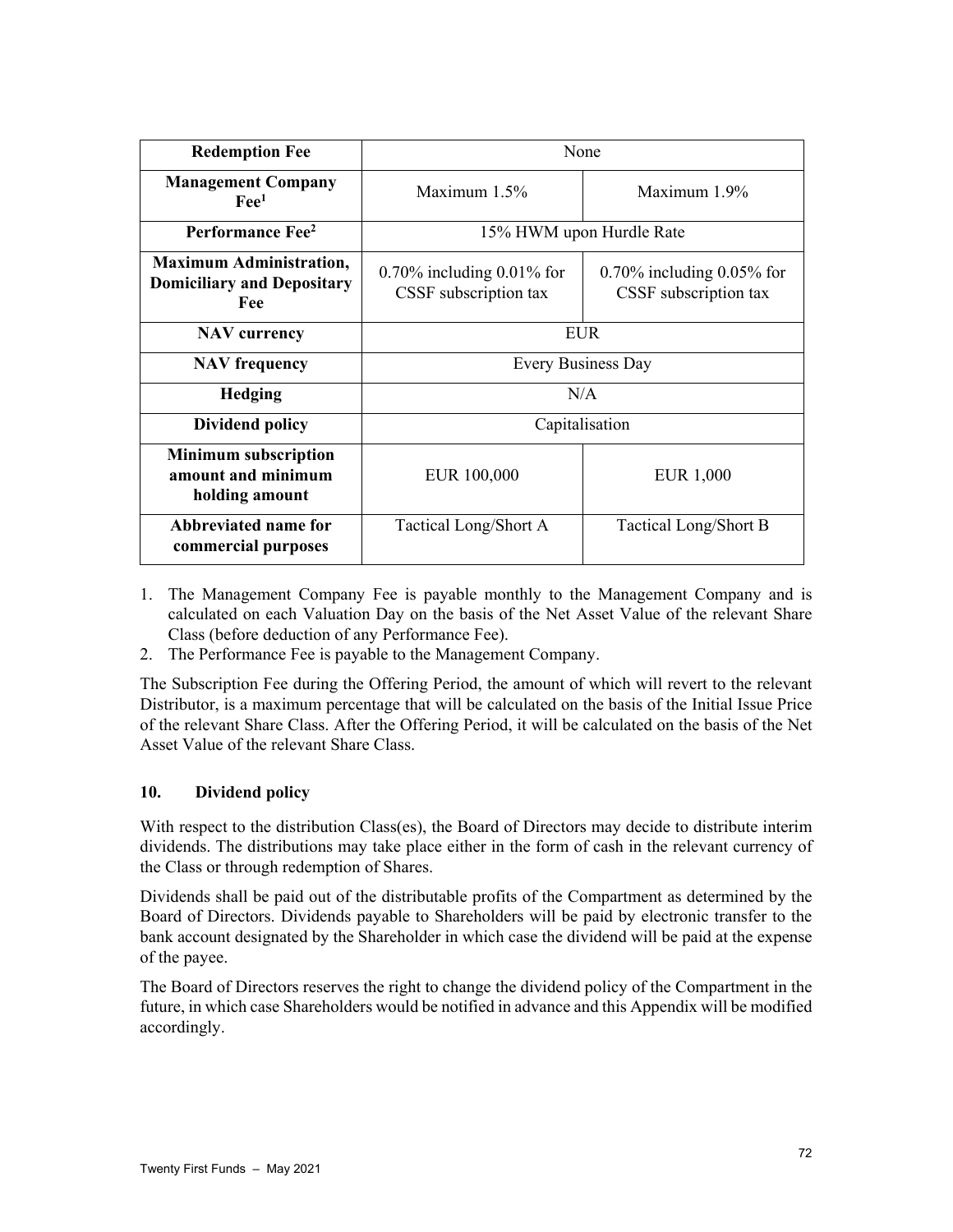## **11. Cut-off Time**

11:30 a.m. Luxembourg time on the applicable Valuation Day.

## **12. Subscription of Shares**

Applications must be received by the Company no later than the Cut-off Time.

Any taxes and duties levied in connection with the subscription of Shares in certain countries (if any) shall be charged to the concerned investors.

### **13. Redemption of Shares**

Redemption requests must be received by the Company no later than the Cut-off Time.

### **14. Conversion of Shares**

Conversion requests must be received by the Company no later than the Cut-off Time.

### **15. Net Asset Value**

The net asset value per Share of the Compartment is calculated each Calculation Day, dated as of the Valuation Day, based on the closing prices as of such Valuation Day.

The net asset value per Share will be rounded to 2 decimal places.

Fractional entitlements to Shares will be rounded to 2 decimal places.

## **16. Performance Fee**

As from 1 January 2019, the performance period for the Compartment shall be each period from 1 January to 31 December in each year (the "Performance Period").

The Performance Fee is payable yearly to the Investment Manager as of 31 December of each year and covers each 12 month period starting on 1 January of each year.

The Compartment is subject to a Performance Fee of 15% upon Hurdle Rate defined by EONIA (Bloomberg ticker: EONIA Index) (the "**Benchmark**") with High Water Mark ("**HWM**"), taking subscriptions and redemptions into account and payable yearly to the Investment Manager (as described further below).

The Performance Fee amounts to 15% of any positive difference between the percentage change in the net asset value per Share of the relevant Class and the reference Hurdle Rate. However, if and when EONIA is negative, the Hurdle Rate is considered as zero.

The Performance Fee is calculated and accrued in the calculation of the net asset value per Share for each Performance Period, on the basis of the number of Shares currently in issue, including Shares which fall to be redeemed and excluding Shares which fall to be issued. The difference in yield between the percentage change in the net asset value per Share and the percentage change in the reference Hurdle Rate is calculated as follows:

*(1+yield of net asset value per Share) – (1+yield of reference Hurdle Rate) = yield difference* 

The calculation of the Performance Fee entails a mechanism that ensures the Performance Fee to be due only if the cumulative difference since the Compartment's launch date, calculated pursuant to the aforementioned method, has reached a new high (High Water Mark principle). The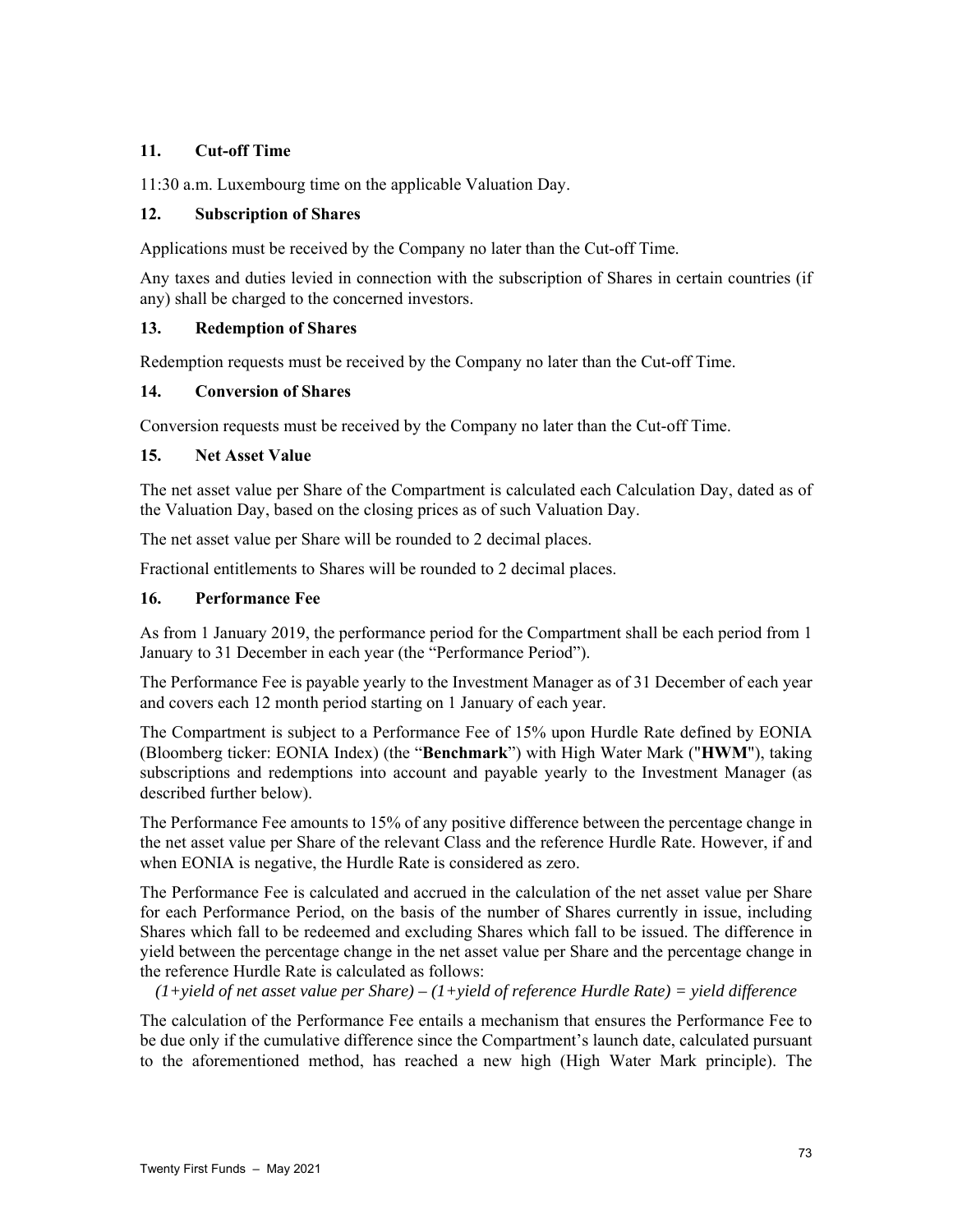Performance Fee will then be payable for the difference between the cumulative prior high (before withdrawal of the Performance Fee) and the new high.

Any refund of this Performance Fee is not contemplated, even if the net asset value per Share falls down again after the Performance Fee has been paid.

When calculating the Performance Fee payable to the Investment Manager, the Compartment is using a benchmark whithin the meaning of the Benchmarks Regulation.

The Management Company has adopted a written plan setting out actions, which it will take with respect to the Compartment in the event that the Benchmark materially changes or ceases to be provided (the "**Contingency Plan**"), as required by article 28(2) of the Benchmarks Regulation. Shareholders may have access to the Contingency Plan free of charge upon request at the following address: contact@twentyfirstcapital.com.

As of the day of this visa-stamped Prospectus, the Benchmark is being provided by the European Money Market Institute, which is listed in the register referred to in article 36 of the Benchmarks Regulation as an administrator authorised pursuant to Article 34 of the Benchmarks Regulation.

**Where a Performance Fee is payable out of the Compartment, it shall be calculated upon the increase in the net asset value per Share calculated at the end of the relevant Performance Period. Net realised and unrealised capital gains plus net realised and unrealised capital losses as at the end of the relevant Performance Period will be taken into consideration. As a result, the Performance Fee may be paid on unrealised gains which may subsequently never be realised.**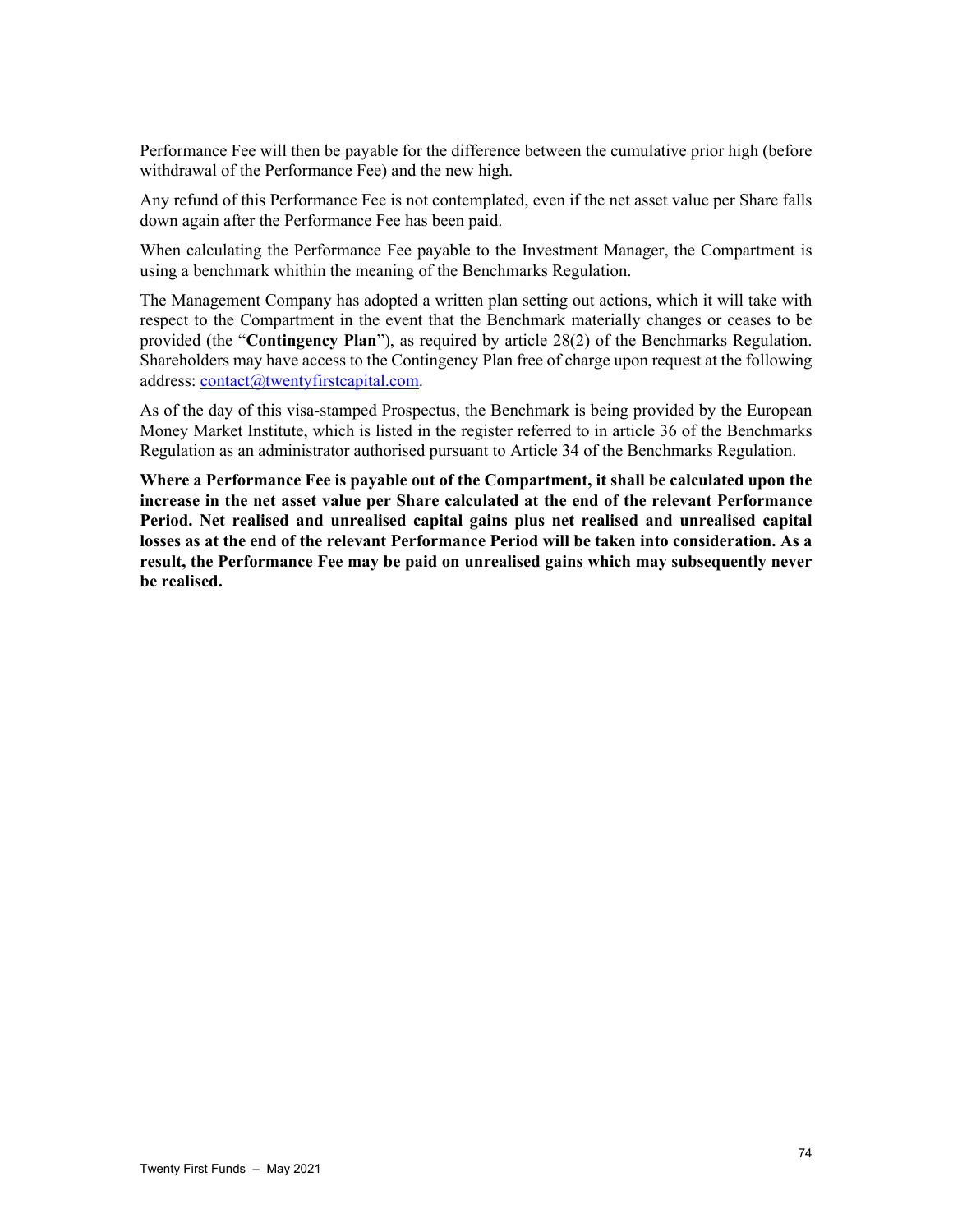# **APPENDIX II Twenty First Funds - Exclusif 21**

## **1. Currency**

The net asset value per Share of this Compartment is expressed in EUR.

## **2. Profile of the typical investor**

The Compartment is suitable for any subscriber seeking performance linked to the equity markets by trying to limit the risk of loss in bad times through the flexible management of allocation of assets.

It may be used to support unit-linked life insurance policies.

This Compartment may not be appropriate for investors who plan to withdraw their money within 3 years.

The reasonable amount to be invested in this Compartment depends on the personal situation of each investor. To determine such amount, an investor shall take into account its personal estate, its current and 5 year needs, as well as whether it wishes to take risks or, on the contrary, give priority to a prudent investment approach. It is highly recommended to an investor to sufficiently diversify its investments in order to not be exposed solely to the risk of this Compartment.

## **3. Investment Objectives and Policy**

## **3.1 Investment objectives**

The investment objective of the Compartment is to seek capital growth over the recommended investment period (minimum 5 years) through active and discretionary management of a diversified portfolio.

## **3.2 Investment policy**

The Compartment is actively managed without reference to any benchmark.

The investment strategy implemented to achieve the investment objective relies on discretionary management.

Depending on the Management Company's stock market expectations, the Compartment will be exposed, directly or through the holding of UCITS and/or other UCIs units or shares, to equities, bonds, debt securities and money market instruments.

The allocation between those different asset classes, as well as the geographic areas to be favoured, will be determined according to the global macro-economic analysis carried out by the Management Company. Total exposure to equity risk may be between 0 and 100% inclusive. When the Management Company is expecting favourable developments in the equity markets, the Compartment will be invested in the higher end of the range in equities. On the other hand, during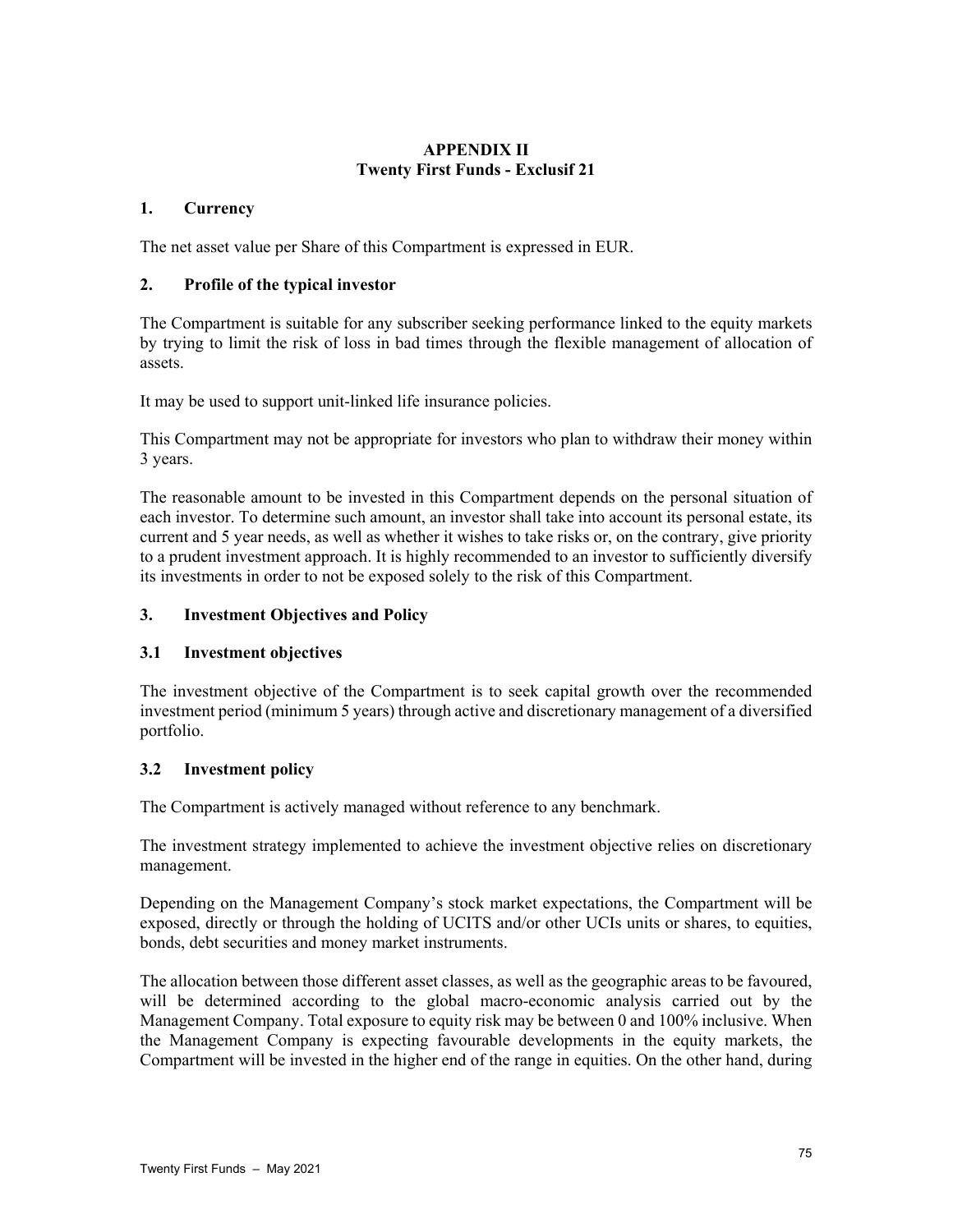a period of expectation of a downturn in the equity markets, debt securities and/or money market instruments will be favoured and may constitute 100% of the portfolio.

There will be no specific focus on a particular sector or geographic area and investments may be concentrated on a single sector or a single geographic area. The focus will rather be on the European area and then on the USA. Emerging countries will not represent more than 10% of the portfolio.

The selection of securities relies on a fundamental and classical financial analysis (price/profits ratio, rate of growth/price ratio, prices over net assets ratio, valuation pattern by discounting cash flow).

The Compartment is not authorised to enter into any securities financing transaction as defined in the SFTR or total return swaps or other financial derivative instruments with similar characteristics. Should the Compartment decide to enter into this type of operations in the future, the prospectus would be updated in accordance with the relevant regulations and CSSF Circulars in force.

## **3.3 Authorised investments and investment restrictions**

The Compartment may invest in the following categories of assets and financial instruments:

### a) Equities (0 to 100% exposure)

The Compartment invests in equities the capitalisation of which is in excess of EUR 1 billion. The Management Company will have an approach based on the value in the selection of securities forming the Compartment's portfolio, thereby seeking to invest in securities which seem to be undervalued.

#### b) Debt securities and money market instruments (0 to 100% exposure)

The Compartment invests in French Treasury bills, French Treasury bills with a standardised annual rate ("BTAN" – *Bon à Taux Annuel Normalisé*), French public and private sector bonds or bonds from an OECD country, deposit certificates issued by French or OECD companies and convertible bonds. Investments in debt securities and money market instruments will be made with no pre-defined percentage between public and private debt. There is no limit in respect of the borrowers' rating. The percentage of speculative securities does not exceed 20% of the net assets. The average duration of the portfolio is between -2 and 10 inclusive.

c) Shares or units of UCITS or UCIs

The Compartment may invest up to 10% of its assets in shares or units of UCITS and/or other UCIs within the meaning of I. (1) (c) of the investment and borrowing restrictions set forth in section 3.3 for the purposes of exposure to equity risk and/or interest-rate risk and/or credit risk and/or foreign exchange risk and/or incidentally to commodities risk and/or for the diversification of the instruments on which the Management Company prefers to rely on specialists or to invest the Compartment's cash. The Compartment may, within the above limits, invest in UCITS that qualify as ETFs which have an exposure to commodities (including precious metals).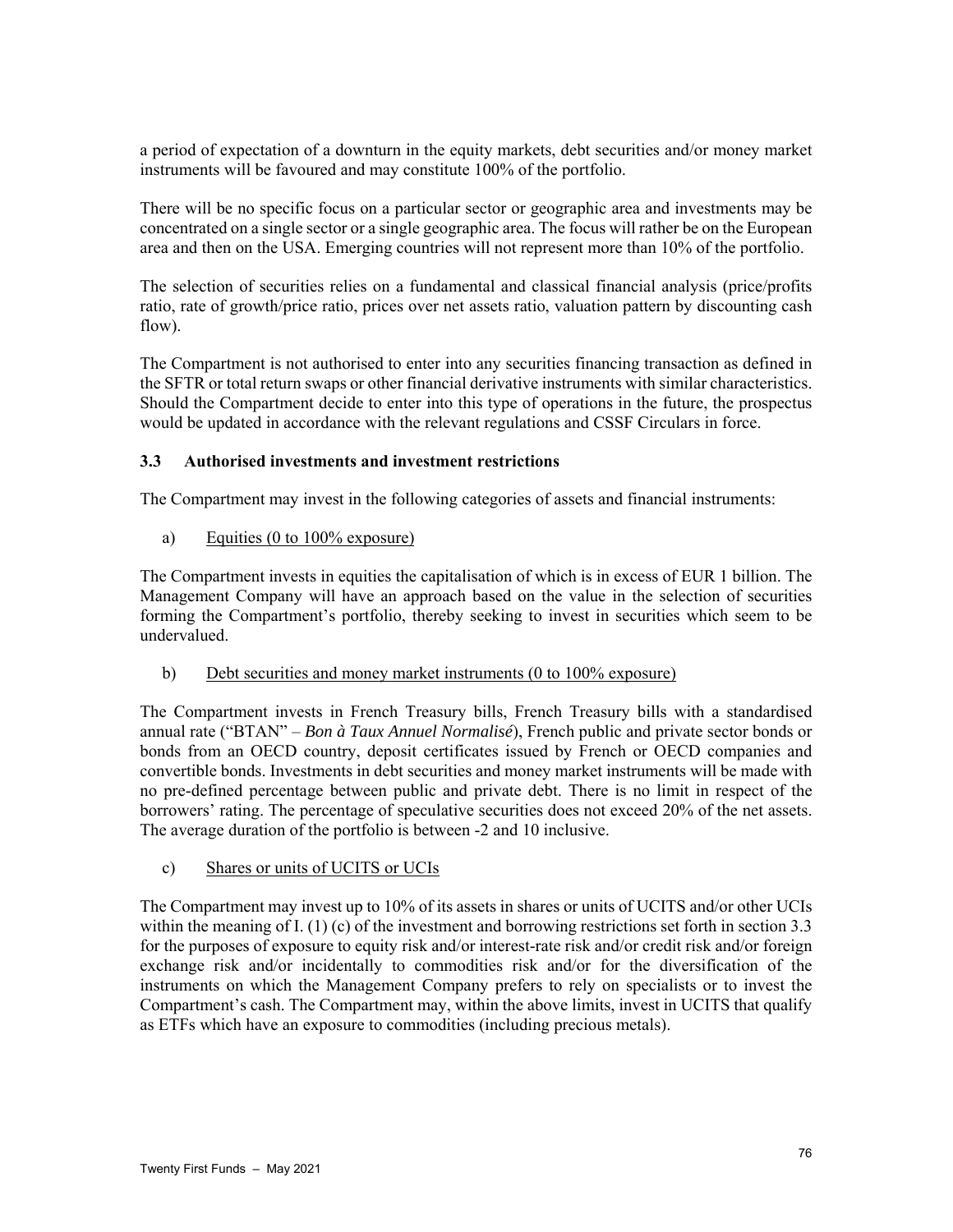These UCITS or UCIs may be managed or promoted by the Management Company or by a subsidiary or affiliate thereof.

### d) Derivative instruments

The Compartment may use derivative instruments traded on a Regulated Market. The use of derivative instruments for the purposes of hedging equity, rate and foreign exchange risk enables:

- To protect a portion of the assets in the event of a downturn in the markets by the purchase of put options or call options.
- To protect a specific holding in the portfolio in the event of a downturn in a specific security by the purchase of put options or call options.
- To improve the return on the portfolio by the sale of call options on securities in the portfolio or the sale of put options.

The use of derivative instruments for the purposes of exposure to equity, rate and foreign exchange risks enables:

- To gain synthetic exposure to assets markets, equities by the purchase of call options, while retaining a portion of the assets' liquidity.
- To expose the asset to the underlying, index or equity, by the sale of put options.

These transactions are carried out only once per asset. No leverage is ever made. Forward exchange transactions are only carried out for hedging of securities positions held in foreign currency outside the Euro zone.

Rate swaps may be carried out in the context of the management of the Compartment's cash flow.

e) Securities with embedded derivatives (warrants, purchase warrants, certificates, etc.)

The Compartment may invest in specific instruments to influence equity, interest-rate or foreign exchange risks, for hedging purposes, exposure purposes or arbitrage purposes, by using the same techniques as those described for derivative instruments. These instruments include but are not limited to: warrants, purchase warrants, bonds with equity warrants, shares with equity warrants, bonds redeemable in shares, indices, equity or foreign exchange certificates, etc. The underlying assets of the embedded derivatives will be eligible investments in accordance with the Law of 2010.

The Compartment uses these securities for the purposes of exposure to equity risk or bond risk and/or for hedging purposes in respect of warrants or certificates. Investment in these instruments may range between 0 and 100% inclusive of the net assets.

f) Deposits

In the context of managing the Compartment's cash flow, the Management Company may invest in short-term deposits. Such deposits may not have a term longer than one year. The maximum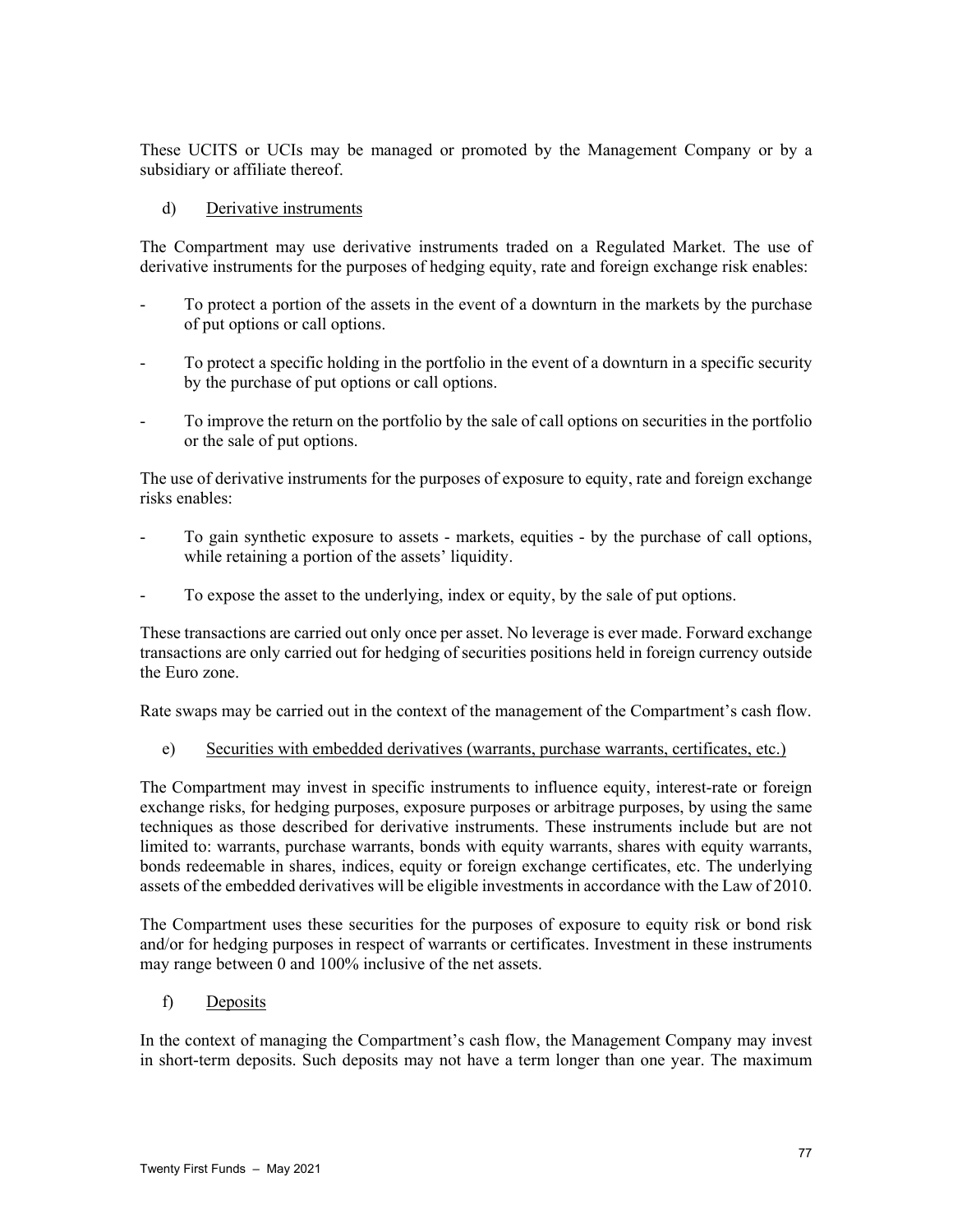level of use of this asset category, apart from the period of building the portfolio, will be 40%. This level will depend on the Management Company's market expectations.

## g) Temporary acquisitions and assignments of securities

The Management Company may enter into reverse repurchase agreements or may engage in securities lending transactions to manage the Compartment's cash flow.

To optimise return on the investments held in the portfolio, the Management Company may also enter into reverse repurchase agreements or may engage in securities lending transactions for up to 100% of the assets of the Compartment.

### **4. Risk considerations linked to the investment policy of the Compartment**

The Compartment will be invested in financial instruments selected by the Management Company in the context of the investment strategy described above. These instruments will be exposed to market trends and risks.

Investors are advised to carefully consider the risks of investing in this Compartment and are therefore referred to Section 6 of the General Section which provides a non-exhaustive description of risks.

The following risk factors apply at the level of the Compartment:

### **4.1 Risk associated with discretionary management**

The Compartment's performance depends on the Management Company's ability to anticipate movements in the various markets and in his selection of securities. There is a risk that the Compartment is not invested at all times in the best-performing markets and securities. The Compartment's performance may therefore not be optimal.

#### **4.2 Counterparty risk**

This risk is linked to the conclusion of contracts for financial forwards instruments and to assignments and acquisitions of securities. This is the risk of failure of a counterparty leading it to default on a payment.

#### **4.3 Capital risk**

This is the risk that the investor does not get back his initial investment as the Compartment does not benefit from any guarantee or protection.

## **4.4 Equity market risk**

This is the risk of a general downturn in equity prices. When the equity markets go down, the Compartment's net asset value also goes down.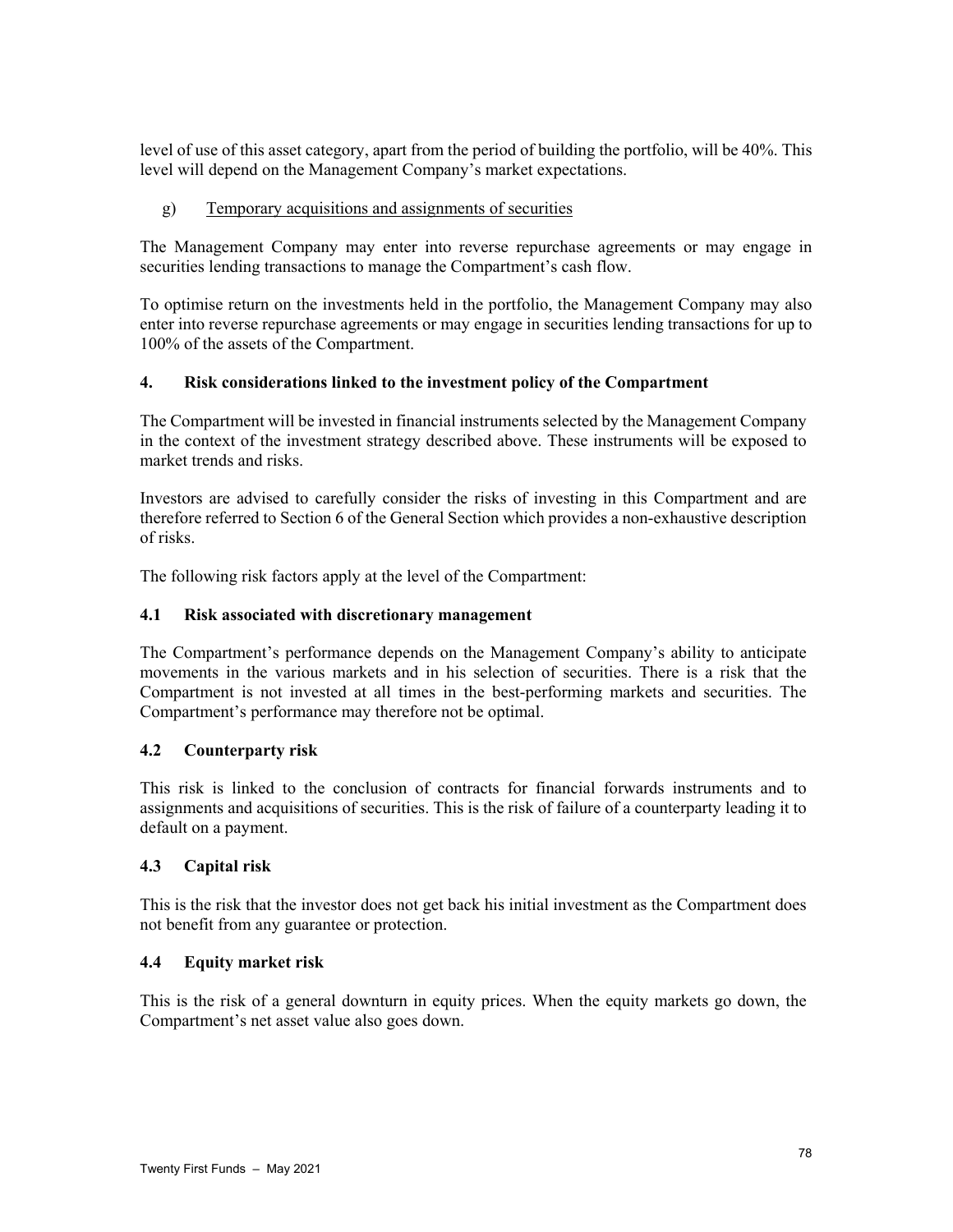# **4.5 Interest-rate risk**

This is the risk of an increase in rates (if sensitivity is positive) or a decrease in rates (if sensitivity is negative), which results in a downturn in prices of the bonds held in the portfolio and therefore a downturn in the Compartment's net asset value.

# **4.6 Credit risk**

Any risk of downgrading of the issuer's rating and the risk that the issuer is unable to meet its financial obligations, which will lead to a downturn in the price of the security and therefore of the Compartment's net asset value.

Investment in high yield securities, the rating of which is low or non-existent, may increase the credit risk.

# **4.7 Foreign exchange risk**

An investment in currencies other than the designated or benchmark currency involves a foreign exchange risk. Therefore, if the Euro appreciates against other currencies, the Compartment's net asset value may go down.

# **4.8 Concentration risk**

The Compartment may be concentrated on a geographic area or activity sector. In the event of an adverse development, the market value may go down more sharply than the equity markets.

## **4.9 Risk associated with emerging countries**

The investor's attention is drawn to the fact that the conditions of operation and monitoring of emerging markets may differ from the standards prevailing in the major international centres. As the Compartment may invest up to 10% of its assets in equities from emerging countries, downward movements on these markets may therefore result in a quicker and sharper fall in the net asset value.

## **4.10 Risk associated with commodities**

As the Compartment may invest in UCITS which have an exposure to commodities (including precious metals) via an index, the price of the shares or units such UCITS may vary in relation to a commodities index.

## **4.11 Sustainability Risks Likely Impacts**

The portfolio of the Compartment is highly diversified; hence the Management Company believes that the Compartment will be exposed to a broad range of Sustainability Risks, which will differ depending on the nature of each asset class.

Some markets and sectors will have greater exposure to Sustainability Risks than others. For instance, the energy sector is known as a major Greenhouse Gas (GHG) producer and may be subject to greater regulatory or public pressure than other sectors and thus, greater risk. However,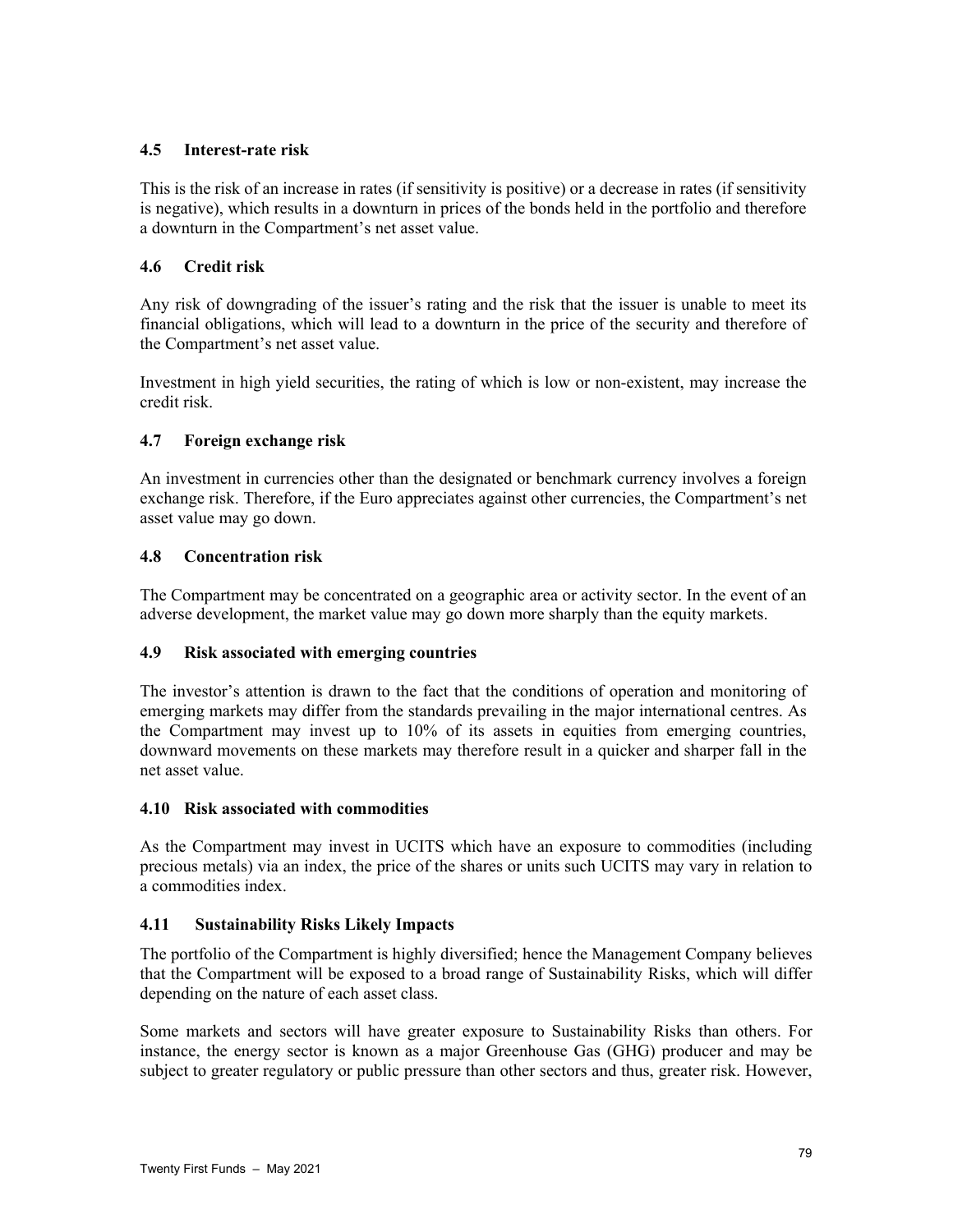it is not anticipated that any single Sustainability Risk will drive a material negative financial impact on the value of the Compartment.

In light of the Compartment's investment strategy and risk profile, the likely impacts of Sustainability Risks on the Compartment's returns are expected to be low.

## **5. Risk Management**

In accordance with the Law of 2010 and the applicable regulations, in particular Circular CSSF 11/512, the Compartment is subject to a risk management process, which enables it to assess its exposure to market, liquidity and counterparty risks, and to all other risks, including operational risks, which are material for the Compartment. The Management Company will employ a process for accurate and independent assessment of the value of any OTC derivative instruments.

## **6. Calculation of global exposure**

As part of its risk management process and in view of the long-only strategy that is pursued, the global exposure of the Compartment is measured and controlled by the Commitment Approach.

The global exposure of the Compartment does not exceed 100% of its total net assets on average.

### **7. Management of collateral**

The Compartment does not receive any collateral.

#### **8. Shares and fees**

| <b>Twenty First Funds - Exclusif 21</b> |                     |                   |  |  |  |
|-----------------------------------------|---------------------|-------------------|--|--|--|
| <b>Class</b>                            | <b>Class C</b>      | <b>Class I</b>    |  |  |  |
| <b>Launch</b> date                      | 26 September 2016   | 26 September 2016 |  |  |  |
| <b>ISIN</b> code                        | LU1373287983        | LU1373288015      |  |  |  |
| <b>Investor Type</b>                    | Retail              | Institutional     |  |  |  |
| <b>Subscription Fee</b>                 | Up to $3\%$<br>None |                   |  |  |  |
| <b>Conversion Fee</b>                   | None                |                   |  |  |  |
| <b>Redemption Fee</b>                   | None                |                   |  |  |  |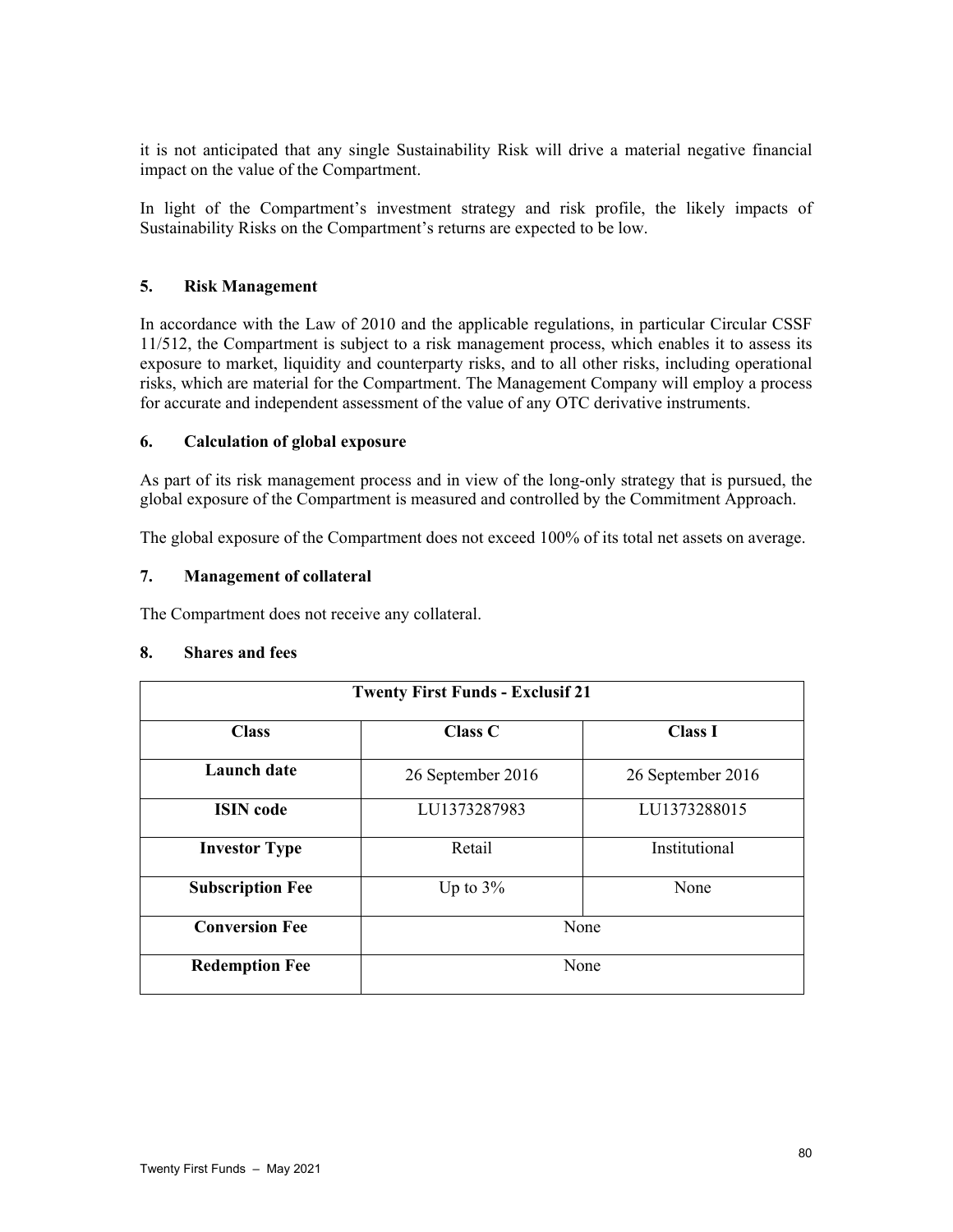| <b>Management Company</b><br>$\text{Fe}^{1}$                        | Maximum of $1.65\%$   | Maximum of $1\%$ |  |
|---------------------------------------------------------------------|-----------------------|------------------|--|
| <b>Performance Fee</b>                                              | 10% above Hurdle Rate |                  |  |
| <b>NAV</b> currency                                                 | <b>EUR</b>            |                  |  |
| <b>NAV</b> frequency                                                | Each Business Day     |                  |  |
| <b>Hedging</b>                                                      | N/A                   |                  |  |
| <b>Dividend policy</b>                                              | Capitalisation        |                  |  |
| <b>Minimum subscription</b><br>amount and minimum<br>holding amount | 1 Share               | EUR 1,000,000    |  |
| Abbreviated name for<br>commercial purposes                         | Exclusif 21 C         | Exclusif 21 I    |  |

The Management Company may receive out of the assets of the Compartment a transaction fee of up to 0.50% (inclusive of VAT) of each acquisition and sale of shares.

- the amortization of formation and restructuring expenses;
- the fees of the accounting valuator;
- the fees of the Depositary and the entities to which the depositary function may have been delegated by it;
- the custody fees:

l

- the domiciliation fees:
- the transfer agent fees;
- the fees related to the preparation of the financial statements;
- the fees related to the publication of financial statements and financial communications;
- the fees related to the calculation of the net asset value of the Compartment;
- the fixed management fees of the Management Company;
- the directors' fees;
- the insurance premiums of the Compartment;
- the audit fees;

- the entertainment expenses:
- the transaction costs of the Depositary;
- the costs related to the Compartment's banking service.

<sup>&</sup>lt;sup>1</sup> An all-in fees structure has been put in place for this Compartment, meaning that the Management Company Fee includes:

<sup>-</sup> the CSSF subscription tax (*taxe d'abonnement*);

<sup>-</sup> the taxes related to the UCITS status of the Compartment;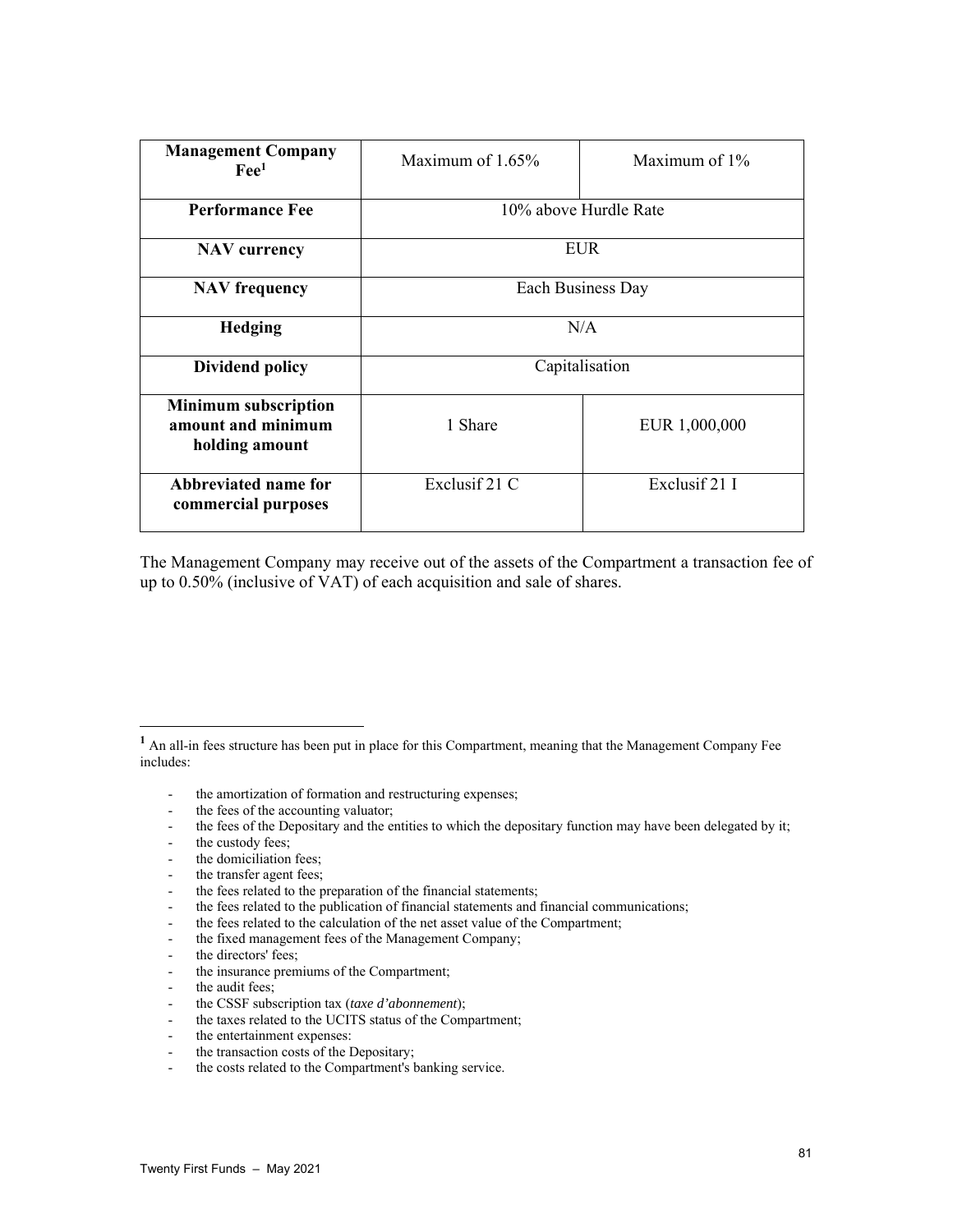# **9. Dividend policy**

With respect to the Class(es) distributing dividends, the Board of Directors may decide to distribute interim dividends. The distributions may take place either in the form of cash in the relevant currency of the Class or through redemption of Shares.

Dividends shall be paid out of the distributable profits of the Compartment as determined by the Board of Directors. Dividends payable to Shareholders will be paid by electronic transfer to the bank account designated by the Shareholder in which case the dividend will be paid at the expense of the payee.

The Board of Directors reserves the right to change the dividend policy of the Compartment in the future, in which case Shareholders would be notified in advance and this Appendix will be modified accordingly.

## **10. Cut-off Time**

11:30 a.m. Luxembourg time on the applicable Valuation Day.

# **11. Subscription of Shares**

Applications must be received by the Company no later than the Cut-off Time.

Any taxes and duties levied in connection with the subscription of Shares in certain countries (if any) shall be charged to the concerned investors.

## **12. Redemption of Shares**

Redemption requests must be received by the Company no later than the Cut-off Time.

## **13. Conversion of Shares**

Conversion requests must be received by the Company no later than the Cut-off Time.

## **14. Net Asset Value**

The net asset value per Share of the Compartment is calculated each Calculation Day, dated as of the Valuation Day, based on the closing prices as of such Valuation Day.

The net asset value per Share will be rounded to 2 decimal places.

Fractional entitlements to Shares will be rounded to 2 decimal places.

# **15. Performance Fee**

The performance period for the Compartment shall be each period from 1 October of each year to 30 September of the following year, except for the first performance period which shall commence on the first allotment of Shares in a Class and end on 30 September 2017 (the "**Performance Period**").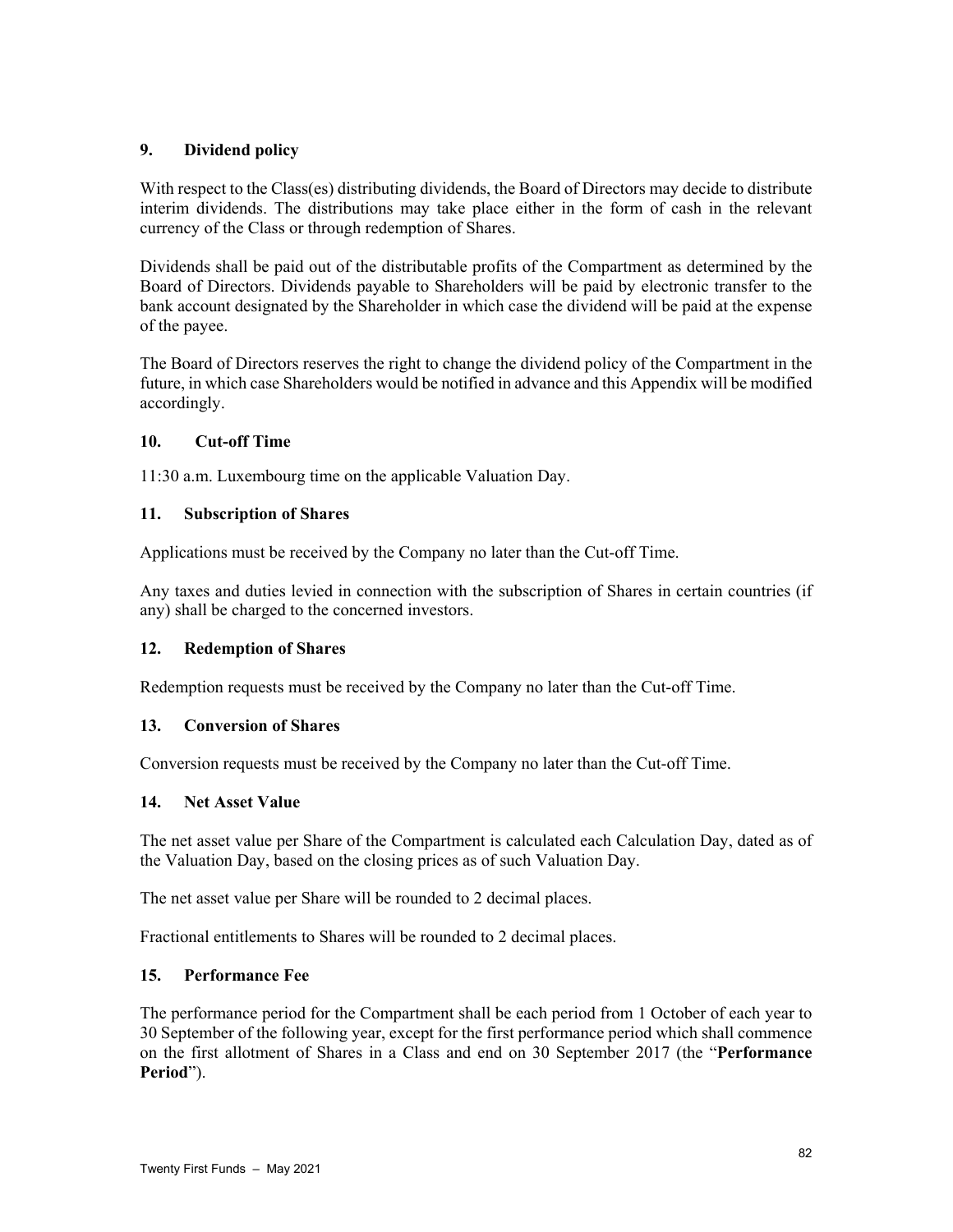The Performance Fee is payable yearly to the Management Company as of 30 September of each year and covers each 12 month period starting on 1 October of each year and shall terminate on 30 September of the following year, except for the first Performance Period which will start on the Compartment's launch date and will terminate on 30 September 2017.

A Performance Fee is due only if the net asset value as of 30 September is higher than the net asset value as of 30 September of the previous year upon Hurdle Rate of 5%, except for the first Performance Period where a Performance Fee is due only if the net asset value of the relevant Class as of 30 September is higher than 1,395.74 for Class C and 990.97 for Class I with an Hurdle Rate of 5%.

The Compartment is subject to a Performance Fee of 10% upon Hurdle Rate of 5%, taking subscriptions and redemptions into account and payable yearly to the Management Company.

The Performance Fee is calculated and accrued in the calculation of the net asset value per Share for each Valuation Day, on the basis of the number of Shares currently in issue, including Shares which fall to be redeemed and excluding Shares which fall to be issued.

The Performance Fee in respect of each Performance Period will be calculated by reference to the Net Asset Value before deduction for any accrued Performance Fee.

If a Share is redeemed (or converted) other than at the end of a Performance Period, the Performance Fee calculated in respect of such Share as at the Valuation Day as of which such Share is redeemed (or converted) shall be crystallised and become payable to the Management Company.

Any refund of this Performance Fee is not contemplated, even if the net asset value per Share falls down again after the Performance Fee has been paid.

**Where a Performance Fee is payable out of the Compartment, it shall be calculated upon the increase in the net asset value per Share calculated at the end of the relevant Performance Period. Net realised and unrealised capital gains plus net realised and unrealised capital losses as at the end of the relevant Performance Period will be taken into consideration. As a result, the Performance Fee may be paid on unrealised gains which may subsequently never be realised.**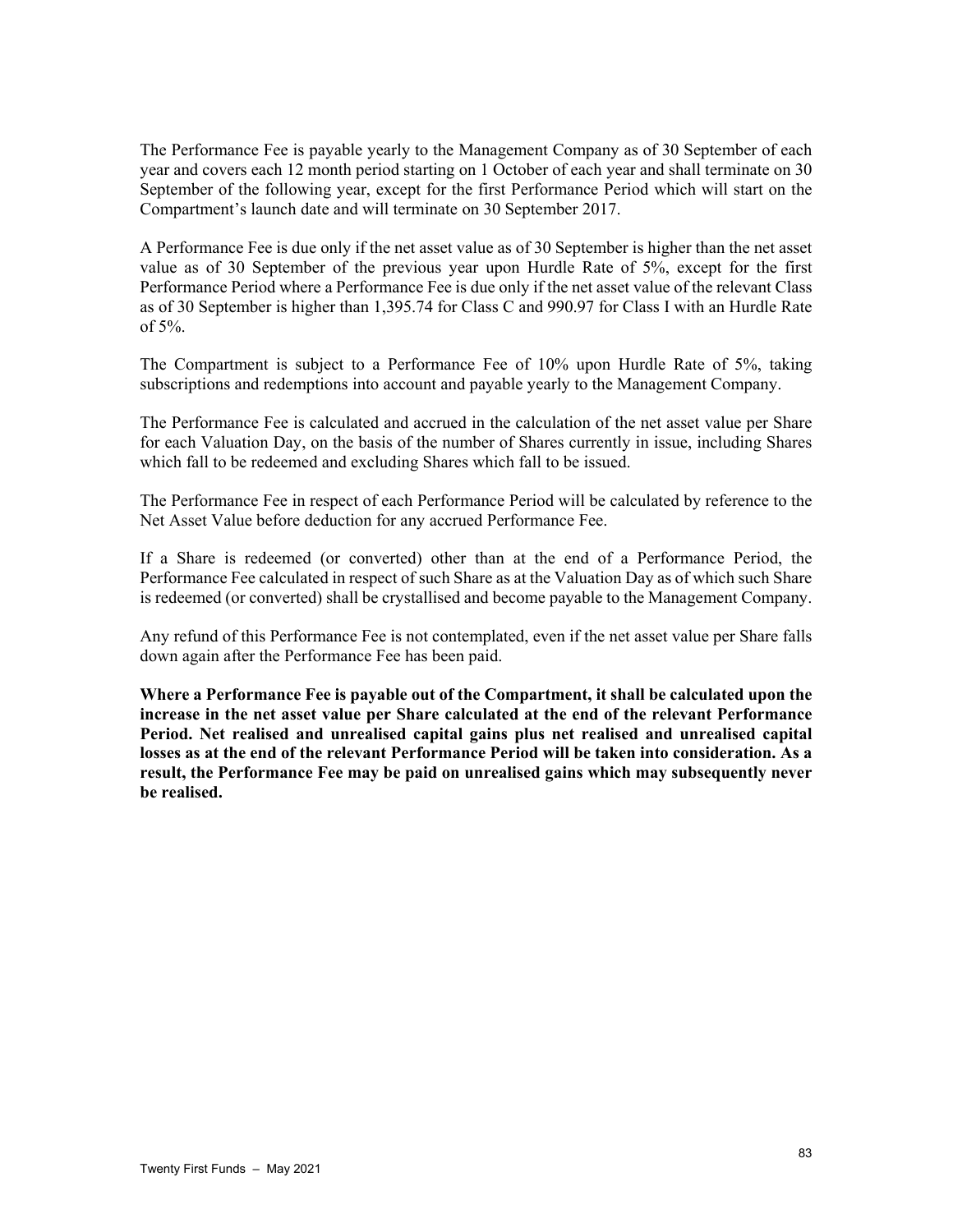# **APPENDIX III Twenty First Funds - Rendement Euro Plus**

# **1. Currency**

The net asset value per Share of this Compartment is expressed in EUR.

# **2. Profile of the typical investor**

The Compartment is suitable for investors seeking a bond yield for the recommended investment period, resulting from a diversified portfolio of bonds and other debt securities as well as money market instruments denominated in Euro.

The reasonable amount to be invested in this Compartment depends on the personal situation of each investor. To determine such amount, an investor shall take into account its personal estate, its current and future needs, its contemplated investment duration, as well as whether it wishes to take risks or, on the contrary, give priority to a prudent investment approach. It is highly recommended to an investor to sufficiently diversify its investments in order not to being exposed solely to the risk of this Compartment.

This Compartment may not be appropriate for investors who plan to withdraw their money within 3 years.

# **3. Investment Objectives and Policy**

## **3.1 Investment objectives**

The investment objective of the Compartment is to exceed the performance of the FTSE MTS Eurozone Government Bond  $3-5Y$  index  $+1\%$  over the recommended period of investment, mainly by investing in bonds and other debt securities denominated in Euro.

## **3.2 Benchmark**

The benchmark is the FTSE MTS Eurozone Government Bond 3-5Y index.

The FTSE MTS Eurozone Government Bond 3-5Y index represents the price of a basket of Euro zone liquid Government bonds, at fixed rates, with a residual term of 3 to 5 years. FTSE MTS Eurozone Government Bond 3-5Y index reproduces the market performance of Government bonds in the Euro zone, by relying on a basket of bonds selected according to specific criteria. Therefore not all Euro zone Government bonds are included in this index.

The indicator is retained on the closing price and expressed in Euro, coupons reinvested.

# **3.3 Investment policy**

The portfolio is put together and managed on the basis of a quantitative and qualitative analysis of the investment universe, in order to include in the Compartment's portfolio the securities judged to be consistent with the management objectives and constraints.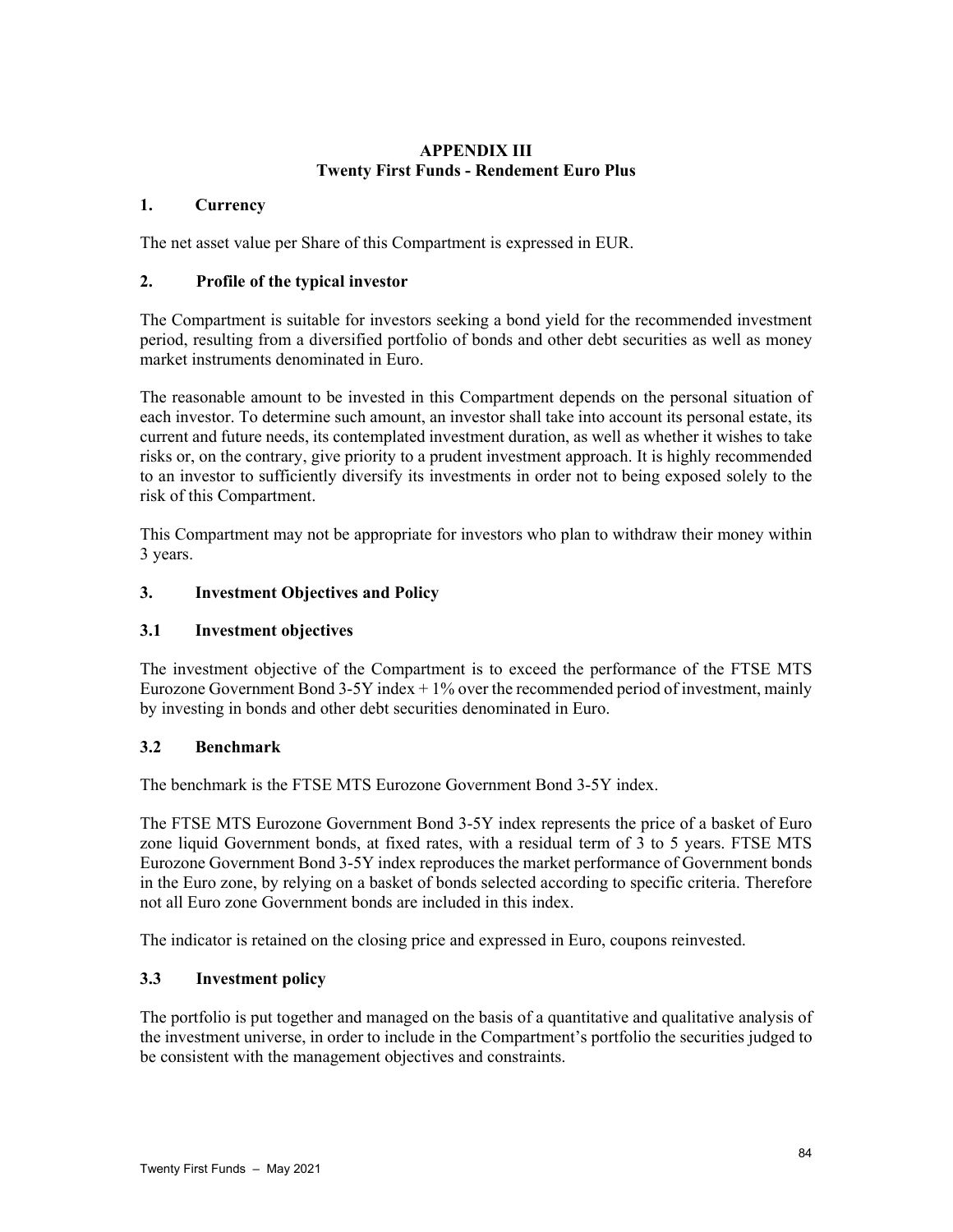The Compartment is actively managed and references the FTSE MTS Eurozone Government Bond 3-5Y index (the "**Benchmark**") for performance comparison purposes. As indicated above, the Compartment's objective is to exceed the performance of the Benchmark  $+1\%$  over the recommended period of investment. The Benchmark only consists in an outperformance target for the Compartment.

The investment objective is to put together a portfolio of broadly diversified bonds and negotiable debt securities denominated in Euro responding to quality and prudential criteria specific to the Management Company. Under normal market conditions, the portfolio's average rating is expected to be of BBB or Baa2.

### *Strategies used*

In order to achieve its objective, the Compartment is investing in bonds and other debt securities denominated in Euro.

The portfolio will be invested in bond and monetary securities, issued by States or private or public companies from OECD countries. Unhedged exposure to securities denominated in a currency other than the Euro and exposure to foreign exchange risk will remain incidental.

The portfolio may incidentally be re-invested in equities quoted on a regulated market or on a multilateral trading facility and issued by private sector companies, of any market capitalisation, located exclusively within the Euro zone countries.

A maximum of 5% only of the Compartment's net assets can be invested in small-caps (less than  $\epsilon$  150 million). In all cases, exposure to equity risk shall not exceed 10% of the net assets.

Up to 10% of the Compartment's net assets may also be invested in shares or units of UCITS or UCIs that meet the four criteria of article  $41(1)(e)$  of the Law of 2010. These UCIs may be closedend funds provided they comply with UCITS eligibility rules.

The objective of diversification of the Compartment is to be exposed to a minimum of forty public or private issuers within 12 (twelve) months as from the date of its launch, it being understood that the Management Company has the option of exposing the Compartment to less than forty issuers if it considers that it will be in the shareholders interest (in particular with regard to specific market conditions or the Compartment's investment capacities).

The securities acquired in the portfolio, or their issuers, must, at the time of acquisition:

- for a minimum of 30% of the portfolio: either be rated "Investment Grade" as a minimum according to the worst rating awarded by any internationally recognized rating agency selected, approved or referenced by the Management Company, or, if no agency has produced any analyses, benefit from an implied rating equivalent to this level according to estimates by the management team and the risk management team of the Management Company. As an example, "Investment Grade", is understood a rating at least equal to BBB- on the Standard  $\&$ Poor's scale.

and,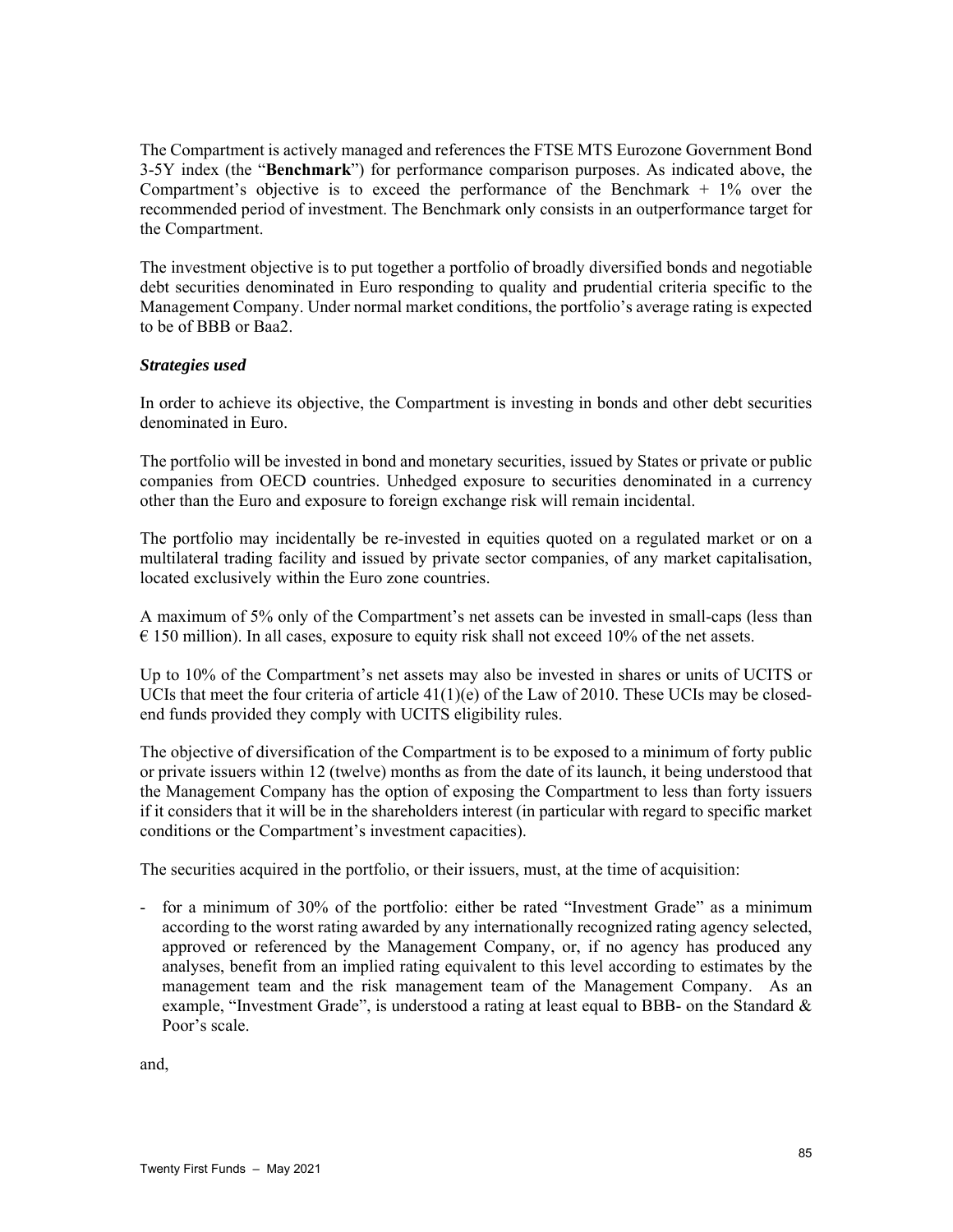- for the remainder, "High Yield" (speculative securities). These more risky speculative securities generally present higher probabilities of default than those securities in the "Investment Grade" category. The "High Yield" (speculative securities) categorisation of a security will be retained if at least one internationally recognized rating agency selected, approved or referenced by the Management Company recognised such a quality in the security in question or, if no agency has produced any analyses, if the security benefits from an implied rating equivalent to this level according to estimates by the management team and the risk management team of the Management Company. As an example, by "High Yield" (speculative securities), is understood a rating of less than BBB- on the Standard & Poor's scale.

In the event of a downgrading to the "non investment grade" of the rating of a security or issuer present in the portfolio, the Management Company may (i) retain it for a tolerance period of six (6) months with effect from such downgrading being recorded, if it considers at its discretion that the issuer or the security in question may regain "Investment Grade" over such period and/or (ii) retain it in the portfolio subject to a minimum of 30% of the securities in the portfolio remaining in the "Investment Grade" category. Failing this, the Management Company must proceed with the sale of the security in question or of one or more other "High Yield" (speculative securities) securities in the portfolio, in order to always comply with the above-mentioned rule.

### *Structure of the allocation*

The Management Company determines a target allocation in order to optimise the portfolio's current yield, while minimising the risk of capital loss. This allocation will integrate market rates, credit premiums and the shape of the bond curve.

The basic strategy will therefore be to acquire debt securities of different maturities and adapted to the target allocation. The Compartment may divest any security in the portfolio, specifically to improve the portfolio's yield, to comply with the above-mentioned ratio of 30% of "Investment Grade" category securities or to minimise the portfolio's average default risk. The Compartment may also re-invest in any new debt security.

The Compartment's portfolio is built around a "bottom up" approach for the selection of securities (i.e. extract the relative value of one counterparty in relation to another) and "top down" for optimisation of the portfolio (i.e. degree of exposure to the High Yield market, sector allocation or by rating category).

There will be no predefined criteria of sector or capitalisation of the issuers in the selection of bonds and other debt securities in the portfolio.

Furthermore, during the period of building the portfolio, the Management Company reserves the option of remaining invested in money market instruments.

The Management Company is putting together the portfolio in relation to the selection of issuers, hedging rate and lifespan of the assets, the average lifespan of the portfolio and the maturity profile of the securities held, which will be monitored continuously.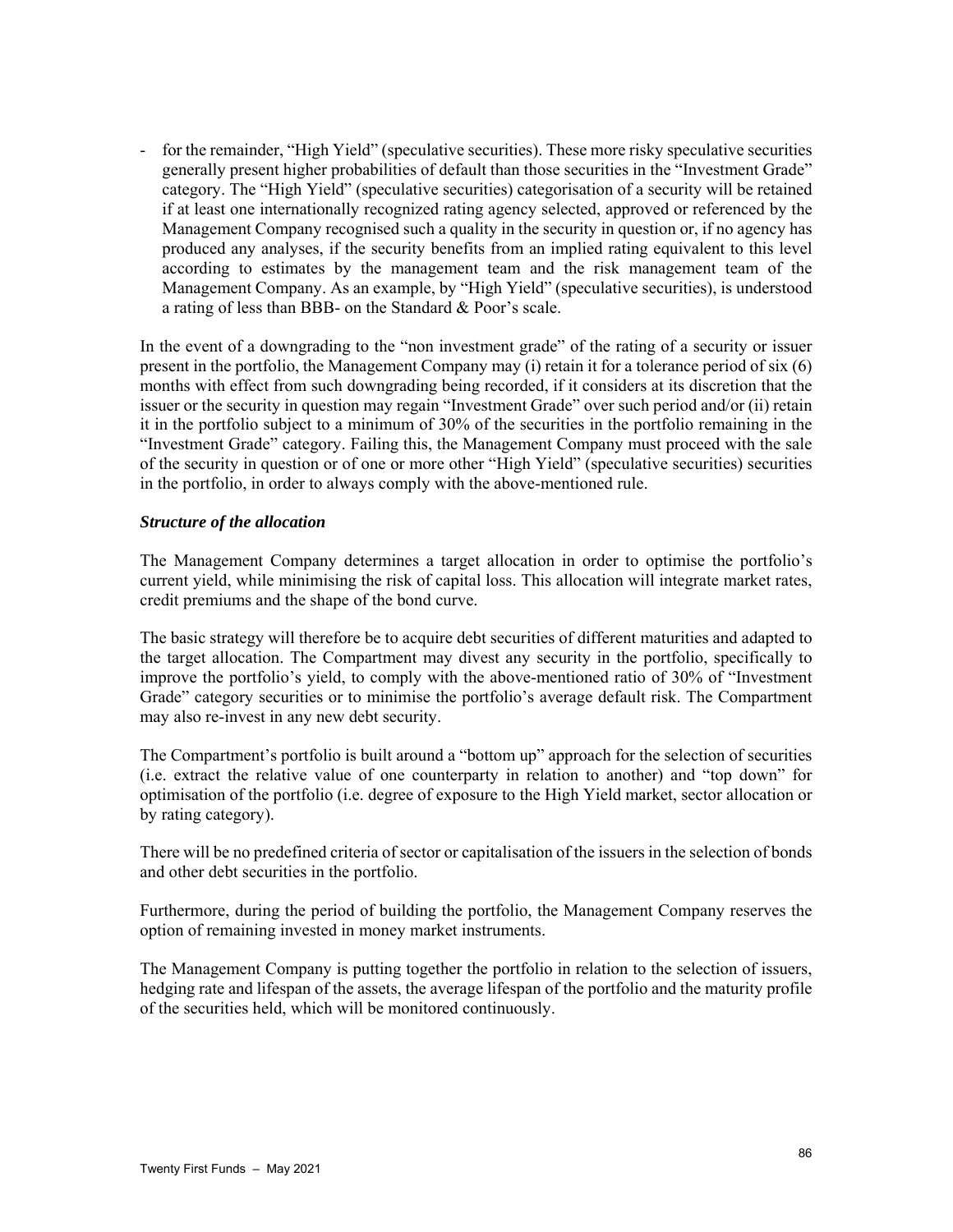| Spread of sensitivity to interest rates within which the<br>Compartment is managed      | Between 0 and 6                                                                                           |
|-----------------------------------------------------------------------------------------|-----------------------------------------------------------------------------------------------------------|
| Denomination currencies of the securities in which the<br>Compartment is invested       | Euro: $50\%$ to 100% of the net<br>assets $(*)$ Others: 0 to 50% of<br>the net assets                     |
| Level of foreign exchange risk borne by the<br>Compartment                              | A maximum of 10% of the net<br>assets                                                                     |
| Geographic area of the issuers of the securities to which<br>the Compartment is exposed | OECD: from 90 to 100% of the<br>debt securities<br>(*) Others: from 0 to $10\%$ of the<br>debt securities |

(\*) *The 100% limit may occasionally be exceeded in the context of significant subscriptions/redemptions, significant market variations or even due to a slight delay in payment in respect of divestment/investment transactions of the Compartment's assets.*

# **3.4 Authorised investments and investment restrictions**

The Compartment may invest in the following categories of assets and financial instruments:

a) Debt securities and money market instruments

The Compartment will be invested in bonds, money market instruments and other French or foreign negotiable debt securities denominated in Euro, the issuers of which will be located in the OECD zone: fixed and/or variable rate bonds, adjustable rate bonds, index-linked bonds, convertible bonds and government bonds. The Compartment may incidentally invest in securities issued by issuers outside the OECD.

The portfolio may include securities issued in currencies other than the Euro (for example, US Dollar, British Pound, Swiss Franc, Japanese Yen, etc.). Thus, exposure to foreign exchange risk will remain incidental and must not, in any event, exceed 10% of the Compartment's net assets. The Management Company will in fact take positions on derivatives with a view to hedging the portfolio against the foreign exchange risk, by using forward exchange contracts, futures, swaps or options.

A minimum of 30% of the securities in the portfolio must be "Investment Grade" category, in accordance with the terms stated above. As an example, by "Investment Grade", is understood a rating at least equal to BBB- on the Standard & Poor's scale.

The distribution of private/public debt is not defined in advance; it will take place depending on the general allocations defined by the Management Company and market opportunities. In the same way, the Management Company will define the duration in relation to the management objectives and constraints defined previously (e.g. credit sensitivity, rate sensitivity).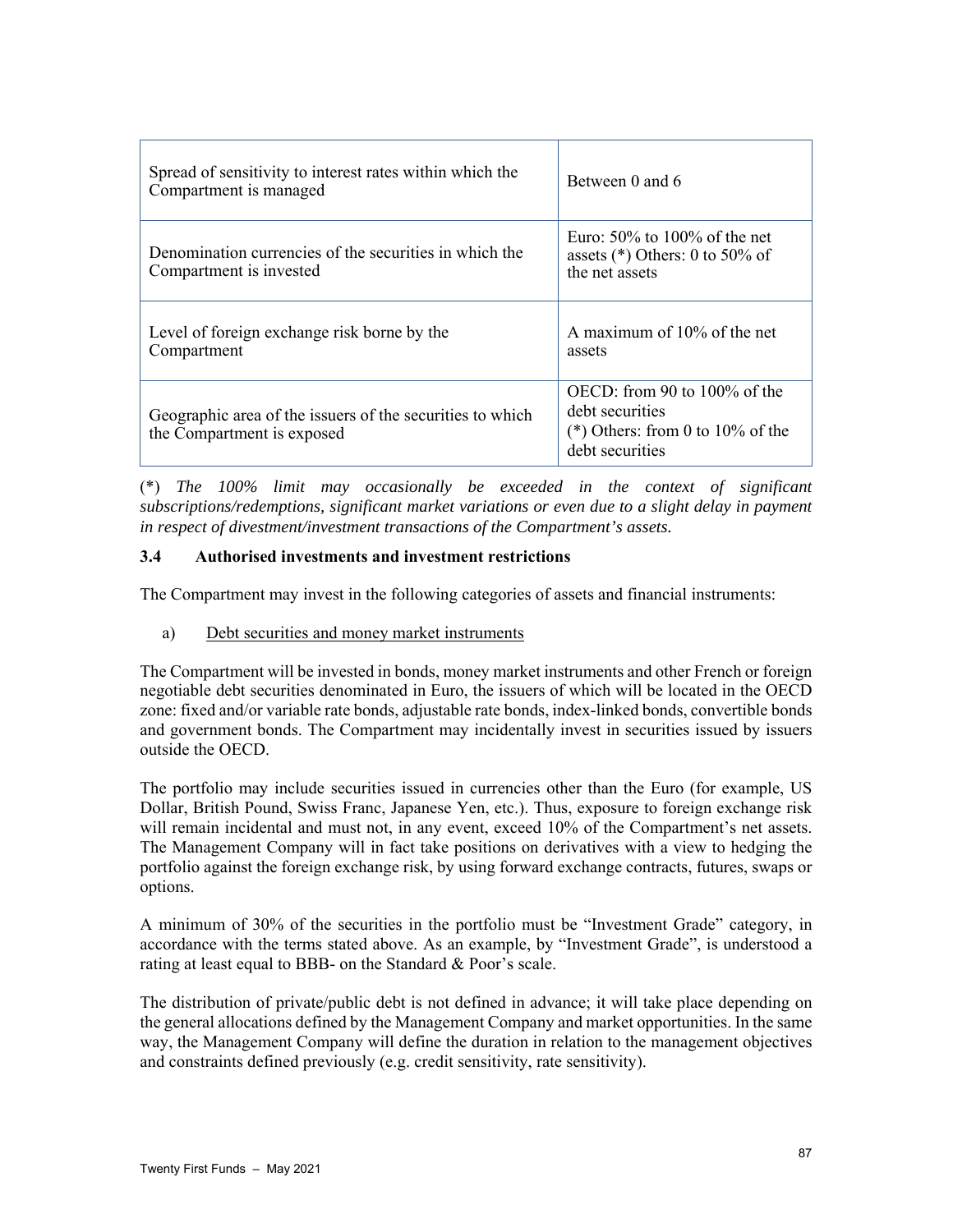The portfolio's sensitivity to interest rates may vary between 0 and 6.

Divestments improving the portfolio's yield may be planned, specifically to improve the portfolio's yield, to comply with the above-mentioned ratio of 30% of "Investment Grade" category securities or to minimise the portfolio's average default risk.

The Management Company does not impose any constraint in respect of subordination or in respect of the legal characteristics of the debt securities eligible for investment.

b) Equities

The Compartment may be exposed up to a maximum of 10% to one or more markets of equities issued in the OECD countries.

The portfolio may therefore incidentally be re-invested in equities quoted on a regulated market or on a multilateral trading facility and issued by private sector companies, of any market capitalisation, located exclusively within the Euro zone countries.

A maximum of 5% only of the Compartment's net assets can be invested in small-caps. In all cases, exposure to equity risk shall not exceed 10% of the net assets.

c) Shares or units of UCITS or UCIs

In order to manage cash flow or access specific markets (sector or geographic), the Compartment may invest up to 10% of its assets in units of UCITS and/or of other UCIs within the meaning of I. (1) (c) of the investment and borrowing restrictions set forth in section 3.3.

These UCITS or UCIs may be managed or promoted by the Management Company or by a subsidiary or affiliate thereof.

d) Contingent convertibles instruments

The Compartment may invest up to 10% of its assets in so called contingent convertibles instruments ("**CoCos**").

CoCos are debt instruments which could be convertible into equity or written down if a prespecified trigger event occurs. Many of the larger financial institutions have lately embraced the use of CoCos as a cost effective way of meeting the level of going-concern capital required by Regulation (EU) No 575/2013 on prudential requirements for credit institutions and investment firms (the "**Credit Requirement Regulation**" or "**CRR**") in addition to the Common Equity Tier 1 capital (as defined in the CRR; "**CET1**"). The CRR allows a financial institution to issue Additional Tier 1 ("AT1") securities in non-CET1 capital but in the form of CoCos. To qualify as AT1s the CoCos need to be able to be written down or converted into equity when a certain trigger CET1 is reached or when the relevant regulatory authority deems the issuer being non-viable under the Bank Recovery and Resolution Directive.

Investors should fully understand and consider the risks of CoCos.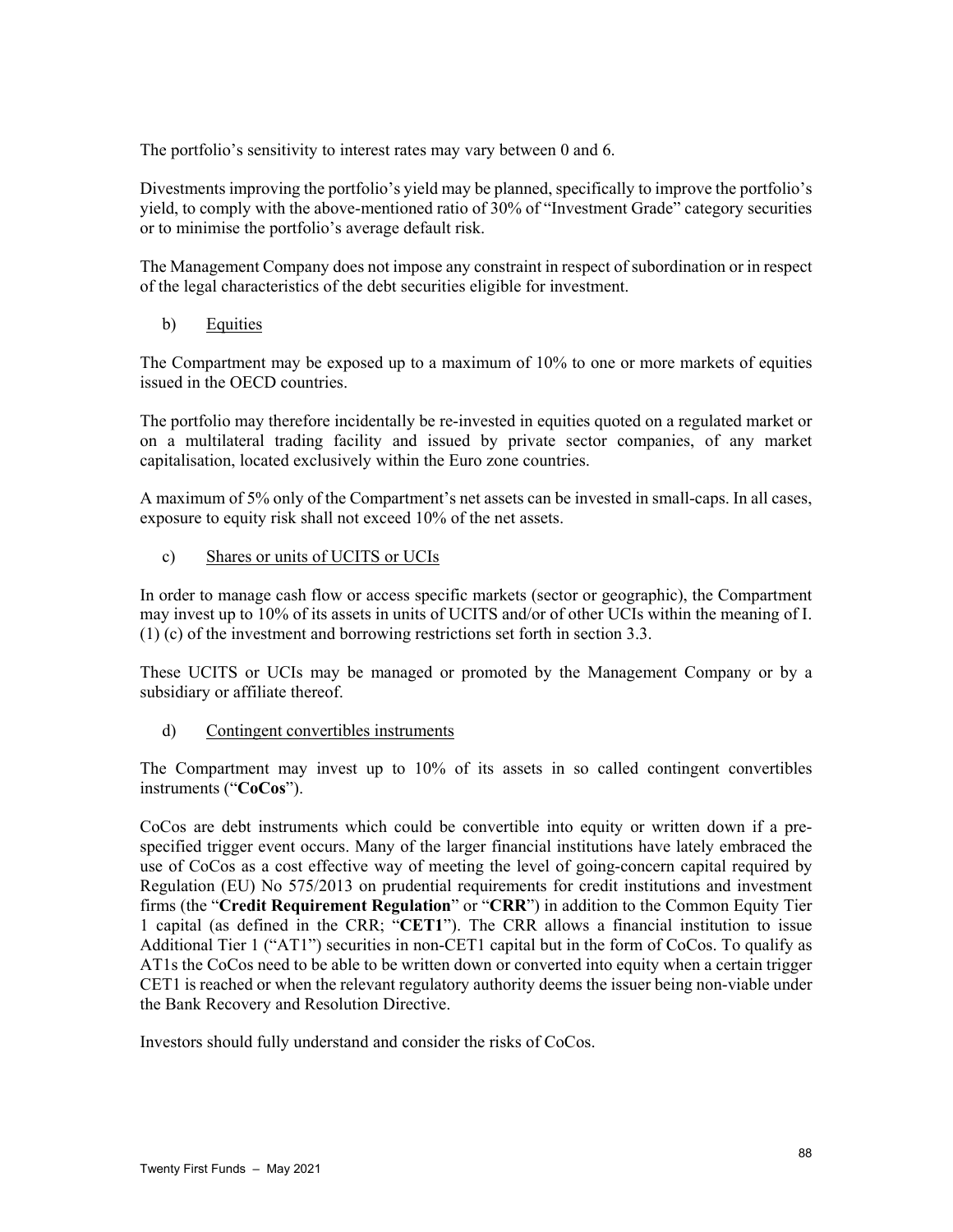CoCos entail a valuation risk. To correctly value the instruments the Company needs to evaluate the probability of activating the trigger, the extent and probability of any losses upon trigger conversion (not only from write-downs of their principal value but also from unfavourably timed conversion to equity) and the likelihood of cancellation of coupons. These risks may be highly challenging to model. Though certain risk factors are transparent, e.g., trigger level, coupon frequency, leverage, credit spread of the issuer, and rating of instrument, if any, other factors are discretionary or difficult to estimate, e.g. individual regulatory requirements relating to the capital buffer, the issuers' future capital position, issuers' behaviour in relation to coupon payments on AT1 CoCos, and any risks of contagion. Importantly, as one descends down the capital structure to sub-investment grade where the majority of CoCos sit, the level of precision in estimating value when compared to more highly rated instruments, deteriorates.

Investors may be exposed to extension risk as there may be no incentive, in the form of a coupon step-up, for the issuer to redeem the securities issued. This would cause the securities' duration to lengthen and to expose investors to higher interest rate risk

Investors should also take into account that the trigger levels differ and determine exposure to conversion risk depending on the CET1 distance to the trigger level. Furthermore, coupon payments on AT1 instruments are entirely discretionary and may be cancelled by the issuer at any point, for any reason, and for any length of time. Contrary to classic capital hierarchy, CoCo investors may suffer a loss of capital when equity holders do not. AT1 CoCos are issued as perpetual instruments, callable at predetermined levels only with the approval of the competent authority. The structure of CoCo instruments is innovative yet untested.

CoCos may entail a liquidity risk, meaning that under certain conditions it may be difficult to sell them. If the relevant market for a specific CoCo is illiquid, it may not be possible to liquidate a position at all or at an acceptable price. This risk generally increases the more likely it gets that the pre-specified trigger event of a given CoCo occurs.

Finally, when CoCos are written down, the NAV of the Compartment may significantly decrease.

e) Distressed or defaulted securities

The Compartment can not directly buy a distressed or defaulted security. However, if the security is already in the portfolio at the moment of default or stressed situation, this security could be held in the Compartment if the Management Company expects a short-term improvement. The Compartment should not have more than 5% of its net assets invested in distressed or defaulted securities at any time.

## f) Other eligible assets

The Compartment may invest up to 10% of its net assets in money market instruments, debt securities or equity securities not admitted to or dealt in on an Eligible Market.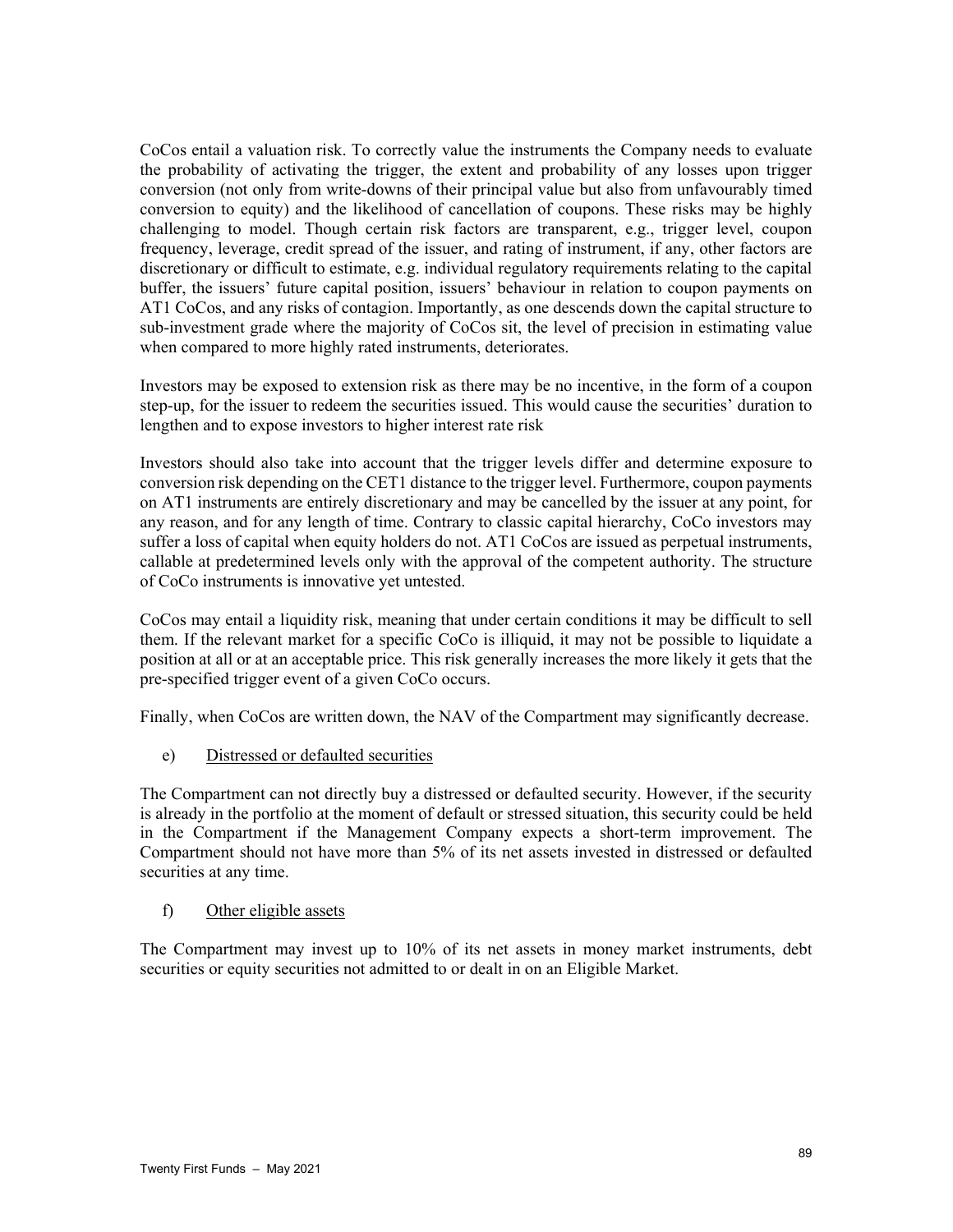## *Financial futures instruments quoted on a regulated or organised market in France or abroad or traded over-the-counter*

The Compartment may participate in securities, futures and options, traded on regulated or organised markets in France and abroad, or traded over-the-counter, with the aim of hedging or exposure to rate risk.

The financial futures instruments in question are specifically rate derivatives (rate swaps, options and futures), used in the context of managing the Compartment's rate sensitivity.

The Compartment may use financial futures instruments for up to 100% of the net assets and thus take the portfolio's global commitment to 200% in compliance with the sensitivity spread.

Within the limits provided for by the regulations, the Management Company may also recourse to simple credit derivatives (Credit Default Swap, CDS), in order to hedge and/or expose the portfolio to the risk of a repayment gap on one (CDS Single-Name standard) or more issuers (e.g. CDS indices) and/or hedge the risk of failure of one or more issuers.

The use by the Management Company of credit derivatives will firstly enable the portfolio's global credit exposure to be managed and also the taking or hedging of individual or multi-issuers' credit risks.

The Compartment may more generally be exposed to an index comprising the financial instruments stated in the investment and borrowing restrictions.

#### *Counterparties to transactions on financial contracts traded over-the-counter*

At the date of this Prospectus, the Management Company can process over-the-counter transactions with the following counterparties: BNP Paribas, Bank of America Merrill Lynch, Credit Suisse, Deutsche Bank, Goldman Sachs, HSBC, JPMorgan Chase Bank N.A., Morgan Stanley, Royal Bank of Scotland and Société Générale.

Furthermore, the Management Company maintains, at the date of this Prospectus, relations with the following counterparties with which the Management Company may be required to deal: BNP Paribas, Bank of America Merrill Lynch, Credit Suisse, Deutsche Bank, Goldman Sachs, HSBC, JPMorgan Chase Bank N.A., Morgan Stanley, Royal Bank of Scotland and Société Générale.

None of these counterparties has a power of discretionary decision-making over the composition or management of the Compartment's portfolio or over the underlying asset of the financial contracts acquired by the Compartment, or needs to give its approval for any transaction relating to the portfolio.

By the transactions carried out with these counterparties, the Compartment bears the risk of their failure (insolvency, bankruptcy, etc.). In such a situation, the realisation value of the Compartment may go down.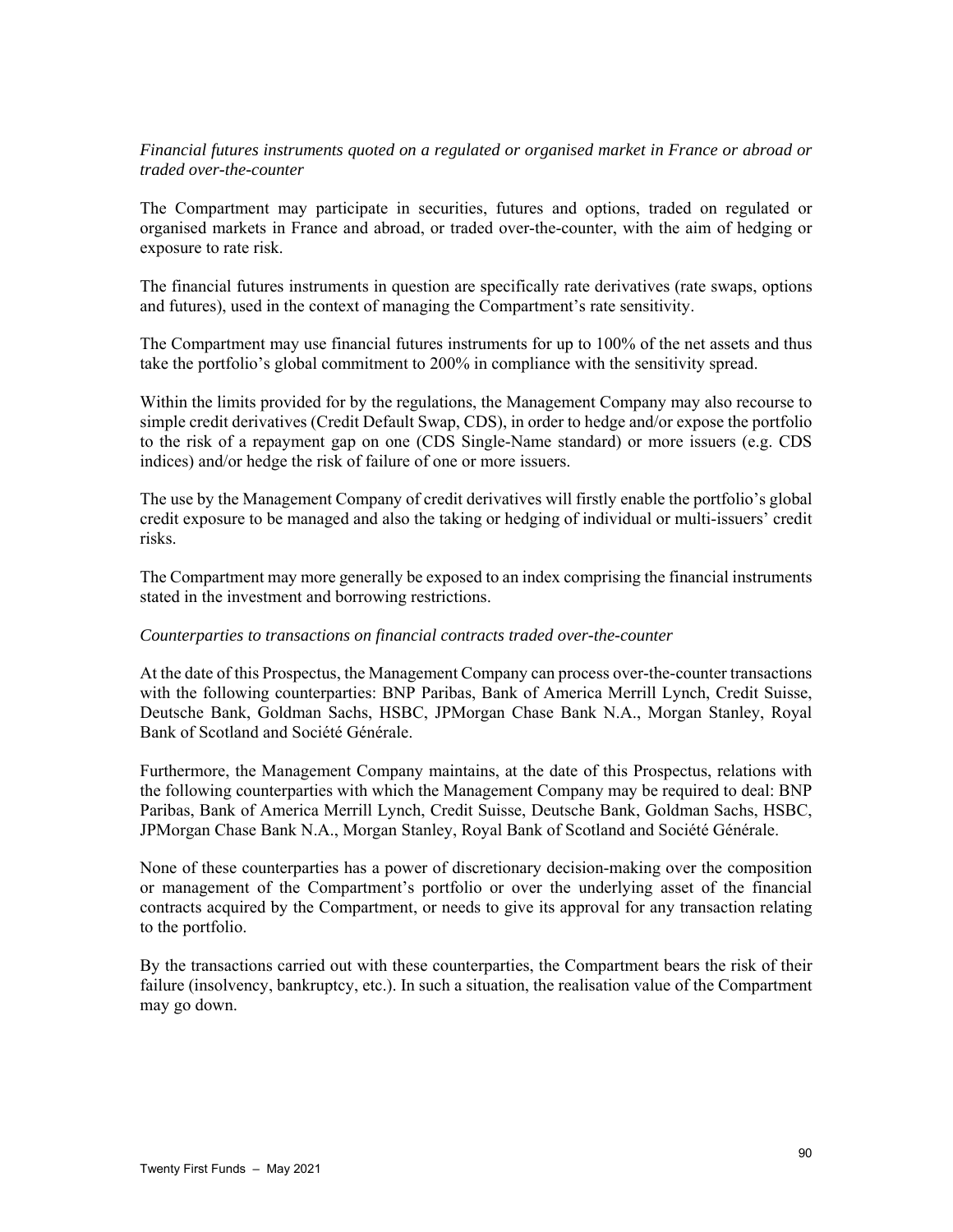# g) Securities with embedded derivatives

The Compartment may be incidentally exposed (i.e. up to a maximum of 10% of its net assets) to convertible bonds when these offer more attractive opportunities than the above-mentioned bonds or debt securities. Generally, the equity sensitivity, at the time of acquisition of these convertible bonds, is negligible but market changes may highlight residual equity sensitivity.

Exposure to equity risk shall never exceed 10% of the Compartment's net assets.

Some bonds include a call or put option (usually High Yield bonds). The Compartment has no restriction to invest in these bonds.

The underlying assets of the embedded derivatives will be eligible investments in accordance with the Law of 2010.

## h) Deposits

The Compartment may invest up to 20% of its net assets in deposits with one or several credit institutions which are repayable on demand or have the right to be withdrawn, and maturing in no more than 12 months.

## i) Cash borrowing

In the context of its normal operations, the Compartment may not borrow amounts in excess of 10% of its net assets, any such borrowings to be from banks and to be effected only on a temporary basis.

## j) Temporary acquisitions and assignments of securities

Any temporary acquisitions or assignments of securities are carried out in the context of managing cash flow and/or optimising the Compartment's revenues. These transactions consist of securities lending and borrowing or repurchase and reverse repurchase transactions. Temporary acquisitions and assignments of securities may take place for up to 100% of the Compartment's assets.

The Compartment is not authorised to enter into any securities financing transaction as defined in the SFTR or total return swaps or other financial derivative instruments with similar characteristics. Should the Compartment decide to enter into this type of operations in the future, the prospectus would be updated in accordance with the relevant regulations and CSSF Circulars in force.

## *Planned and authorised level of use*

This type of transaction is carried out in accordance with the level of available liquidities and subject to compliance with the Compartment's structural constraints.

## **4. Risk considerations linked to the investment policy of the Compartment**

The Compartment will mainly be invested in financial instruments selected by the Management Company. These instruments will be exposed to market trends and risks.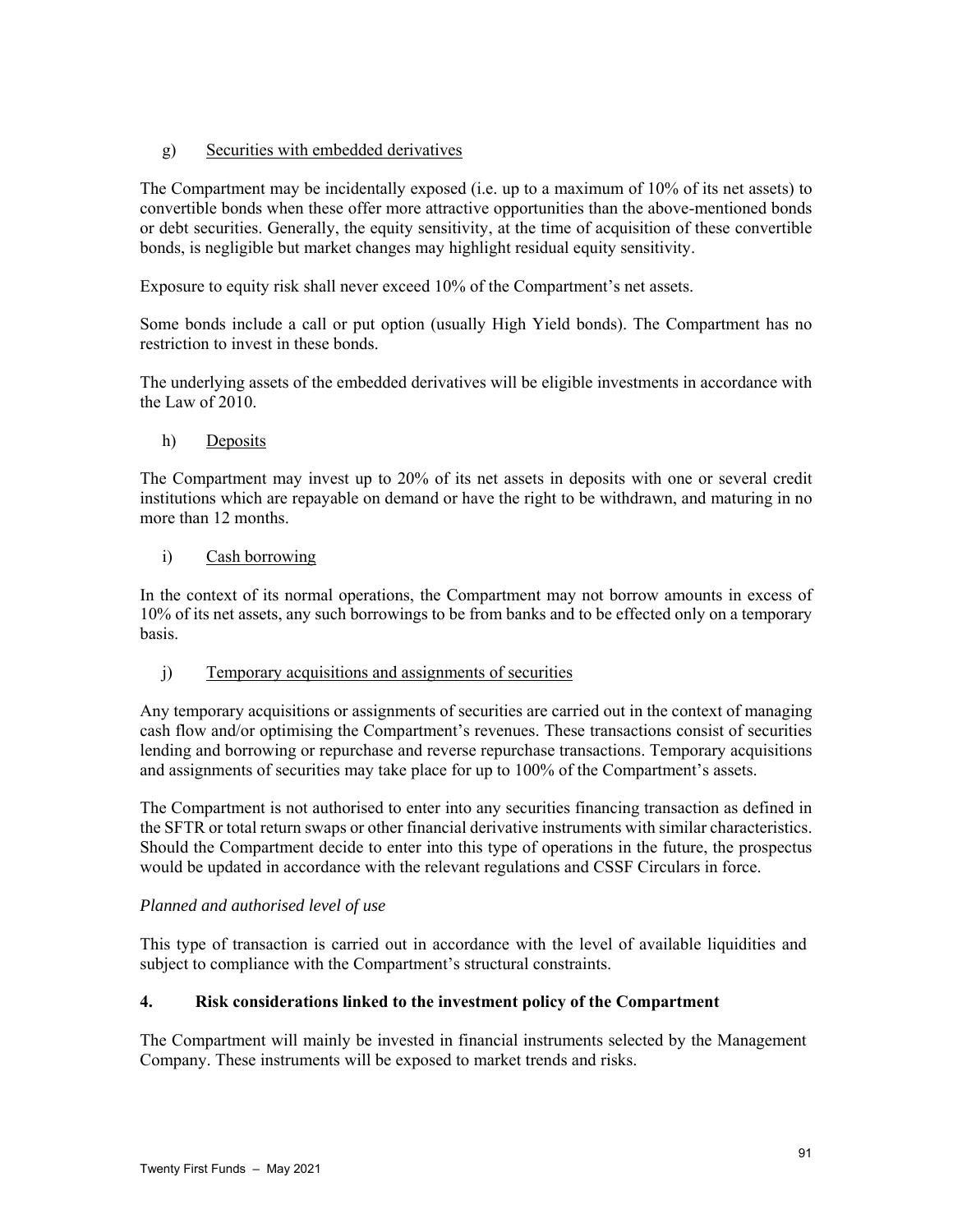Investors are advised to carefully consider the risks of investing in this Compartment and are therefore referred to Section 6 of the General Section which provides a non-exhaustive description of risks.

The following risk factors apply at the level of the Compartment:

# **4.1 Risk of capital loss**

The investor is advised that it may not get back all the capital invested, the Compartment not benefiting from any guarantee or protection of the capital invested.

# **4.2 Performance risk**

The investor is advised that performance of the Compartment may not achieve its objectives.

# **4.3 Interest-rate risk**

Due to its composition, the Compartment may be subject to interest-rate risk. This risk results from the fact that in general the price of debt securities and bonds goes down when rates increase. Investors in bonds or other fixed income securities may record negative performance following fluctuations in interest rates.

# **4.4 Credit and default risk**

Credit risk represents the potential risk of downgrading of the issuer's rating and/or the risk that the issuer is unable to honour its commitments, leading to a drop in the security and therefore of the net asset value.

# **4.5 Credit risk/ High Yield**

This is the credit risk applying to "speculative" securities which present increased probabilities of default than those of "Investment Grade" securities. As compensation, they offer higher levels of return but may, if the rating is downgraded, reduce the Compartment' net asset value significantly. The unrated counterparties which may be selected will, in the same way, mainly fall into this category and may present the same or higher risks as a result of their unrated nature. As an example, by "High Yield" (speculative securities), is understood a rating of less than BBB- and by "Investment Grade", is understood a rating at least equal to BBB- on the Standard & Poor's scale.

## **4.6 Counterparty risk**

This is the risk associated with the use by the Compartment of financial futures or over-the-counter instruments and/or recourse to temporary acquisitions and assignments of securities. These transactions concluded with one or more eligible counterparties potentially expose the Compartment to a risk of failure of one of these counterparties which could lead to a default in payment.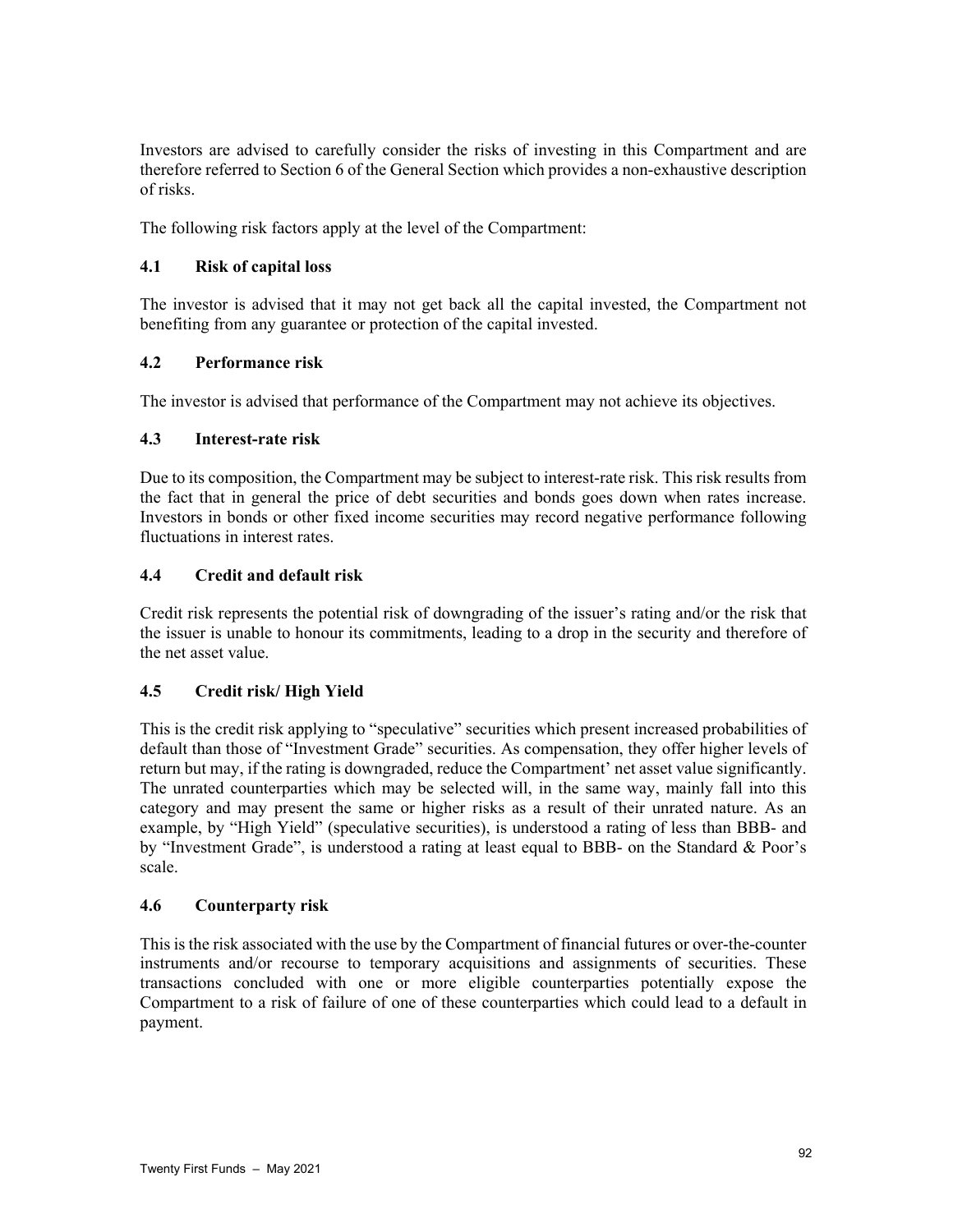# **4.7 Risk associated with discretionary management**

Discretionary management relies on forecasted changes in the various markets and UCITS selected. There is a risk that the Compartment is not invested at all times in the best-performing markets. Likewise, there is a risk that the UCITS selected are not the best-performing and/or achieve a lower performance than their benchmark index.

# **4.8 Equity risk**

This is the risk of variation in the rates of the equities to which the portfolio is exposed. The Compartment may be exposed in minority proportions to convertible bonds when these enable more attractive opportunities to be offered than the above-mentioned bonds. Principally, the equity sensitivity, at the time of acquisition of these convertible bonds, is negligible but market changes may highlight residual equity sensitivity.

# **4.9 Risk resulting from holding Convertible Bonds**

The Compartment may be exposed to convertible bonds; these may highlight residual equity sensitivity and experience wide variations associated with changes in the underlying equity rates. The investor's attention is drawn to the fact that the Compartment' net asset value will go down in the event of adverse changes.

# **4.10 Foreign exchange risk**

This is the risk of variation in foreign currencies affecting the value of the securities held by the Compartment. The investor's attention is drawn to the fact that, notwithstanding the hedging implemented by the Management Company against the foreign exchange risk, there is a risk that the Compartment' net asset value may go down in the event of an adverse change in the rates of currencies other than the Euro. Exposure to the foreign exchange risk will in all cases be incidental.

# **4.11 Sustainability Risks Likely Impacts**

The portfolio of the Compartment is highly diversified; hence the Management Company believes that the Compartment will be exposed to a broad range of Sustainability Risks, which will differ depending on the nature of each asset class.

Some markets and sectors will have greater exposure to Sustainability Risks than others. For instance, the energy sector is known as a major Greenhouse Gas (GHG) producer and may be subject to greater regulatory or public pressure than other sectors and thus, greater risk. However, it is not anticipated that any single Sustainability Risk will drive a material negative financial impact on the value of the Compartment.

In light of the Compartment's investment strategy and risk profile, the likely impacts of Sustainability Risks on the Compartment's returns are expected to be low.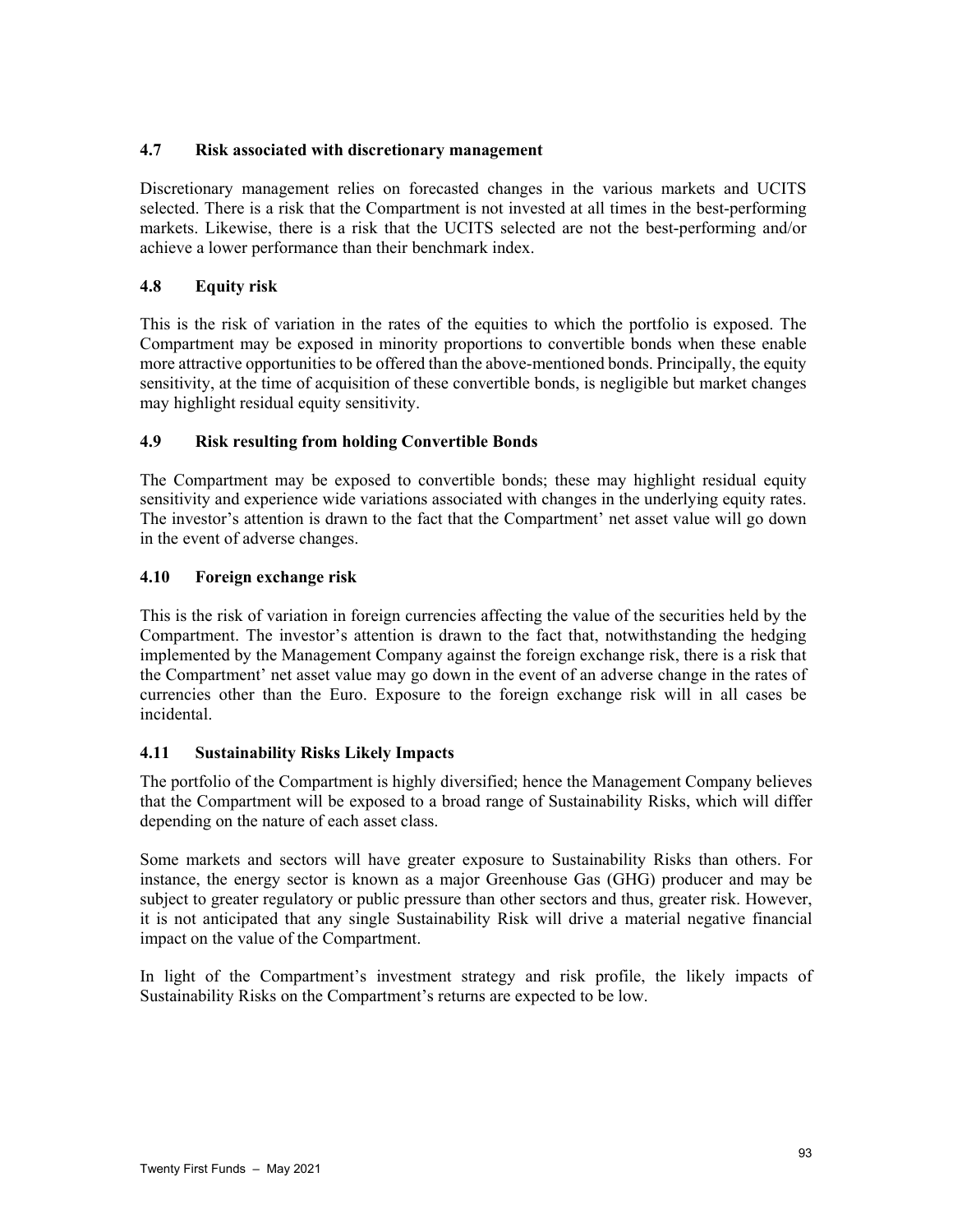## **5. Risk Management**

In accordance with the Law of 2010 and the applicable regulations, in particular Circular CSSF 11/512, the Compartment is subject to a risk management process, which enables it to assess its exposure to market, liquidity and counterparty risks, and to all other risks, including operational risks, which are material for the Compartment. The Management Company will employ a process for accurate and independent assessment of the value of any OTC derivative instruments.

# **6. Calculation of global exposure**

As part of its risk management process and in view of the long-only strategy that is pursued, the global exposure of the Compartment is measured and controlled by the Commitment Approach.

The global exposure of the Compartment does not exceed 100% of its total net assets on average.

# **7. Management of collateral**

Any collateral will exclusively consist in cash and will not be re-invested.

# **8. Shares and fees**

| <b>Twenty First Funds - Rendement Euro Plus</b>                                      |                                                          |                      |                                                          |  |
|--------------------------------------------------------------------------------------|----------------------------------------------------------|----------------------|----------------------------------------------------------|--|
| <b>Class</b>                                                                         | Class <sub>C</sub>                                       | <b>Class D</b>       | <b>Class I</b>                                           |  |
| <b>Launch</b> date                                                                   | 26 September<br>2016                                     | 26 September<br>2016 | 19 March 2018                                            |  |
| <b>ISIN</b> code                                                                     | LU1373288288                                             | LU1373288361         | LU1373288445                                             |  |
| <b>Investor Type</b>                                                                 | Retail                                                   | Retail               | Institutional                                            |  |
| <b>Subscription Fee</b>                                                              | Up to $1\%$                                              |                      | None                                                     |  |
| <b>Conversion Fee</b>                                                                | None                                                     |                      |                                                          |  |
| <b>Redemption Fee</b>                                                                | None                                                     |                      |                                                          |  |
| <b>Management</b><br><b>Company Fee</b>                                              | 1.40%                                                    | 1.40%                | 0.65%                                                    |  |
| <b>Performance Fee</b>                                                               | 20% upon Hurdle Rate                                     |                      | 10% upon Hurdle Rate                                     |  |
| <b>Maximum</b><br>Administration,<br><b>Domiciliary</b> and<br><b>Depositary Fee</b> | $0.45\%$ including $0.05\%$ for CSSF<br>subscription tax |                      | $0.41\%$ including $0.01\%$ for<br>CSSF subscription tax |  |
| <b>NAV</b> currency                                                                  | <b>EUR</b>                                               |                      |                                                          |  |
| <b>NAV</b> frequency                                                                 | Each Business Day                                        |                      |                                                          |  |
| <b>Hedging</b>                                                                       | N/A                                                      |                      |                                                          |  |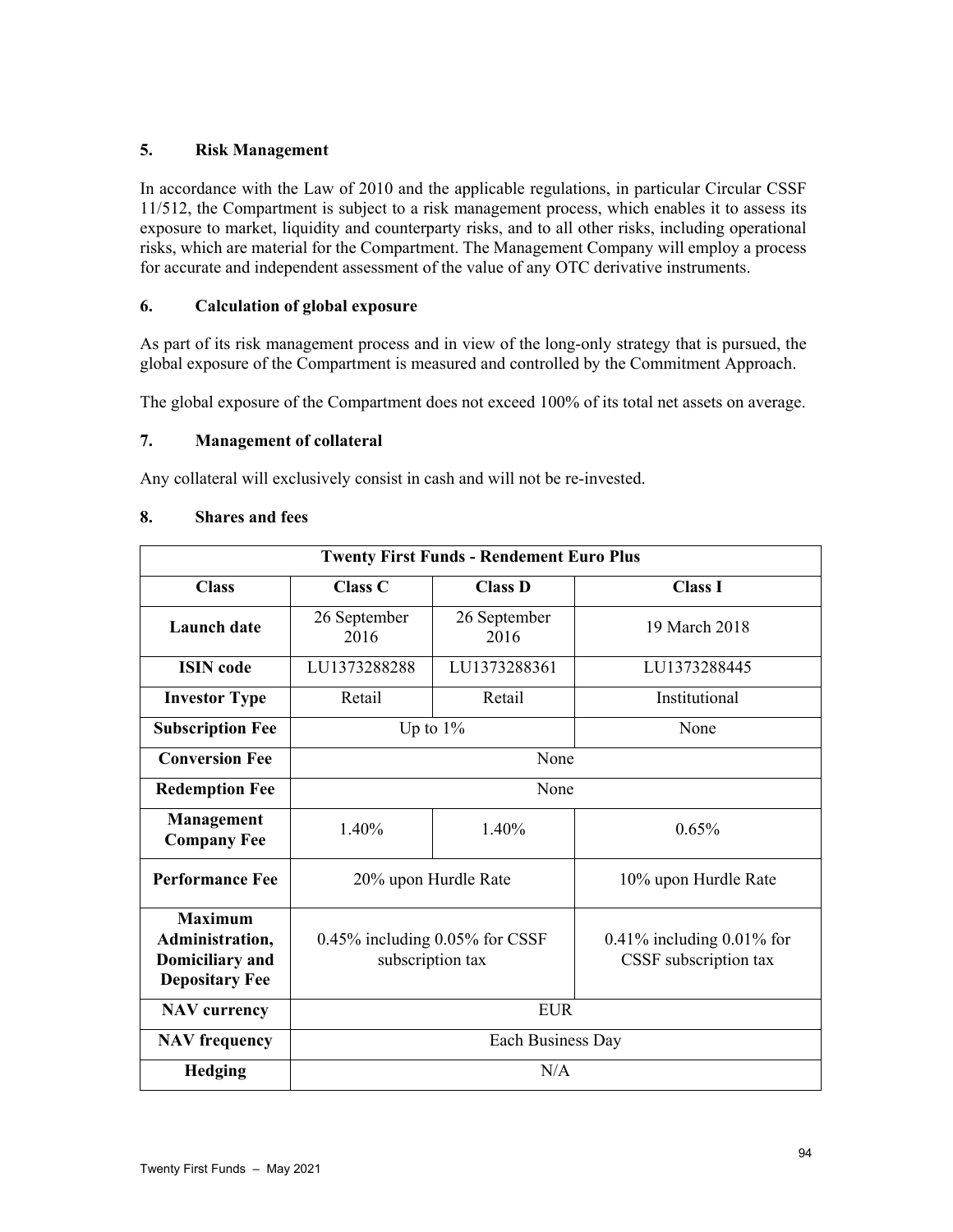| <b>Dividend policy</b>                                                    | Capitalisation           | Paid annually            | Capitalisation        |
|---------------------------------------------------------------------------|--------------------------|--------------------------|-----------------------|
| <b>Minimum</b><br>subscription<br>amount and<br>minimum holding<br>amount | 1 Share                  | 1 Share                  | EUR 10,000            |
| <b>Abbreviated</b><br>name for<br>commercial<br>purposes                  | Rendement Euro<br>Plus C | Rendement Euro<br>Plus D | Rendement Euro Plus I |

# **9. Dividend policy**

With respect to the Class(es) distributing dividends, the Board of Directors may decide to distribute interim dividends. The distributions may take place either in the form of cash in the relevant currency of the Class or through redemption of Shares.

Dividends shall be paid out of the distributable profits of the Compartment as determined by the Board of Directors. Dividends payable to Shareholders will be paid by electronic transfer to the bank account designated by the Shareholder in which case the dividend will be paid at the expense of the payee.

The Board of Directors reserves the right to change the dividend policy of the Compartment in the future, in which case Shareholders would be notified in advance and this Appendix will be modified accordingly.

## **10. Cut-off Time**

11:30 a.m. Luxembourg time on the applicable Valuation Day.

## **11. Subscription of Shares**

Applications must be received by the Company no later than the Cut-off Time.

Any taxes and duties levied in connection with the subscription of Shares in certain countries (if any) shall be charged to the concerned investors.

## **12. Redemption of Shares**

Redemption requests must be received by the Company no later than the Cut-off Time.

## **13. Conversion of Shares**

Conversion requests must be received by the Company no later than the Cut-off Time.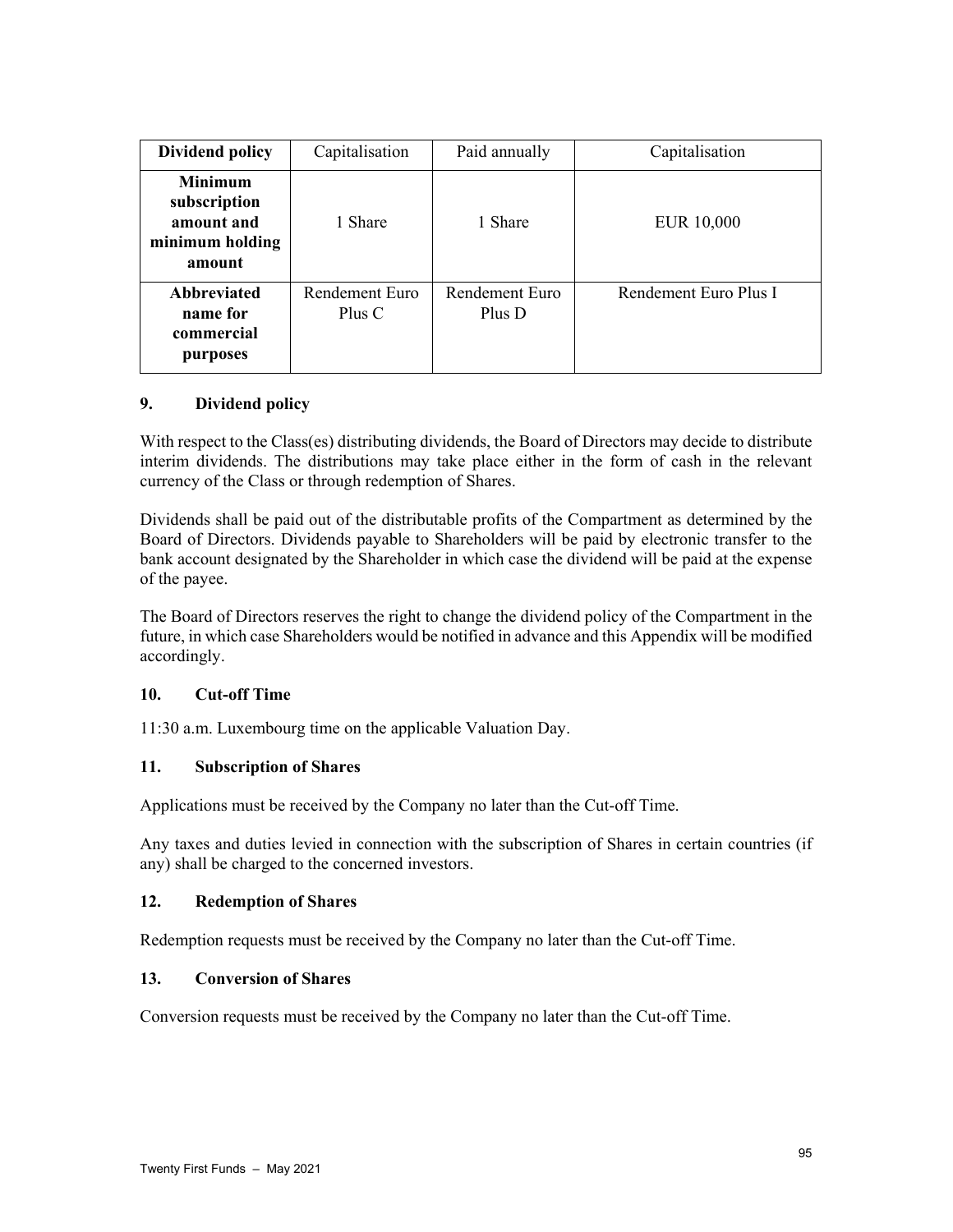### **14. Net Asset Value**

The net asset value per Share of the Compartment is calculated each Calculation Day, dated as of the Valuation Day, based on the closing prices as of such Valuation Day.

The net asset value per Share will be rounded to 2 decimal places.

Fractional entitlements to Shares will be rounded to 2 decimal places.

## **15. Performance Fee**

The performance period for the Compartment shall be each period from 1 July of each year and shall terminate on 30 June of the following year, except for the first performance period which shall commence on the first allotment of Shares in a Class and end on 30 June 2017 (the "**Performance Period**").

The Performance Fee is payable yearly to the Management Company as of 30 June of each year and covers each 12 month period starting on 1 July of each year and shall terminate on 30 June of the following year, except for the first Performance Period which will start on the Compartment's launch date and will terminate on 30 June 2017.

A Performance Fee is due only if the net asset value as of 30 June is higher than the net asset value as of 30 June of the previous year, except for the first Performance Period where a Performance Fee is due only if the net asset value of the relevant Class as of 30 June 2017 is higher than 117.58 for Class C and 105.14 for Class D.

The Compartment is subject to a Performance Fee of 20% for Class C and Class D Shares and to a Performance Fee of 10% for Class I Shares upon Hurdle Rate defined by the FTSE MTS Eurozone Government Bond 3-5Y index (the "**Benchmark**") + 1%, taking subscriptions and redemptions into account.

The Performance Fee is calculated and accrued in the calculation of the net asset value per Share for each Valuation Day, on the basis of the number of Shares currently in issue, including Shares which fall to be redeemed and excluding Shares which fall to be issued.

If a Share is redeemed (or converted) other than at the end of a Performance Period, the Performance Fee calculated in respect of such Share as at the Valuation Day as of which such Share is redeemed shall be crystallised and become payable to the Management Company.

The Performance Fee in respect of each Performance Period will be calculated by reference to the Net Asset Value before deduction for any accrued Performance Fee.

Any refund of this Performance Fee is not contemplated, even if the net asset value per Share falls down again after the Performance Fee has been paid.

The Management Company has adopted a written plan setting out actions, which it will take with respect to the Compartment in the event that the Benchmark materially changes or ceases to be provided (the "**Contingency Plan**"), as required by article 28(2) of the Benchmarks Regulation.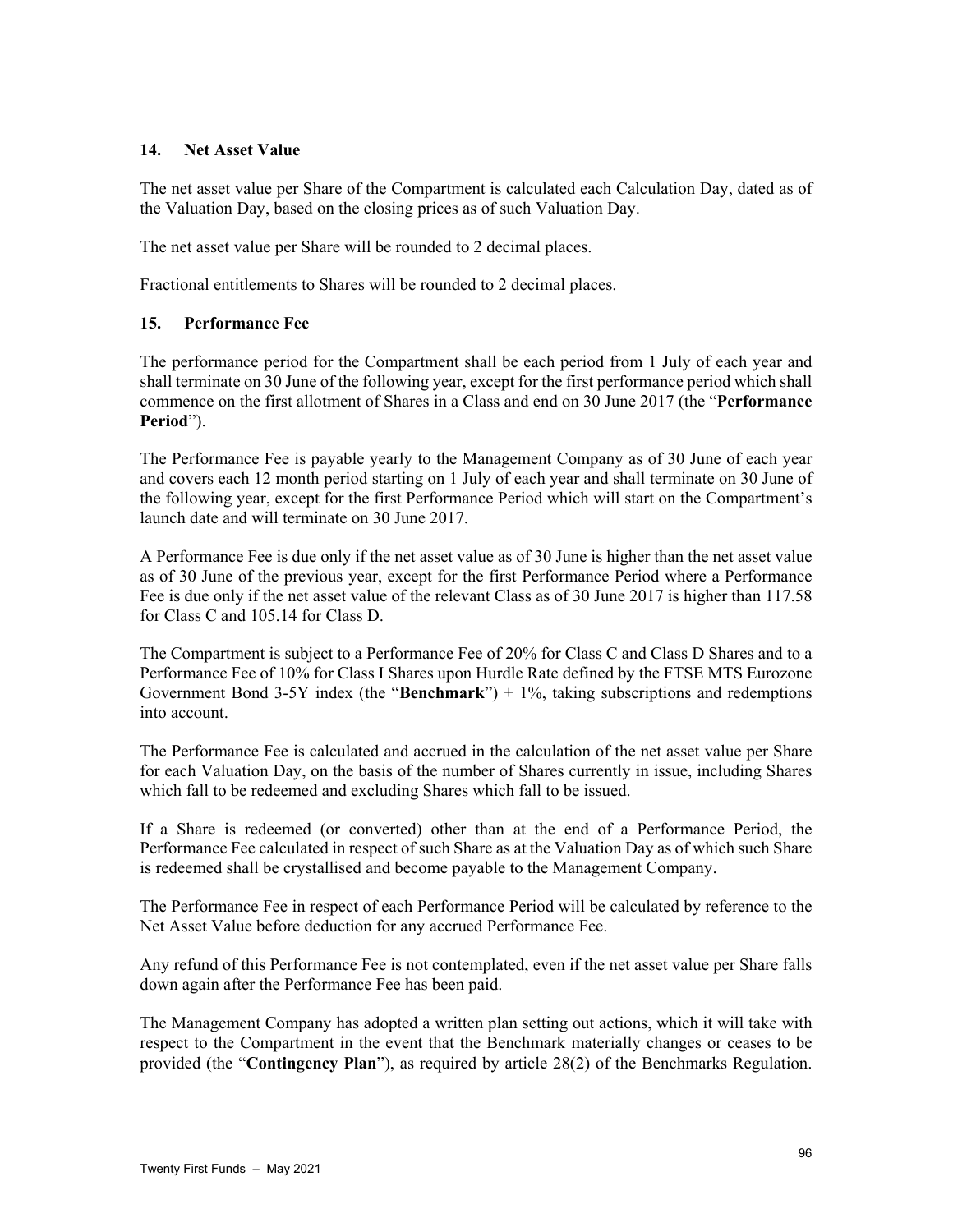Shareholders may have access to the Contingency Plan free of charge upon request at the following address: contact@twentyfirstcapital.com.

As of the day of this visa-stamped Prospectus, the Benchmark is being provided by FTSE International Limited, which is not yet listed in the register referred to in article 36 of the Benchmarks Regulation, as it has not yet obtained authorisation or registration pursuant to Article 34 of the Benchmarks Regulation and is relying on transitional provisions. Should the status of the Benchmark's administrator change, this Prospectus will be amended accordingly.

**Where a Performance Fee is payable out of the Compartment, it shall be calculated upon the increase in the net asset value per Share calculated at the end of the relevant Performance Period. Net realised and unrealised capital gains plus net realised and unrealised capital losses as at the end of the relevant Performance Period will be taken into consideration. As a result, the Performance Fee may be paid on unrealised gains which may subsequently never be realised.**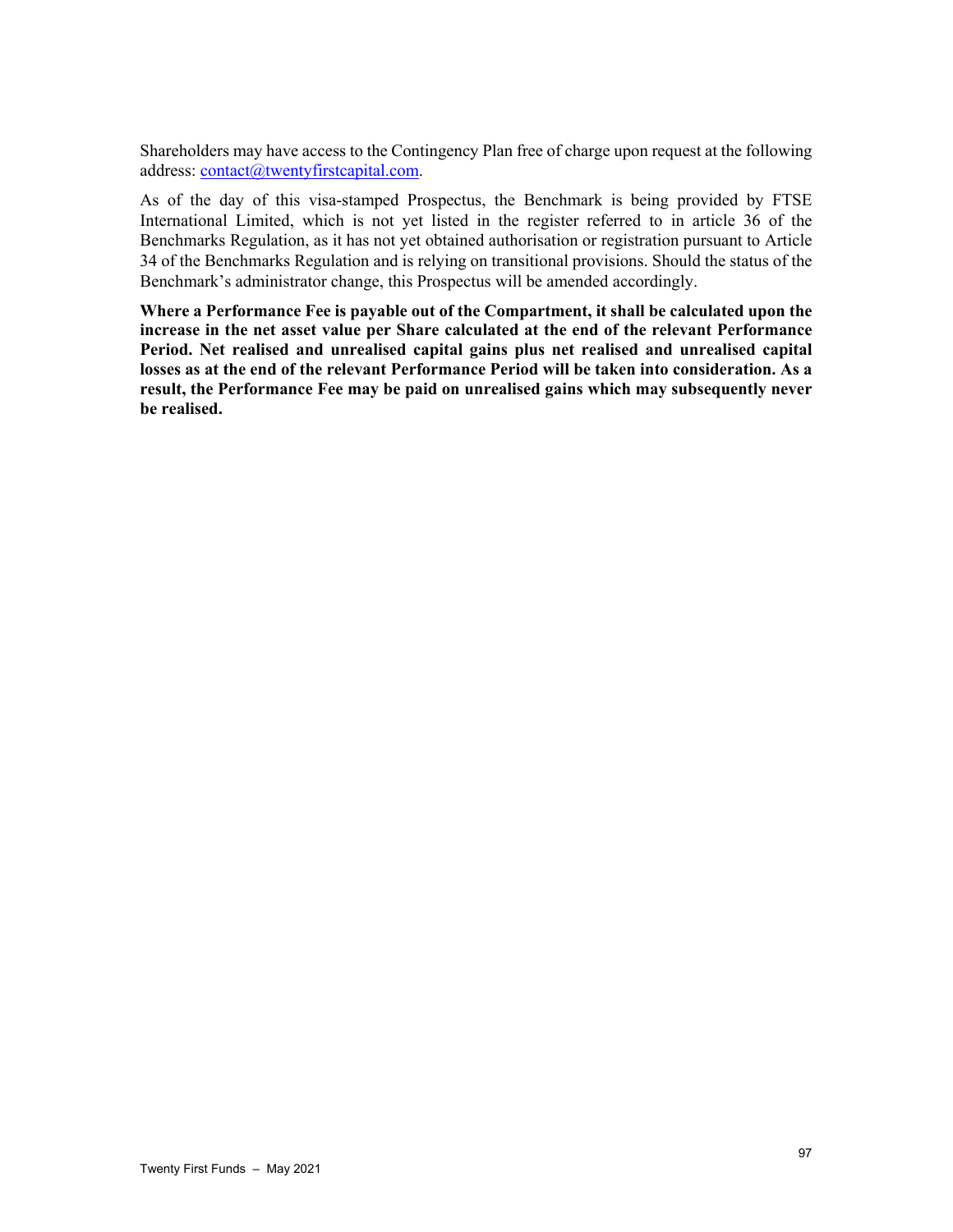# **APPENDIX IV Twenty First Funds – Quant Fund**

## **1. Currency**

While the reference currency of this Compartment is USD, the net asset value per Share of the Compartment is expressed in the currency of the relevant share class (see section 7).

### **2. Profile of the typical investor**

Investors must have a medium to long-term investment horizon with a high risk profile. This Compartment may not be appropriate for investors who plan to withdraw their money within 3 years.

The Compartment is suitable to investors who want to participate in opportunities arising mainly from the direction of trends (i.e. up and/or down) across a broadly diversified portfolio of global markets. As such, investors are also seeking an investment that is not necessarily correlated to returns from traditional asset classes over the long-term.

All investments involve risk. It is not possible to guarantee against loss resulting from an investment in the Compartment, nor can there be any assurance that the Compartment's investment objectives will be achieved. Future returns of the Compartment are not guaranteed. Investors assume the risk of receiving a lower amount than the original investment.

## **3. Investment Objectives and Policy**

## **3.1 Investment objective**

The investment objective of the Compartment is to seek attractive risk-adjusted long term capital growth through the implementation of a managed futures strategy seeking to generate gains by entering into long and short positions within a broadly diversified portfolio of global markets while maintaining low-to-zero long-term average correlation to traditional markets.

The Compartment does not intend to pay any dividend to shareholders. Any income arising from the Compartment is then automatically reinvested.

## **3.2 Investment policy**

The Compartment will seek to achieve its investment objective by primarily utilising global futures and foreign exchange contracts (spot and forward) within multiple systematic, leveraged investment strategies that are combined with proprietary risk management and execution techniques. The Compartment is actively managed without reference to any benchmark.

Each of the strategies to be pursued by the Compartment will aim to achieve a positive excessreturn-to-risk ratio in capturing global market trends across multiple time frames, while maintaining a targeted overall level of risk.

The Compartment will utilize strategies that are based on a quantitative analysis of price of markets as well as non-price inputs in generating a trading signal. The strategies are intended to exploit inefficiencies in the market that manifest themselves in reoccurring trends across multiple time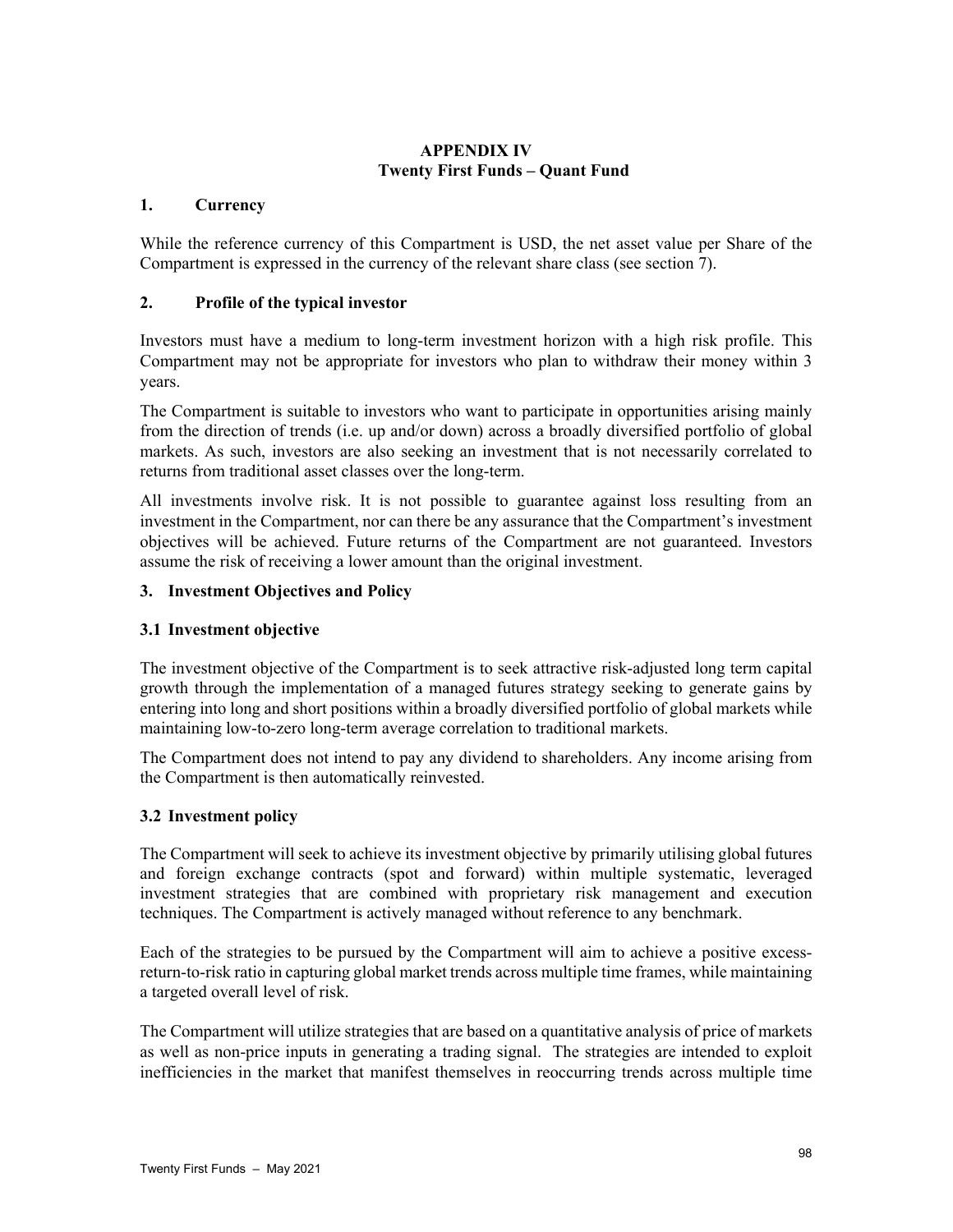frames. The duration for each position will vary from a day to several years depending on the behaviour of a specific market and strategies employed.

The generation of strategy signals and the execution of the strategies are systematic by nature and predominately automated. The trading strategies the Investment Manager will pursue or may pursue on behalf of the Compartment at any time may encompass a variety of investment techniques, both directly and derivatively, including, without limitation: statistically-based trading strategies and market condition-based trading strategies as determined by the Investment Manager in its sole discretion. Statistically-based trading strategies involve the analysis of, among other things, daily, weekly and longer-term prices, implied and realized volatility, volume, open interest and other statistical analysis that may be of predictive value in seeking to predict price movements of certain financial instruments. Such strategies may sometimes be characterized by their trend-following or mean reverting nature. Market-condition based trading strategies rely in part on measures of market conditions including, but not limited to, assessments of volatility, volume and quantitative measures of risk-seeking versus risk-averting behaviour.

The Compartment will actively monitor and invest in a broad range of asset classes such as equities, currencies, fixed income and commodities (including energies, base and precious metals and crops). Investments that the Compartment may pursue in commodity markets will be achieved through an investment in a structured financial instrument described below in section 4.

The Compartment will make extensive use of futures contracts and other derivatives including forward markets, options and swaps. Such derivatives will cover only liquid instruments on a worldwide basis. The Compartment therefore can be entirely liquidated, if necessary, in a reasonable time period. A portion of the Compartment's assets may be held in cash or cash equivalent investments, including, but not limited to, short-term investment funds, bank deposits and/or U.S. Government securities (including U.S. treasury bills). A portion of these assets may be used for derivatives' margining and collateral requirements. There are no geographic limits on the market exposure of the Compartment's assets. This flexibility allows the Investment Manager to look for investments or gain exposure to asset classes and markets around the world, including emerging markets, that it believes will enhance the Compartment's ability to meet its investment objective.

Derivatives will be used in conformity with article 9 of the Grand-Ducal Regulation of 8 February 2008.

The counterparty risk on any transaction involving OTC derivative instruments and efficient portfolio management techniques may not exceed 10% of the assets of the Compartment when the counterparty is a credit institution domiciled in the EU or in a country where the CSSF considers that supervisory regulations are equivalent to those prevailing in the EU. This limit is set at 5% in any other case.

While the Reference Currency of the Compartment is USD, a proportion of its assets will, however, be invested in securities and other investments which are denominated in currencies other than the Reference Currency. Accordingly, the value of such assets may be affected favourably or unfavourably by fluctuations in currency rates and the Investment Manager may enter into foreign exchange hedging transactions to attempt to mitigate part or all of such currency risks. In addition, the Investment Manager may enter into foreign exchange hedging transactions in respect of each Share Class where the Share Class Currency is different to the Reference Currency, the aim of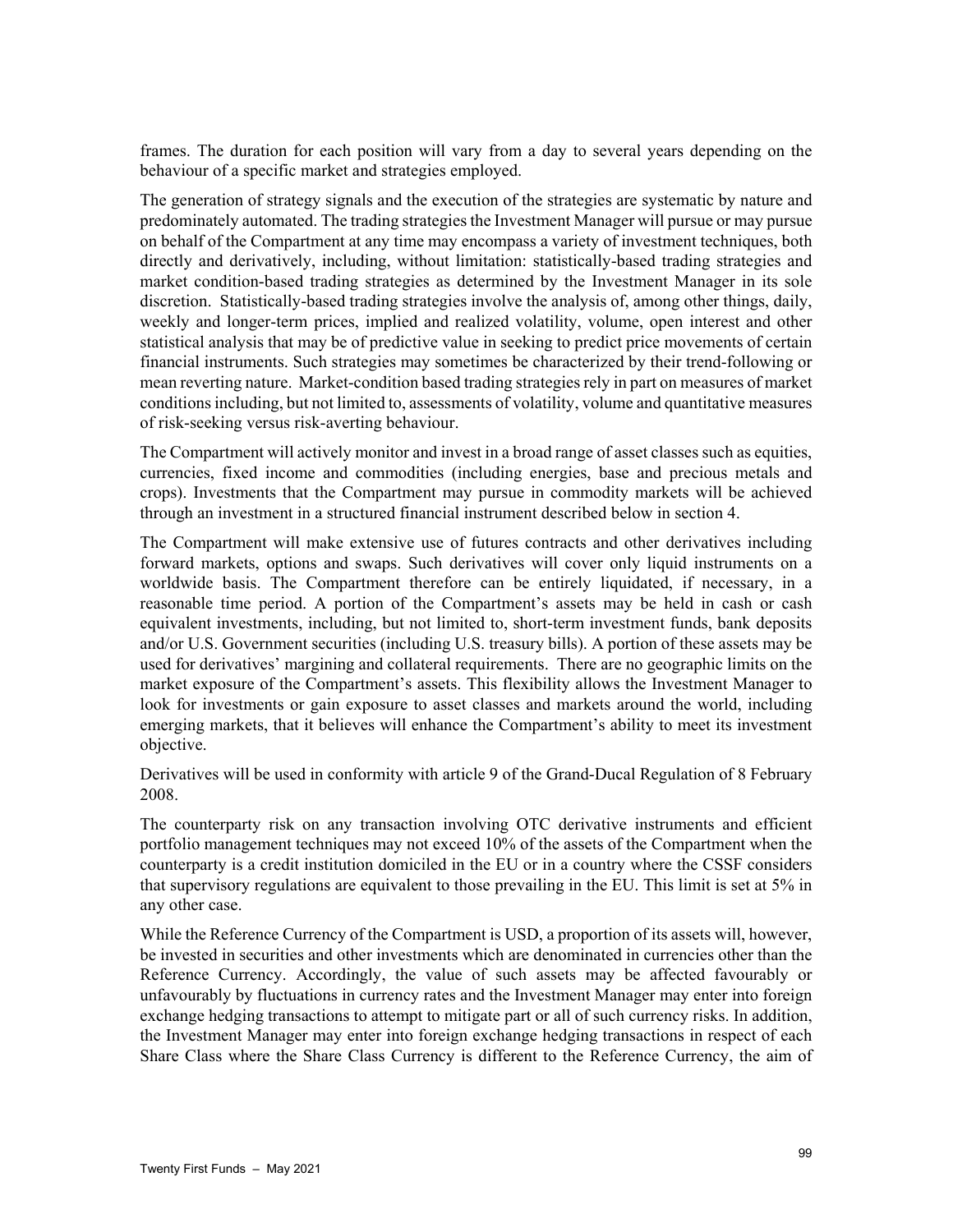which is to protect the Net Asset Value of such Share Class against adverse movements of the exchange rate between the Share Class Currency and the Reference Currency.

The Compartment is not authorised to enter into any securities financing transaction as defined in the SFTR or total return swaps or other financial derivative instruments with similar characteristics. Should the Compartment decide to enter into this type of operations in the future, the prospectus would be updated in accordance with the relevant regulations and CSSF Circulars in force.

The Compartment will not invest more than 10% of its net asset value in other UCITS or other UCIs.

Where the Compartment invests in a UCITS and/or other UCIs linked to the Management Company the manager of the underlying UCITS, respectively UCIs cannot charge subscription or redemption fees on account of the investment.

The aggregate maximum annual management fees that will be charged by the underlying UCITS in which the Compartment invests is 3% of their aggregate net asset values per annum. The effective management fees charged to the Compartment by the underlying UCITS will be disclosed in the Company's annual report.

### **4. Structured Financial Instruments**

The Compartment may invest in structured financial instruments ("SFI"). SFI may be issued by Société Générale or SG Issuer (with Société Générale as guarantor) or any affiliated entity.

The above SFI invested by the Compartment are compliant with the Law of 2010 and the Grand-Ducal Regulation of 8 February 2008 and shall comply with the following criteria pursuant to the requirements of the UCITS Rules:

(i) there shall be either a market price available or an independent valuation performed for such SFI. For the avoidance of doubt, a valuation provided by the Administrator of the Fund constitutes an independent valuation;

(ii) the SFI shall be listed on the EURO MTF Luxembourg Stock Exchange and will be issued by issuers located notably in Luxembourg, Ireland or France;

(iii) the SFI shall provide exposure on a 1:1 basis to interests in a Cayman fund entity which intends to employ an investment management strategy providing exposure to global markets and more specifically to the agricultural, energy, metal and other commodity sectors. 1:1 exposure to the Cayman fund is achieved through the issuance of a debt security by Société Générale or SG Issuer (with Société Générale as guarantor) or any affiliated entity (the "Debt Issuer") and the commitment by the Dealer as defined below to paying the return on the debt giving 1:1 exposure to the Cayman fund. The SFI shall not have embedded leverage or embed a derivatives component. The maximum exposure of the Compartment to any single commodity shall not exceed 20% of the Net Asset Value of the Compartment (up to 35% under exceptional circumstances – the investment up to this limit of 35% is only permitted for one single issuer);

(iv) investments in SFI in the aggregate shall not exceed 20% of the Net Asset Value of the Compartment; and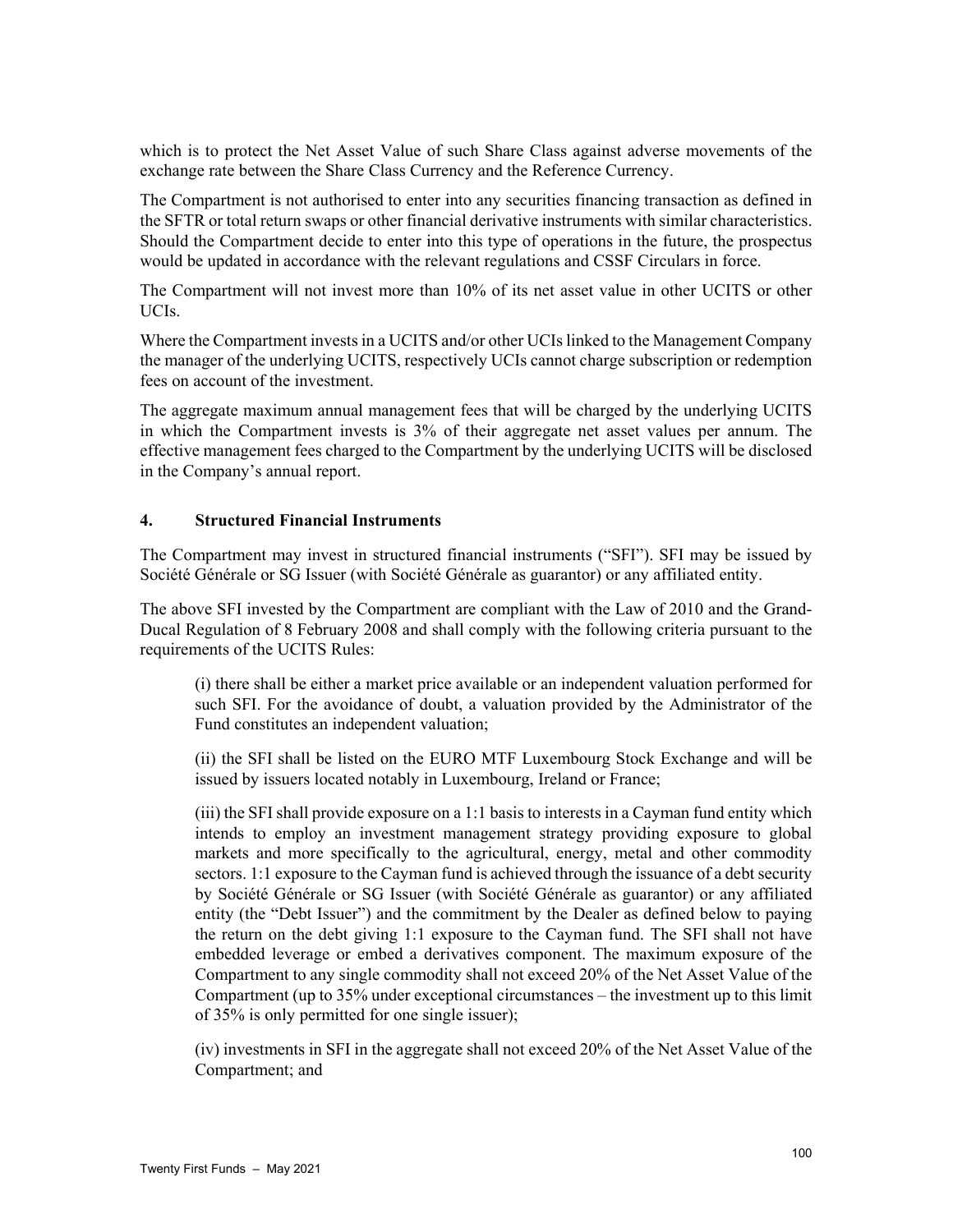(v) Société Générale and SG Option Europe or any affiliated entity, acting in its capacity as dealer and market maker for the SFI (the "Dealer"), shall commit to purchase the SFI from the Compartment in the absence of market disruption events at its most recent net asset value. This net asset value will be the amount (net of all costs or fees) that would be received in cash by Société Générale or any affiliated entity for a redemption order on its 1:1 exposure to the Cayman fund.

### **Specific Risk Warning**

Investors should note that the Compartment is not guaranteed or capital protected. Investors in this Compartment should be prepared and able to sustain losses of the capital invested, up to a total loss. The Compartment's investment strategy is speculative and entails substantial risks. There can be no assurance that the investment objective of the Compartment will be achieved, and results may vary substantially over time. An investment in the Compartment involves a high degree of leverage and risk, including the risk that the entire amount invested may be lost. You should be aware that synthetic short selling (i.e., obtaining "short" positions through the use of derivatives), the use of derivatives for other purposes and other leveraged positions and limited diversification could, in certain circumstances, substantially increase the impact of adverse market conditions on the Compartment's Net Asset Value. See "Risk considerations linked to the investment policy of the Compartment".

## **5. Risk considerations linked to the investment policy of the Compartment**

## **5.1 Derivative instruments**

The Compartment mainly uses both exchange-traded and over-the-counter derivatives, including, but not limited to, futures, forwards, swaps, options and contracts for differences, as part of its investment policy. These instruments can be highly volatile and expose investors to a high risk of loss. Transactions in over-the-counter contracts may involve additional risk as there is no exchange market on which to close out an open position. It may be impossible to liquidate an existing position, to assess the value of a position or to assess the exposure to risk. Contractual asymmetries and inefficiencies can also increase risk, such as break clauses, whereby a counterparty can terminate a transaction on the basis of a certain reduction in Net Asset Value, incorrect collateral calls or delays in collateral recovery.

Derivatives, in particular derivatives which are negotiated "over-the-counter" are subject to legal risks including the uncertainty in the applicability of laws, or the interpretation or enforceability of contracts or an action by a court or regulatory body that could invalidate a derivative contract entered into by the Compartment.

The prices of derivative instruments may be imperfectly correlated to the prices of the underlying securities, for example, because of transaction costs and interest rate movements. The prices of exchange traded derivative instruments may also be subject to changes in price due to supply and demand factors.

#### **5.2 Particular risks of OTC derivatives**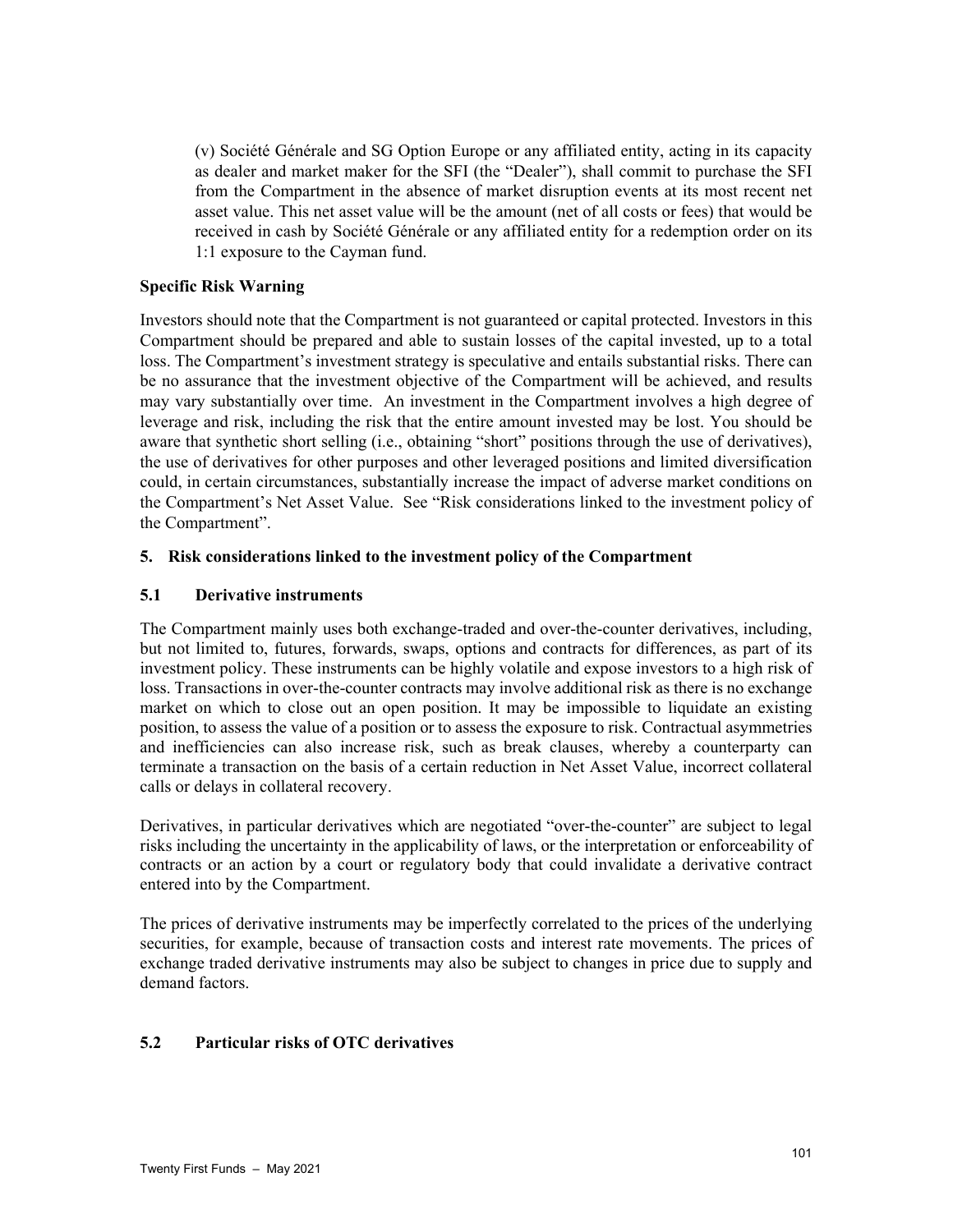Unlike exchange-traded derivatives, which are standardised with respect to the underlying instrument, expiration date, contract size, and strike price, the terms of OTC derivatives, are generally established through negotiation with the other party to the instrument. While this type of arrangement allows the Compartment greater flexibility to tailor the instrument to its needs, OTC derivatives may involve greater legal risk than exchange-traded instruments, as there may be a risk of loss if OTC derivatives are deemed not to be legally enforceable or are not documented correctly.

There also may be a legal or documentation risk that the parties to the OTC derivatives may disagree as to the proper interpretation of its terms. If such a dispute occurs, the cost and unpredictability of the legal proceedings required for the Compartment to enforce its contractual rights may lead the Compartment to decide not to pursue its claims under the OTC derivatives. The Compartment thus assumes the risk that it may be unable to obtain payments owed to it under OTC arrangements, that those payments may be delayed or made only after the Compartment has incurred the costs of litigation.

# **5.3 Commodities**

The Compartment may make investments linked to commodities. The performance of a commodity, and consequently investments linked to such commodity, is dependent upon various factors, including (without limitation) supply and demand, liquidity, weather conditions and natural disasters, direct investment costs, location, changes in tax rates and changes in laws, regulations and the activities of governmental or regulatory bodies. Commodity prices tend to be more volatile than most other asset categories, making investments in commodities more risky and more complex than other investments.

## **5.4 Forward foreign exchange contracts**

A forward foreign exchange contract is a contractually binding obligation to purchase or sell a particular currency at a specified date in the future. Forward foreign exchange contracts are not uniform as to the quantity or time at which a currency is to be delivered and are not traded on exchanges. Rather, they are individually negotiated transactions. Forward foreign exchange contracts are generally effected through a trading system known as the interbank market. It is not a market with a specific location but rather a network of participants electronically linked. Documentation of transactions generally consists of an exchange of telex or facsimile messages. There is no limitation as to daily price movements on this market and in exceptional circumstances there have been periods during which certain banks have refused to quote prices for forward foreign exchange contracts or have quoted prices with an unusually wide spread between the price at which the bank is prepared to buy and that at which it is prepared to sell. Transactions in forward foreign exchange contracts are not regulated by any regulatory authority nor are they guaranteed by an exchange or clearing house. The Compartment is subject to the risk of the inability or refusal of its counterparties to perform with respect to such contracts. Any such default would eliminate any profit potential and compel the Compartment to cover their commitments for resale or repurchase, if any, at the then current market price. These events could result in significant losses.

# **5.5 Operating History**

Although the principal of the Investment Manager has significant prior experience in portfolio management, the past performance of any investments or investment funds managed by the principal of the Investment Manager cannot be construed as any indication of the future results of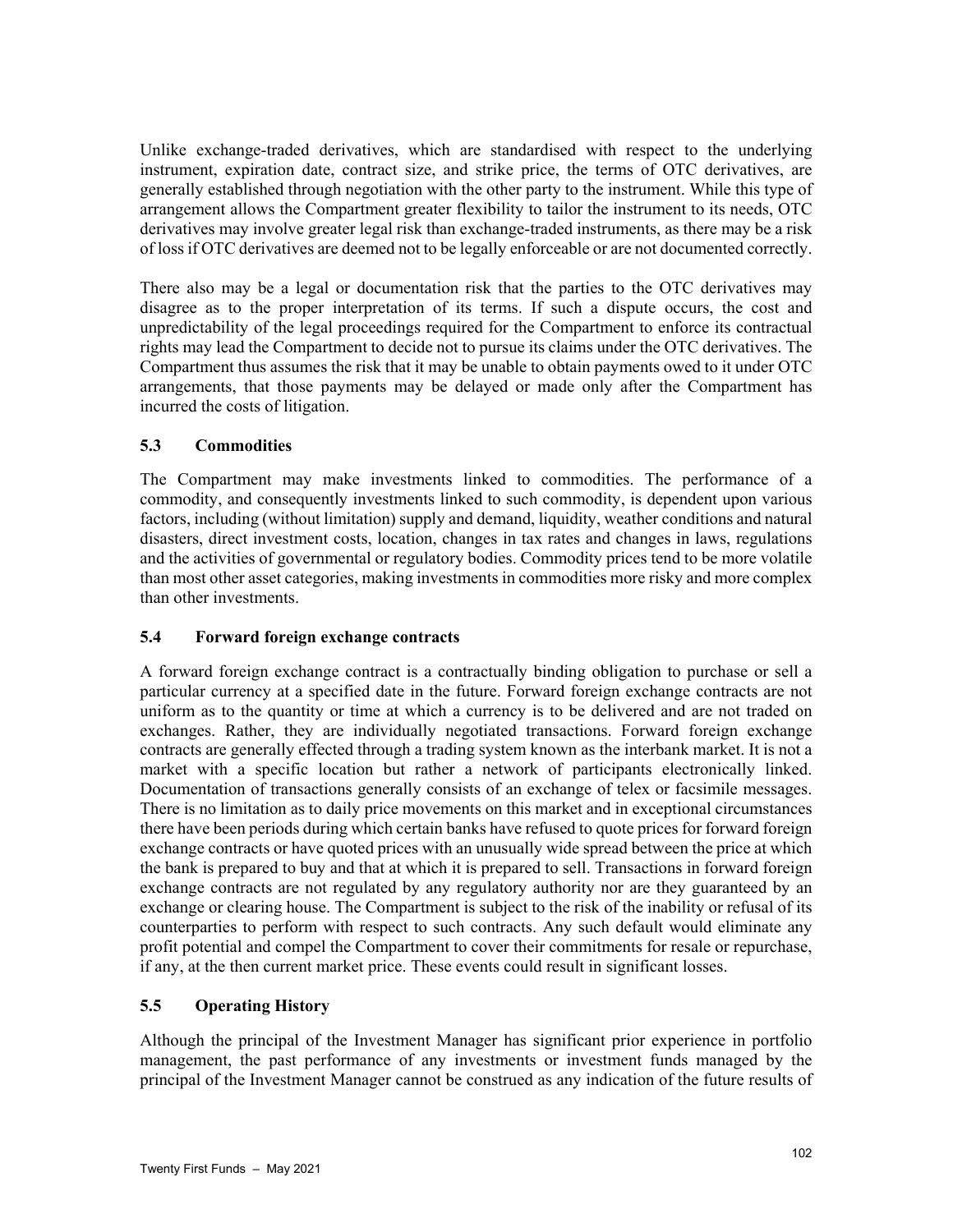an investment in the Compartment and no representation is made that the Compartment is likely to achieve returns similar to these investments' track record. The performance of the Compartment will depend on the success of the Investment Objective and Policy. Pursuit of such Investment Objective and Policy by the Compartment involves uncertainty. No assurance can be given that suitable investment opportunities in which to deploy all of the Compartment's capital will be located. A reduction in the volatility and pricing inefficiency of the markets in which the Compartment will seek to invest, as well as other market factors, will reduce the effectiveness of the Compartment's investment strategy resulting in an adverse effect on performance results.

## **5.6 Other activities of the Investment Manager**

The Investment Manager and its members, officers, employees and affiliates, including those involved in the investment management of the Compartment may be engaged in businesses in addition to the investment management of the Compartment. The Investment Manager may have proprietary interests in, and manage and advise, other accounts or funds which may have investment objectives similar or dissimilar to those of the Compartment and/or which may engage in transactions in the same types of securities and instruments as the Compartment. The Compartment's performance may differ significantly from the results achieved by the Investment Manager for other accounts managed or advised by the Investment Manager. When making an investment where conflicts of interest arise, the Investment Manager will endeavour to act in a fair, reasonable and equitable manner as between the Compartment and its other clients. Personnel of the Investment Manager are not required to devote all or any specified portion of their time to managing the affairs of the Compartment and are not required to accord exclusivity or priority to the Compartment in the event of limited investment opportunities, but will devote to the Compartment so much of their time as the Investment Manager deems necessary or appropriate. The Investment Manager may choose to trade or rebalance separate products with similar strategies at different times. Investment activities by the Investment Manager on behalf of other clients may give rise to additional conflicts of interest and demands on their time and resources. The Investment Manager may from time to time act as directors or investment managers in relation to or otherwise be involved with other companies established by parties other than the Company or Compartment. In such event, should a conflict of interest arise, the Investment Manager will endeavour to ensure that it is resolved fairly.

## **5.7 Investment Manager risk**

The investment performance of the Compartment is substantially dependent on the services of certain individuals. In the event of the death, incapacity, departure, insolvency or withdrawal of these individuals, the performance of the Compartment may be adversely affected.

## **5.8 Strategy Risk**

Strategy risk is associated with the failure or deterioration of an entire strategy such that most or all investment managers employing that strategy suffer losses. Strategy specific losses may result from excessive concentration by multiple investment managers in the same investment or general economic or other events that adversely affect particular strategies (e.g., the disruption of historical pricing relationships). The strategies employed by the Compartment may be speculative and involve substantial risk of loss in the event of such failure or deterioration, in which event the performance of the Compartment may be adversely affected.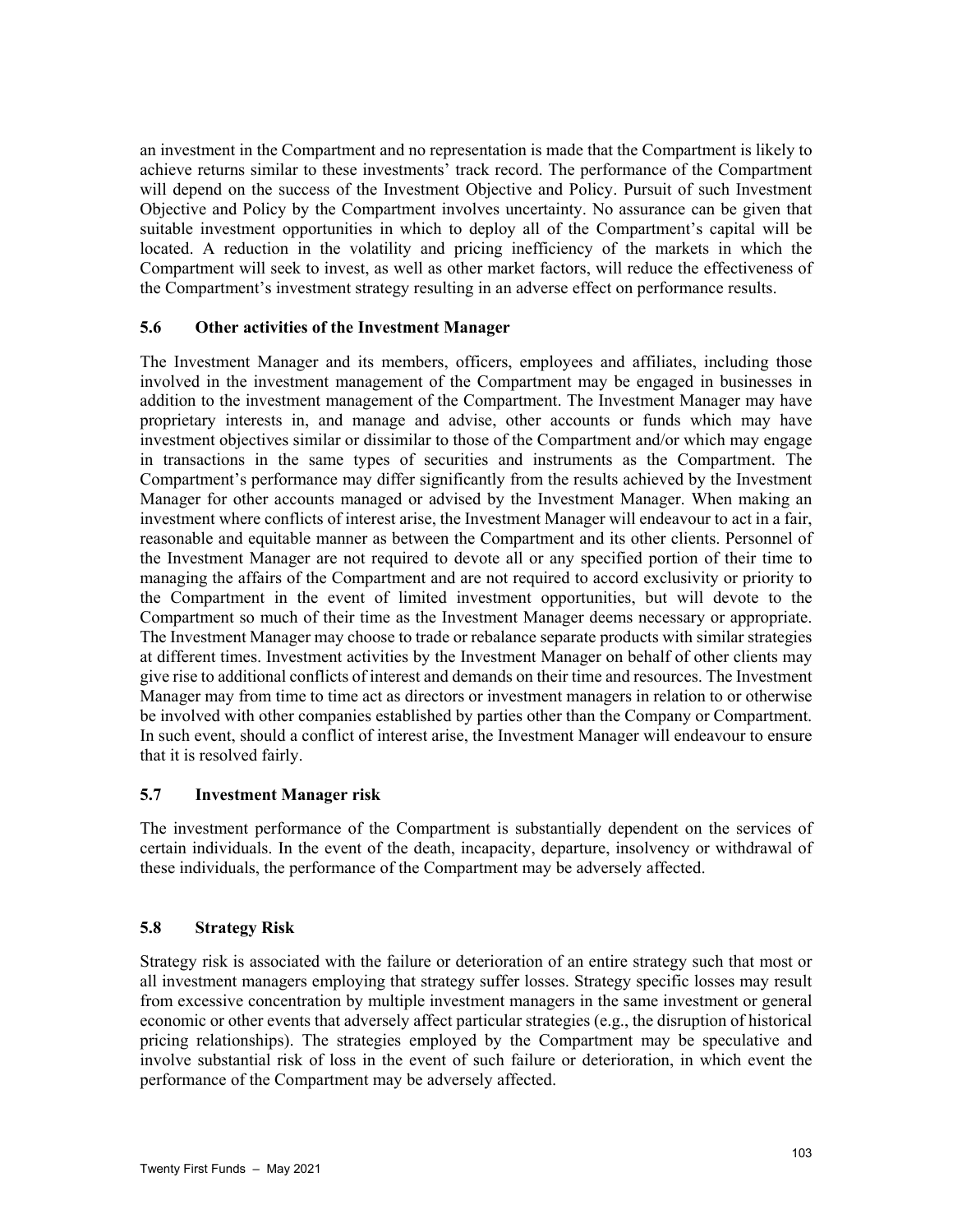# **5.9 Availability of Suitable Investment Opportunities**

The Compartment competes with other potential investors to acquire interests in its targeted investments. Certain of the Compartment's competitors may have greater financial and other resources and may have better access to suitable investment opportunities. There can be no assurance that the Compartment will be able to locate and complete suitable investments that satisfy the Compartment's objectives or that leverage will be available with acceptable counterparties on acceptable terms. Whether or not suitable investment opportunities are available to the Compartment, the Compartment will bear the Management Fees and other expenses described herein.

## **5.10 Concentration of Investments; Diversification**

Subject at all times to the Investment Policies, the Compartment has the ability to concentrate its investments in a limited number of issuers, countries, sectors or instruments. Adverse movements in a particular economy, sector or instrument type in which the Compartment is concentrated could negatively affect performance to a considerably greater extent than if the Compartment's investments were not so concentrated. In addition, concentration of the Compartment's investments could also result in less correlation between the Compartment's performance and the performance of the markets on which securities held by the Compartment are traded.

## **5.11 Short Sales**

The Investment Manager may use the strategy of synthetic short selling of assets. This involves trading on margin and can involve greater risk than investments based on a long position. A synthetic short sale of an asset involves the risk of a theoretically unlimited adverse move in the market price of such asset.

## **5.12 Trading Judgment**

The success of the proprietary valuation techniques and trading strategies employed by the Compartment is subject to the judgment and skills of the Investment Manager and the research team that it oversees. Additionally, the trading abilities of the portfolio management team with regard to execution and discipline are important to the return of the Compartment. There can be no assurance that the investment decisions or actions of the Investment Manager will be correct. Incorrect decisions or poor judgment may result in substantial losses.

## **5.13 Model and Data Risk**

Given the complexity of the investments and strategies of the Compartment, the Investment Manager relies heavily on quantitative models and information and data supplied by third parties ("Models and Data"). Models and Data are used to construct sets of transactions and investments, to provide risk management insights, and to assist in hedging the Compartment's investments.

When Models and Data prove to be incorrect or incomplete, any decisions made in reliance thereon expose the Compartment to potential risks. For example, by relying on Models and Data, the Investment Manager may be induced to buy certain investments at prices that are too high, to sell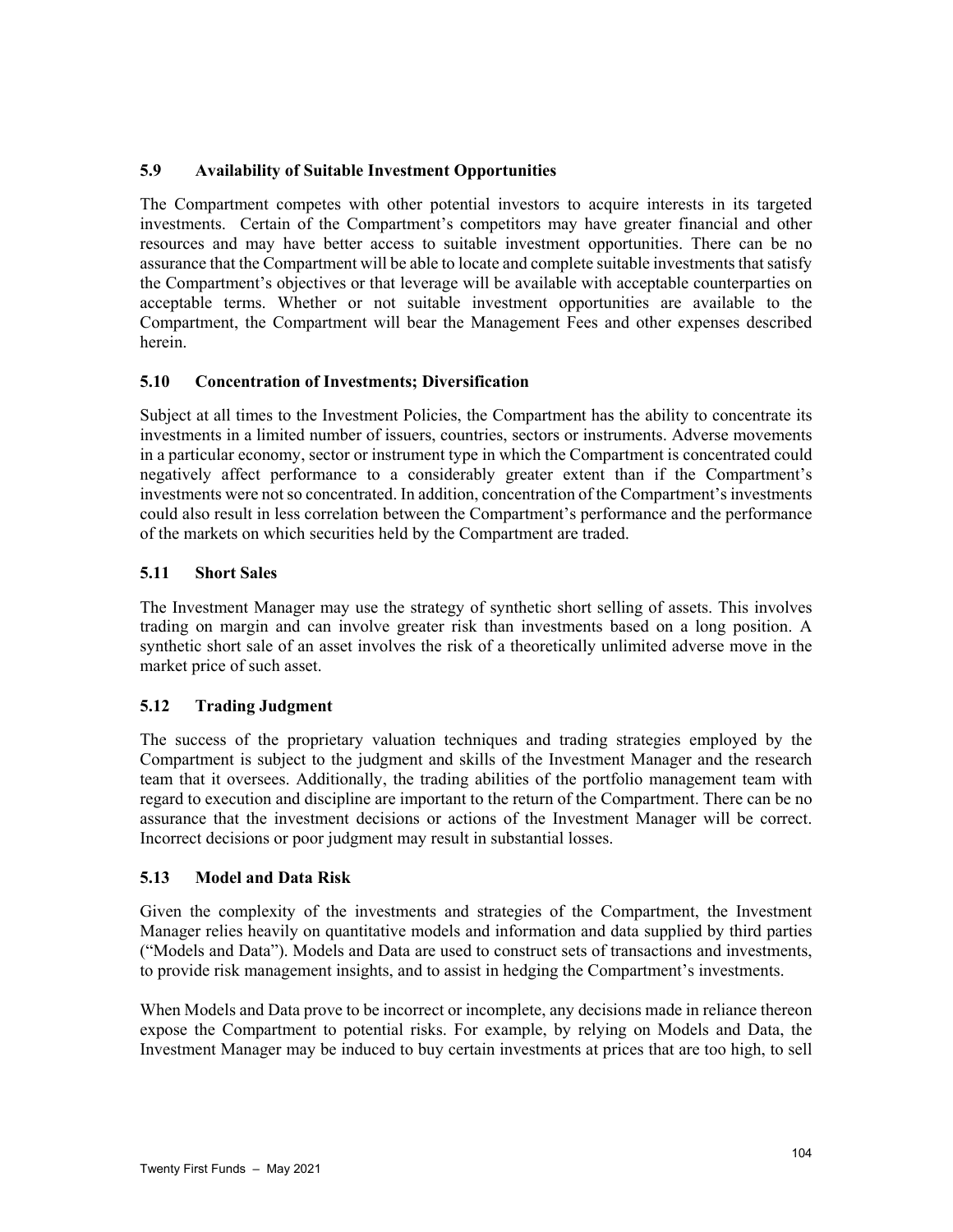certain other investments at prices that are too low, or to miss favourable opportunities altogether. Similarly, any hedging based on faulty Models and Data may prove to be unsuccessful.

Some of the models used by the Investment Manager for the Compartment may be predictive in nature. The use of predictive models has inherent risks. For example, such models may incorrectly forecast future behaviour, leading to potential losses on a cash flow and/or a mark-to-market basis. In addition, in unforeseen or certain low-probability scenarios (often involving a market disruption of some kind), such models may produce unexpected results, which can result in losses for the Compartment. Furthermore, because predictive models are usually constructed based on historical data supplied by third parties, the success of relying on such models may depend heavily on the accuracy and reliability of the supplied historical data.

All models rely on correct market data inputs. If incorrect market data is entered into even a wellfounded model, the resulting information will be incorrect. However, even if market data is input correctly, "model prices" will often differ substantially from market prices, especially for instruments with complex characteristics, such as derivative instruments.

# **5.14 Obsolescence risk**

The Compartment is unlikely to be successful unless the assumptions underlying the models are realistic and either remain realistic and relevant in the future or are adjusted to account for changes in the overall market environment. If such assumptions are inaccurate or become inaccurate and are not promptly adjusted, it is likely that profitable trading signals will not be generated. If and to the extent that the models do not reflect certain factors, and the Investment Manager does not successfully address such omission through its testing and evaluation and modify the models accordingly, major losses may result. The Investment Manager will continue to test, evaluate and add new models, as a result of which the existing models may be modified from time to time. Any modification of the models or strategies will not be subject to any requirement that Shareholders receive notice of the change or that they consent to it. There can be no assurance as to the effects (positive or negative) of any modification of the models or strategies on the Compartment's performance.

# **5.15 Crowding/convergence risk**

There is significant competition among quantitatively-focused managers, and the ability of the Investment Manager to deliver returns consistent with the Compartment's objectives and policies is dependent on its ability to employ models that are simultaneously profitable and differentiated from those employed by other managers. To the extent that the Investment Manager's models used for the Compartment come to resemble those employed by other managers, the risk that a market disruption that negatively affects predictive models will adversely affect the Compartment is increased, and such a disruption could accelerate reductions in liquidity or rapid repricing due to simultaneous trading across a number of funds in the marketplace.

## **5.16 Risk of programming and modelling errors**

The research and modelling process engaged in by the Investment Manager is extremely complex and involves financial, economic, econometric and statistical theories, research and modelling; the results of that process must then be translated into computer code. Although the Investment Manager seeks to hire individuals skilled in each of these functions and to provide appropriate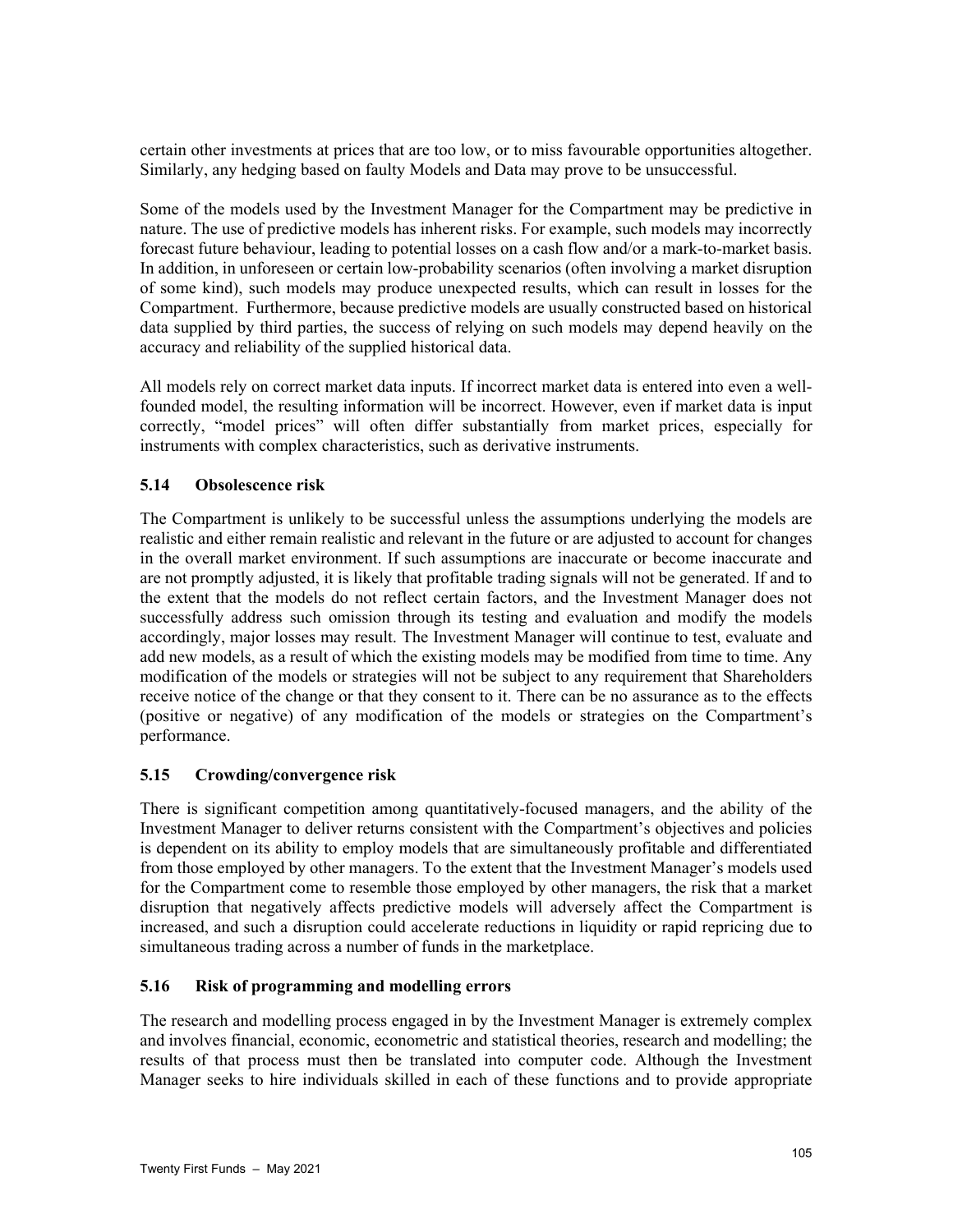levels of oversight, the complexity of the individual tasks, the difficulty of integrating such tasks, and the limited ability to perform "real world" testing of the end product raises the chances that the finished model may contain an error; one or more of such errors could adversely affect the Compartment's performance and, depending on the circumstances, would generally not constitute a trade error under the Compartment's policies.

# **5.17 Proprietary trading methods**

The trading methods employed by the Investment Manager on behalf of the Compartment are proprietary to the Investment Manager. Therefore, subject to disclosure and transparency requirements under applicable laws and regulations, Shareholders are not able to determine details of such trading methods or whether they are being followed.

# **5.18 Counterparty risk**

The insolvency of any institutions providing services such as safekeeping of assets or acting as counterparty to derivatives or other instruments may expose the Compartment to financial loss. This includes without limitation the clearer(s) and the prime broker(s) where the cash of the Compartment is transferred temporarily as collateral for clearing purposes on derivatives.

Also, where the Compartment enters into swap or CFD transactions it is exposed to a potential counterparty risk. In case of insolvency or default of the swap or CFD counterparty, such event might affect the assets of the Compartment.

Some of the markets in which the Compartment may effect transactions are "over-the-counter" (or "interdealer") markets. The participants in such markets are typically not subject to the same credit evaluation and regulatory oversight as are members of "exchange– based" markets. In addition, many of the protections afforded to participants on some organised exchanges, such as the performance guarantee of an exchange clearing house, might not be available in connection with such "over-the-counter" transactions. This exposes the Compartment to the risk that a counterparty will not settle a transaction in accordance with its terms and conditions because of a dispute over the terms of the contract (whether or not bona fide) or because of a credit or liquidity problem, thus causing the Compartment to suffer a loss. Such "counterparty risk" is accentuated for contracts with longer maturities where events may intervene to prevent settlement, or where the relevant Fund has concentrated its transactions with a small group of counterparties. Moreover, although the Compartment shall only transact with eligible counterparties, the Investment Manager has no formal credit function which evaluates the creditworthiness of the relevant Fund's counterparties. The ability of the Compartment to transact business with any one or number of counterparties, the lack of any separate evaluation of such counterparties' financial capabilities and the absence of a regulated market to facilitate settlement may increase the potential for losses by the Compartment.

## **5.19 Operational risk**

Failures or delays in operational processes may negatively affect the Compartment.

## **5.20 Liquidity risk**

Although the Compartment will only invest in liquid products, a risk of lower liquidity cannot be ruled out when there are insufficient buyers or sellers to allow the Compartment to sell or buy investments readily.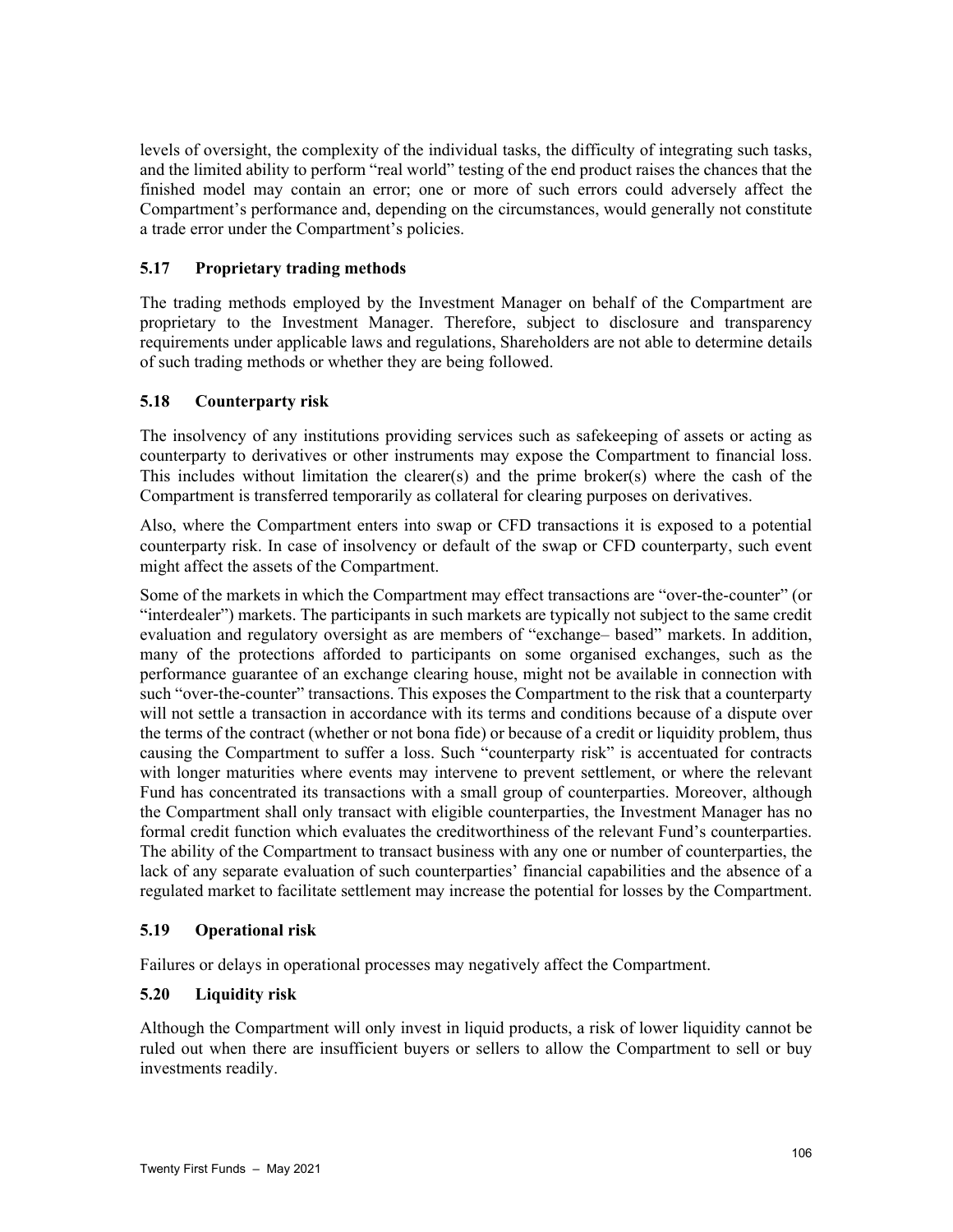Events in which the trading of the securities that the Compartment holds is suspended or stopped may have an impact on the liquidity of and the value of its investments. Consequently, the processing of redemption requests may be delayed under exceptional circumstances, including in the event of the absence of liquidity that may make it difficult to determine the net asset value of the Compartment's Shares and thus cause the issuance and redemption of the Shares to be suspended.

# **5.21 Risk Management**

In accordance with the Law of 2010 and the applicable regulations, in particular Circular CSSF 11/512, the Compartment is subject to a risk management process, which enables it to assess its exposure to market, liquidity and counterparty risks, and to all other risks, including operational risks, which are material for the Compartment. The Management Company will employ a process for accurate and independent assessment of the value of any OTC derivative instruments.

Depending on market environments and subject to the Investment Policy, the Compartment may employ leverage.

The Investment Manager's approach is to construct the Compartment's portfolio in a diversified manner by adopting the principle of risk spreading through diversification because holding positions in a wide-range of markets reduces concentration risk and may, over time, decrease portfolio volatility. The Investment Manager assesses exposure within the Compartment by using a variety of measures including volatility of the underlying securities.

# **5.22 Calculation of global exposure**

As part of its risk management process and in view of the absolute return strategy that is pursued, the global exposure of the Compartment is measured and controlled by the absolute VaR approach. The Compartment will be limited to a 99% 20-days VaR against the regulatory VaR limit of 20% of NAV. That is, if the risk manager estimates that the probability of a loss of 20% of NAV over the immediately forthcoming 20 Business Days is greater than 1%, steps will be taken to reduce the risk levels of the Compartment as rapidly as is prudent.

## **5.23 Leverage**

The Compartment uses the sum of notional of financial derivative instruments approach in calculating leverage (which defines the leverage as the sum of the absolute value of the notional of all financial derivative instruments in the Compartment's portfolio). Based on the sum of notional of financial derivative instruments approach, the Compartment's maximum expected level of leverage is 1,100% of the Compartment's NAV. It should also be noted that for certain types of trading strategies the sum of notionals approach to measure leverage could lead to leverage levels that are very different from actual risk-exposures. An increase of leverage does not necessarily represent an increase of risk in the Compartment as some of the derivative instruments used may even reduce risk. The leverage is not expected to exceed the levels indicated above but investors should note that there is possibility of higher leverage levels in circumstances where the Compartment's investment manager may make more extensive use of hedging instruments embedding bigger notional values but not the proportional risk attached to it.

The Compartment's level of leverage is mainly achieved through the use of financial derivatives instruments. Leverage creates an opportunity for greater yield and total return but, at the same time, will increase the exposure of the Compartment to capital risk and interest costs. Any investment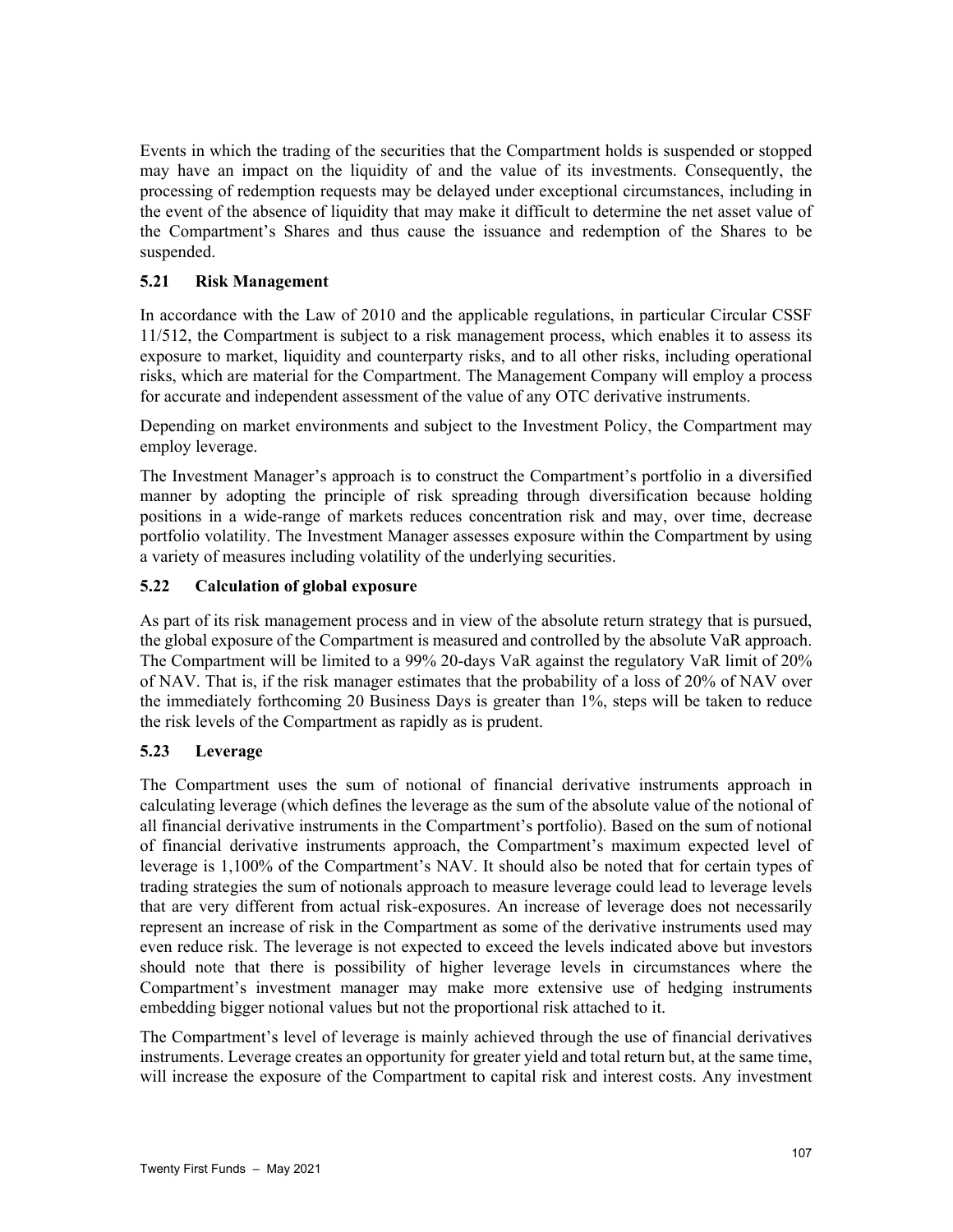income and gains earned on investments made through the use of leverage that are in excess of the interest costs associated therewith may cause the value of the Compartment's portfolio to increase more rapidly than would otherwise be the case. Conversely, where the associated interest costs are greater than such income and gains, the value of the Compartment's portfolio may decrease more rapidly than would otherwise be the case. As such, the use of leverage may significantly increase the Compartment's investment risk.

## **5.24 Legislative and tax risk**

There is a risk that a change in the tax legislation could affect the value of income or other gains received from underlying investments in certain jurisdictions. Taxation of income, dividends and/or capital gains received by non-residents varies among countries and, in some cases, tax rates may be high. In addition, some countries have less well-defined tax laws and procedures and, in certain cases, there is a possibility of expropriation, confiscatory taxation, imposition of withholding or other taxes on dividends, interest, capital gains, or other income or gains earned by the Compartment.

## **5.25 Sustainability Risks Likely Impacts**

The portfolio of the Compartment is highly diversified; hence the Management Company believes that the Compartment will be exposed to a broad range of Sustainability Risks, which will differ depending on the nature of each asset class.

Some markets and sectors will have greater exposure to Sustainability Risks than others. For instance, the energy sector is known as a major Greenhouse Gas (GHG) producer and may be subject to greater regulatory or public pressure than other sectors and thus, greater risk. However, it is not anticipated that any single Sustainability Risk will drive a material negative financial impact on the value of the Compartment.

In light of the Compartment's investment strategy and risk profile, the likely impacts of Sustainability Risks on the Compartment's returns are expected to be low.

## **6. Management of collateral**

The Compartment only uses cash and bonds of excellent quality and applies the haircut policy described here below. In any case, eligible collateral consist of assets of excellent quality (with an investment grade rating of at least AA- by Moody's or S&P, excluding high yield bonds), or, if no rating is available, to be deemed to be of equivalent quality by the Investment Manager)), diversified, expected to be uncorrelated with the performance of the counterparty and liquid (traded in a Regulated Market or multilateral trading facility having a transparent pricing and that can be sold quickly). The Compartment will not invest in distressed et defaulted securities. Collateral will be valued on a daily basis on the basis of market prices, taking into the haircuts determined by the Company and may be subject to daily variation margin requirements. The haircut policy takes into account a variety of factors depending on the nature of received collateral, such as the credit quality of the issuer, the maturity, the currency, the price volatility as well as, if applicable, the results of stress-tests in normal and exceptional liquidity conditions.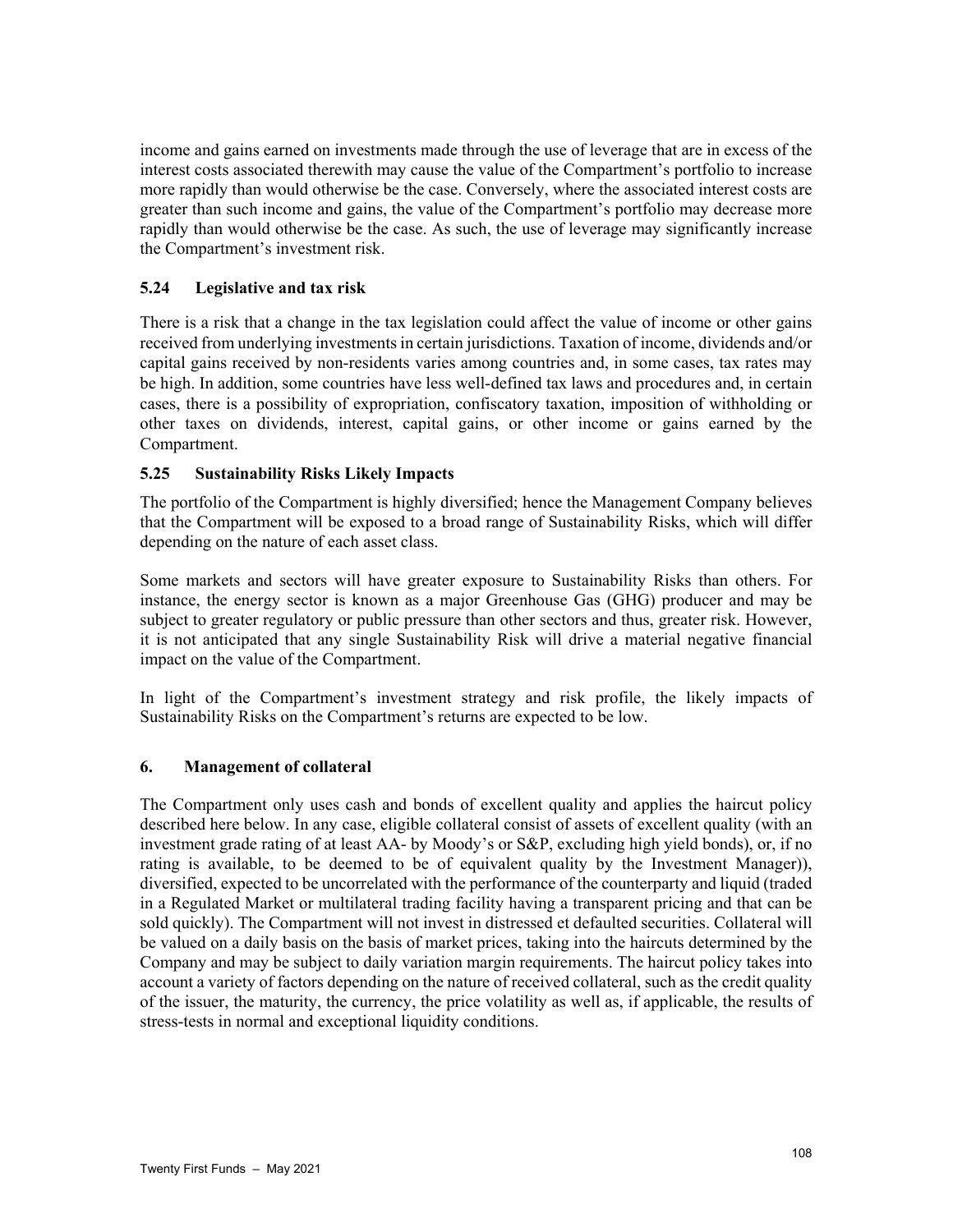# **7. Shares and fees**

The Compartment will bear all costs incurred in relation to its establishment and the subscription for its Shares, including, but not limited to, all marketing costs (excluding placement fees and expenses paid to a placement agent which shall be borne by the Management Company), promotion costs, reasonable travel and accomodation expenses, and administrative, legal, tax and accounting costs incurred in this respect (the "**Establishment Costs**") up to 105,000 Euros (the "**Establishment Costs Cap**").

The Company shall only pay for duly documented expenses. For the avoidance of doubt, any Establishment Costs in excess of the Establishment Costs Cap shall be borne by the Management Company.

Investors shall bear the costs they have incurred for the purpose of subscribing for Shares, and in particular the costs of any advice they might have sought.

| <b>Class</b>                                                                         | <b>Class I1-E</b>                              | <b>Class I1-G</b>   | <b>Class I1-S</b>   |  | <b>Class I1-U</b>   |
|--------------------------------------------------------------------------------------|------------------------------------------------|---------------------|---------------------|--|---------------------|
| <b>Launch</b> date                                                                   | 27 February<br>2018                            | 27 February<br>2018 | 27 February<br>2018 |  | 27 February<br>2018 |
| <b>ISIN</b> code                                                                     | LU1628003706                                   | LU1628003888        | LU1628003961        |  | LU1628004001        |
| <b>Investor Type</b>                                                                 | Institutional                                  | Institutional       | Institutional       |  | Institutional       |
| <b>Subscription Fee<sup>3</sup></b>                                                  | None                                           |                     |                     |  |                     |
| <b>Conversion Fee<sup>5</sup></b>                                                    | None                                           |                     |                     |  |                     |
| Redemption Fee <sup>4</sup>                                                          | None                                           |                     |                     |  |                     |
| Management<br>Company Fee <sup>1</sup>                                               | 0.5%                                           |                     |                     |  |                     |
| <b>Maximum</b><br><b>Investment</b><br><b>Manager Fee</b> <sup>1</sup>               | 1%                                             |                     |                     |  |                     |
| Performance Fee <sup>2</sup>                                                         | 20% based on HWM                               |                     |                     |  |                     |
| <b>Maximum</b><br>Administration,<br><b>Domiciliary</b> and<br><b>Depositary Fee</b> | 0.5% including 0.01% for CSSF subscription tax |                     |                     |  |                     |
| <b>NAV</b> currency                                                                  | <b>EUR</b>                                     | <b>GBP</b>          | <b>CHF</b>          |  | <b>USD</b>          |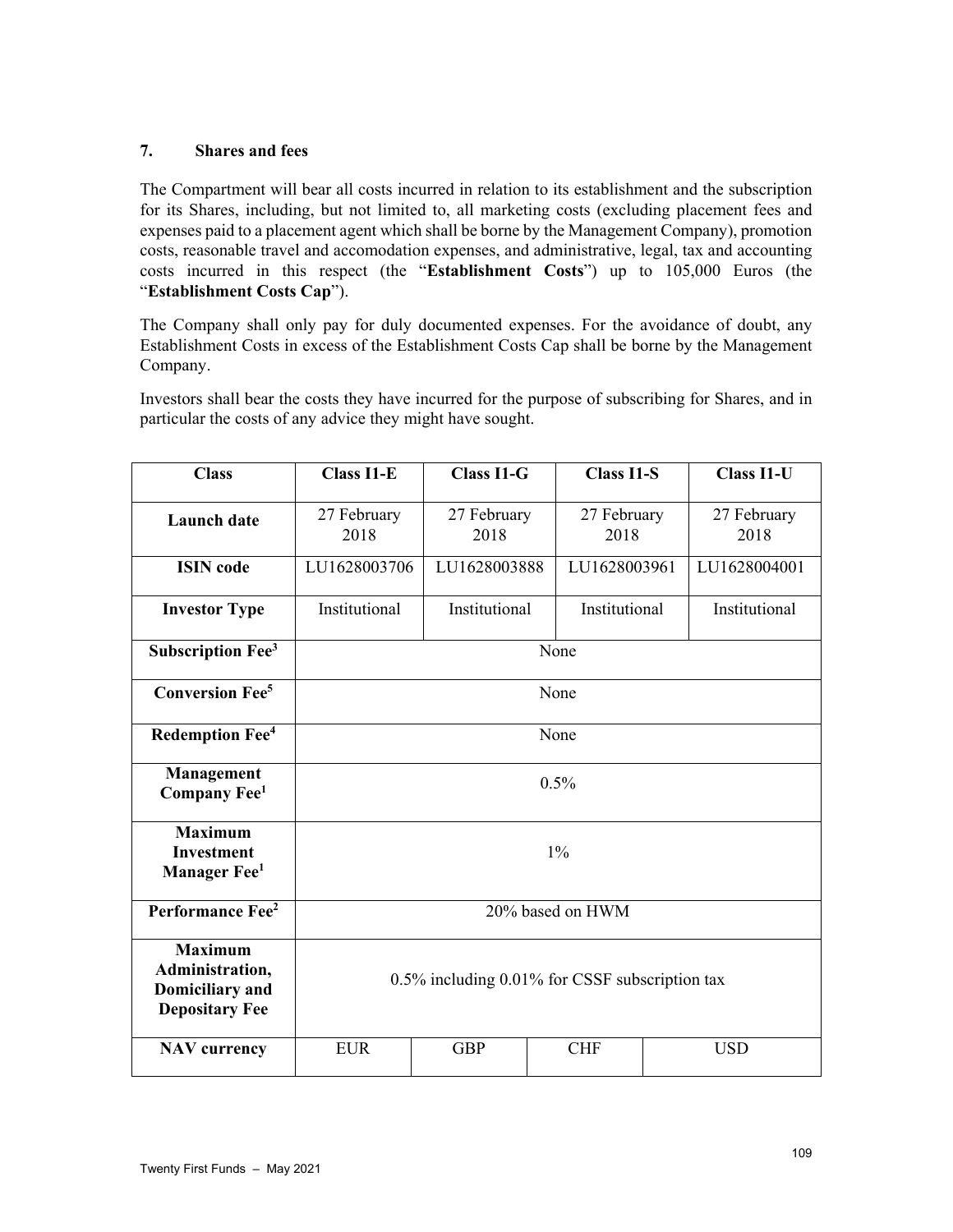| <b>Reference currency</b>                                                 | <b>USD</b>              | <b>USD</b>            | <b>USD</b>              | <b>USD</b>              |
|---------------------------------------------------------------------------|-------------------------|-----------------------|-------------------------|-------------------------|
| <b>NAV</b> frequency                                                      | Each Business Day       |                       |                         |                         |
| Hedging                                                                   | <b>EUR/USD</b>          | GBP/USD               | <b>USD/CHF</b>          | N/A                     |
| <b>Dividend policy</b>                                                    | Capitalisation          |                       |                         |                         |
| <b>Minimum</b><br>subscription<br>amount and<br>minimum holding<br>amount | <b>EUR</b><br>1,000,000 | <b>GBP</b><br>800,000 | <b>CHF</b><br>1,000,000 | <b>USD</b><br>1,000,000 |

- 1. The Management Company Fee is payable monthly to the Management Company and is calculated on each Valuation Day on the basis of the Net Asset Value of the relevant Share Class (before deduction of any Performance Fee). The Investment Manager Fee is payable monthly to the Investment Manager and is calculated on each Valuation Day on the basis of the Net Asset Value of the relevant Share Class (before deduction of any Performance Fee).
- 2. The Performance Fee is payable to the Investment Manager.
- 3. The Subscription Fee during the Offering Period, the amount of which will revert to the relevant Distributor, is a maximum percentage that will be calculated on the basis of the Initial Issue Price of the relevant Share Class. After the Offering Period, it will be calculated on the basis of the Net Asset Value of the relevant Share Class.
- 4. The Redemption Fee, the amount of which will revert to the relevant Distributor, is a maximum percentage that will be calculated on the basis of the Net Asset Value of the relevant Share Class.
- 5. The Conversion Fee, the amount of which will revert to the relevant Distributor, is a maximum percentage that will be calculated on the basis of the Net Asset Value of the Shares the Shareholder wishes to convert from. The Conversion Charge will only apply from and including the Launch Date.

| <b>Twenty First Funds - Quant Fund</b> |                     |                     |                   |                     |
|----------------------------------------|---------------------|---------------------|-------------------|---------------------|
| <b>Class</b>                           | <b>Class R1-E</b>   | <b>Class R1-G</b>   | <b>Class R1-S</b> | <b>Class R1-U</b>   |
| <b>Launch</b> date                     | 27 February<br>2018 | 27 February<br>2018 | 27 February 2018  | 27 February<br>2018 |
| <b>ISIN</b> code                       | LU1628004183        | LU1628004266        | LU1628004340      | LU1628004423        |
| <b>Investor Type</b>                   | Retail              | Retail              | Retail            | Retail              |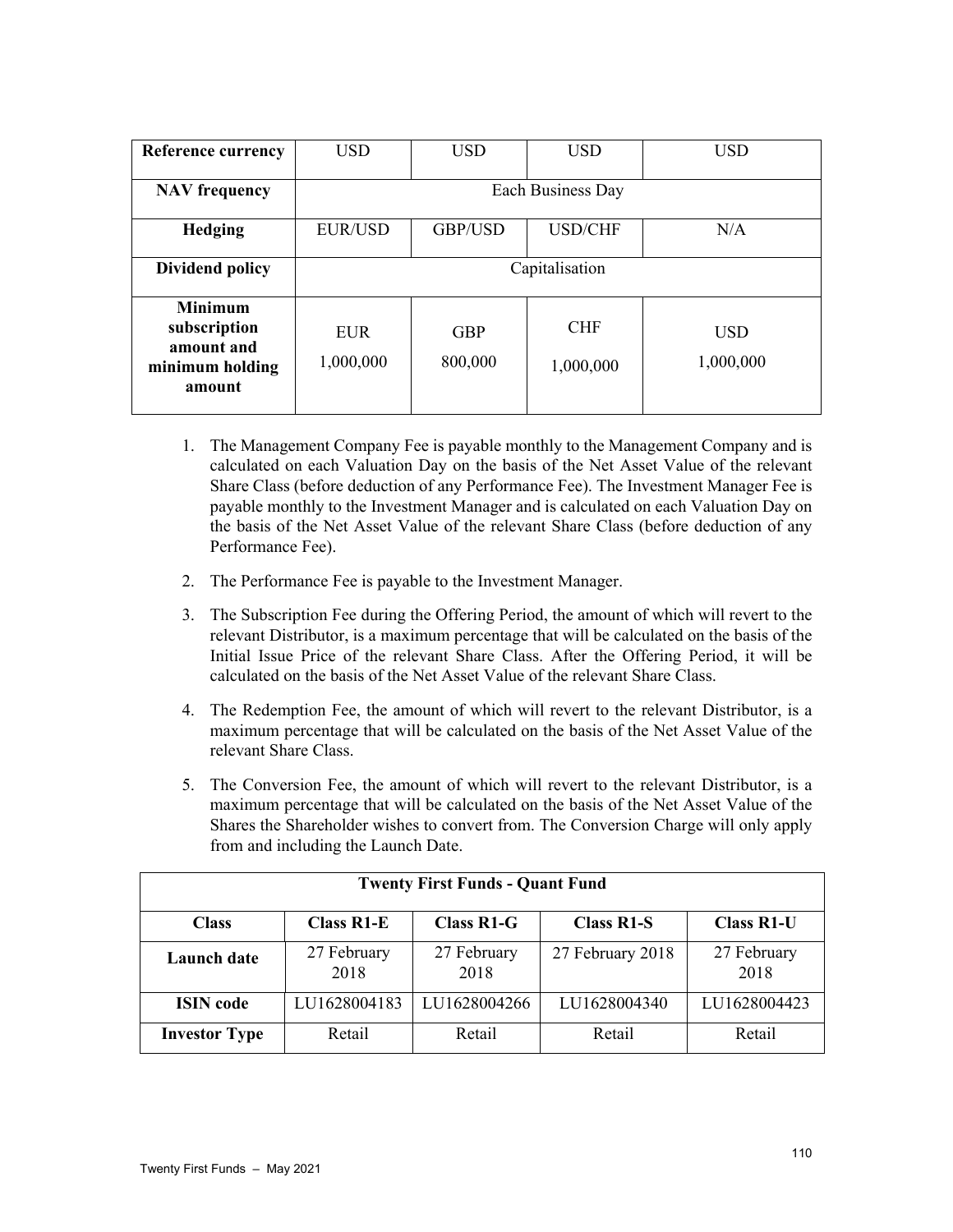| Subscription<br>$\text{Fe}^3$                                                        | Up to 5%                                             |                   |                     |                     |
|--------------------------------------------------------------------------------------|------------------------------------------------------|-------------------|---------------------|---------------------|
| <b>Conversion Fee<sup>5</sup></b>                                                    |                                                      |                   | Up to $1\%$         |                     |
| <b>Redemption Fee</b> <sup>4</sup>                                                   |                                                      |                   | Up to 2%            |                     |
| Management<br>Company Fee <sup>1</sup>                                               | 0.5%                                                 |                   |                     |                     |
| <b>Maximum</b><br><b>Investment</b><br>Manager Fee <sup>1</sup>                      | 2.3%                                                 |                   |                     |                     |
| Performance<br>$\text{Fe}^2$                                                         | 20% based on HWM                                     |                   |                     |                     |
| <b>Maximum</b><br>Administration,<br><b>Domiciliary</b> and<br><b>Depositary Fee</b> | $0.5\%$ including $0.05\%$ for CSSF subscription tax |                   |                     |                     |
| <b>NAV</b> currency                                                                  | <b>EUR</b>                                           | <b>GBP</b>        | <b>CHF</b>          | <b>USD</b>          |
| Reference<br>currency                                                                | <b>USD</b>                                           | <b>USD</b>        | <b>USD</b>          | <b>USD</b>          |
| <b>Hedging</b>                                                                       | <b>EUR/USD</b>                                       | GBP/USD           | <b>USD/CHF</b>      | N/A                 |
| <b>Dividend policy</b>                                                               | Capitalisation                                       |                   |                     |                     |
| <b>Minimum</b><br>subscription<br>amount and<br>minimum<br>holding<br>requirements   | <b>EUR</b><br>1,000                                  | <b>GBP</b><br>800 | <b>CHF</b><br>1,000 | <b>USD</b><br>1,000 |

- 1. The Management Company Fee is payable monthly to the Management Company and is calculated on each Valuation Day on the basis of the Net Asset Value of the relevant Share Class (before deduction of any Performance Fee). The Investment Manager Fee is payable monthly to the Investment Manager and is calculated on each Valuation Day on the basis of the Net Asset Value of the relevant Share Class (before deduction of any Performance Fee).
- 2. The Performance Fee is payable to the Investment Manager.
- 3. The Subscription Fee during the Offering Period, the amount of which will revert to the relevant Distributor, is a maximum percentage that will be calculated on the basis of the Initial Issue Price of the relevant Share Class. After the Offering Period, it will be calculated on the basis of the Net Asset Value of the relevant Share Class.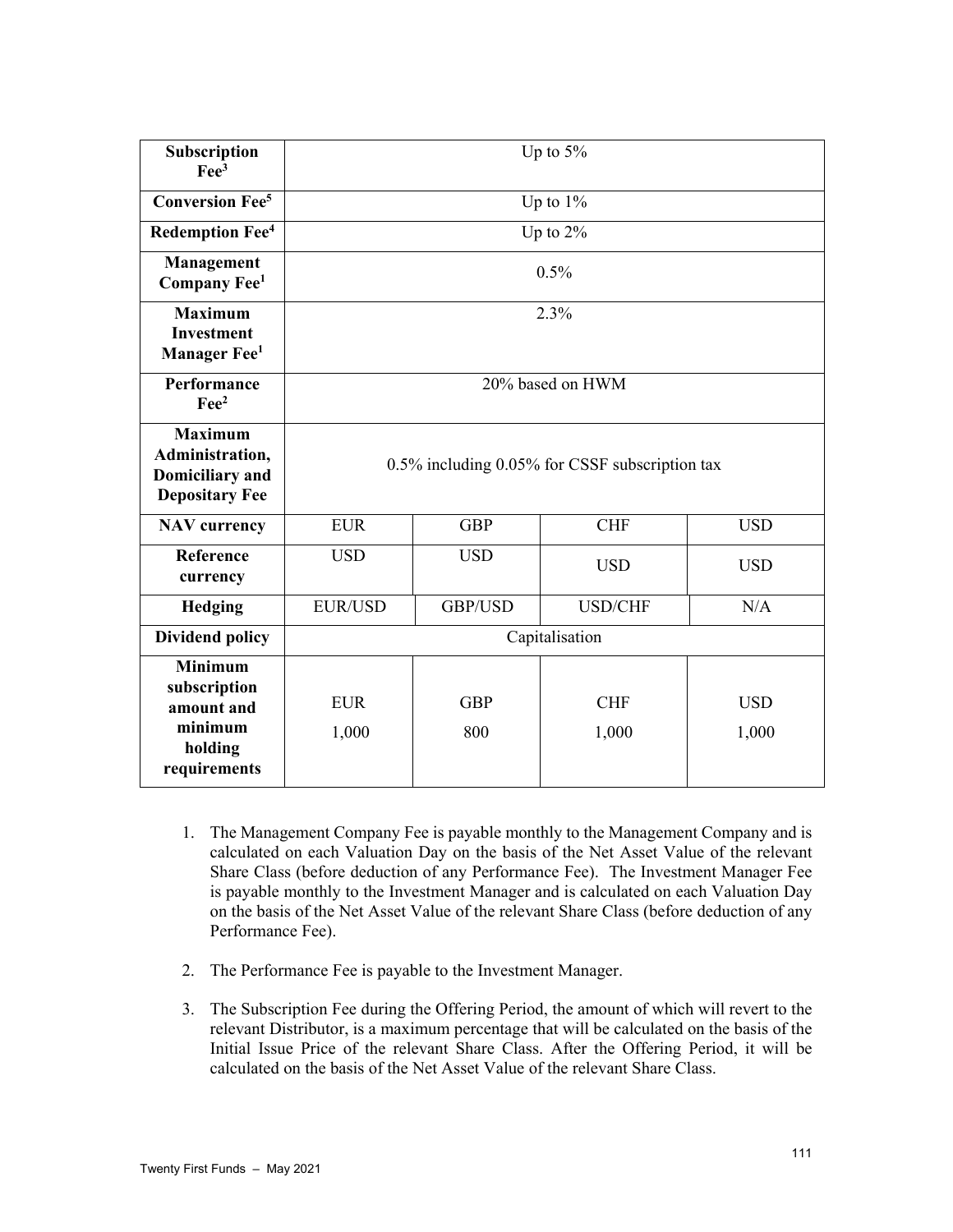- 4. The Redemption Fee, the amount of which will revert to the relevant Distributor, is a maximum percentage that will be calculated on the basis of the Net Asset Value of the relevant Share Class.
- 5. The Conversion Fee, the amount of which will revert to the relevant Distributor, is a maximum percentage that will be calculated on the basis of the Net Asset Value of the Shares the Shareholder wishes to convert from. The Conversion Charge will only apply from and including the Launch Date.

## **8. Cut-off Time**

11:30 a.m. Luxembourg time on the applicable Valuation Day. The Investment Manager (and/or its directors, employees, related entities and connected persons) may subscribe, directly or indirectly for Shares during and after the relevant Initial subscription period.

#### **8.1 Initial subscription price**

The initial subscription price share class "I1-E" is set at EUR 100.

The initial subscription price share class "I1-G" is set at GBP 100.

The initial subscription price share class "I1-S" is set at CHF 100.

The initial subscription price share class "I1-U" is set at USD 100.

The initial subscription price share class "R1-E" is set at EUR 100.

The initial subscription price share class "R1-G" is set at GBP 100.

The initial subscription price share class "R1-S" is set at CHF 100.

The initial subscription price share class "R1-U" is set at USD 100.

Shares will be issued in registered form. Fractional entitlements to Shares will be rounded to 2 decimal places.

#### **9. Performance Fee**

All Shares of the Compartment are subject to a Performance Fee of 20% with High Water Mark ("**HWM**"), taking subscriptions and redemptions into account and payable yearly to the Investment Manager (as described further below).

The Performance Fee Calculation Date is either:

- (i) the last Business Day of each calendar year, commencing in December 2017;
- (ii) the date on which the Compartment terminates; or
- (iii) the date on which the Investment Management Agreement terminates.

The Compartment shall pay the Investment Manager, on an annual calendar basis, within 10 Business Days following each Performance Fee Calculation Date, out of the assets of the Compartment, an amount equal to 20% of the amount, if any, that the Net Asset Value of the Compartment as of the relevant Performance Fee Calculation Date (after deduction of the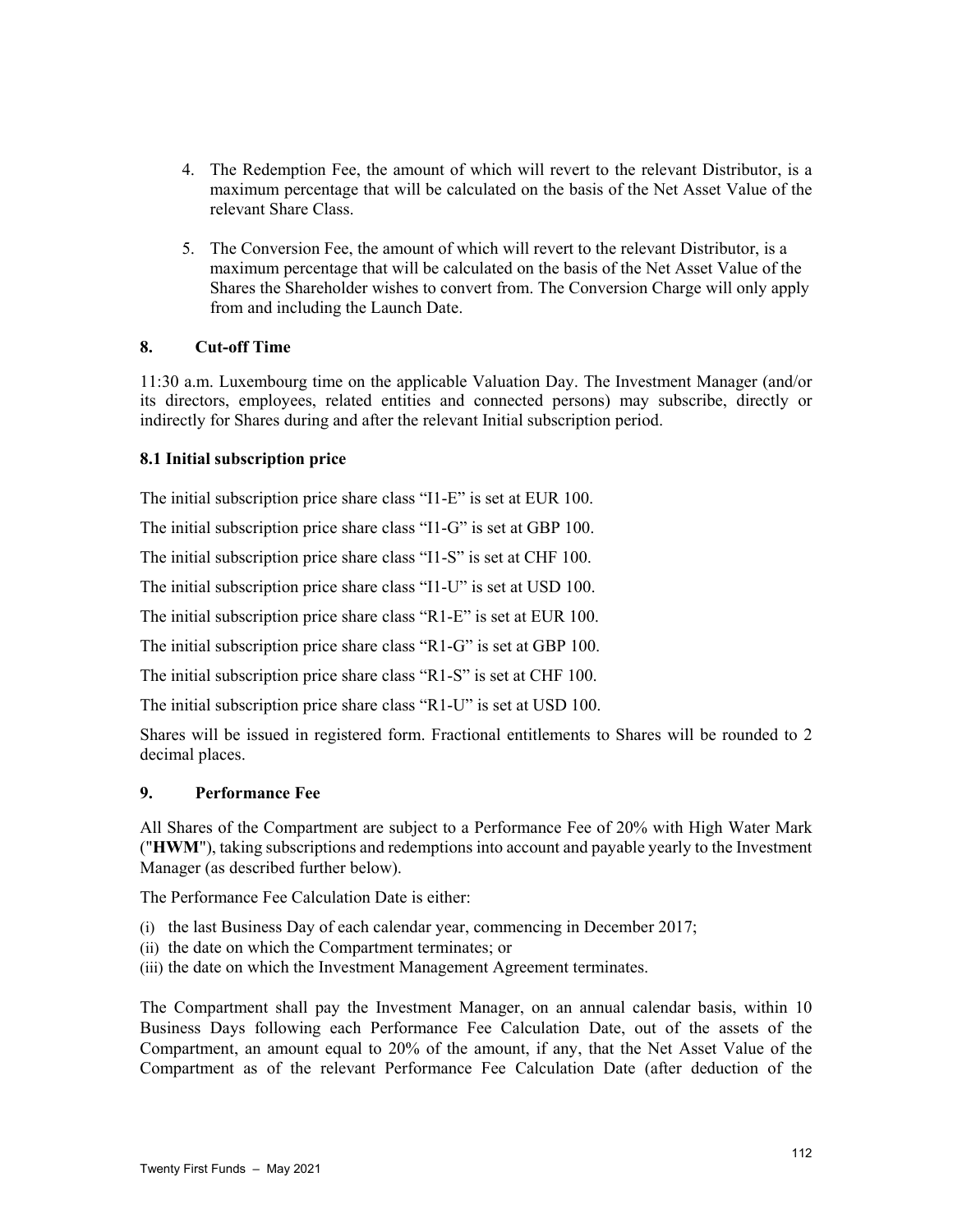Management Company Fee and other expenses, but before deduction of any Performance Fee) exceeds the HWM.

For the avoidance of doubt, if the Net Asset Value of the Compartment is below the HWM, no Performance Fee will be payable to the Investment Manager until the Net Asset Value of the Compartment has exceeded the HWM as of a Performance Fee Calculation Date.

The Investment Manager will not be paid a Performance Fee with respect to the Compartment if the Compartment has suffered net losses until, as a result of subsequent net profits, the Net Asset Value of the Compartment exceeds the net losses carried forward, adjusted for redemptions and subscriptions.

The Performance Fee is calculated and accrued in the calculation of the net asset value per Share for each Performance Period, on the basis of the number of Shares currently in issue, including Shares which fall to be redeemed and excluding Shares which fall to be issued.

Although the Performance Fee is paid as of the end of a calendar year, such Performance Fee is accrued on each Valuation Day. For the purpose of determining the Net Asset Value of the Compartment the Performance Fee is accrued (and deducted as a liability), and the accruals are reversed (and added as a credit) to reflect losses, as of each Valuation Day.

A redemption or distribution from a Share Class other than as of a Performance Fee Calculation Date, at a time when there is an accrued Performance Fee, will result in a proportional Performance Fee payment to the Investment Manager in respect of either the redeemed Shares or any distribution (as appropriate).

Any refund of this Performance Fee is not contemplated, even if the net asset value per Share falls down again after the Performance Fee has been paid.

**Where a Performance Fee is payable out of the Compartment, it shall be calculated upon the increase in the net asset value per Share calculated at the end of the relevant Performance Period. Net realised and unrealised capital gains plus net realised and unrealised capital losses as at the end of the relevant Performance Period will be taken into consideration. As a result, the Performance Fee may be paid on unrealised gains which may subsequently never be realised.**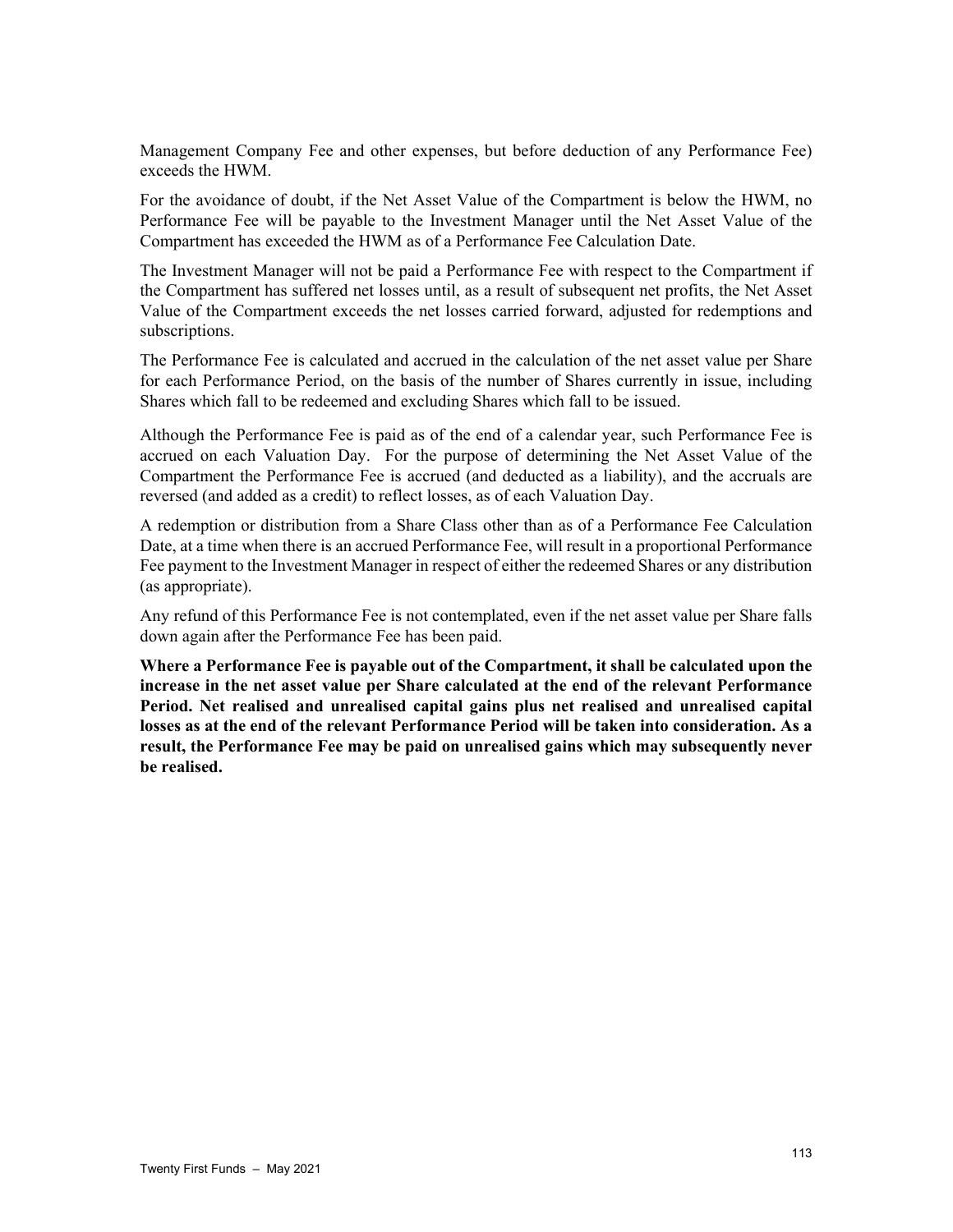# **APPENDIX V Twenty First Funds – ID France Smidcaps**

## **1. Currency**

The net asset value per Share of this Compartment is EUR

# **2. Profile of the typical investor**

The Compartment is suitable to investors who wish to invest primarily in French equity markets and, where applicable, to benefit from tax advantages linked to the PEA (*Plan d'Epargne en Actions*). The Compartment is eligible for PEA and can serve as a support for life insurance contracts.

Class C shares are intended for all investors. Class I shares are intended for institutional investors as defined by Luxembourg law or guidelines or recommendations issued by the CSSF from time to time ("**Institutional Investors**").

The Compartment will be exposed to a minimum of 60% in French equities.

The amount that it is reasonable for investors to invest in this Compartment depends on their individual circumstances. To determine this, investors must take into account their personal wealth, current and future needs, investment horizon, but also their desire to take risks or, on the contrary, to favor a prudent investment. It is also strongly recommended to sufficiently diversify its investments so as not to expose them solely to the risk of this Compartment.

This Compartment may not be appropriate for investors who plan to withdraw their money within 5 years.

All investments involve risk. It is not possible to guarantee against loss resulting from an investment in the Compartment, nor can there be any assurance that the Compartment's investment objectives will be achieved. Future returns of the Compartment are not guaranteed. Investors assume the risk of receiving a lower amount than the original investment.

# **3. Investment Objectives and Policy**

# **3.1 Investment objective**

The investment objective of the Compartment is to outperform the index CAC Mid & Small net dividend reinvested (the "**CACMS**" or the "**Benchmark**") through a stock picking approach of the investment in equities.

The Compartment is actively managed and references the Benchmark for performance comparison purposes. As indicated above, the Compartment's objective is to exceed the performance of the Benchmark. The Benchmark only consists in an outperformance target for the Compartment.

This approach is complemented by the management of the equity risk exposure level (60% minimum in French equities), driven by a risk premium of the Mid and Small Caps market: since the risk premium is high in a volatile market environment, exposure to equity markets is reduced,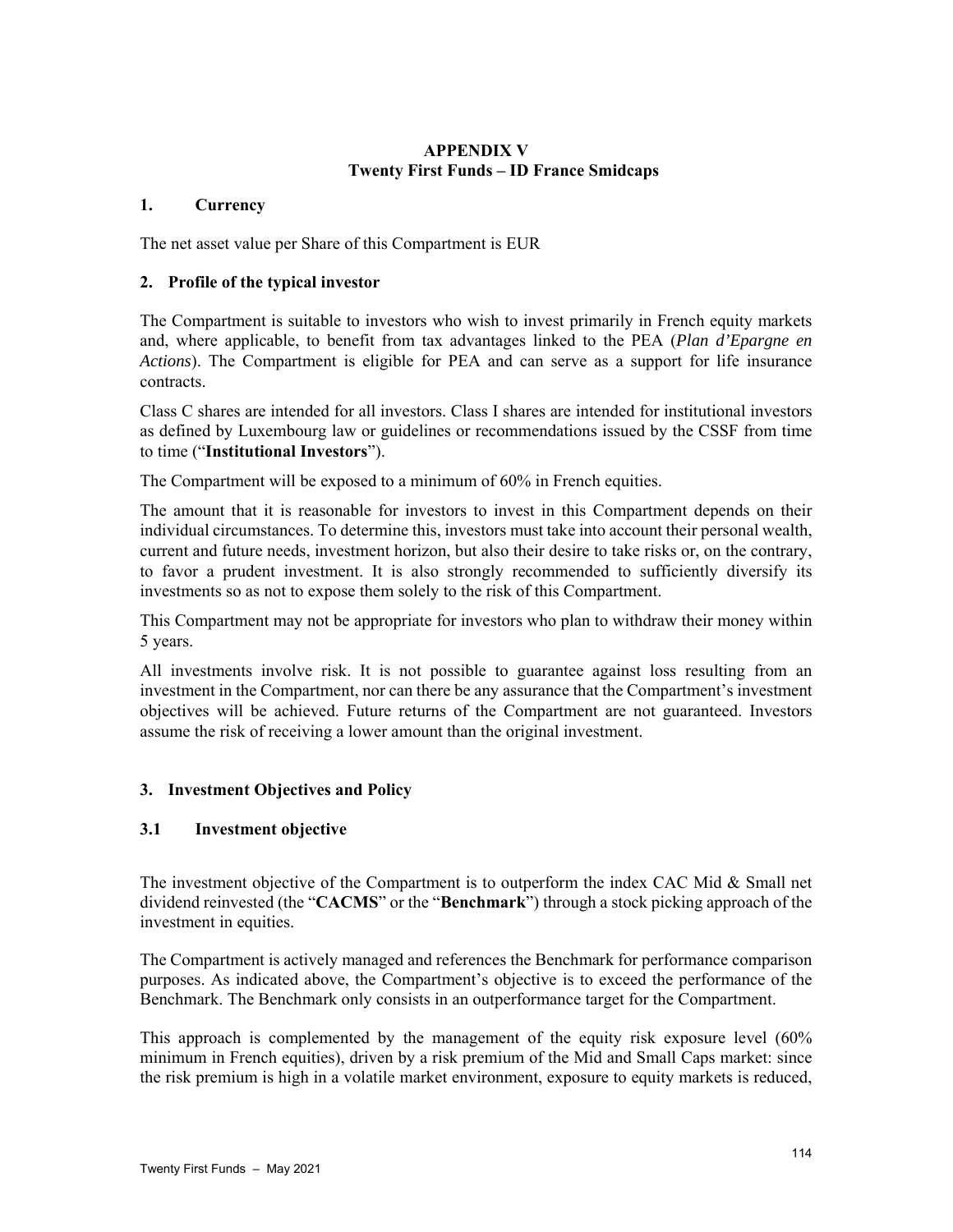and vice versa. Thus, whatever the market exposure, the aim of the stock-picking approach is to allow the Compartment to increase its performance in comparison to the Benchmark.

#### **3.2 Investment policy**

The selection of shares listed on Euronext Paris retains the securities presenting the highest potential for revaluation according to criteria established by the Management Company with the assistance of France Actionnaire SA. This approach is based on the analysis of multiples complemented by a fundamental analysis of the economic model of the society mixing quantitative and qualitative analysis in the "stock picking" phase. The calculation of intrinsic value is based on a multi-criteria approach (DCF and stock market comparison). The final selection includes an SRI dimension based on ESG criteria (Environment, Social and Governance) aimed at limiting the weight in the portfolio of securities presenting a risk with respect to these criteria.

The investment process breaks down into two complementary stages:

1) A stock selection with a significant discount to historical multiples and comparable securities in terms of business model and margin level. The fundamental value of each security of the universe is compared to its indicated market price. The construction of the portfolio construction seeks optimal diversification, which does not mean sector neutrality in the composition of the CACMS. The sector allocation is a result of the choice of securities resulting from the investment process which is purely bottom- up.

The consideration of ESG criteria in the final selection of the securities used in the composition of the portfolio aims at eliminating securities with specific risks, particularly in terms of governance, management quality, quality of the economic model or the quality of the portfolio financial structure. The criteria relating to the social context (number of employees, turnover, age and sex distribution, number of social conflicts, etc.) will be closely monitored, as are the criteria relating to governance and the environment. This extra-financial analysis is carried out during the analysis of the reports as well as meetings with the management. This extra-financial analysis is therefore performed concomitantly with the fundamental analysis. The Twenty First Capital and France Actionnaire S.A. teams give as much importance to the extra-financial analysis as to the financial analysis. The Twenty first Capital and France Actionnaire S.A. teams strive to gather as much information as possible about these criteria, but it is important to note that the reports of SMEs and mid-caps companies are not always exhaustive as to the information provided concerning these criteria, and do not always allow to have a satisfactory analysis of these. In the event that the information made available to Twenty First Capital and France Actionnaire S.A. is insufficient to perform an extra-financial analysis of the target, the target is not, however, dismissed by the management team as long as it does not present any specific risks, particularly in terms of governance, management quality, quality of the economic model, or the quality of the financial structure.

The strategy implemented is turned towards the long term. It is a patrimonial and conservative approach.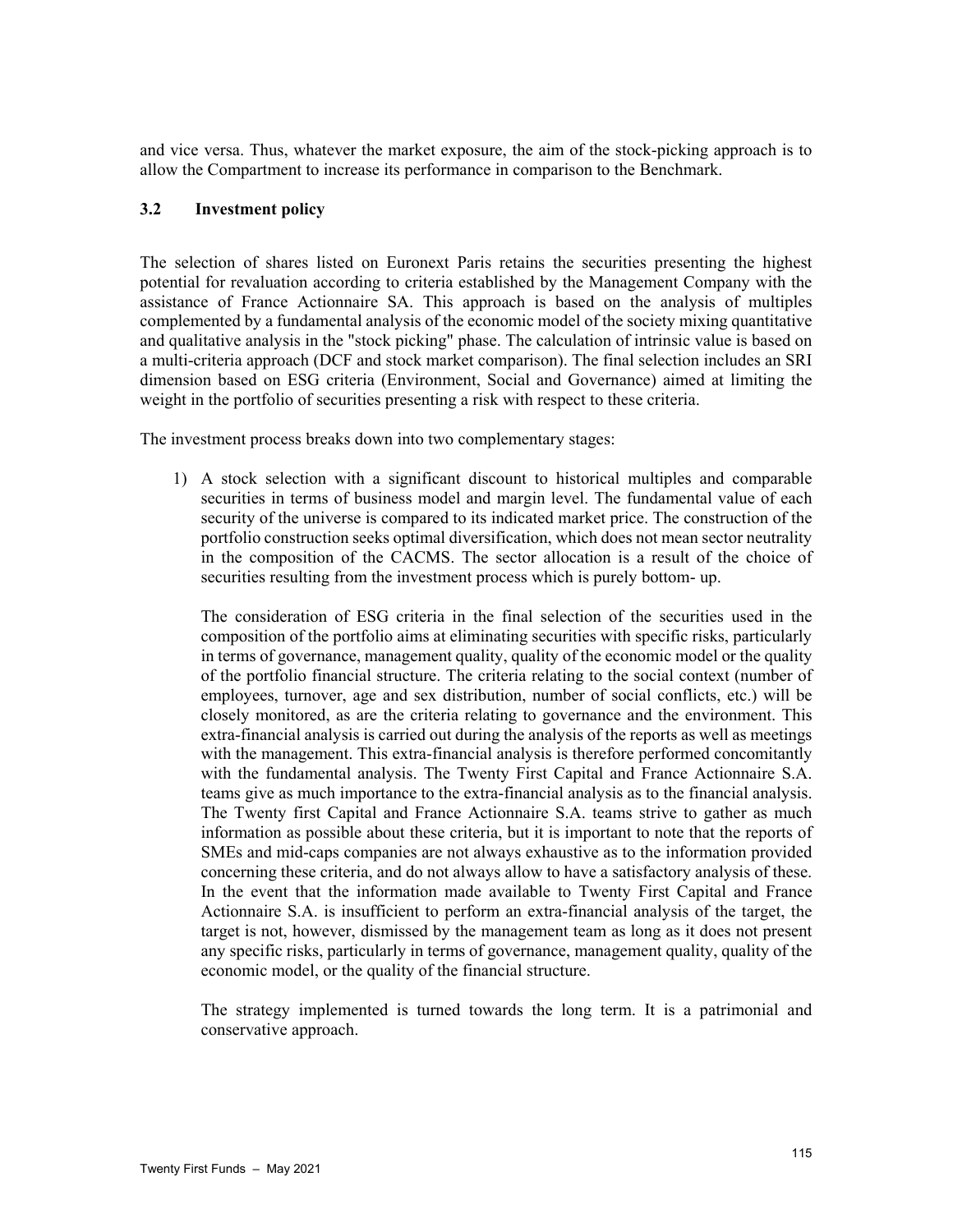2) A management of the Compartment's global exposure to equity risk through a risk premium built by France Actionnaire S.A. from an aggregate of 245 mid and small caps stocks. The use of a risk premium allows a good reading of the business cycle. The risk premium compares the internal rate of return of equities to that of 10-year government bonds, which is a good alternative for long-term investment.

The Compartment may also engage in securities lending and securities borrowing transactions, subject to the conditions set-out in section 2.5 "Securities Financing transactions and total return swaps" of this Prospectus.

The maximum proportion and expected level of assets which may be subject to securities lending and securities borrowing transaction are as follows:

|                             | <b>Maximum</b><br>proportion<br>of assets | <b>Expected</b><br>of<br>level<br>assets |
|-----------------------------|-------------------------------------------|------------------------------------------|
| <b>Securities lending</b>   | 10%                                       | $5\%$                                    |
| <b>Securities borrowing</b> | 10%                                       | $5\%$                                    |

#### **4. Structured Financial Instruments**

The Compartment's portfolio consists of the following asset classes and financial instruments:

#### **Actions**

The Compartment will be exposed to a minimum of 60% in French shares.

More specifically, because of its eligibility for the PEA tax regime and its "French Shares" classification, the Compartment's equity investment is at least 75% of the net assets in French securities or in the euro zone.

In this context, the Compartment's portfolio is primarily intended to invest in French shares listed on Euronext's small and mid-cap stocks. For information purposes, the investment universe covers equities from Alternext and compartments Eurolist A, B and C of Euronext.

The portfolio may be invested on an ancillary basis in Eurozone equity markets other than France. Apart from stocks that make up at least 75% of the Compartment's assets, the following assets may be included in the composition of the portfolio:

#### **Debt securities and money market instruments**

In the context of the Compartment's cash management or the management of equity market exposure, the Investment Manager may use euro-area government debt securities, deposits and money market instruments up to a limit of 25% of its net assets.

The private / public debt distribution is not determined in advance, it will be made according to market opportunities.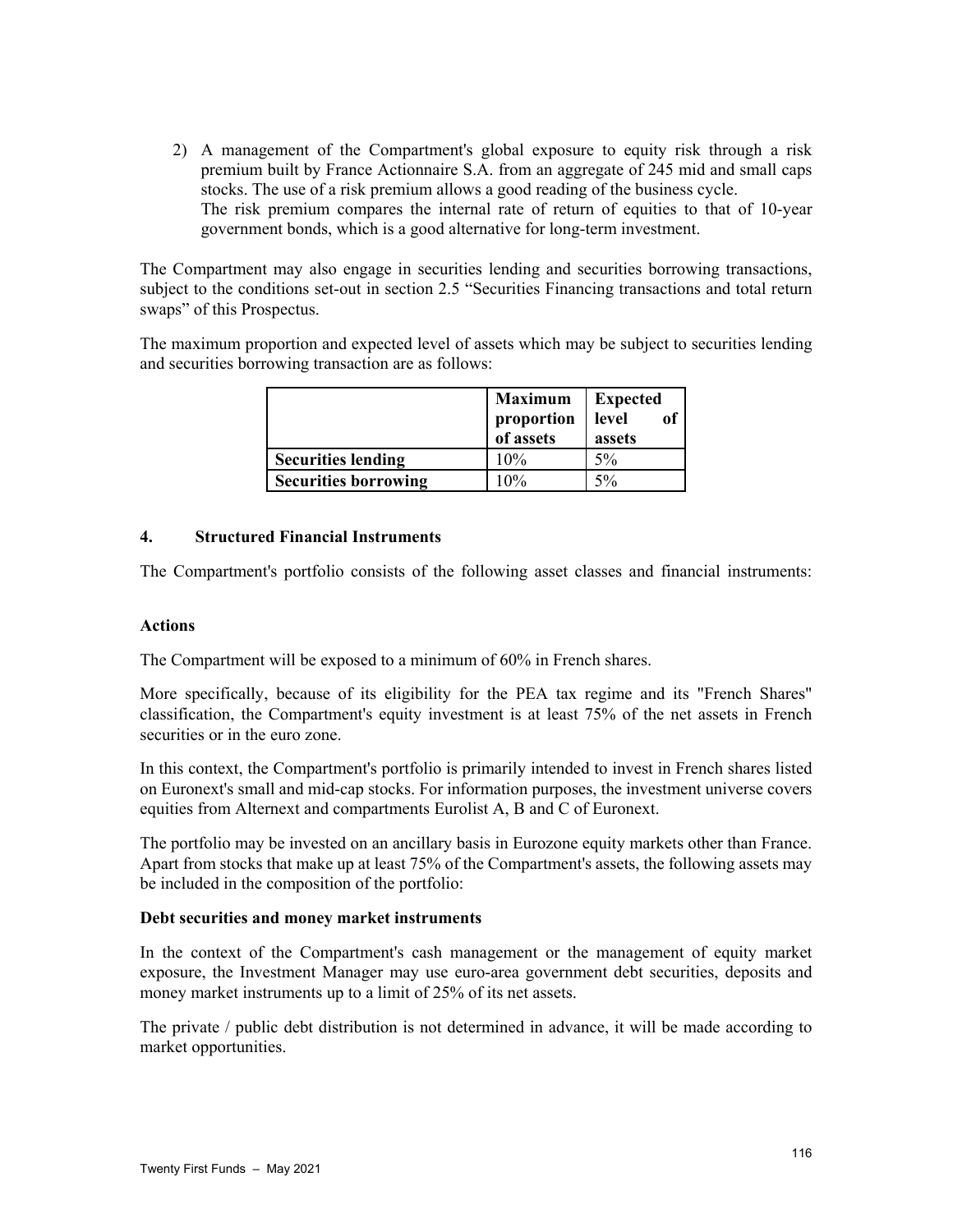Similarly, the Investment Manager will determine the duration and sensitivity of the debt securities it holds in the portfolio based on management objectives and market opportunities. The Investment Manager will invest in securities whose maturity is less than one year and which are issued by entities whose rating, upon acquisition, is at least A-1 (Standard & Poor's short-term rating or deemed equivalent according to the analysis of the Management Company).

#### **Shares or units of other UCIs or investment funds**

In order to manage cash flow or to access specific markets (sectoral or geographic), the Compartment may invest up to 10% of its assets in units and shares of French or foreign UCITS that meet the four criteria of article  $41(1)(e)$  of the Law of 2010 and are compliant with the UCITS Directive themselves investing a maximum of 10% of their assets in units or shares of Other UCIs or investment funds, or in AIF units and shares, such AIF being established in other Member States of the European Union or investment funds established on the basis of a foreign law that satisfy the conditions laid down in the UCITS rules. FIA refers to investment funds covered by Directive 2011/61/EU of the European Parliament and of the Council of 8 June 2011.

Such UCITS, AIFs or investment funds may be managed or promoted by Twenty First Capital or a subsidiary of it.

#### **Other eligible assets**

The Compartment may hold up to 10% in aggregate of money market instruments, debt securities or equity securities not traded on a regulated market complying with Article 41 (1) (h) of the Law of 2010.

The Compartment will not use financial contracts traded on regulated or organized French and foreign markets or traded over the counter. Thus, the investment strategy will in no way imply the use of derivatives listed or traded over the counter.

Any subscription warrants or warrants held in the portfolio will be issued solely as a result of securities transactions involving the handing out of this type of security. The purpose of the Compartment is not to seek the direct acquisition of assets of this nature.

The Compartment may make deposits of up to 12 months with one or more credit institutions.

In the course of its normal operation, the Compartment may occasionally be in a debtor position and in this case it may resort to borrowing cash up to a limit of 10% of its net assets.

The Compartment will not use temporary acquisitions and sales of securities. Thus, the investment strategy will in no way imply the use of temporary acquisitions and sales of securities.

## **5. Risk considerations linked to the investment policy of the Compartment**

Investments will be mainly made in financial instruments selected by the Management Company. These instruments will be subject to the evolutions and uncertainties of the markets.

The Compartment is a UCITS classed as "French Shares". The investor is therefore mainly exposed to the risks below, which are not exhaustive: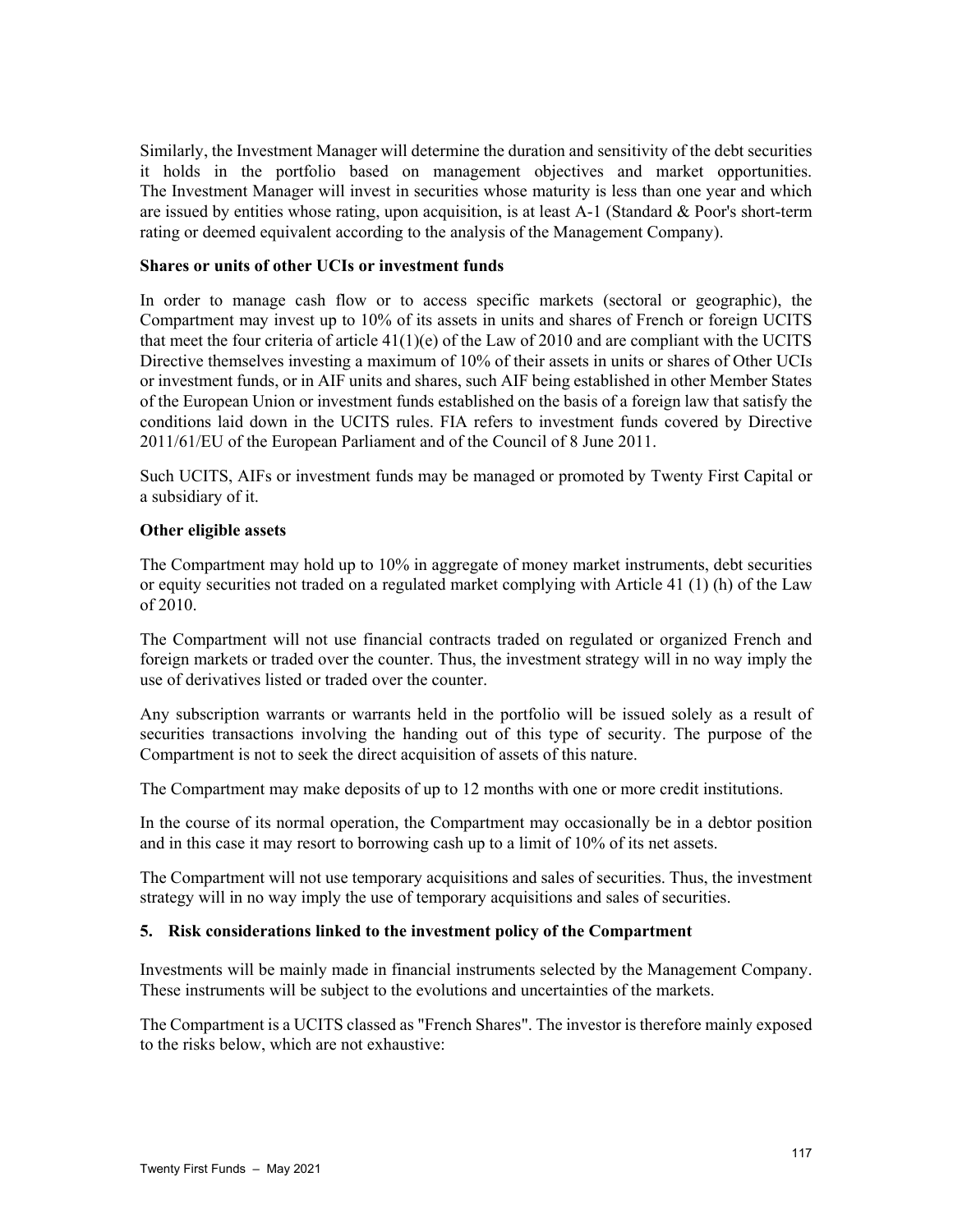# **5.1 Capital and performance risk**

The investor is warned that the performance of the UCITS may not be in line with its objectives and that its capital may not be fully returned to him, as the Compartment does not benefit from any guarantee or protection of the invested capital.

# **5.2 Equity risk**

The Compartment is invested or exposed to one or more equity markets that may experience significant fluctuations. The attention of the investor is drawn to the fact that changes in the value of the portfolio and / or market risk will result in a significant decrease in the net asset value of the Compartment.

## **5.3 Small caps risk**

The Compartment is exposed to companies whose capitalization size may be small. These companies, because of their specific characteristics, may present risks for investors. This can lower the net asset value more sharply and more quickly.

## **5.4 Liquidity risk**

The liquidity risk represents the price decrease that the UCITS should potentially accept in order to sell certain assets for which there is insufficient demand in the market. Positions in small capitalization companies may be particularly difficult to liquidate quickly, which may affect the value of the UCITS.

## **5.5 Risk of concentration**

The momentary exposure of the portfolio to a limited number of sectors, geographical areas, currencies, can cause significant losses in the event of adverse events in the exposed area.

#### **5.6 Risk inherent to discretionary management**

Discretionary management is based on a selection of securities decided by the Investment Manager and on the anticipation of the evolution of the different markets. There is a risk that the Compartment may not be invested at all times in the best performing stocks and markets.

## **5.7 Interest Rate Risk**

Due to its composition, the Compartment may be subject to interest rate risk. This risk arises from the fact that, in general, the price of debt securities falls when rates rise. The net asset value will fall in the event of an increase in interest rates.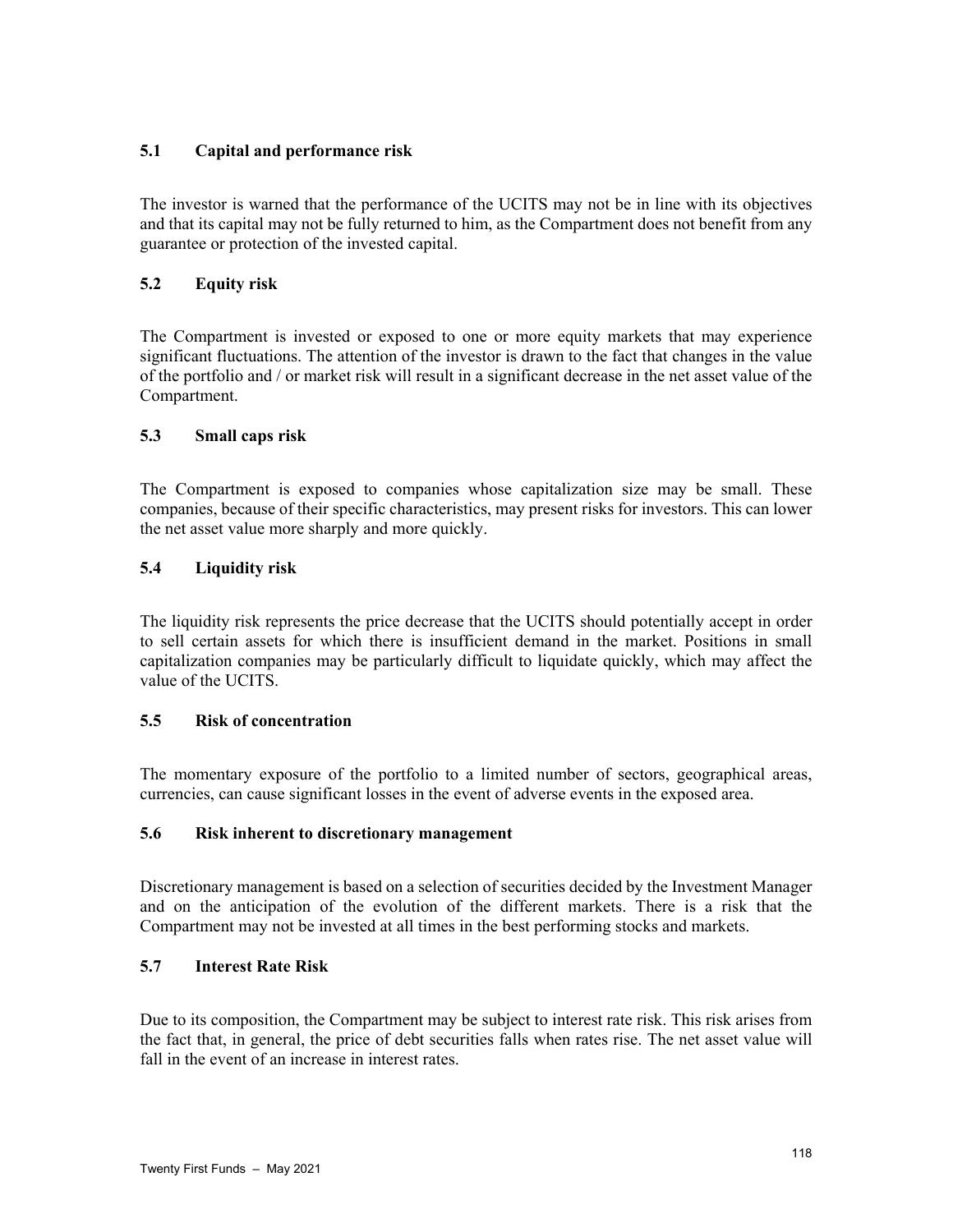# **5.8 Credit Risk**

In the case of a downgrade of private or sovereign issuers (e.g. rating by financial rating agencies), or their default, the value of debt securities or money market instruments may decline; the net asset value of the UCITS will fall accordingly.

# **5.9 Sustainability Risks Likely Impacts**

The portfolio of the Compartment is highly diversified; hence the Management Company believes that the Compartment will be exposed to a broad range of Sustainability Risks, which will differ depending on the nature of each asset class.

Some markets and sectors will have greater exposure to Sustainability Risks than others. For instance, the energy sector is known as a major Greenhouse Gas (GHG) producer and may be subject to greater regulatory or public pressure than other sectors and thus, greater risk. However, it is not anticipated that any single Sustainability Risk will drive a material negative financial impact on the value of the Compartment.

In light of the Compartment's investment strategy and risk profile, the likely impacts of Sustainability Risks on the Compartment's returns are expected to be low.

# **6. Risk Management**

In accordance with the Law of 2010 and the applicable regulations, in particular Circular CSSF 11/512, the Compartment is subject to a risk management process, which enables it to assess its exposure to market, liquidity and counterparty risks, and to all other risks, including operational risks, which are material for the Compartment. The Management Company will employ a process for accurate and independent assessment of the value of any OTC derivative instruments.

## **7. Calculation of global exposure**

As part of its risk management process and in view of the long-only strategy that is pursued, the global exposure of the Compartment is measured and controlled by the Commitment Approach.

The global exposure of the Compartment does not exceed 100% of its total net assets on average.

## **8. Management of collateral**

Any collateral will exclusively consist in cash and will not be re-invested.

## **9. Shares and fees**

| <b>Twenty First Funds - ID France Smidcaps</b> |                         |                         |  |
|------------------------------------------------|-------------------------|-------------------------|--|
| Class<br><b>Class C</b>                        |                         | <b>Class I</b>          |  |
|                                                |                         |                         |  |
| <b>Launch Date</b>                             | To be determined by the | To be determined by the |  |
|                                                | Board of Directors      | Board of Directors      |  |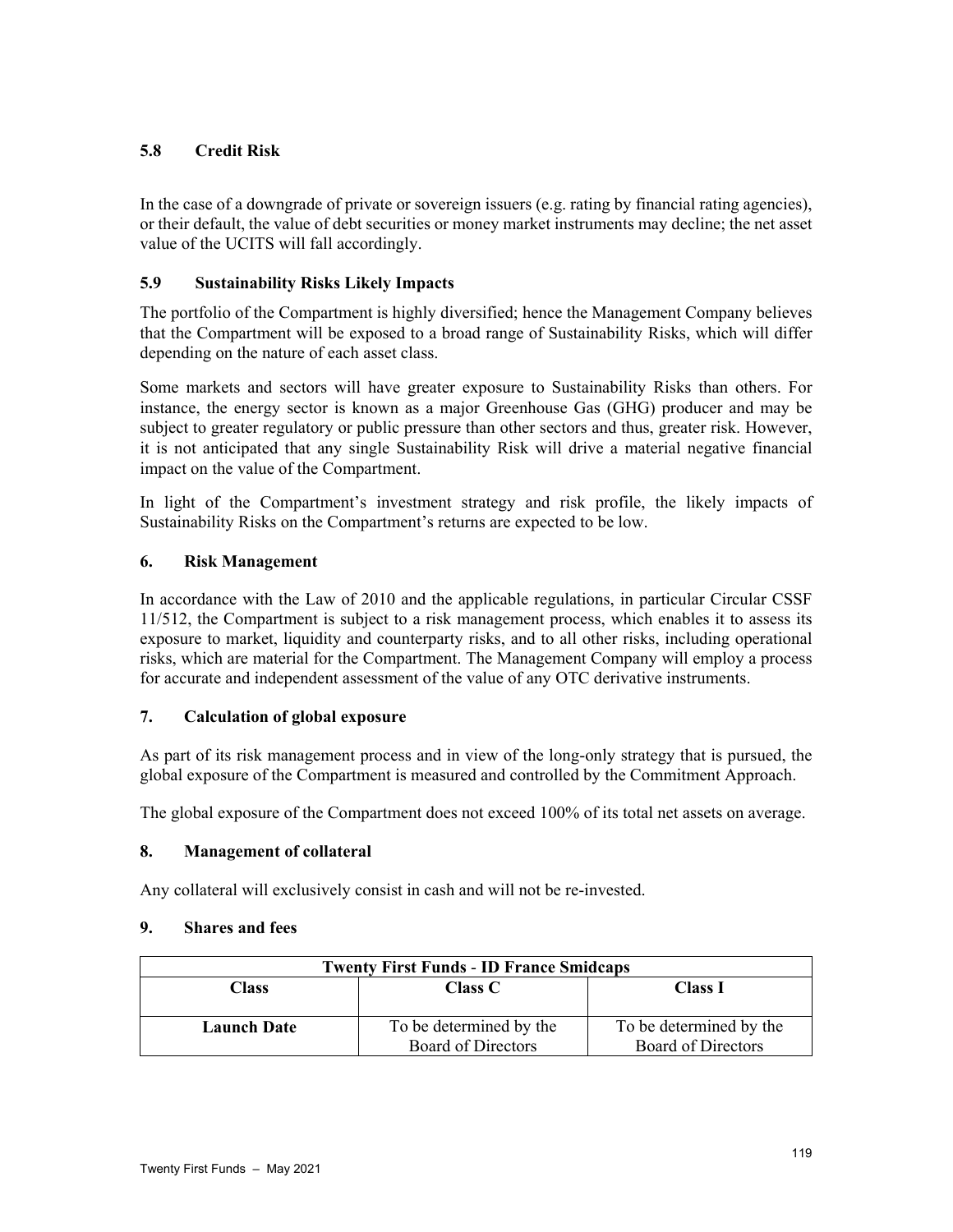| <b>ISIN</b> code                                                                  | LU1885494549                                                            | LU1885494622                                                            |  |
|-----------------------------------------------------------------------------------|-------------------------------------------------------------------------|-------------------------------------------------------------------------|--|
| <b>Investor Type</b>                                                              | All investors                                                           | <b>Institutional Investors</b>                                          |  |
| <b>Subscription Fee</b>                                                           | Maximum 3%                                                              | None                                                                    |  |
| <b>Conversion Fee</b>                                                             | None                                                                    |                                                                         |  |
| <b>Redemption Fee</b>                                                             | None                                                                    |                                                                         |  |
| <b>Management Fee</b>                                                             | Maximum 1.95%                                                           | Maximum 1.3%                                                            |  |
| <b>Transaction costs allocated</b><br>to the Management<br>Company                | From 0 to 0,18% incl. VAT on<br>the gross amount of all<br>transactions | From 0 to 0,18% incl. VAT<br>on the gross amount of all<br>transactions |  |
| <b>Performance Fee</b>                                                            | 15% incl. VAT beyond the Benchmark                                      |                                                                         |  |
| <b>Maximum Administration,</b><br><b>Domiciliary</b> and<br><b>Depositary Fee</b> | Maximum 0.25% TTC<br>including 0.05% for CSSF<br>subscription tax       | Maximum 0.20% TTC<br>including 0.01% for CSSF<br>subscription tax       |  |
| <b>NAV Currency</b>                                                               | <b>EUR</b>                                                              | <b>EUR</b>                                                              |  |
| <b>Reference Currency</b>                                                         | <b>EUR</b>                                                              | <b>EUR</b>                                                              |  |
| <b>NAV Frequency</b>                                                              | Each Business Day                                                       |                                                                         |  |
| <b>Hedging</b>                                                                    | None                                                                    | None                                                                    |  |
| <b>Dividend Policy</b>                                                            | Capitalisation                                                          |                                                                         |  |
| <b>Minimum Subscription</b><br>Amount                                             | 1 share                                                                 | 500,000 EUR                                                             |  |

# **10. Cut-off Time**

12:00 a.m. Luxembourg time on the day before each applicable Valuation Day.

## **11. Subscription of Shares**

Applications must be received by the Company no later than the Cut-off Time.

Payment of the Subscription Price must be made in cleared funds on the first Business Day from the relevant Calculation Day.

Any taxes and duties levied in connection with the subscription of Shares in certain countries (if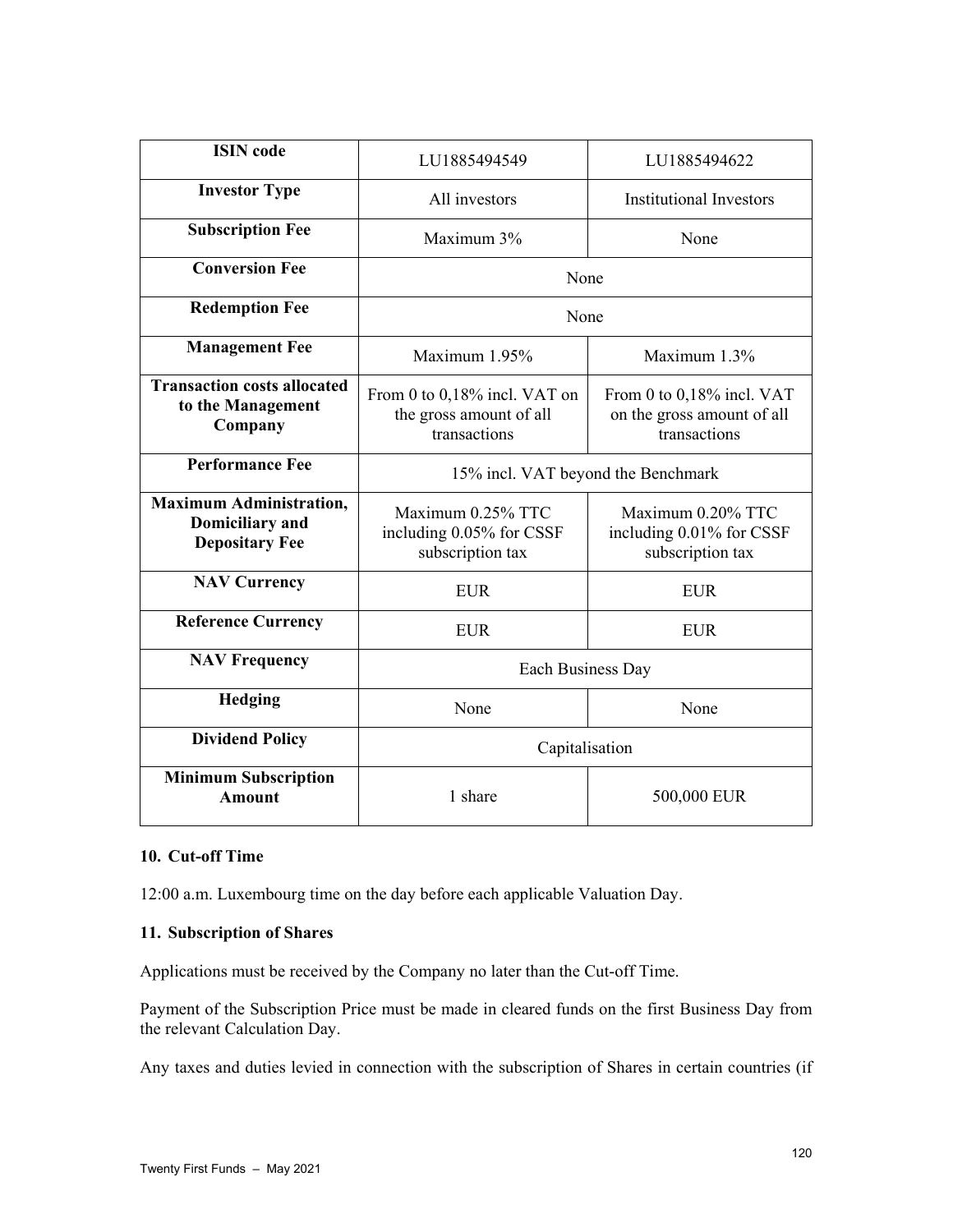any) shall be charged to the concerned investors.

#### **12. Redemption of Shares**

Redemption requests must be received by the Company no later than the Cut-off Time.

#### **13. Conversion of Shares**

Conversion requests must be received by the Company no later than the Cut-off Time.

#### **14. Net Asset Value**

The net asset value per Share of the Compartment is calculated each Calculation Day, dated as of the Valuation Day, based on the closing prices of the preceding Valuation Day.

The net asset value per Share will be rounded to 2 decimal places.

Fractional entitlements to Shares will be rounded to 2 decimal places.

#### **15. Investment Advisor**

France Actionnaire S.A. has been appointed as investment advisor for this Compartment.

#### **16. Performance Fee**

The Compartment is subject to a performance fee of 15% for class I and C Shares above benchmark defined by:

- For Class I Shares : CACMS net dividend reinvested
- For Class C Shares : CACMS net dividend reinvested

(being together referred to as the "**Benchmark**" or the "**Benchmarks**").

The Performance Fee for the Compartment will be crystallized and accrued upon launch of the Compartment. The Performance Fee shall be calculated annually with the first year starting on 1 January 2019 (the "**Performance Period**").

The first Performance Fee will be paid on 31 December 2019 and will cover theperiod starting from 1 January 2019 and ending on 31 December 2019. The following Performance Periods will be calculated over a one year period.

The performance Fee is calculated and accrued in the calculation of the net assets value per Share for each performance Period, on the basis of the number of Shared currently in issue, including Shares which fall to be redeemed and excluding Shares which fall to be issued, if the performance of the Compartment before deduction for any accrued performance fee is positive during the Performance Period.

If a Share is redeemed (or converted) other than at the end of a Performance Period, the Performance Fee calculated in respect of such Shares as at the Valuation Day as of which such share is redeemed (or converted) shall be crystallized and become payable to the Management Company.